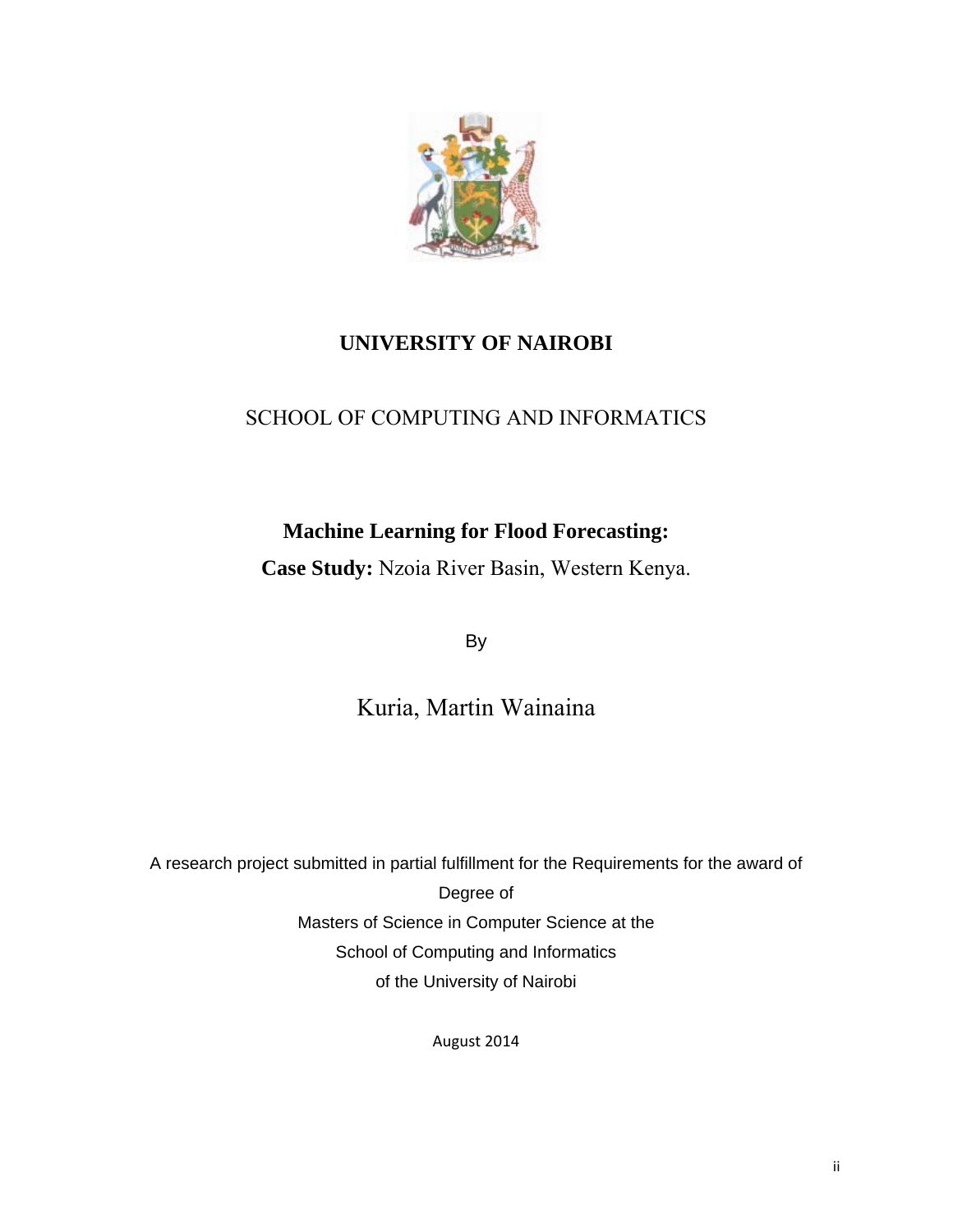## **DECLARATION**

This research project is my original work and has not been presented for a degree in any other University

Signed: \_\_\_\_\_\_\_\_\_\_\_\_\_\_\_\_\_\_\_\_\_\_\_\_\_\_\_\_\_\_\_\_\_\_\_ Date: \_\_\_\_\_\_\_\_\_\_\_\_\_\_\_\_\_\_\_\_\_\_\_\_\_

**Kuria, Martin Wainaina**  P58/70599/2008

## **APPROVAL**

This research project has been submitted for examination with my approval as university Supervisor

| Signed: | Jate: |  |
|---------|-------|--|
|         |       |  |

**Dr. Lawrence Muchemi**  Lecturer School of Computing and Informatics University of Nairobi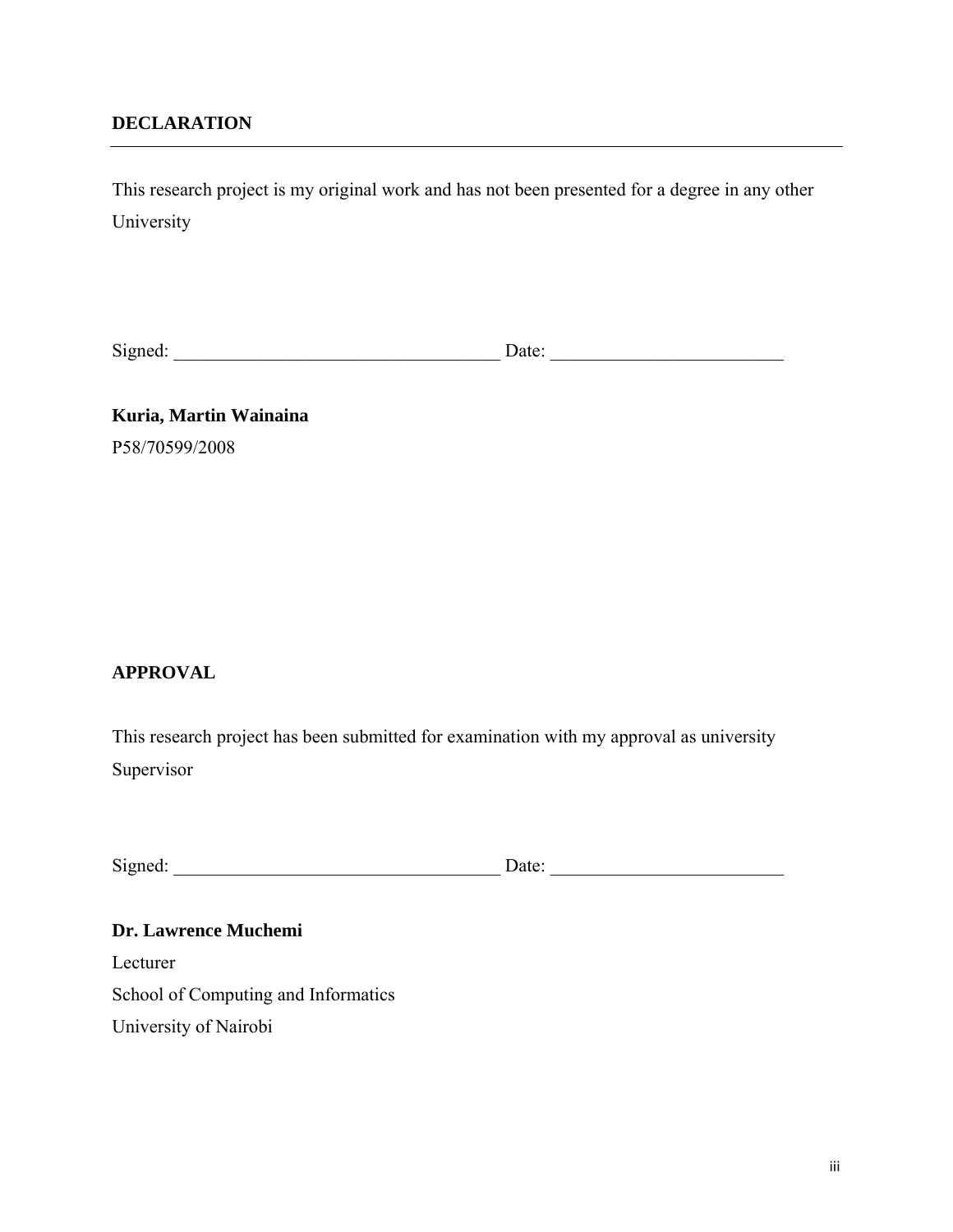## **DEDICATION**

This research project is dedicated first to God for the strength He gave me to carry on, my family and my good friend John Muita.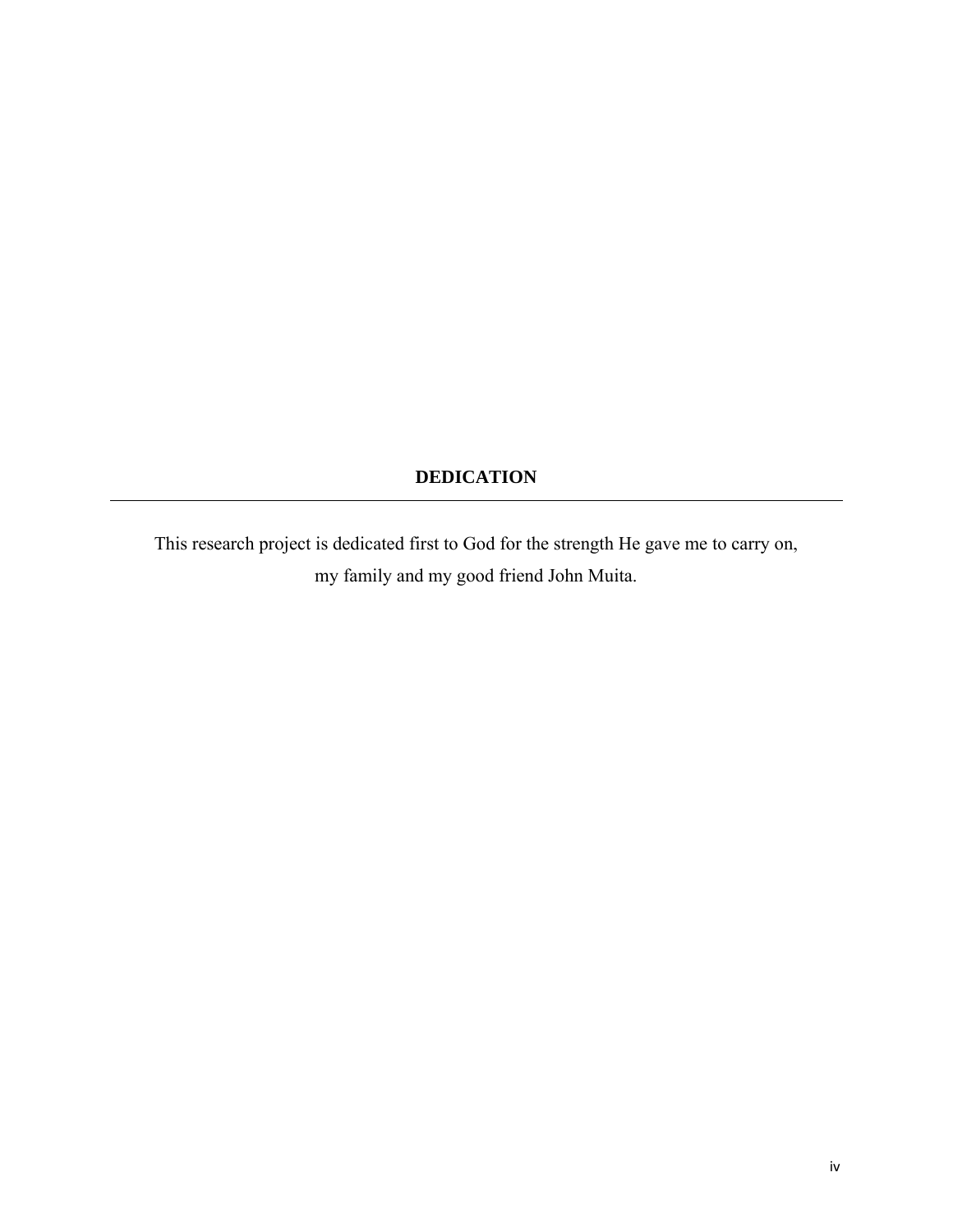## **ACKNOWLEDGEMENT**

I acknowledge the precious guidance throughout this research work for my supervisor, Dr. Lawrence Muchemi. Special thanks to Dr. Dan Orwa for his patience and for providing me with information I needed. I am also grateful for the guidance and useful comments from the members of the panel, Dr. Orwa, Dr. Muchemi, Prof. Waema, and Dr. Abade. I also want thank Mr. Abraham Changara, Chief Meteorologist, Kenya Meteorological Department for allowing access to the required meteorological data. Special thanks also go to NeuroDimension, Inc. for providing a neural network software package (NeuroSolutions) that was used in developing my models in this research study.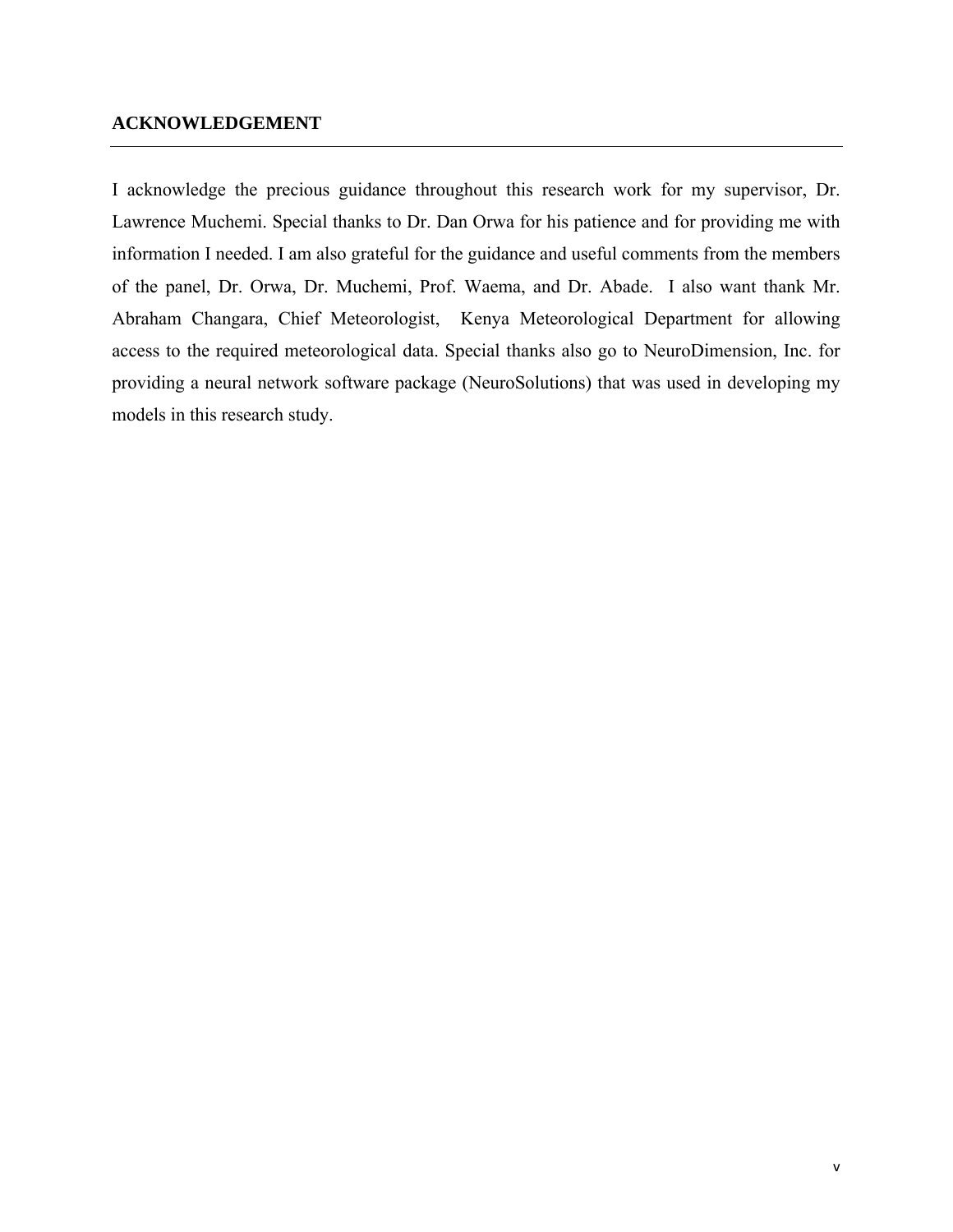#### **ABSTRACT**

In Kenya property destruction and loss of life has occurred due to serious incidents of floods, along the Nzoia River catchment area Western Kenya. Despite having flood warning models along the Nzoia River basin; with a flood warning system at Rwambwa gauge station that sends out alerts on the river levels. These models are linear models and have overlooked the peak streamflows. A reliable intelligent nonlinear model that is capable of handling nonlinear estimation streamflow (discharge) problem is crucial in flood control operations.

This research explores applicability and performance of flood forecasting models in the Nzoia River basin, Western Kenya, using two types of artificial neural network (ANNs), namely MLP-ANN-FF a feedforward multilayer perceptron (MLP) network and GA-ANN-FF a genetic algorithm optimized multilayer perceptron feedforward neural network model. The aim of this study is to compare the performance of these two models (MLP-ANN-FF and GA-ANN-FF) and recommend the most suitable for this problem.

The historical daily rainfall, and average temperature and discharge flow, obtained from Kenya Metrological Department (KMD) were used as inputs to the two ANN models for discharge flow (streamflow) forecast for Nzoia River basin at Rwambwa river gauge. The characteristic parameters such as number of neurons within hidden layers and the selection of input variables for the MLP-ANN-FF were optimized using genetic algorithm (GA), hence yielding a GA-ANN-FF model. These two models were trained, cross verified and tested with daily rainfall, average temperature, and discharge flow.

The architectural topology that trained well on MLP-ANN-FF model was one with 9 input variables, 2 hidden layers and 1 discharge flow output; a 9:7:12:1 configuration setting. This was later optimized with the genetic algorithm (GA) to develop a GA-ANN-FF model that was able to optimize the input variables reducing them from 9 to 4 inputs, and reducing the number of neurons in the 2 hidden layers yielding a 4:6:4:1 GA-ANN-FF model.

The conventional ANN (MLP-ANN-FF) and a GA-ANN-FF model were used as the benchmark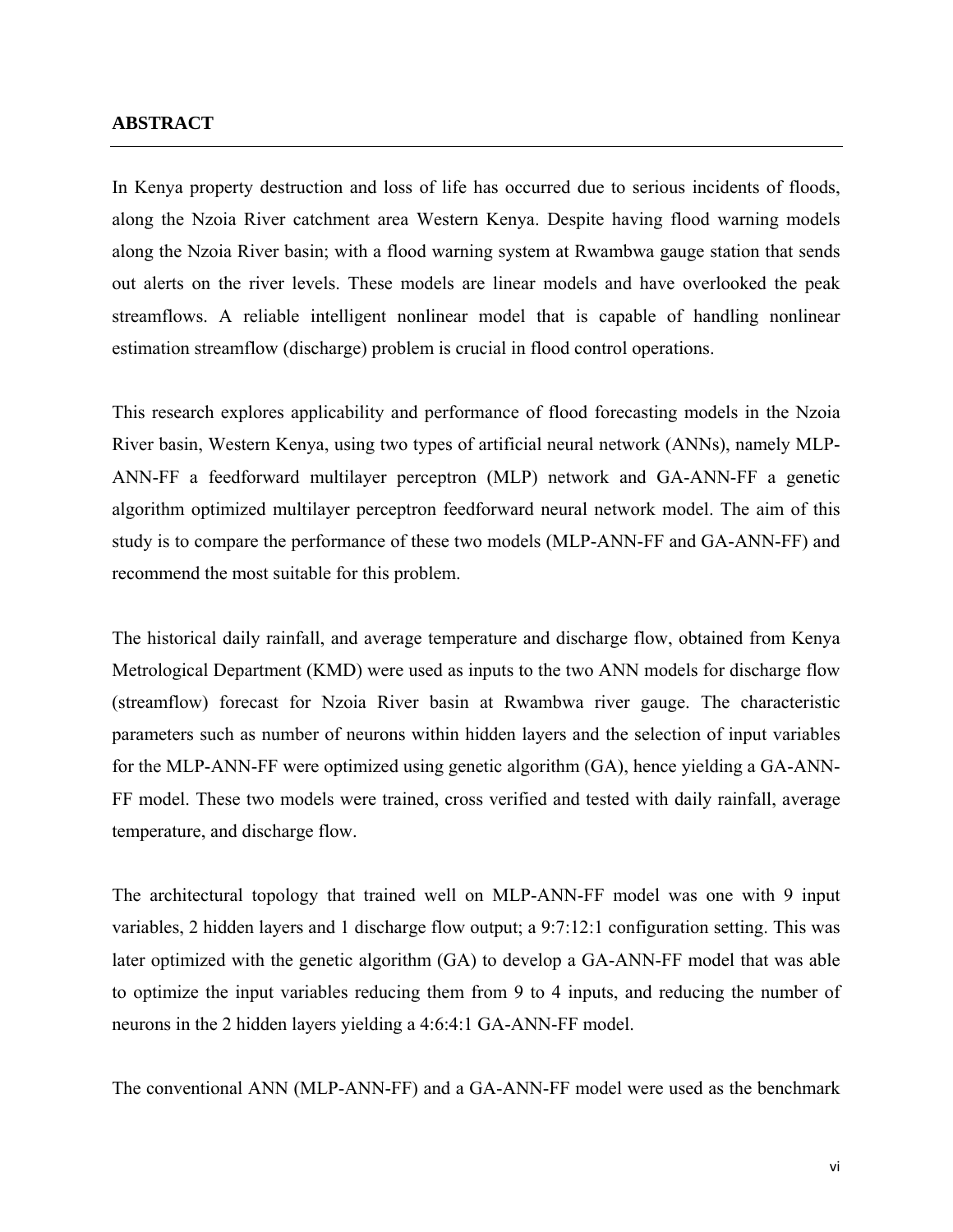for comparison of performances. The two models were developed using NeuroSolutions Software and were trained with 70% of the data set, 20% for cross validation and the remaining 10% was used in testing the overall performance of the models. The results revealed that the GA-ANN-FF (4:6:4:1) model was able to yield better accuracy in performance for Nzoia River basin at Rwambwa River gauge, with least input variables, and number of neurons in the hidden layers though it took longer on the computation time. With a MSE of 0.021 and an r (correlation coefficient) of the desired and estimated discharge flow of 0.887 (89%), GA-ANN-FF performed satisfactory better than MLP-ANN-FF (9:7:12:1) with 9 input variables an MSE of 0.024 and r (correlation coefficient) of 0.84 (80%).

The results showed that ANN integrated with GA has a better accuracy and therefore most suitable in developing flood forecast models with low MSE. This finding is important because it will eventually enable relevant agents in water resource planning and flood management and the public aware when a flood might occur and the areas that would be affected to avoid disaster caused by floods.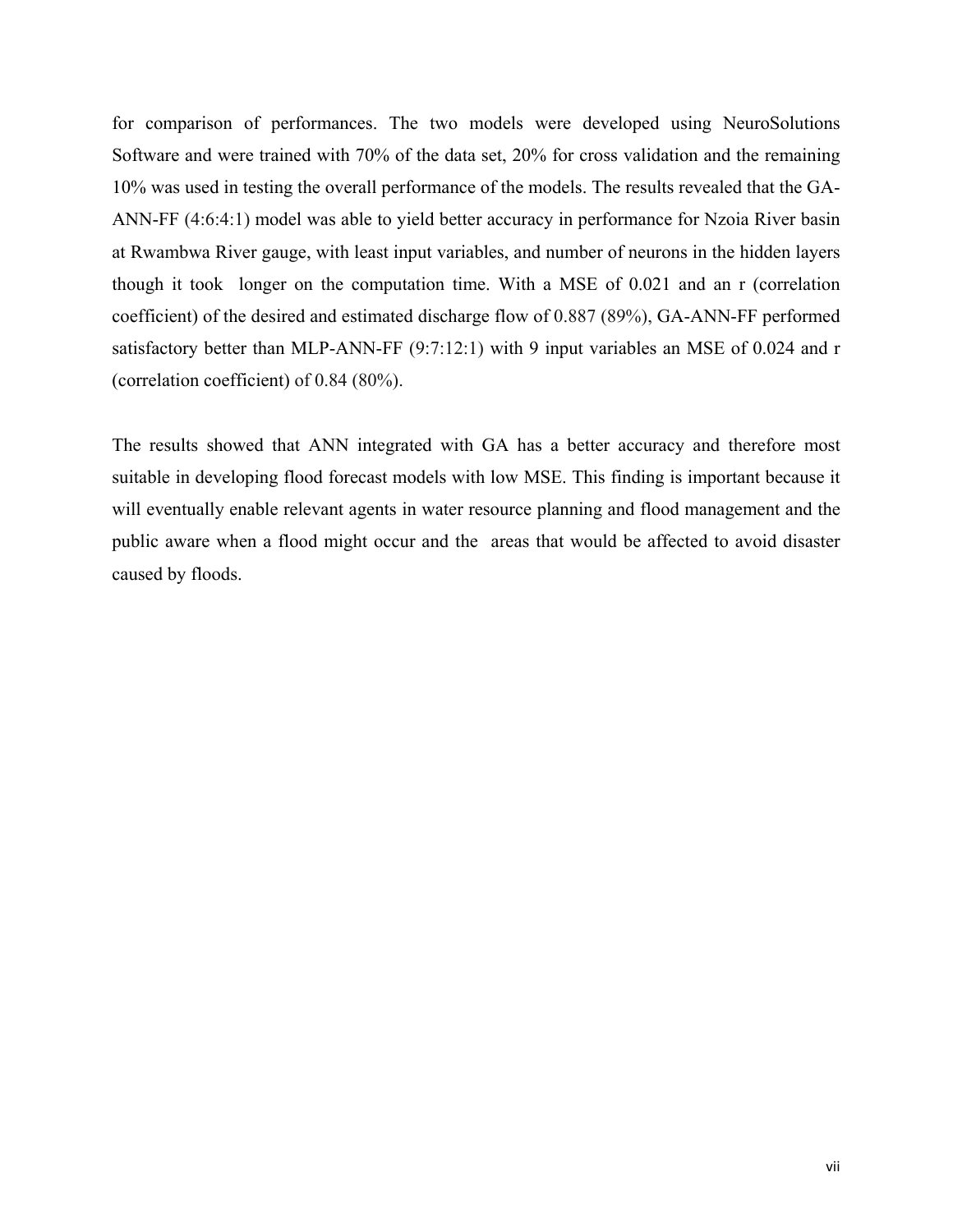# **Table of Contents**

| 241 Data Collection | . 17 |
|---------------------|------|
|                     |      |
|                     |      |
|                     |      |
|                     |      |
|                     |      |
|                     |      |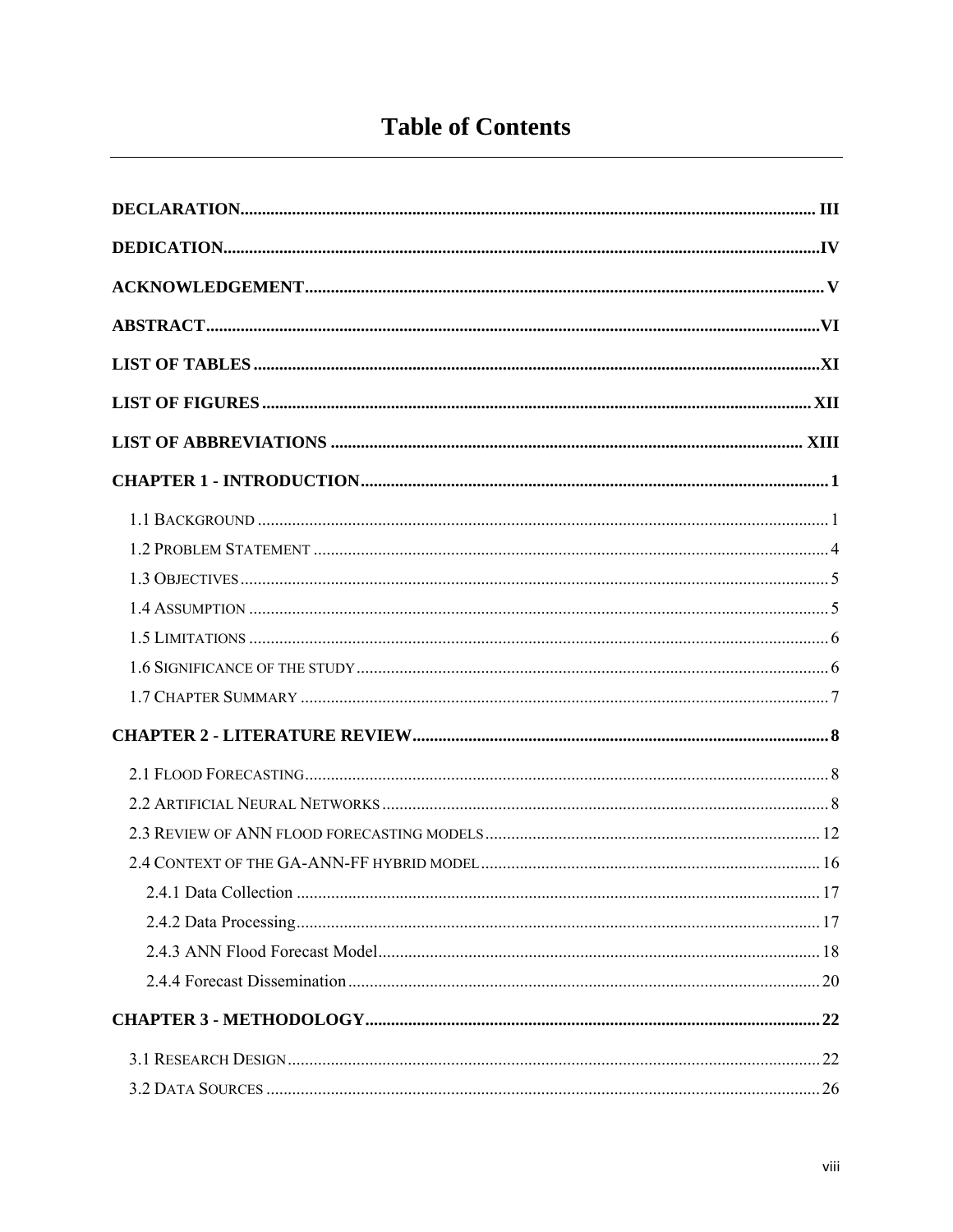| 4.4 EVALUATING GA-ANN-FF PERFORMANCE WITH MLP-ANN-FF BASE MODEL  54 |  |
|---------------------------------------------------------------------|--|
|                                                                     |  |
|                                                                     |  |
|                                                                     |  |
|                                                                     |  |
|                                                                     |  |
|                                                                     |  |
|                                                                     |  |
|                                                                     |  |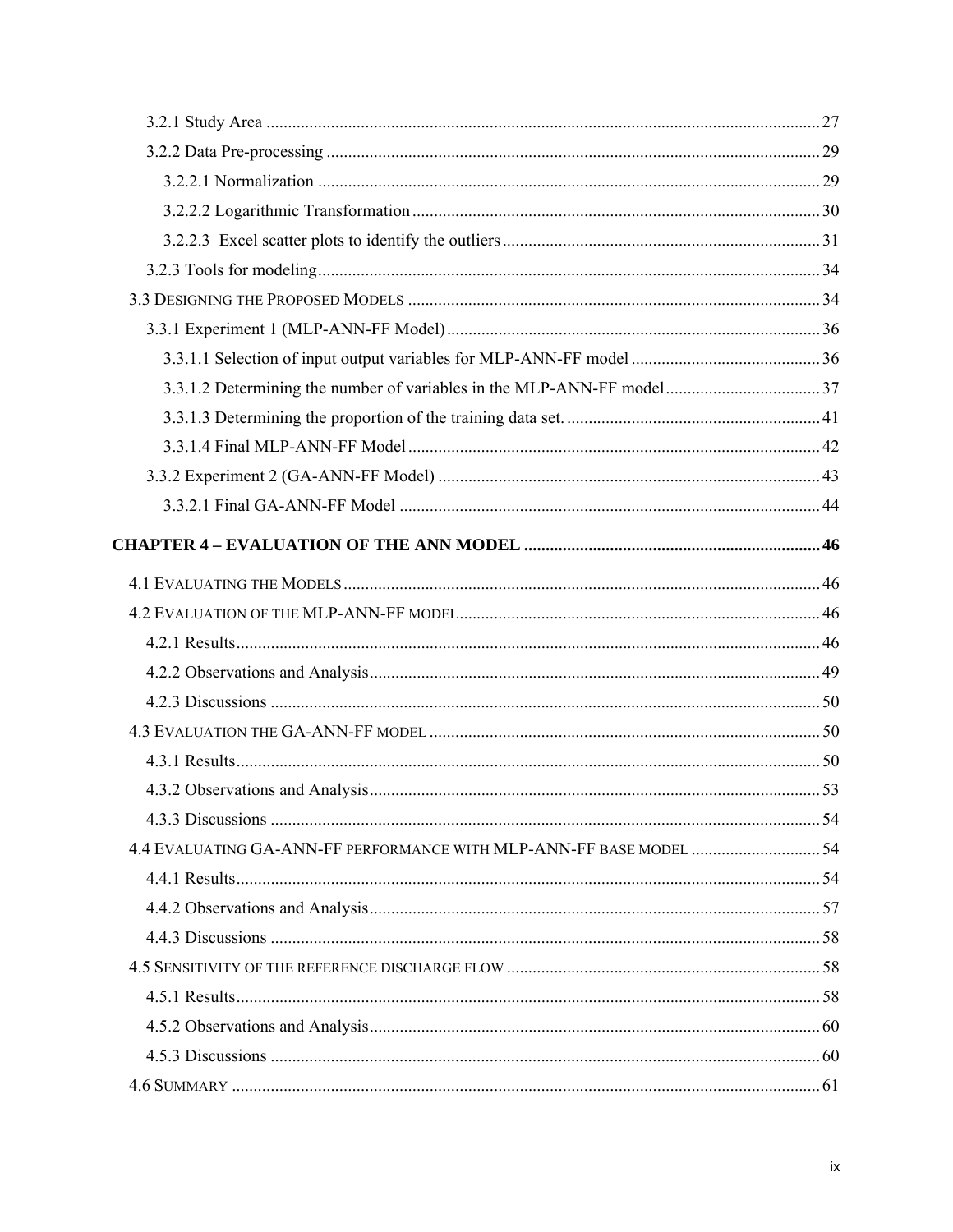| APPENDIX 3 - THE SAMPLE DISCHARGE FLOW OUTPUT DATA TRANSFORMED WITH LOGARITHMIC  76 |  |
|-------------------------------------------------------------------------------------|--|
| APPENDIX 4 - THE SAMPLE DATA WHICH WAS USED TO DEVELOP GA-ANN-FF MODEL  78          |  |
| APPENDIX 5 - OPTIMIZED GA-ANN-FF (4:6:4:1) AND MLP-ANN-FF (9:7:12:1) MODELS  80     |  |
| APPENDIX 6- THE SAMPLE RESULTS OBTAINED FOR THE MLP-ANN-FF (9:7:12:1) MODEL  81     |  |
| APPENDIX 7-TEST DATA USED TO EVALUATE MLP-ANN-FF AND GA-ANN-MODELS 85               |  |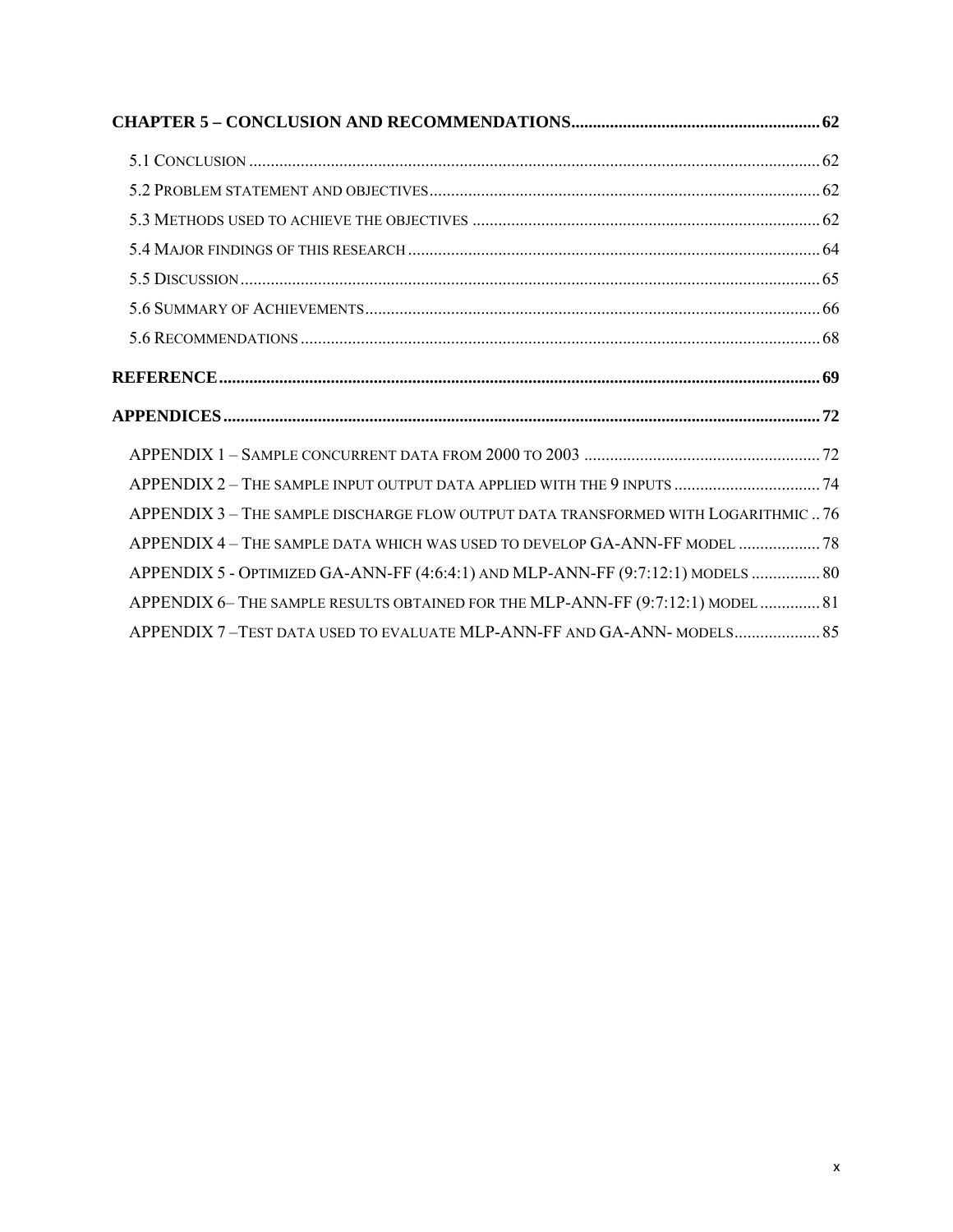## **LIST OF TABLES**

| Table 2.1  |                                                                       |  |
|------------|-----------------------------------------------------------------------|--|
| Table 2.2  |                                                                       |  |
| Table 3.1  |                                                                       |  |
| Table 3.2  |                                                                       |  |
| Table 3.3  |                                                                       |  |
| Table 3.4  |                                                                       |  |
| Table 3.5  |                                                                       |  |
| Table 3.6  |                                                                       |  |
| Table 3.7  | Results for varying the number hidden nodes 2 hidden layers40         |  |
| Table 3.8  |                                                                       |  |
| Table 3.9  |                                                                       |  |
| Table 4.1  | Test dataset Comparing developed GA-ANN-FF model with MLP-ANN-FF55    |  |
| Table 4.2  |                                                                       |  |
| Table 4.3  |                                                                       |  |
| Table A1-1 |                                                                       |  |
| Table A2-1 |                                                                       |  |
| Table A3-1 | Sample data discharge output transformed Logarithmic transformation76 |  |
| Table A4-1 |                                                                       |  |
| Table A6-1 |                                                                       |  |
| Table A6-2 |                                                                       |  |
| Table A7-1 |                                                                       |  |
| Table A7-2 |                                                                       |  |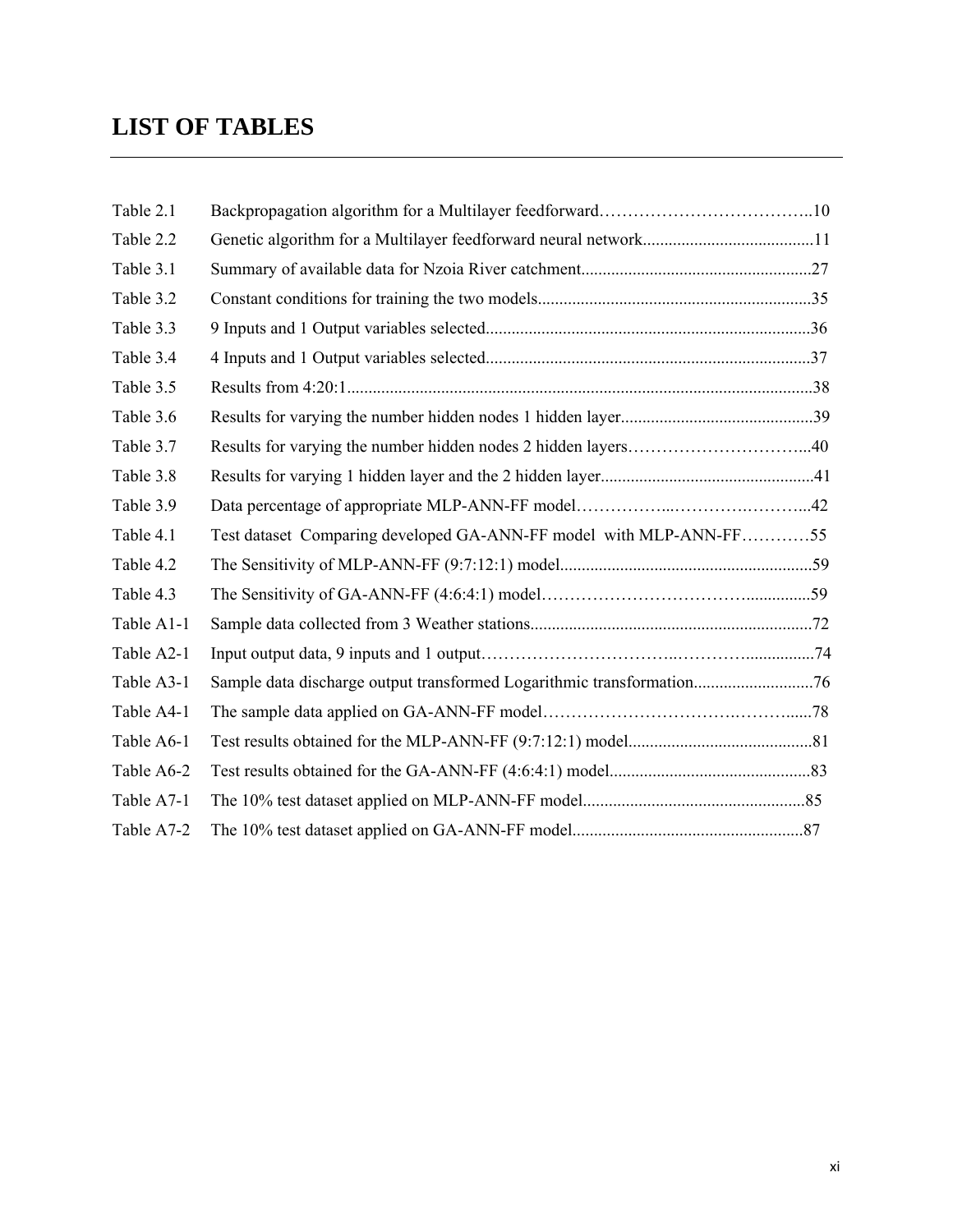# **LIST OF FIGURES**

| Figure 2.1  |                                                                                    |  |
|-------------|------------------------------------------------------------------------------------|--|
| Figure 2.2  | Schematic framework for GA-ANN-FF and MLP-ANN-FF models-16                         |  |
| Figure 2.3  | Context model the MLP-ANN-FF Flood forecasting model in the Nzoia River19          |  |
| Figure 2.4  | The block diagram of GA-ANN-FF procedure to predication of discharge flow20        |  |
| Figure 3.1  |                                                                                    |  |
| Figure 3.2  | Change in the measured discharge flow from Rwambwa River Gauge Station30           |  |
| Figure 3.2  | Change in the measured rainfall amount from Kitale-Met Rainfall31                  |  |
| Figure 3.3  | Change in the measured rainfall amount from KITALE SOIL station31                  |  |
| Figure 3.4  | Change in the measured rainfall amount from Leissa Farm weather station Rainfall32 |  |
| Figure 3.5  |                                                                                    |  |
| Figure 3.8  |                                                                                    |  |
| Figure 3.9  |                                                                                    |  |
| Figure 3.10 |                                                                                    |  |
| Figure 3.11 |                                                                                    |  |
| Figure 4.1  | MSE Analysis of 9:7:12:1 best topology for MLP-ANN-FF model47                      |  |
| Figure 4.2  | MLP-ANN-FF model; estimated data (testing stage) and error measures48              |  |
| Figure 4.3  |                                                                                    |  |
| Figure 4.4  |                                                                                    |  |
| Figure 4.5  | GA-ANN-FF model; estimated data (testing stage) and error measures52               |  |
| Figure 4.6  |                                                                                    |  |
| Figure 4.7  |                                                                                    |  |
| Figure 4.8  | The Sensitivity of the discharge flow output to the MLP-ANN-FF (9:7:12:1) model56  |  |
| Figure 4.9  | The Sensitivity of the discharge flow output to the GA-ANN-FF (4:6:4:1) model57    |  |
| Figure A5-1 |                                                                                    |  |
| Figure A5-2 |                                                                                    |  |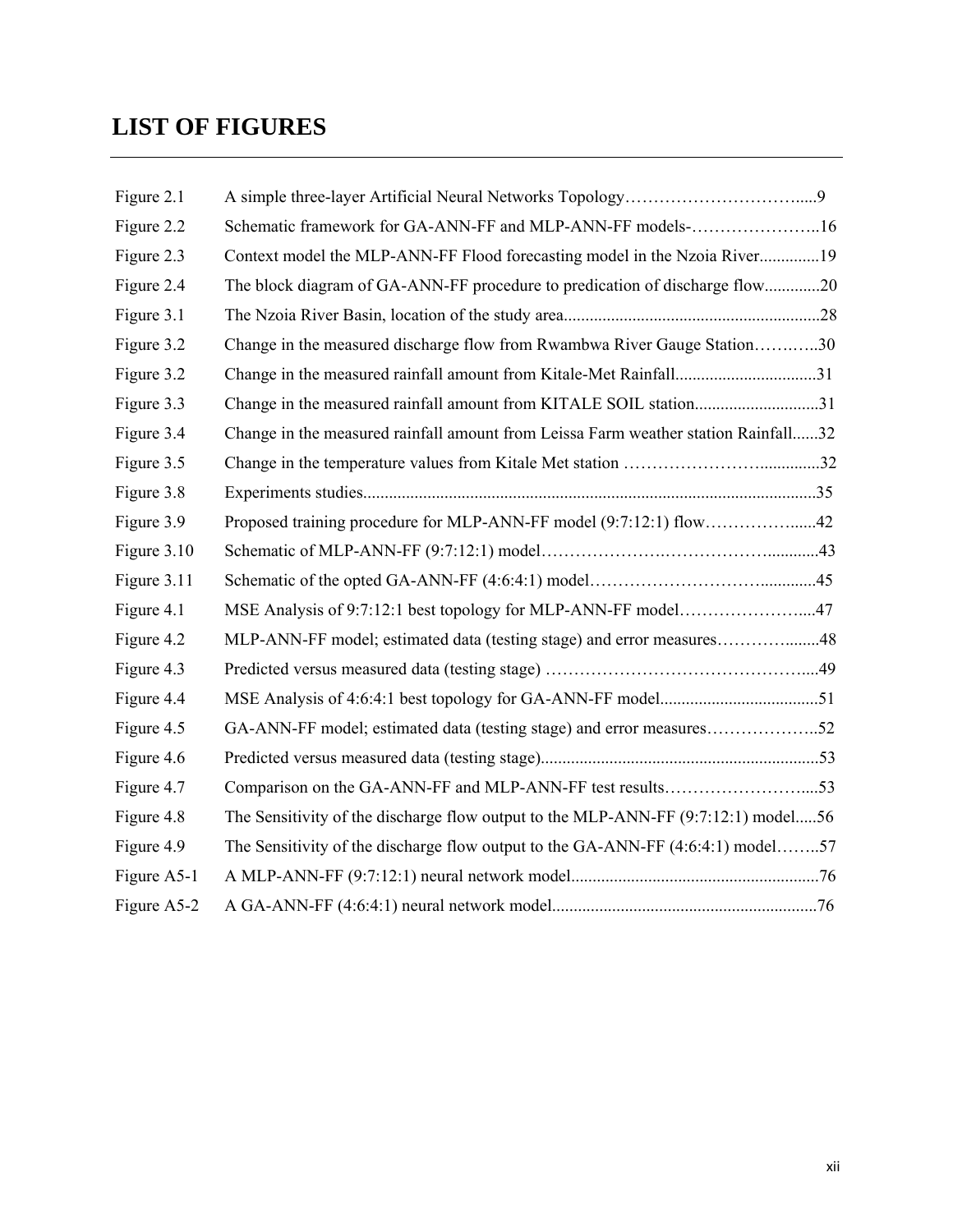# **List of Abbreviations**

| <b>ANN</b>       | <b>Artificial Neural Networks</b>                    |
|------------------|------------------------------------------------------|
| <b>BP</b>        | BackPropagation                                      |
| <b>BPN</b>       | <b>BackPropagation Network</b>                       |
| <b>DOC</b>       | <b>Disaster Operation Center</b>                     |
| <b>FDFC</b>      | Flood Diagnostics and Forecasting Centre             |
| <b>FEWST</b>     | Flood Early Warning System Team                      |
| FF               | Feed-Forward                                         |
| GA               | Genetic Algorithm                                    |
| <b>GA-ANN-FF</b> | Genetic optimized multilayer Perceptron Feed-Forward |
| <b>GDP</b>       | <b>Gross Domestic Product</b>                        |
| <b>GIS</b>       | Geographic Information Systems                       |
| <b>GRN</b>       | <b>General Recurrent Neural Networks</b>             |
| HN               | Hydrodynamic numerical                               |
| <b>KMD</b>       | Kenya Metrological Department                        |
| <b>LVQ</b>       | Learning Vector Quantization                         |
| <b>MAE</b>       | Mean Absolute Error                                  |
| <b>MLFN</b>      | Multi layer feed forward nets                        |
| <b>MLP</b>       | Multilayer Perceptron neural network                 |
| MLP-ANN-FF       | Multilayer Perceptron Feed-Forward                   |
| <b>MSE</b>       | Mean Square Error                                    |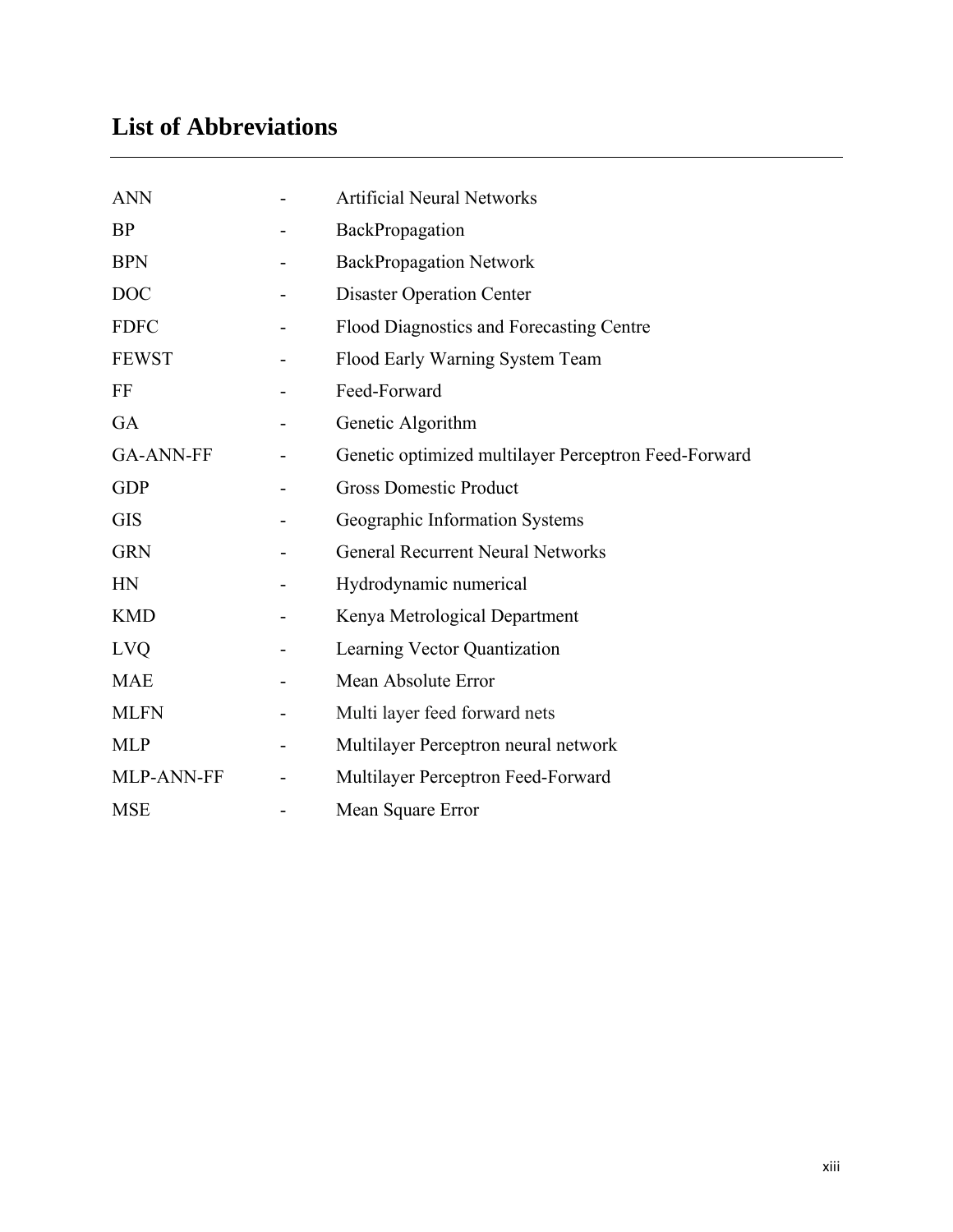| <b>MATLAB</b> | Matrix Laboratory                      |
|---------------|----------------------------------------|
| <b>NMSE</b>   | Normalized Mean Square Error           |
| <b>NN</b>     | <b>Neural Networks</b>                 |
| r             | <b>Correlation Coefficient</b>         |
| $R^2$         | Coefficient of Determination           |
| <b>RBF</b>    | Radial basis function neural network   |
| <b>RGS</b>    | Rwambwa River Gauge Station            |
| <b>SOM</b>    | Self-Organizing Map                    |
| <b>SD</b>     | <b>Standard Deviation</b>              |
| <b>SID</b>    | Station ID (Gauge station code number) |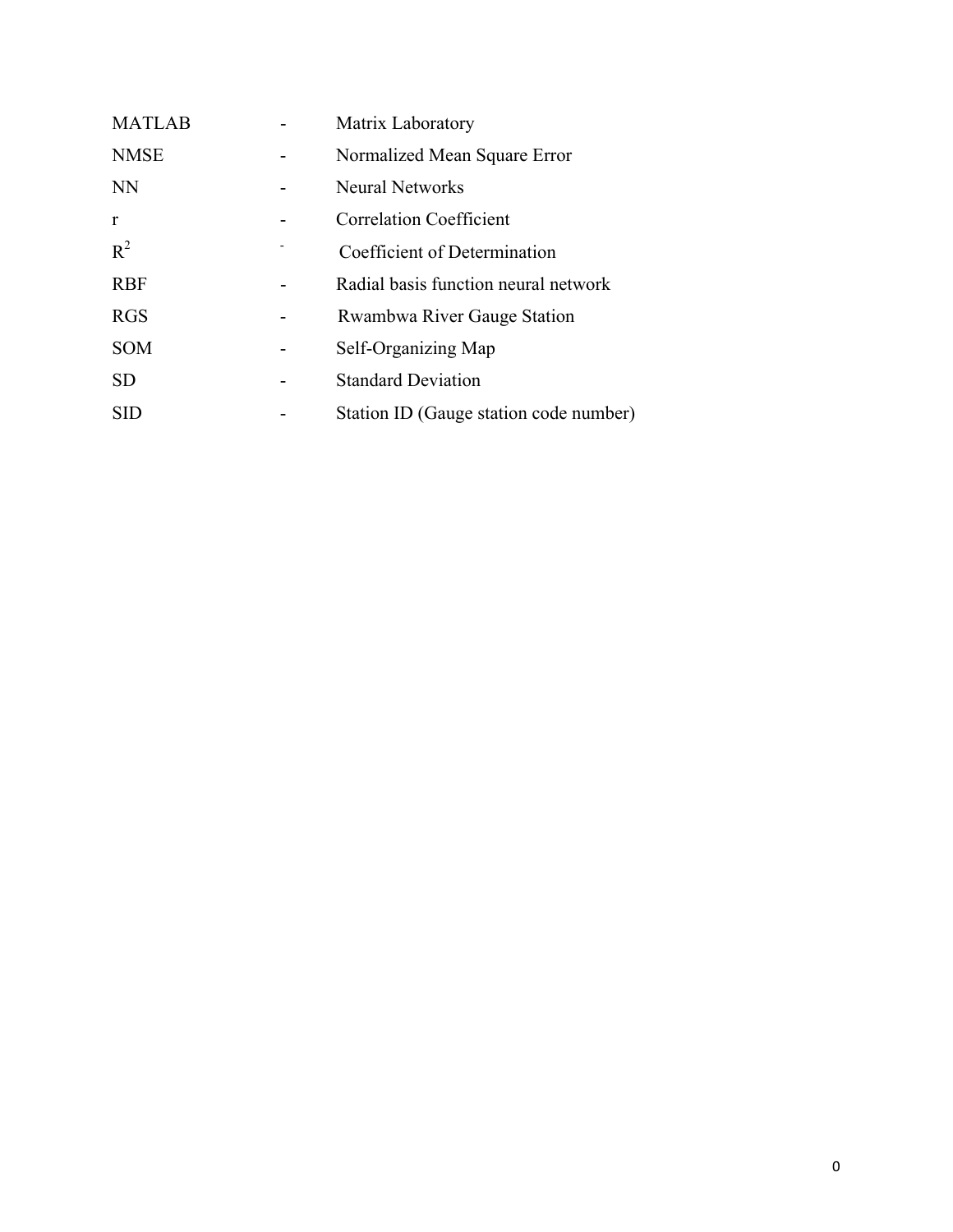## **1.1 Background**

Kenya has experienced serious incidents of floods, in different parts of the country, destroying property and resulting in loss of life. Occurrence of floods is due to natural factors like flash floods, river floods and coastal floods. Torrential rainfall has been the major cause of floods in Kenya. Nzoia River experiences perennial flooding in its lower reaches affecting areas such as Budalangi and Kano flood plains. ("Flood Mitigation Strategy," 2009)

The floods affecting Kenya are becoming increasingly predictable, with major floods occurrence in year 1961, 1997, 1998, and 2003 ("Kenya water security and climate resilience project," 2013). Due to the high inter-annual and intra-annual rainfall variability that results in frequent droughts and floods, major infrastructure investments for economic growth are getting damaged with single extreme flood events ("Flood Mitigation Strategy," 2009). This has greatly impacted Kenya economy with a 2.4% of GDP cost every year, according to a 2006 World Bank report ("Kenya water security and climate resilience project," 2013)**.**

The major rivers in Lake Victoria that experience floods have dykes installed. River Nzoia dykes measure 34.4 Km. During the long rains these dykes shield residents in Busia and Budalangi area in western Kenya from floods (Onywere et al., 2007). Although there several studies that have been done in Nzoia Basin in trying to find flood mitigation solutions effective structural and nonstructural mitigation measures have no yet being achieved (ADCL (Appropriate Development Consultants Limited), 2006).

Hydrologists are involved in the research and development of hydrological processes such as flood forecasting. The flood forecast models used in hydrology field are divided into physically based rainfall-runoff and data-driven models or a combination of both (Kia et al., 2012). Hydrodynamic models require accurate river geometric data, which might not be available in many locations. Previous studies have explored more on data-driven approach, since some of the hydrology models have been unable to understand the dynamic changes inside the river basin,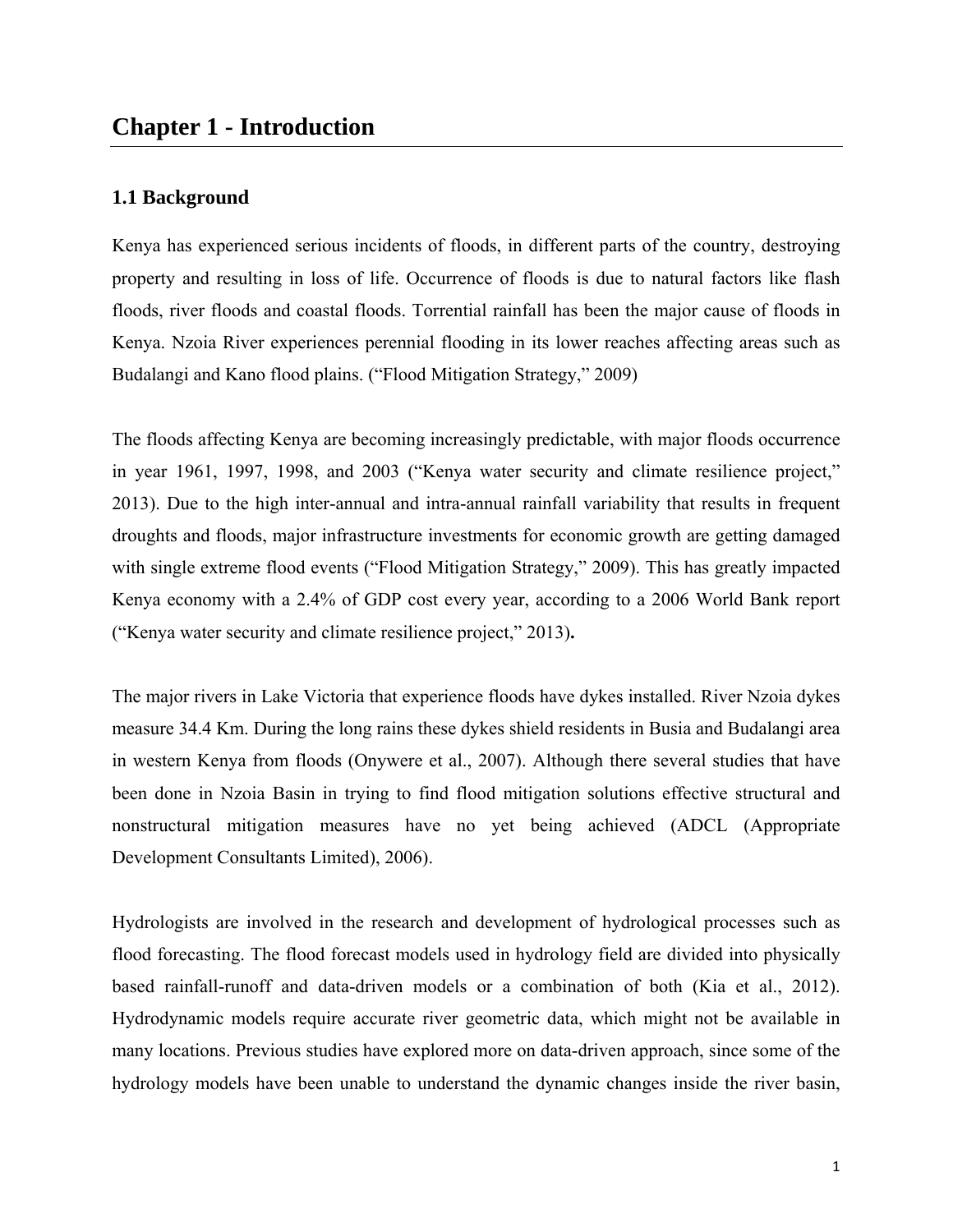and require robust optimization tools (Plate, 2009).

Flood forecasting models assist in anticipating flood occurrence thus allowing sufficient time for action. Modeling has proved to be an important item in predicting floods; from physical based models to data mining models, this has driven researchers to use different approaches in modeling flood forecasting models (Onyari and Ilunga, 2010)

In data mining lots of studies have been carried out especially in artificial neural networks (ANN) for flood forecasting modeling. According to Tom M. Mitchell Artificial neural networks (ANN) is "a computer program is said to learn from experience E with respect to some class of tasks T and performance measure P, if its performance at tasks in T, as measured by P, improves with experience E**"** (Mitchell, 1997)**.** ANN is suitable for data classification, function approximation and pattern recognition, through a learning process (Mitchell, 1997)**.** In recent years a lot of research has been done in hydrological modeling in respect to ANN to predict and forecast water resources variables. This is has been necessitated by the complexity of hydrological models unable handle excessive requirement of field data in case of physically based models rendering such models less attractive in flood forecasting. This is the reason why non-linear ANN model is being extensively used as flood forecasting to model non-linear relationships (Tingsanchali, 2000)**.**

The variability of a good flood forecasting model depends mostly on the flood forecasting approach used. In this research the aim is to model multilayer perceptron feed-forward (MLP-ANN-FF) and a genetic algorithm (GA) optimized multilayer perceptron feed-forward (GA-ANN-FF) for flood forecasting using metrological data (rainfall, temperature, and the discharge flow) to estimate the discharge flow of Nzoia River at Rwambwa River gauge. A case study for Nzoia River Basin at water level station Rwambwa River Gauge Station (RGS) in Western Kenya will demonstrate that the two models, using historical data; daily rainfall, average temperature, and discharge flow, can estimate the streamflow. Daily rainfall, temperature and discharge data of 2000 to 2003 obtained from Kenya Metrological Department (KMD) and was used in training, testing and determining the performance of the models.

Though Kenya, has installed river-gauging stations in the rivers, for flood monitoring. There has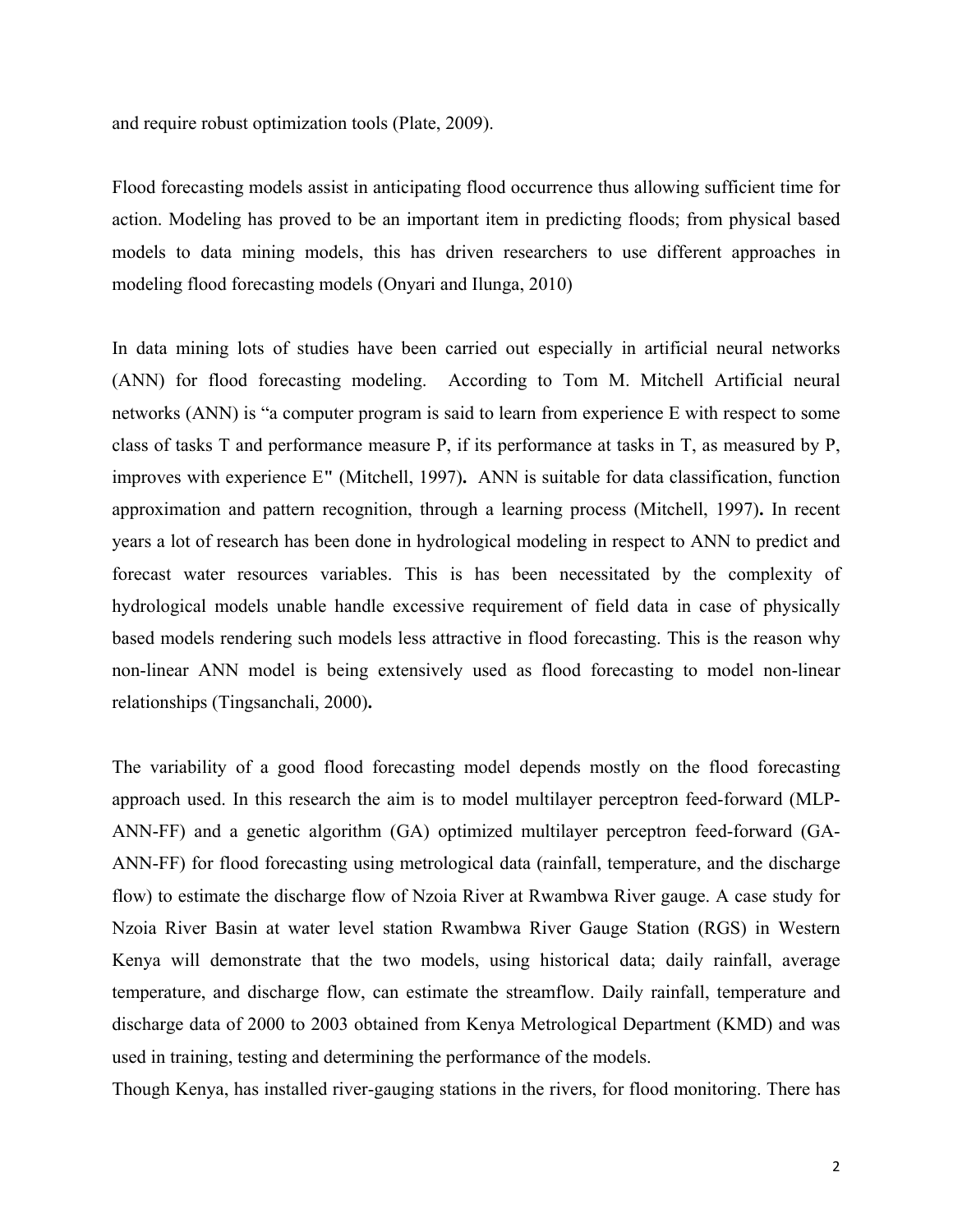been irregular monitoring and communication of floods situation. It's through the rainfall forecast and warning from Kenya Meteorological Department (KMD) that communicates the forecasts to the Disaster Operation Center (DOC) under the Ministry of Special Programme in the office of the President, who mobilizes various County Governments for rescue and relief operations. Due to lack of advance warning of impending floods the public is always caught unaware, leaving no time to take preventive measures. The existing flood management monitoring mechanism is in rescue and relief measures and not preventive action. Nobody is directly focused about proper and fast communication system between general public, County Governments and National Government ("Kenya water security and climate resilience project," 2013).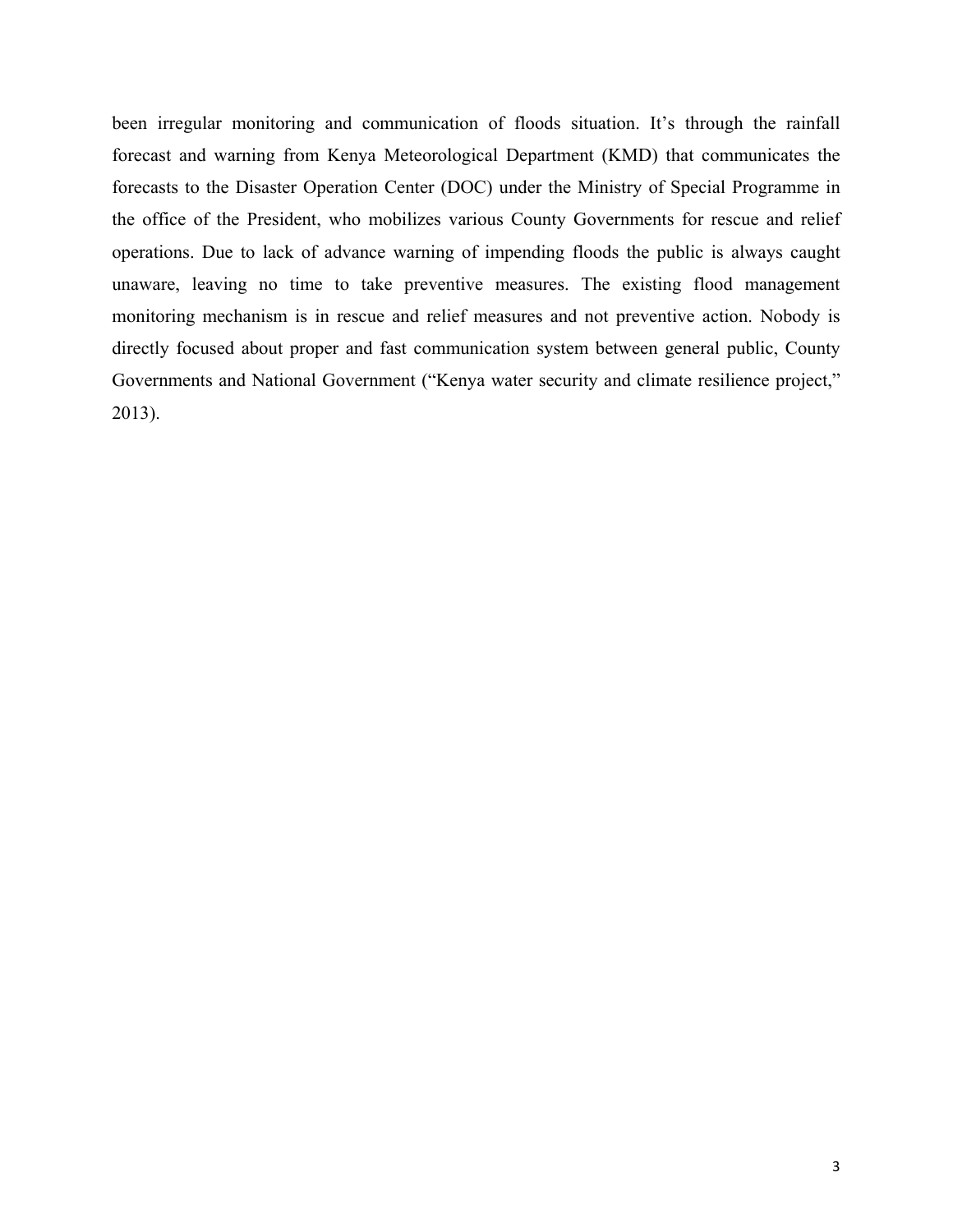## **1.2 Problem Statement**

In 2007, a Flood Early Warning System Team (FEWST) through the strategic intervention initiated by the government for Nzoia River basin was started. A number of models on early flood warning were started giving discharge forecast. Although the monitoring has improved these models are linear models and have overlooked the peak streamflows (Masibayi et al., n.d.). Since streamflows process for the daily discharge is generally recognized as nonlinear and seasonal (Guven, 2009), reliable intelligent nonlinear transfer function that is capable of handling nonlinear estimation streamflow (discharge) problem is crucial in water resource planning and flood management. These early warming models initiated by FEWST for discharge forecast lack intelligence.

In recent years a lot of research has been done in hydrological modeling in respect to ANN with BP to predict and forecast water resources variables, with a good success when used to estimate the discharge flow (Tingsanchali, 2000). The issues that limit the performance of ANN with BP are risk of network overfitting the training data, and trial and error in selecting the optimal inputs and determining the optimal number of neurons in the hidden layers.

This project is aimed at alleviating some of these issue such as removing trial and error methods of setting parameters in ANN by employing a hybrid genetic algorithm (GA) with ANN (GA-ANN-FF model) to enhance performance. The model can assist in predicting streamflows given historical data based on daily rainfall, temperature, and discharge flow. Such tools may also provide reliable intelligent estimation of Nzoia River Basin streamflow (discharge) that will enable relevant agents in water resource planning and flood management and the public aware when a flood might occur and the areas that would be affected to avoid disaster caused by floods. It's therefore important to have a model that can provide reliable discharge forecasts by applying historical data that is available from KMD. The use of machine learning can assist in developing of such models.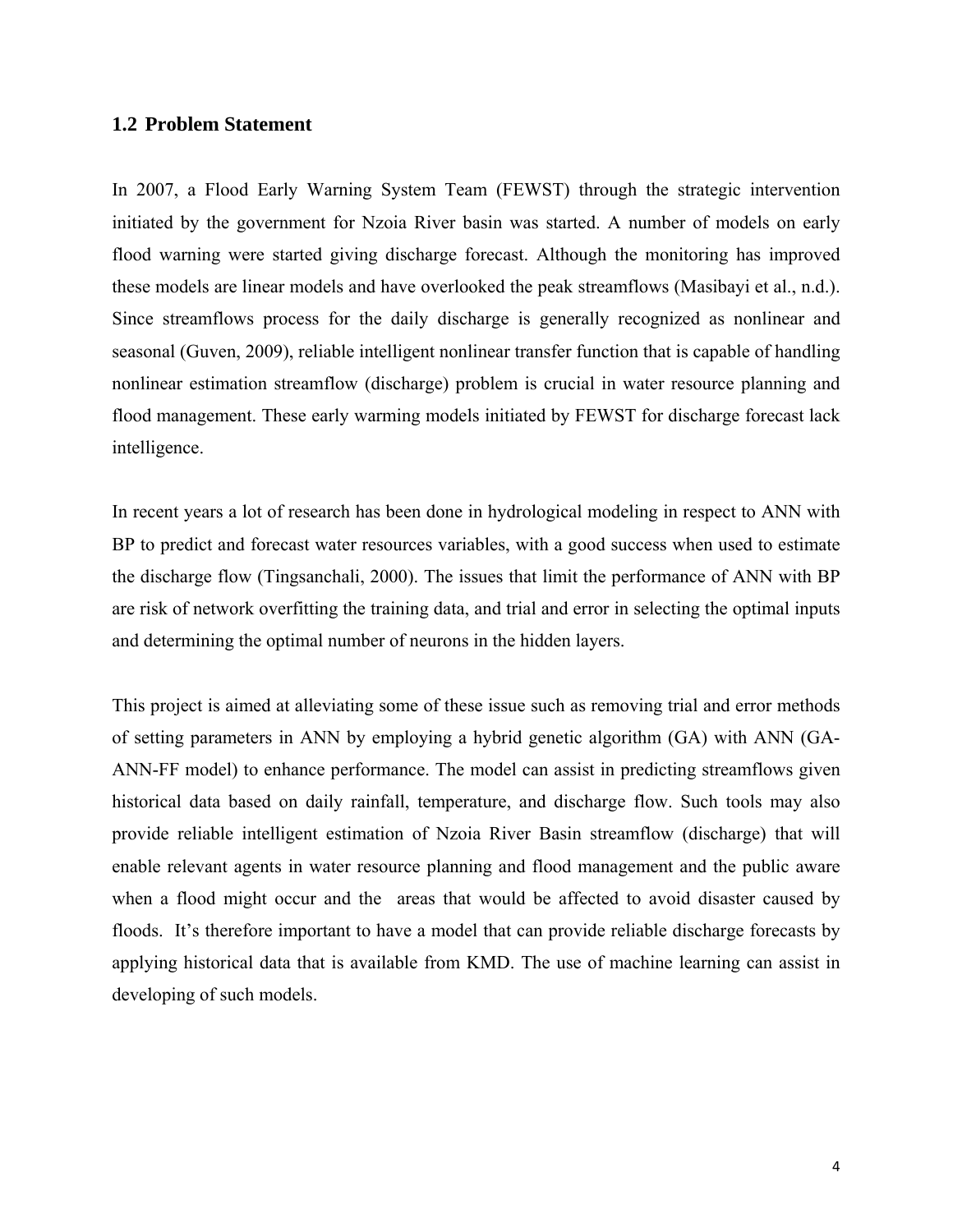## **1.3 Objectives**

The main objective of this research is to build two ANN models (MLP-ANN-FF and GA-ANN-FF) for purpose of estimating the discharge flow of Nzoia River basin at Rwambwa River gauge, by applying artificial neural network (ANN) technique and optimizing the multilayer perceptron (MLP-ANN-FF) neural network model with a genetic algorithm (GA).

The objectives are summarized below

- 1. Design a hybrid algorithm of ANN and GA
- 2. Develop a prototype based on the hybrid ANN with GA (GA-ANN-FF model) for purpose of estimating the discharge flow of Nzoia River Basin at Rwambwa River gauge.
- 3. To evaluate and benchmark the hybrid ANN with GA algorithm by performing test on the GA-ANN-FF prototype and compare the results from MLP-ANN-FF base prototype.
- 4. Recommend a suitable intelligent model based on the results of the two above objectives.

## **1.4 Assumption**

This research has been carried out under the following assumptions. The methodology applied will predict the discharge flow of Nzoia River at Rwambwa River gauge given historical data on daily rainfall, temperature and discharge flow. The research also is based on simulations and experiments. In this research there only three input causative discharge flow factors, namely rainfall, temperature and the discharge (streamflow). The other discharge flow causative flood factors such, flood plain in the past, terrain elevation, water density, water blockage, sub basin areas, soil drainage capability, land use, were not considered. The training, verification and testing of both models is done offline. The flood forecasting models used data from Kitale metrological (SID-8834098), Kitale soil conservation service – office (SID-8834097), Leissa farm – Kitale (SID-8835039), and Rwambwa stations since they were within Nzoia River basin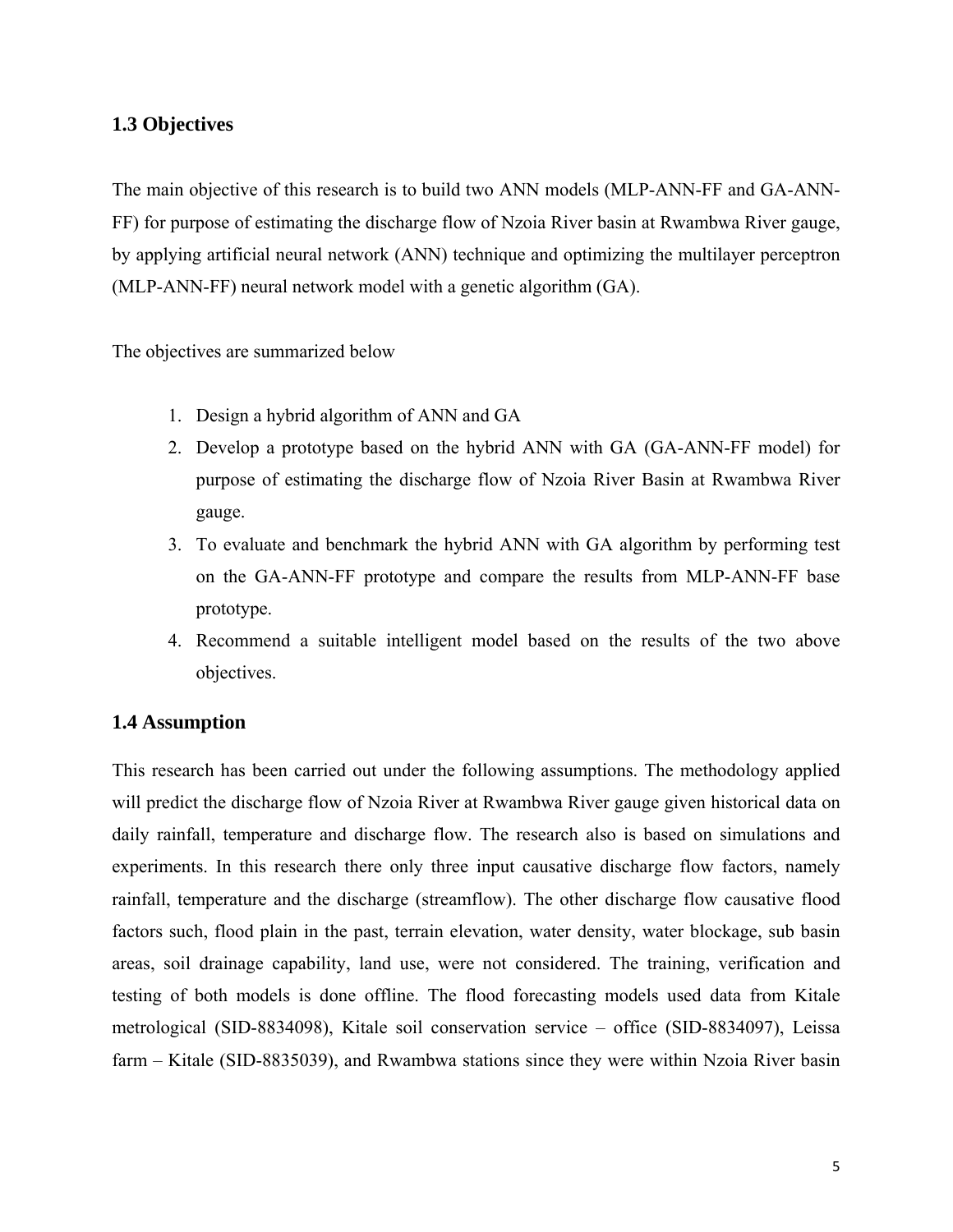our catchment area of interest. As a proof of concept the research study will cover Nzoia River basin in Western Kenya, but results obtained may be used in other flood prone areas.

#### **1.5 Limitations**

ANN is data dependant, they learn well with large volumes of datasets (Babinec and Pospíchal, 2009). Although there was vast data available for period 1975 to 2012, from the three weather stations obtained from Kenya Metrological Department (KMD), and the raw discharge flow provided by Flood Diagnostics and Forecasting Centre (FDFC) at Kenya Meteorological Department for Rwambwa River Gauge Station (RGS). Only 4 year data for period 2000 to 2003 that was concurrent in all three weather stations and the one river gauge was used.

It was not be possible to integrate the developed models (MLP-ANN-FF and GA-ANN-FF) with the current early flood warning models managed by the Flood Early Warning System Team (FEWST) for Nzoia River basin.

## **1.6 Significance of the study**

Currently, the Kenyan Government has initiated a Flood Early Warning System Team (FEWST) that has started a several models on early flood warning for the discharge forecast at Nzoia River basin. These models are linear models that issue alerts when the river levels at the river gauges reach a certain threshold of the water levels that floods might occur if flood level is between certain range (Masibayi et al., n.d.).

For lack of reliable intelligence and nonlinearity in these models, an intelligent algorithm, the GA and ANN with nonlinear transfer function, can be used in developing such models that can assist metrologists in Kenya Meteorological Department (KMD) advice the County Governments and threatened residence on when and where the next flood is going to happen and what areas are going to be inundated due to such events. The models may also benefit the Kenya RedCross who can mobilize various County Governments for rescue and relief operations. The hydrologist can easily integrate these models with their hydrological processes for flood.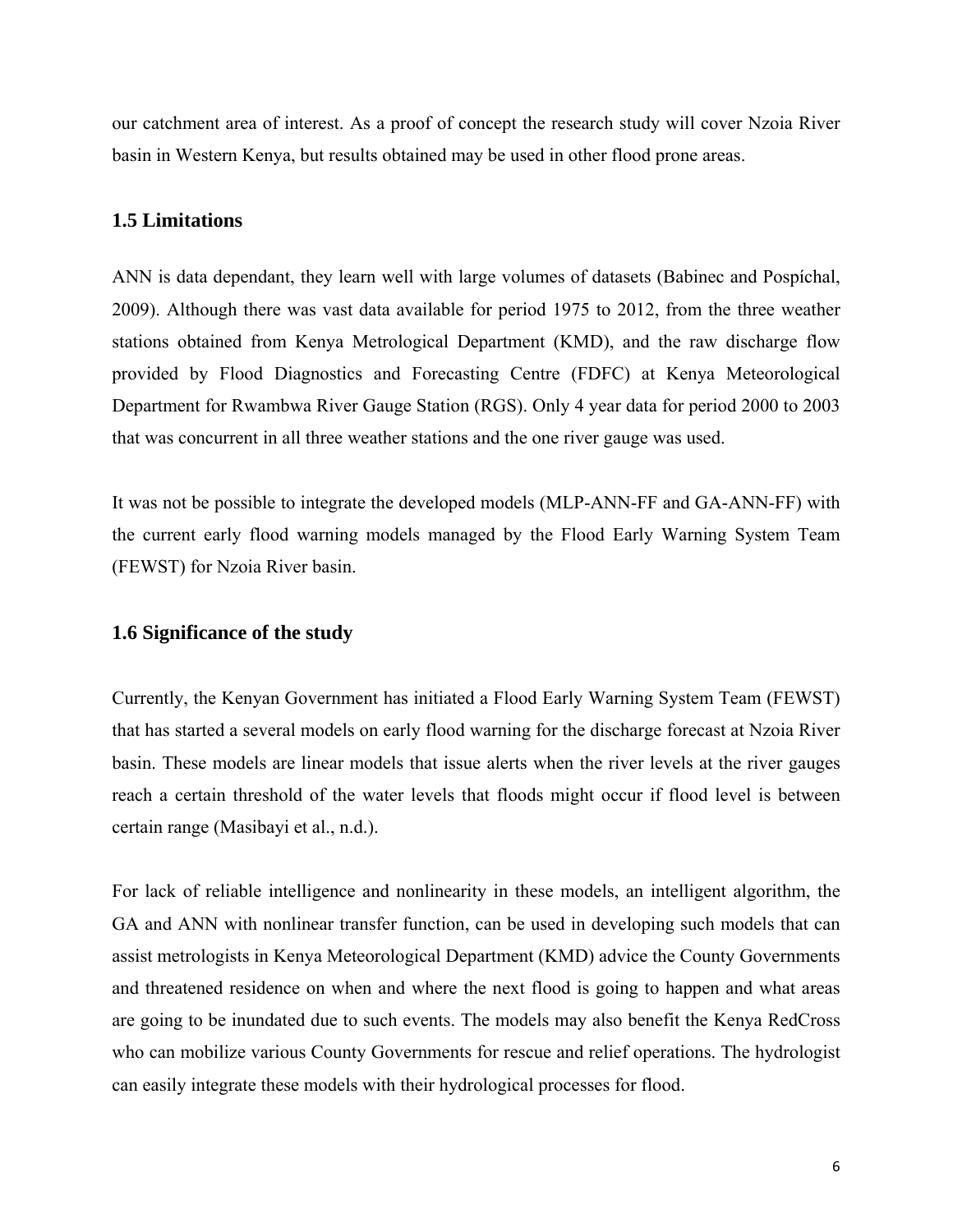Therefore there is a need to develop ANN machine learning technique trained on patterns for flood forecasting integrated with GA technique to enhance the discharge flow predictability in order to prevent loss of lives and minimize damages.

## **1.7 Chapter Summary**

Chapter 1 presented the background of flood forecasting and discharge flow in hydrological modeling in respect to ANN to predict and forecast water resources variables. The problem statement, research objectives, assumption, limitations and significance of the study were also review and discussed.

The rest of the document is organized in four major sections. A review of current literature of study, previous work and approach of ANN and context of the GA with ANN hybrid model is discussed in Chapter 2. The methodology models architecture, data set or source, study area, flood simulation software to be used and design of the models is discussed in Chapter 3. The Evaluation of the Models, Results and discussion of the models is discussed in Chapter 4. Finally the Conclusions and recommendation is discussed in Chapter 5 followed by the reference and appendices.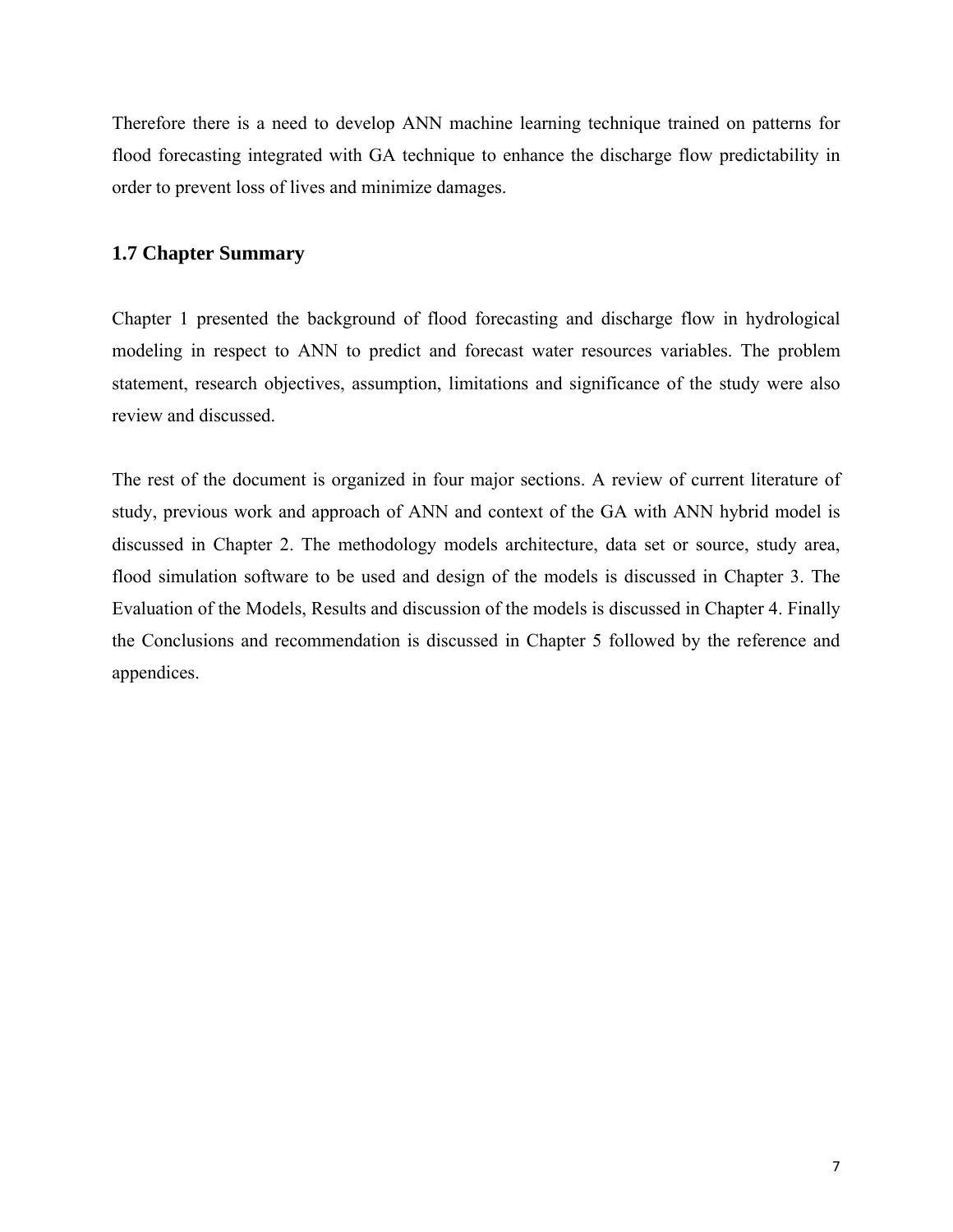### **2.1 Flood Forecasting**

Over the years lots of research has been undertaken in the development of hydrological flood forecasting models. The aim into these models is to provide timely and accurate future discharge conditions at particular watershed. The most common models in flood forecasting applied by hydrologist are the physically based rainfall-runoff modeling approach, and data-driven model or a combination of both (See et al., 1997). The physically rainfall-runoff model is based on mathematical model. It uses a forecast updating intelligence; reviewing certain reference to state correction and error prediction approaches to improve its performance (Moore et al., 2001). An example of this type of physically based rainfall-runoff model is the European Hydrological System (SHE) (Maskey, 2004). In a data-driven model it tries to map data to form a pattern that best defines a certain particular data set. It has properties of linear regression model, but also boasts of complicated nonlinear models such as artificial neural network, fuzzy rule-based systems just to mention a few. (Modeling Uncertainty in Flood Forecasting Systems by Shreeda Maskey pg12)

## **2.2 Artificial Neural Networks**

Artificial neural networks (ANN) is a mathematical model loosely designed based on the functioning of a human brain (Onyari and Ilunga, 2010). The simplest kind of neural network (NN) mainly used for illustrative purposes is known as perceptron. It's a neural network with no hidden layer, where the inputs units are directly connected to the output units; only capable to learn linearly separable functions (Mitchell, 1997). There various type of ANN architectures such as Radial basis function neural network (RBF), multilayer perceptron neural network (MLP), self-organizing map (SOM) and Learning Vector Quantization (LVQ) (Cho and Park, 2002)**.** The most commonly used of these is the feedforward network, or multilayer feedforward network (MLFN) (LUK et al., 2001)**.** In general it's composed of three layers; input, output and hidden layer. The input layer is made up of a set of input units, where when given some input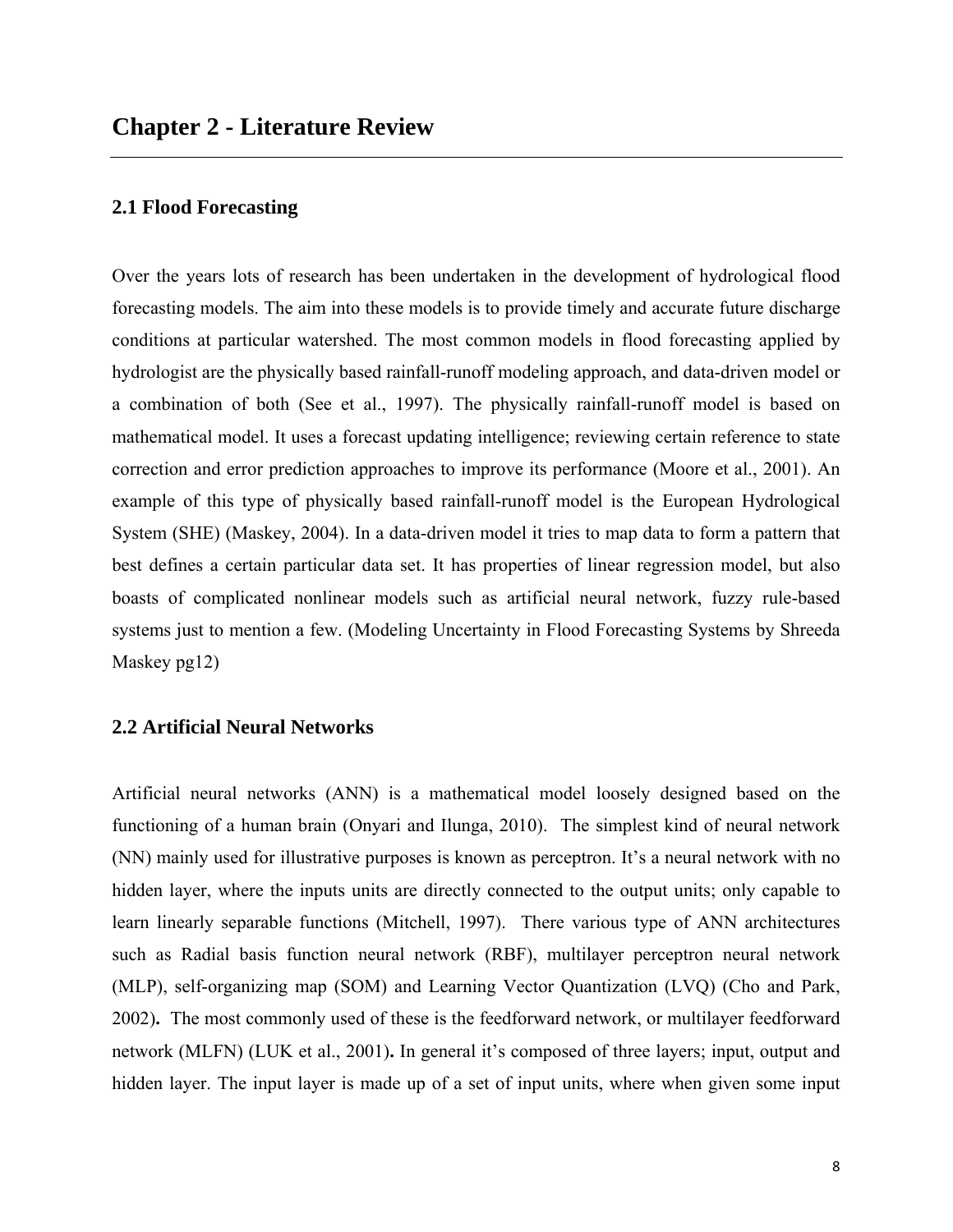from an example will propagate through the network producing an output. Weighted sum of the output from the input units forms the input of every hidden unit in the hidden layer. The output or target layer, which consist of a set of output units get its input from a weighted sum of the output from the hidden units. In the node of the output layer the new weighted sum from the hidden layer is computed after de-normalization of the output, the sought forecasted value might be determined. Fig 2.0 shows the topology of a feedforward network, or multilayer feedforward network (MLFN) that includes an input layer, one hidden layer and an output layer. Information is passed forward only.



**Fig 2.1 -** A simple three-layer Artificial Neural Networks Topology

The main steps involved in the design and development of ANN are training and testing. ANN model should always be trained properly before it's used for testing. The training process is through adjusting weights between the nodes until the network is able to predict the target output (Heednacram, 2014). MLFN is trained in a supervised manner using a supervised backpropagation (BP) algorithm, that involves two reciprocal steps; forward pass and backward pass (Puttinaovarat et al., n.d.) MLFN uses this BP algorithm to adjusts the weights and biases of the network in order to minimize the error between its output and the target (over all output and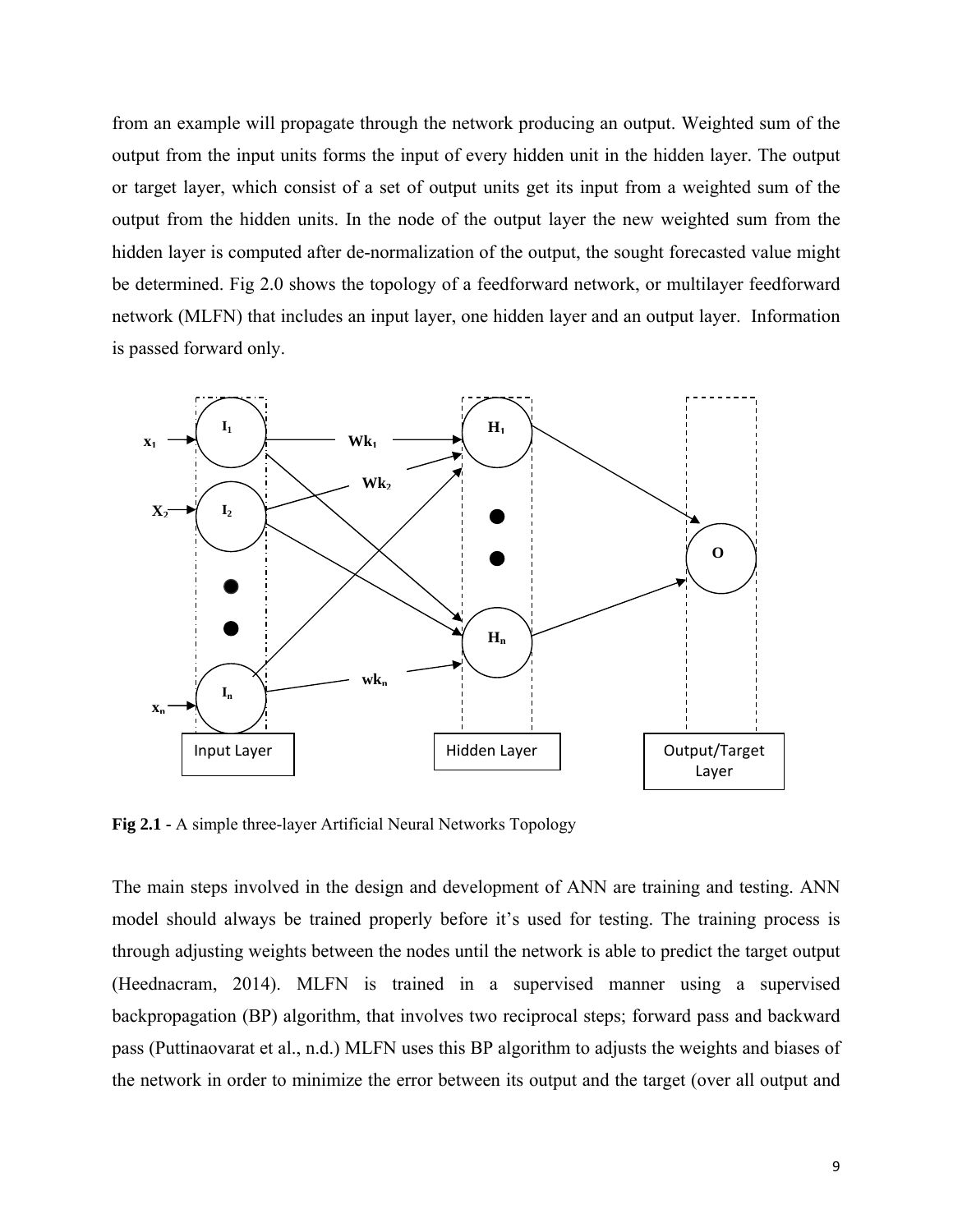all examples). Fig 2.0 shows the schematic diagram of the backpropagtion neural network; the hidden layer can be more than one (Onyari and Ilunga, 2010)**.** The backpropagation algorithm details are presented in Table 2.0.

**Table 2.1:** Backpropagation algorithm for a Multilayer feedforward neural network (Mitchell, 1997)

Construct a Multilayer feedforward neural network with the desired number of hidden and output units Initialize all network weights to small random values() For each training example, present the training example to the network  *Propagate the input forward through the network:*  1. Input the instance x to the network and compute the output  $O_u$  of every unit u in the network. Mathematically this can be expressed with the following formula  $O = S_1(\sum O_h w_h + w_o),$  Where O is the output from the ANN,  $O<sub>h</sub>$  is the output value of the  $h<sub>th</sub>$  hidden unit  $O_h = S_2(\sum_{I}x_I.w_{Ih}+w_{ho}),$  $X_I$  are the inputs to the MLFN  $w<sub>h</sub>$  are the connection weights between nodes of the hidden and output layer  $w_{Ih}$  are the connection weights between nodes of the hidden and input layer  $S_1$  and  $S_2$  are activation functions. The most commonly used activation function is a logistic sigmoid function  $S(x) = 1/1 + e$  *Propagate the error backward through the network:*  2. For each network output unit k, calculate its error term  $\delta_k$  $\delta_k$  -> O<sub>k</sub>(1-O<sub>k</sub>)(t<sub>k</sub>-O<sub>k</sub>) 3. For each hidden unit h, calculate its error term  $\delta_h$  δh -> Oh(1-Oh) ∑wkh δ<sup>k</sup> 4. Update each network weight  $w_{ii}$  $W_{ii} < w_{ii} + w_{ii}$ re Where  $W_{ii} = n \delta_i x_{ii}$ 

Backpropagation is a gradient descent algorithm; it will always convergences towards a solution by minimizing the error of the network. The issues with BP are on the risk of the network overfitting the training data. Overfitting (overtraining) occurs when the model begins to memorize the training data rather than learning to generalize from trends (Awan et al., 2012). Some of the ways the BP networks avoids overfitting in order to improve network generalization is though use of large network enough to provide an adequate fit. Unfortunately it impossible to know ahead how network layer should be for specific application, more so with large network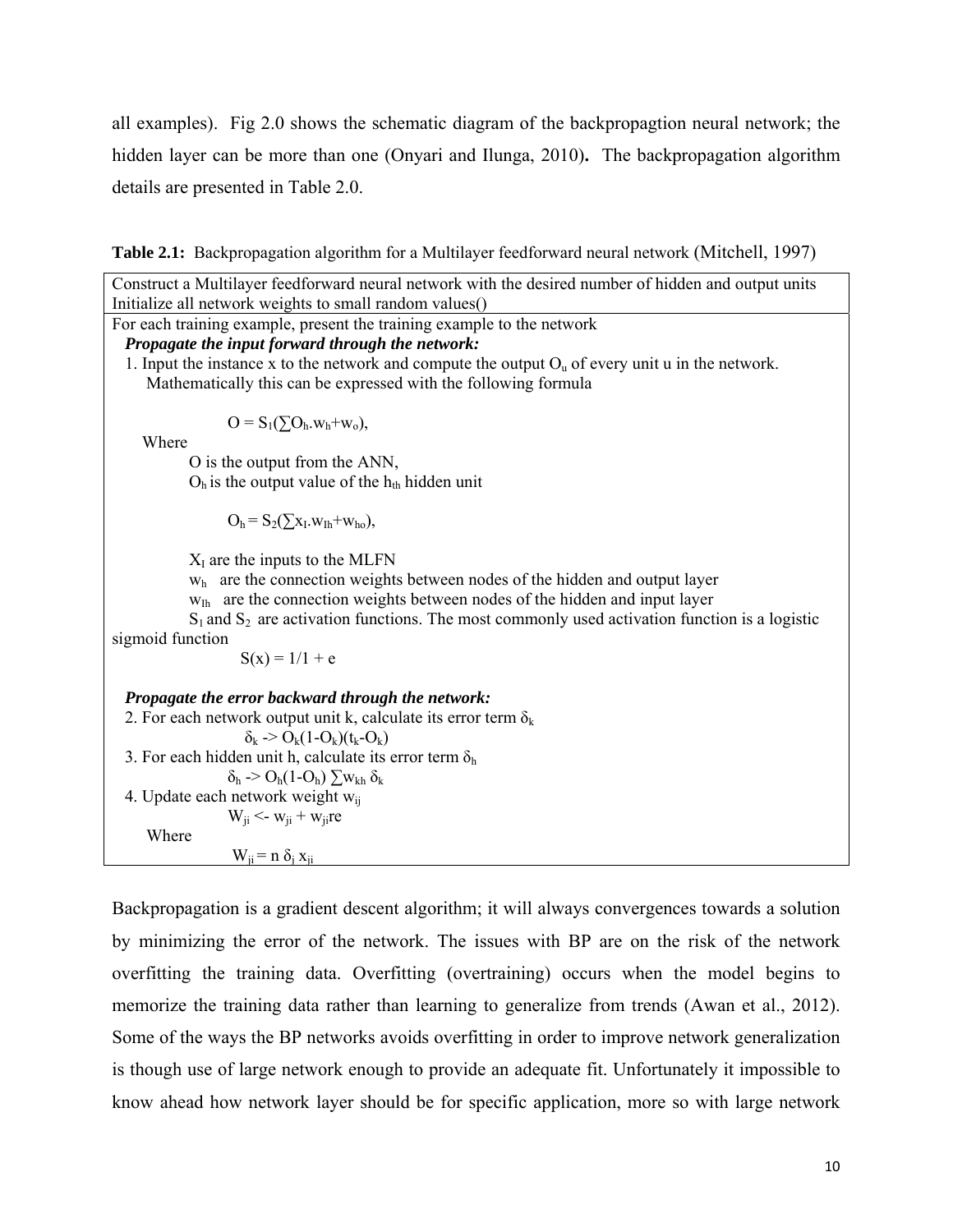you might run into more complex function while building the network (Mitchell, 1997).

Some attempts that have been made to stop the BP algorithm becoming stuck in "local minima" as a learning of the network process (Che et al., 2011). Genetic Algorithm (GA) has been able to evade "local minima" by searching in several points simultaneously; determining a good set of weight through performance value with no need of gradient information (NirmalaDevi et al., 2009). GA is from the field of AI. It is a directed random search technique based on the concept of evolution. The search starts from random points and slowly converges to a solution (Yao and Liu, 1996). Incorporating of GA on ANN builds a hybrid ANN model with evolutions adaptation on the architecture, learning and connection weights of the network. Evolution of the architecture enables the ANN to adapt on topologies to different task with no external intervention. Connection weights apply adaptive and global approach to training (NirmalaDevi et al., 2009).

| Table 2.2: Genetic algorithm for a Multilayer feedforward neural network (Perez, n.d.) |  |  |  |
|----------------------------------------------------------------------------------------|--|--|--|
|                                                                                        |  |  |  |

| Genetic Algorithm pseudo-code                                                                 |
|-----------------------------------------------------------------------------------------------|
| 1). Generate initial population                                                               |
| - Chromosome (string or individual) encoding, weights (and biases) in the NN are encoded as a |
| list of real numbers                                                                          |
| - The GA starts by generating random generation of population (solution) of chromosomes.      |
| - We encode weights using binary weight encoding                                              |
| 2). While (! solution)                                                                        |
| The algorithm then proceeds by performing cyclic variation and combination of initial         |
| population, searching for the best solution.                                                  |
| a). Evaluate the fitness of all the chromosomes of the population                             |
| By applying the Evaluation Function;                                                          |
| Assign the weights on the chromosome to the links in a network of a given architecture,<br>٠  |
| run the network over the training set of examples, and return the sum of the squares of the   |
| errors.                                                                                       |
| At each evolution the output chromosomes are obtained by employing genetic operators<br>٠     |

(mutation, selection and crossover); to the input population and evaluating using fitness function the goodness of the new generated solution. The fitness function role is to give a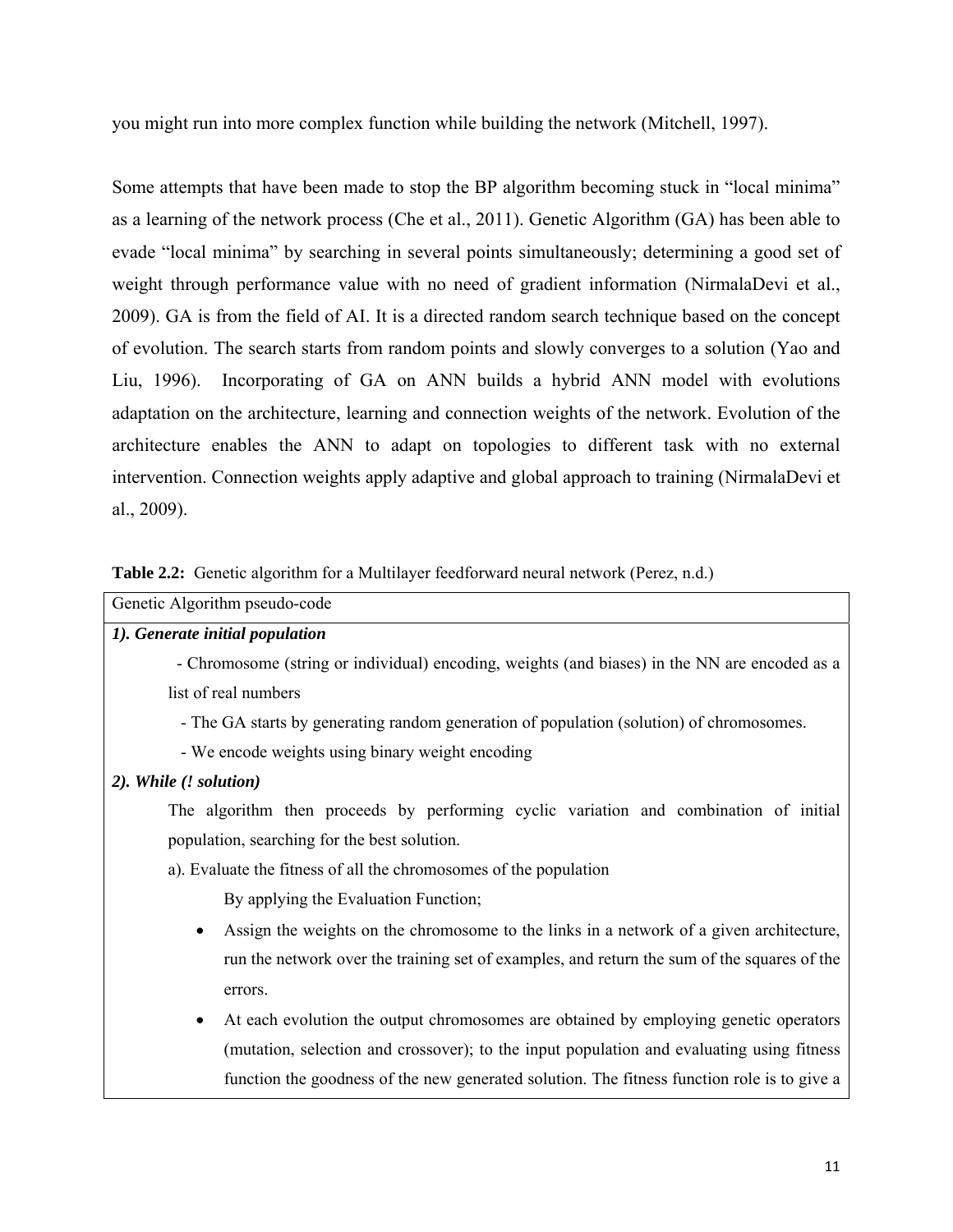technique to eliminate worst chromosomes from the population (best problem solution)

b). The best chromosome will be selected to reproduce using mutation and crossover

c). Substitute the worst chromosome of the previous generation by the new produced chromosome

Finally the fittest chromosome will be selected as a solution.

 The significance of training the neural networks using GA can be appreciated since GA will train the network no matter how its connected (feedforward or feedback network), unlike BP which trains certain restricted topologies and type of network (NirmalaDevi et al., 2009). When GA is incorporated into ANN the model may improve its performance by taking advantage of the characteristics of both ANN and GA.

Testing process applies an independent test data set, which has not being used in the training. The test data set is used for checking or evaluating the overall performance of the neural network (NN). Commonly used performance criterion are MSE (Mean Square Error), NMSE (Normalized Mean Square Error), r (Correlation coefficient), root mean squared error, coefficient of determination ( $R^2$ ) (Deshmukh and Ghatol, 2010a).

In the water research arena, ANN has been applied to predict likelihood of impending floods and to determine water consumption. The success in these areas has lead ANN models to be extensively used in other water management areas such as river salinity, water table fluctuations, rainfall-runoff processes just to mention a few (Suliman et al., n.d.).

### **2.3 Review of ANN flood forecasting models**

(Puttinaovarat et al., n.d.) Investigates on available techniques such as Multi Layer Perceptron (MLP) and Radial Basis Function (RBF) to improve generic ANN that only uses rainfall data for flood prediction in the Pathumani area in Thailand .RBF and MLP were used to develop two ANN flood prediction models. A comparison on both models was also done against flood data as it occurred in 2011. A Back propagation learning algorithm was used in training the models. More reliable and current GIS data derived during actual flooding in 2006, 2010, and 2011 when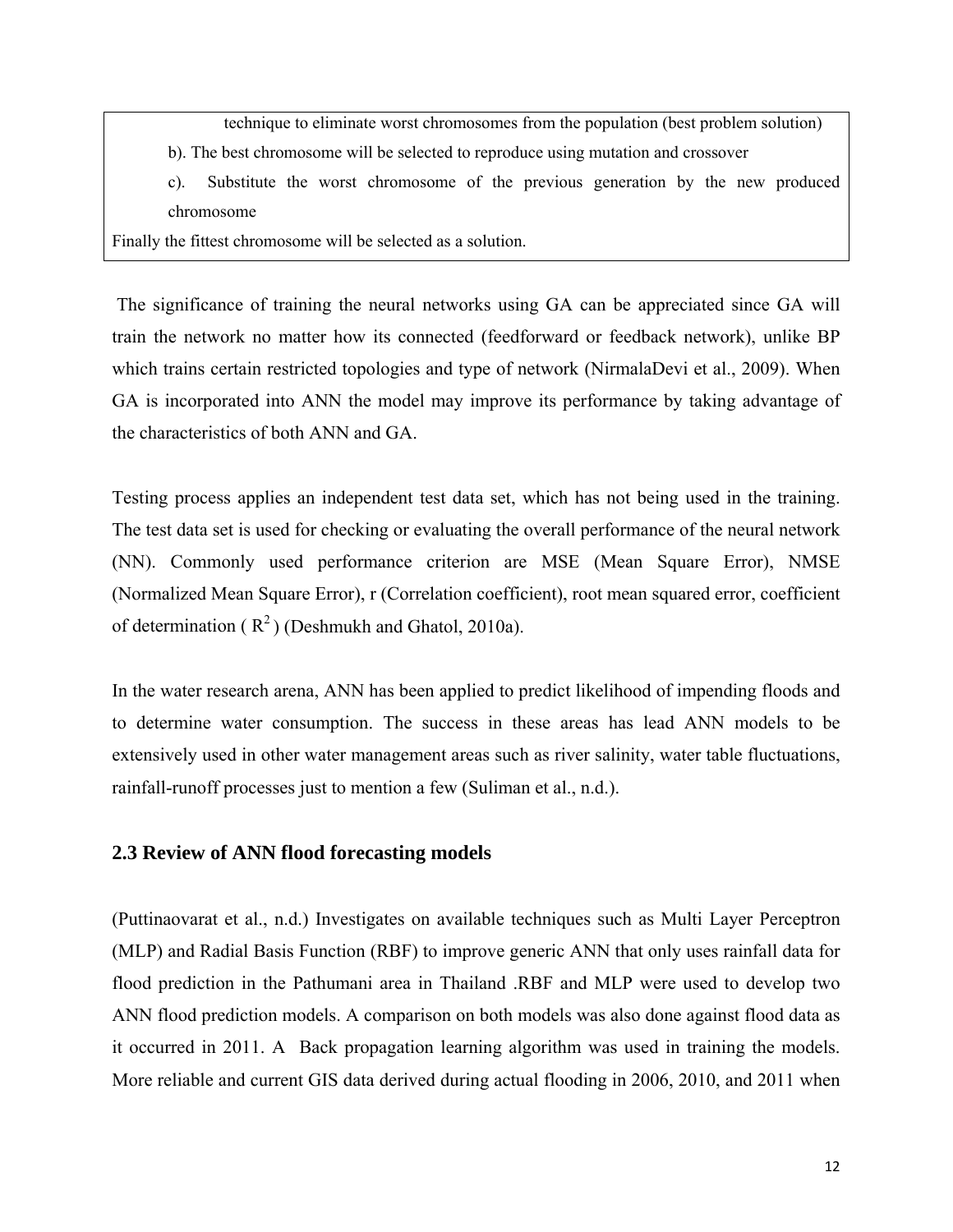the city was most affected by floods. In developing the ANN model, nine flood factors (rainfall, flood plain in the past, terrain elevation, water density, water blockage, sub basin areas, soil drainage capability, land use, monthly rainfall) were selected based on public hearing from the region. During the data processing of the nine factors min-max normalization was applied, where data was rated and normalized and trained using WEKA software. The application of MLP and RBF and inclusion of nine other flood factors on top of the standard rainfall factor, improved the predictability to 70-95% accuracy. MLP did better with accuracies of 71.3, 78.1 and 80.85 percents compared to 74.45 and 81.05 of RBF. The flood forecasting ANN model in both RBF and MLP was able to improve the generalization and accuracy of the model. The improved ANN predication model has been used for flood hazard and risk assessment.

(Deshmukh and Ghatol, 2010a) developed an ANN model for short term flood forecasting for the upper area of Wardha River in India. A comparison in the performance between Jordan and general recurrent neural networks (GRN) models and their application in real time predication of short term flood was also presented. Jordan model uses past output of context unit with present inputs to create memory trace. Unlike MLP that relies on static data, GRN uses temporary data. The methodology applied in training and generalization of these two models was through three performance measures namely MSE (Mean Square Error), NMSE (Normalized Mean Square Error) and r (Correlation coefficient). In the development of the two ANN models historical data from Wardha River and real time rainfall on hourly basis from eight telematic automatic rain gauging stations was used. After splitting the data into three (training, validation and test). Jordan and GRN were trained through 5000 epochs. GRN having unlimited memory depth emerged with a better performance over Jordan since Jordan weighting over time is not flexible. This study sought GRN as a good solution in short term flood forecasting.

(Shrestha et al., 2005) investigates techniques for improving generalization of MLPN Artificial neural network by using different activation functions; sigmoidal, hyperbolic tangent, linear, and a combination of hyperbolic tangent and linear functions in the Neckar River in Germany. The data used in training the network was from historical flood data sets. This data set was divided into three; training set that consisted of flow time series from the 1998 flood events and validation and test data that consisted of flood event data from 1990 and 1993. For training the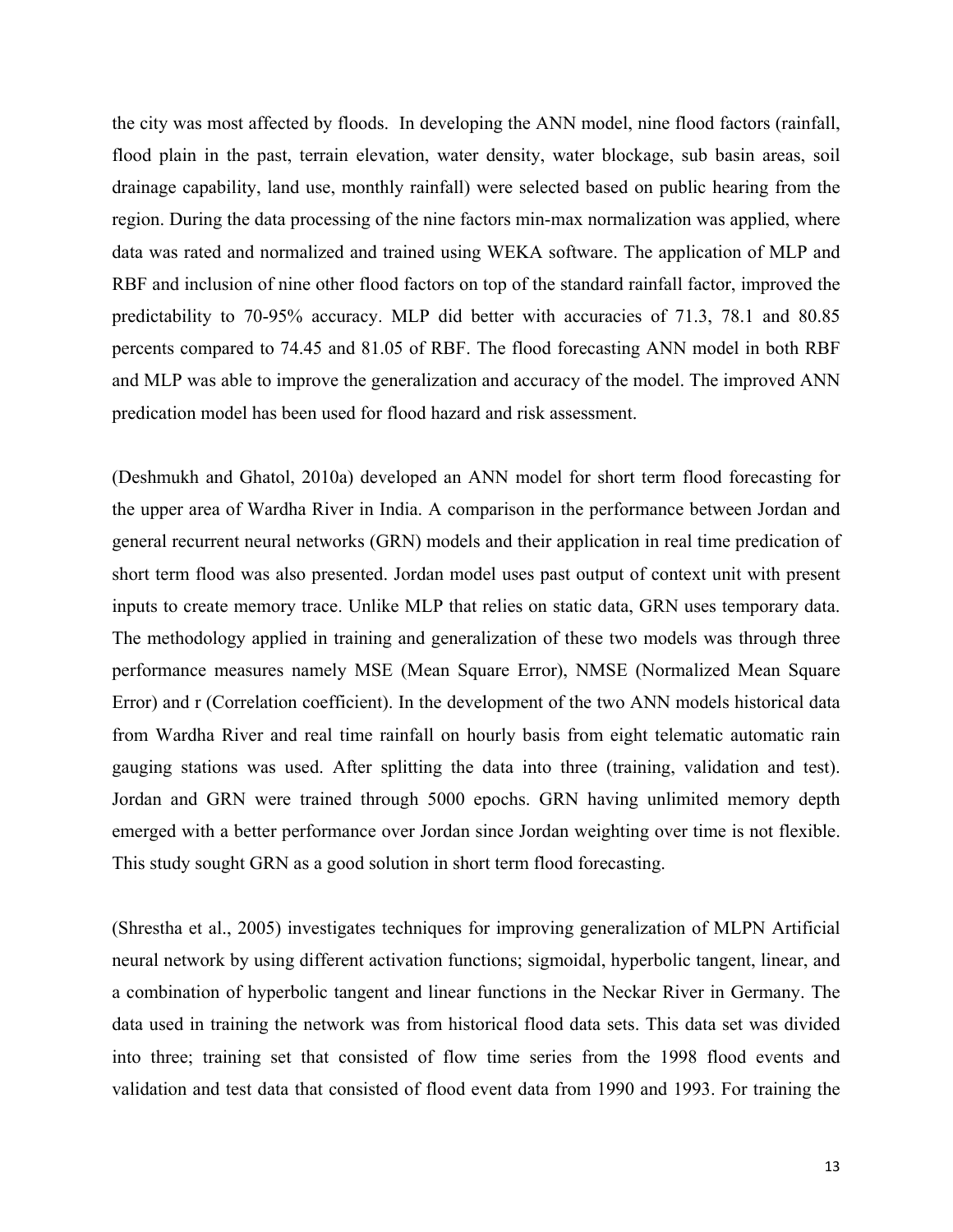network, backpropagation algorithm with the Levenberg-Marquardt approximation was used. It also applied four different activation functions (sigmoidal, hyperbolic tangent, linear, and a combination of hyperbolic tangent and linear functions). The network was designed using MATLAB neural network toolbox, where test data set was used for evaluation of the model performance. To optimally train the ANN model the river reach was divided into three ANN blocks. ANN was found to perform better compared to hydrodynamic numerical (HN) model, providing and efficient flood flowing forecasting. In the improvement of generalization of the ANN model, a combination of a hyperbolic tangent and linear transfer functions in the hidden layer provided the best performance.

(Thirumalaiah and Deo, 1998) presents a real time neural networks flood forecasting application in Sajivali in India, to investigate flood forecast corresponding to warning times of 1, 2, and 3 hours. The ANN real-time flood forecasting was developed using hourly runoff values for 14 years individual's storms, from 1969 to 1993. The first eleven years of these storms was used in the training the rest three years were used in the testing of the ANN. Three algorithms; error backpropagation, conjugate gradient and cascade correlation were used to train the ANN model in order to reduce the global error. 560 input-output data set was used to train ANN model, and cascade algorithm was found to be more efficient compared with the other two algorithms. Although conjugate gradient algorithm involved less iteration its completion time compared to the other algorithms was higher. On performance with lead times of 1, 2, 3 hours; 162 data set was used in testing the network these yielded a satisfactory predication with a low warning time.

(Kia et al., 2012) to demonstrate ANN flood forecasting using GIS that adopts various flood causes factors to simulate flood prone areas in Johar River basin Malaysia. The final output of the study is a GIS flood map created through water levels produced by the ANN model. In the development of the ANN model, GIS, remote sensing data and field survey were used in deriving suitable thematic layers. Seven flood causes factors (topography, topographic slope, soil, land cover, lithology, and drainage) were then used as an input to the network. The data used in the network was divided into three; 60% training data, 20% validation data and 20% test data. The model architecture was on a three layer network. Input layer that consisted of seven input units each representing the seven flood causes factors two hidden layers, and an output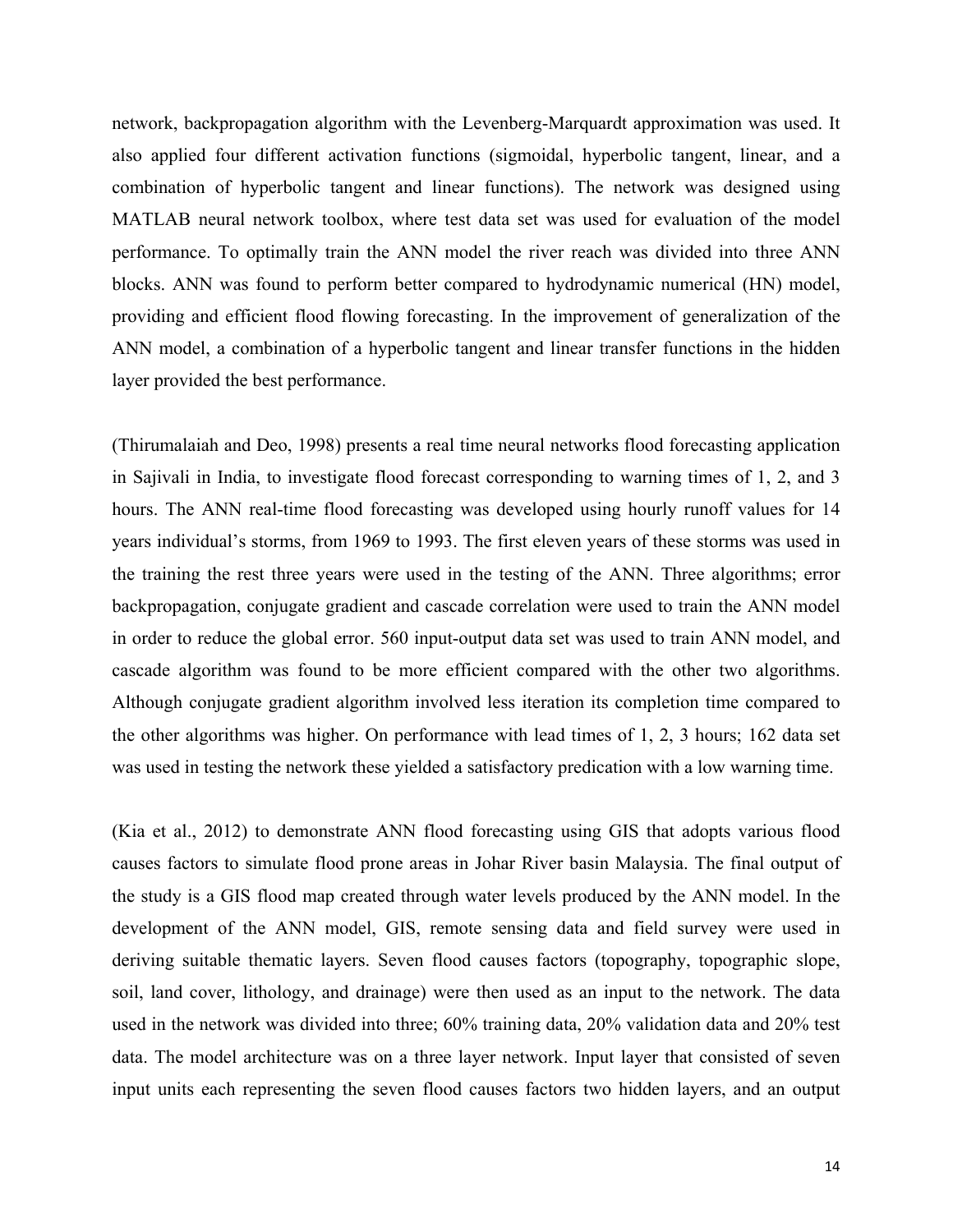layer that consisted of a single output unit representing river flow. Backpropagation algorithm with a 7-N-N-1 format was used to train the ANN model. N was the hidden layers 7 number of input units and 1 number of output unit. MATLAB software with ease to integrate with GIS data was adopted in training the model. First the input data was processed using Levenberg-Marquardt algorithm normalizing the data to be used in the model. A decaying trend of minimum mean square error in training and validation was used to yield an optimal learning model. The performance of the model was determined using three methods, coefficient of determination, sum squared error, mean squared error, and root mean squared error. The model yielded success with real data with coefficient of determination, but less with other methods. GIS flood maps generated with data output from ANN model were used visualization of flood coverage. In January 2007 the system was used to simulate floods that occurred in Johar River Basin.

(Masibayi et al., n.d.) Presents a Real-Time River Stage Forecasting Using Upstream Stage Approach for Flood Management, in Nzoia River Basin, Western Kenya that uses a linear regression real-time flood forecasting model to predict river stage and thus discharge flow in Nzoia River Basin, Western Kenya. The daily rainfall, river levels and rating curve data (12,357 data points) was divided into two; training (62%) and validation (38%), which was used to develop the model. These data was available on an hourly interval and not lump daily data, to avoid underestimating flood peaks, which are dependent on the lumped daily inputs. The model yielded an efficiency of  $(R^2)$  of 98% on training and 96% on validation data on the relationship between the desired and predicted river stage. This implied that linear regression with 8 hours was able to estimate stage at the station (Rwambwa) thus the discharge flow.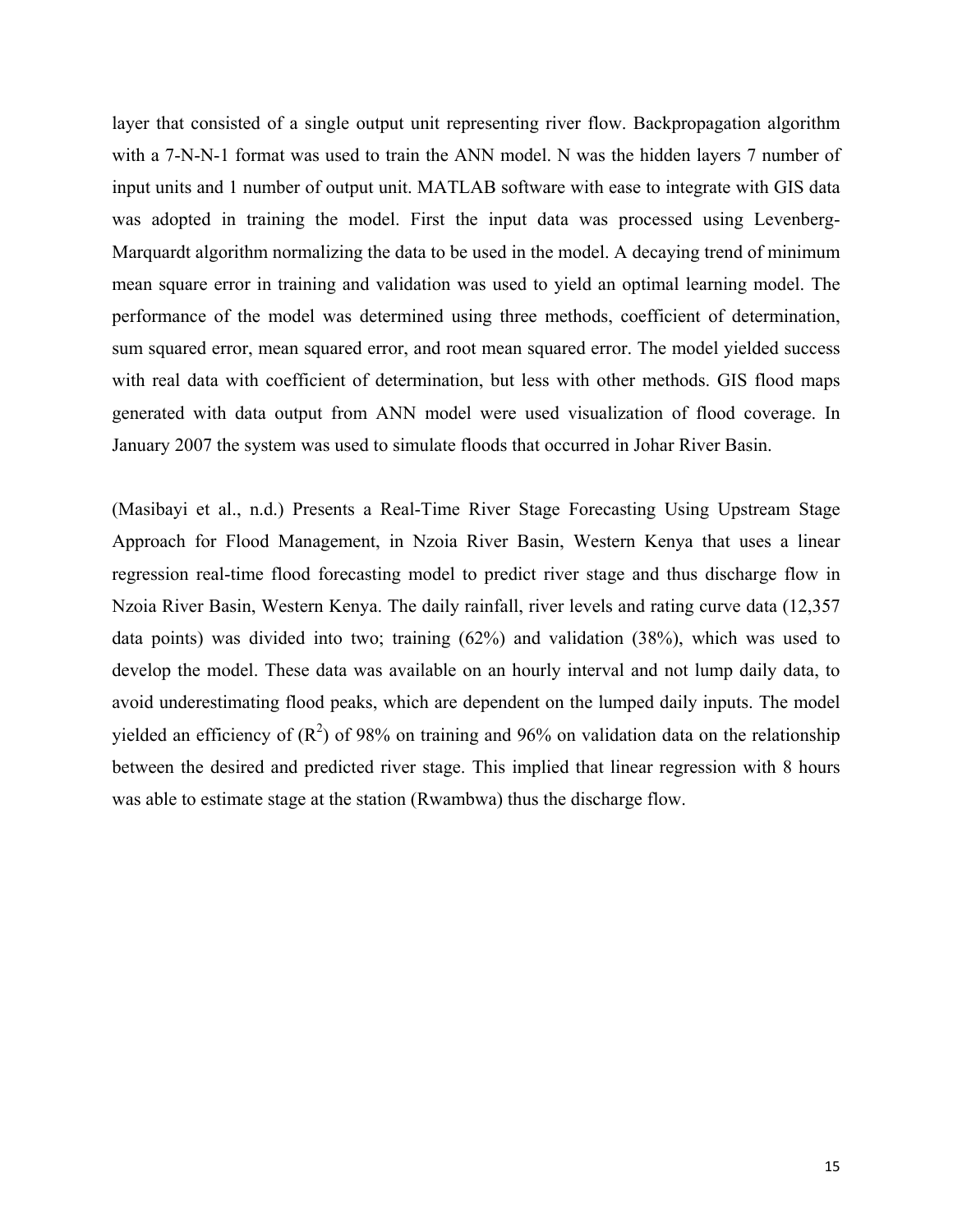## **2.4 Context of the GA-ANN-FF hybrid model**

The basic basis in the approach proposed is in building a flood forecasting model, more so in reducing the damages incurred by flood plain residents, hence enhancing their welfare. Although the main concern in this research is in creating ANN flood forecasting models, in this section a brief general description of the models components and their interrelationships will be discussed. Figure 2.2 shows a schematic framework of the ANN Flood Forecasting model based on four roles;

- 1. Data collection,
- 2. Data processing,
- 3. ANN model, and
- 4. Forecast dissemination

These will be used in simulating the two ANN Flood forecasting models; MLP-ANN-FF and GA-ANN-FF to estimate the discharge flow for Nzoia River basin at Rwambwa rive gauge.



**Figure 2.2 -** Schematic framework for ANN Flood forecasting models (GA-ANN-FF and MLP-ANN-FF) in the Nzoia River Basin. **Based on 4 roles:** Data Collection, Data Processing, ANN Flood Model and Forecast Dissemination (Source: Author).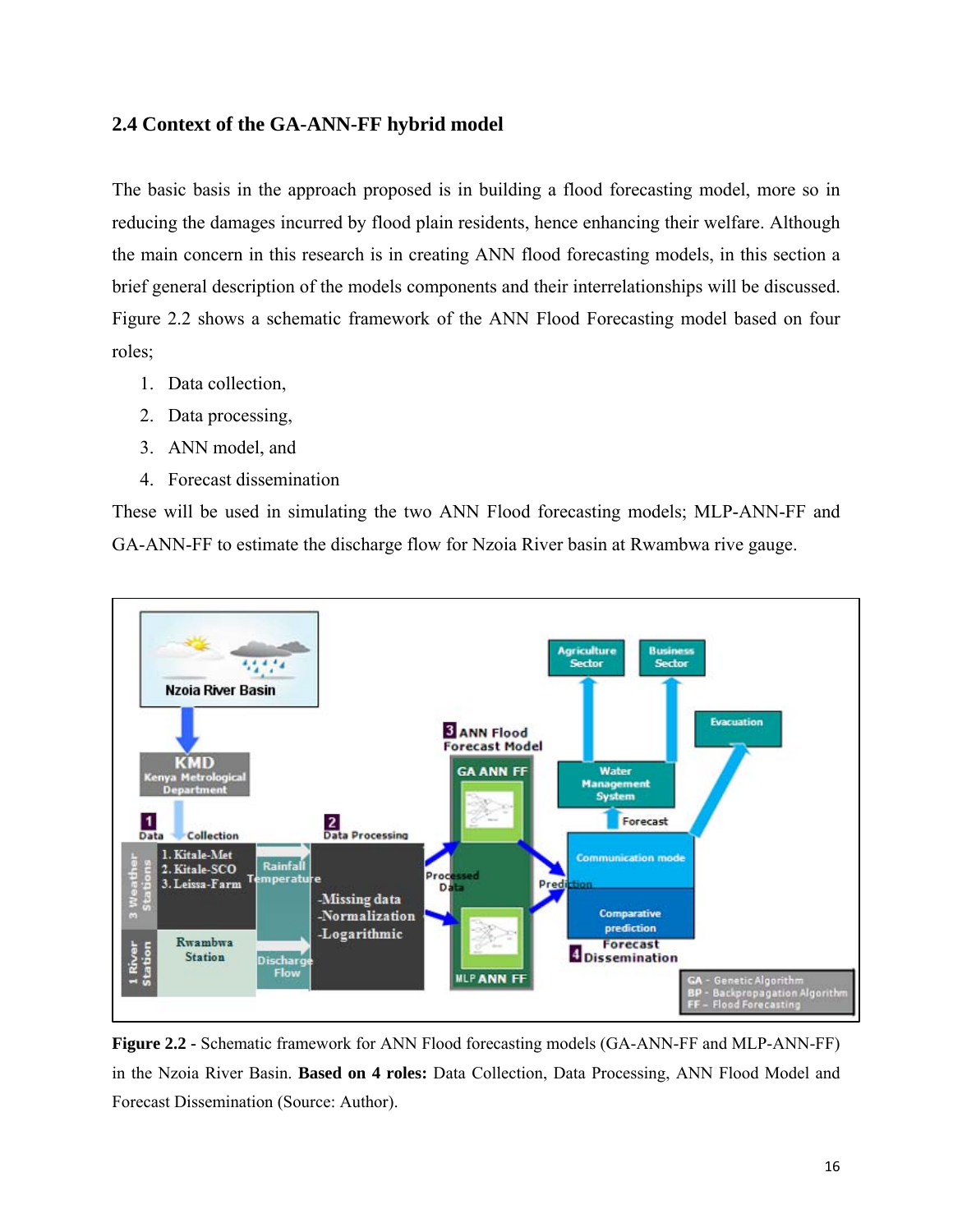### **2.4.1 Data Collection**

The catchment area of study in this research was around Nzoia River basin, Western of Kenya. Nzoia River originates from two high-ground areas of Mt. Elgon and Cherengany Hills; it gathers strength as it flows downstream to an extent of bursting as it reaches the Budalangi areas (Dulo et al., 2010).

To develop the ANN flood models historical data on daily rainfall, average temperature and the simultaneous discharge flow (streamflow) were obtained from three weather stations, and one water level station, Rwambwa River Gauge Station (RGS) within Nzoia River Basin. These data was provided by Kenya Metrological Department (KMD). Other causative flood factors that were not considered in this research study were, flood plain in the past, terrain elevation, water density, water blockage, sub basin areas, soil drainage capability and land use (Puttinaovarat et al., n.d.)**.** The available data was for the period 1975 to 2012, from the three weather stations obtained from Kenya Metrological Department (KMD), and the raw discharge flow provided by Flood Diagnostics and Forecasting Centre (FDFC) at Kenya Meteorological Department for Rwambwa River Gauge Station (RGS). Due to the anomalies in the data available only 4 year data for period 2000 to 2003 that was concurrent in all three weather stations and the one river gauge was used.

## **2.4.2 Data Processing**

After the data collection three data processing processes were conducted to train the Flood Forecasting models more efficiently. These methods are solving missing data values, normalizing the data and performing logarithmic transformation. The missing data are replaced by average of neighbor's values. Normalization was done to improve the performance of the models. The raw data obtained from KMD was first classified using Excel software and normalized using the Komaron formula in the excel software (Jemsi S. 2011).

$$
X_{norm} = 0.5 \left( \frac{X_0 - \overline{X}}{X_{\text{max}} - X_{\text{min}}} \right) + 0.5
$$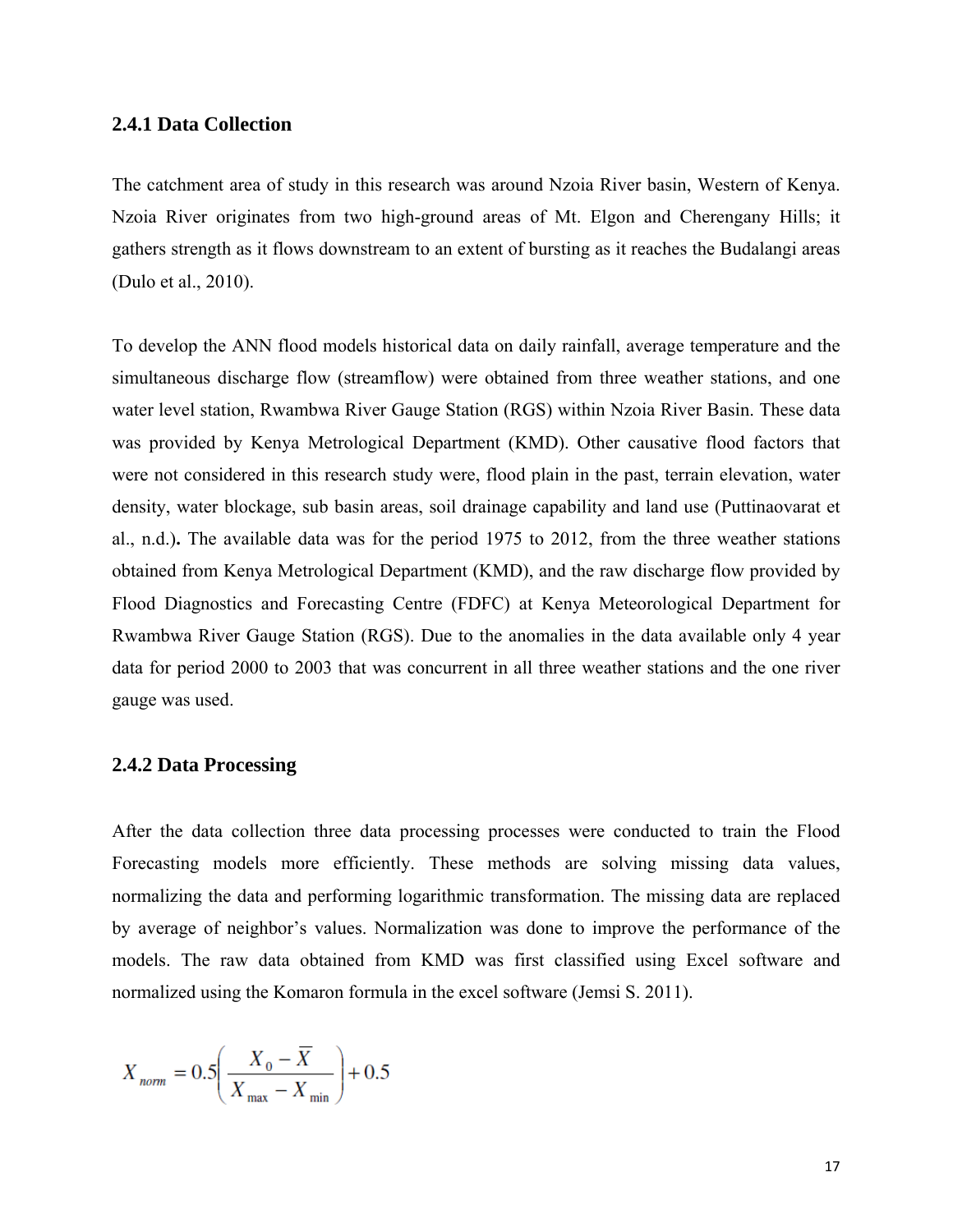Where, the  $X_{\text{norm}}$  is a normalized value of each conveniently measurable input (X0). The (X0) is the value of each conveniently measurable input, X is the data mean, Xmax is the maximum data and Xmin is the minimum data. The normalized properties that included daily rainfall, temperature and discharge flow data were then transferred as input in to INPUT part in the NeuroSolutions software and the normalized data transferred as network real output (discharge flow) in to OUTPUT part. Standardizing the inputs makes the training faster and reduces chances of getting stuck in local optima (Chen et al., 2013). The log transformation was applied to make the skewed discharge flow output range less skewed (Limpert et al., 2001), by harmonizing the larger values in the data set, and stretching the smaller values. Log function was the preferred option since clipping higher values could have reduced the dataset significantly. By performing a log function of base 10 on the discharge flow output data the data range gets drastically reduced.

#### **2.4.3 ANN Flood Forecast Model**

The processed data was fed into the two ANN Flood forecast models (MLP-ANN-FF and GA-ANN-FF), and were developed and simulated with NeuroSolution software separately. Backpropagation (BP) algorithm was used to train MLP-ANN-FF while Genetic Algorithm (GA) was applied on the GA-ANN-FF model. A comparative study between the two models was done to determine whether by applying GA technique the models can improve in their predication accuracy and model generalization.

MLP-ANN-FF model with backpropagation, was trained based on the daily rainfall, temperature and discharge data that was repeatedly presented to the MLP-ANN-FF. With each presentation the output of the MLP-ANN-FF was compared with the desired discharge flow output and an error was computed. This error was fed back (backpropagated) into the NN and used to adjust the weights, such that the error will decrease with each iteration and the ANN Flood forecast model got closer and closer to producing the desired flood forecast output (Priddy and Keller, 2005) Fig 2.3 shows MLP-ANN-FF flood forecast model trained with backpropagation.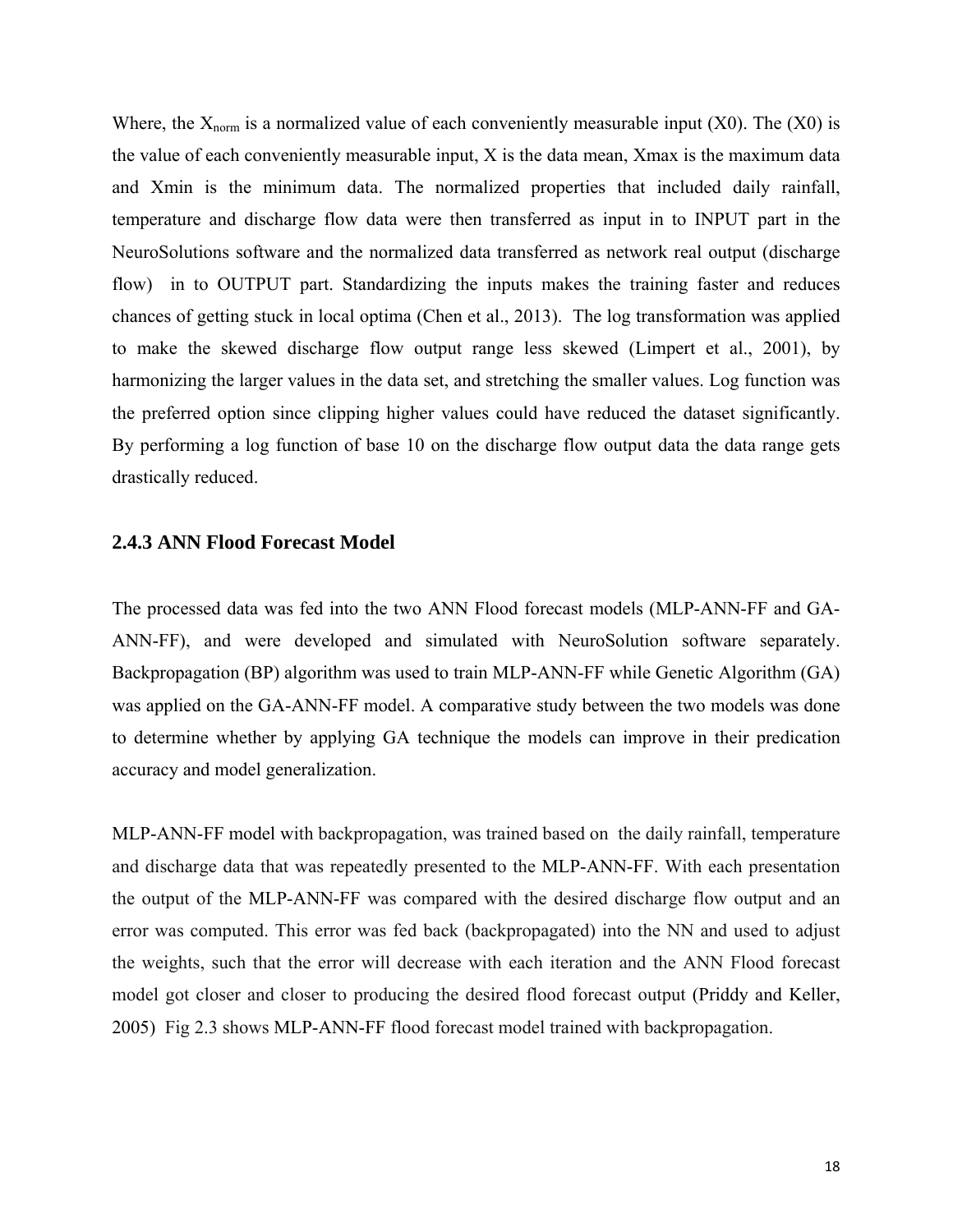

Figure 2.3 - Context model the MLP-ANN-FF Flood forecasting model in the Nzoia River (Source: Author)

Genetic algorithm is efficient in global sampling but have poor local convergence properties (NirmalaDevi et al., 2009). With genetic algorithm trained GA-ANN-FF model, the weights of the NN was joined to make on string (individual or chromosome). The string (individual) was then be used in the genetic algorithm as a member of the population. Each string represented the weights of the complete network. The weights of the initial individuals of the population was chosen at random with probability distribution (Perez, n.d.). This was different from the initial probability distribution of the weights that was given in backpropagation which were in uniform distribution between -1.0 and 1.0 (LUK et al., 2001)**.** The evaluation function returned a rating for each string, assigned weights on chromosome to the links of the GA-ANN-FF, and runs the network over training set of the daily rainfall, temperature, and the discharge data. Figure 2.4 shows GA-ANN-FF flood forecast model trained with genetic algorithm (GA).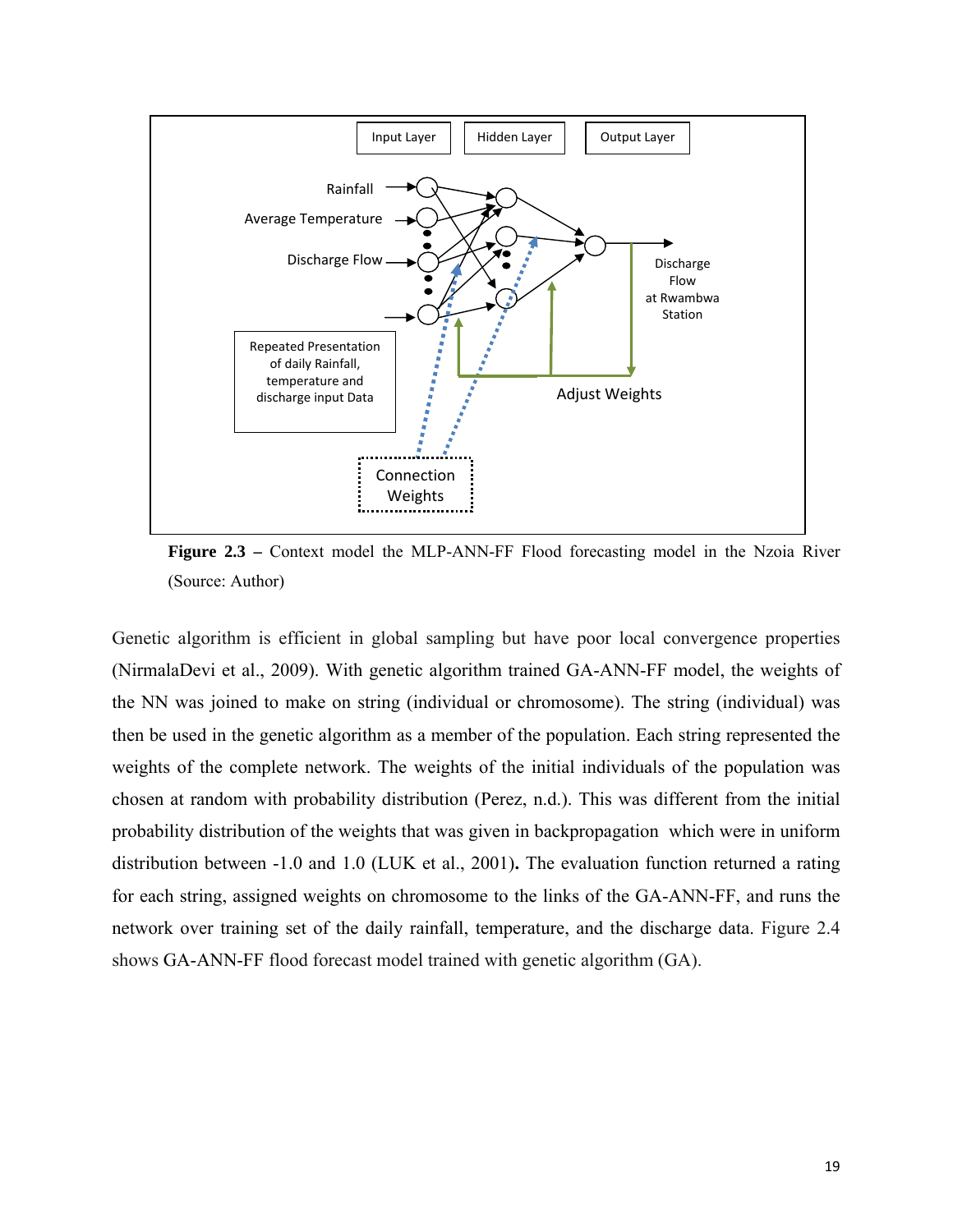

**Figure 2.4** The block diagram of GA-ANN-FF procedure to predication of discharge flow in the Nzoia River Basin

### **2.4.4 Forecast Dissemination**

In the Dissemination component, it serviced a dual purpose of generalizing the predictions into forecasts and diffusing such common information so that was beneficial for decision making in water resource management, and evacuations planning. A comparative prediction component was carried out on the basis of important performance measures such as r (correlation coefficient), and Mean-squared error (MSE) between MLP-ANN-FF and GA-ANN-FF models.

In summary Fig x illustrates the four roles (data collection, data processing, ANN model, and forecast dissemination) of the context of ANN with GA hybrid model (GA-ANN-FF) that will be used in developing the two flood forecasting models (MLP-ANN-FF and GA-ANN-FF). In this research study the main role of focus will be ANN Flood Forecast model role. This is the role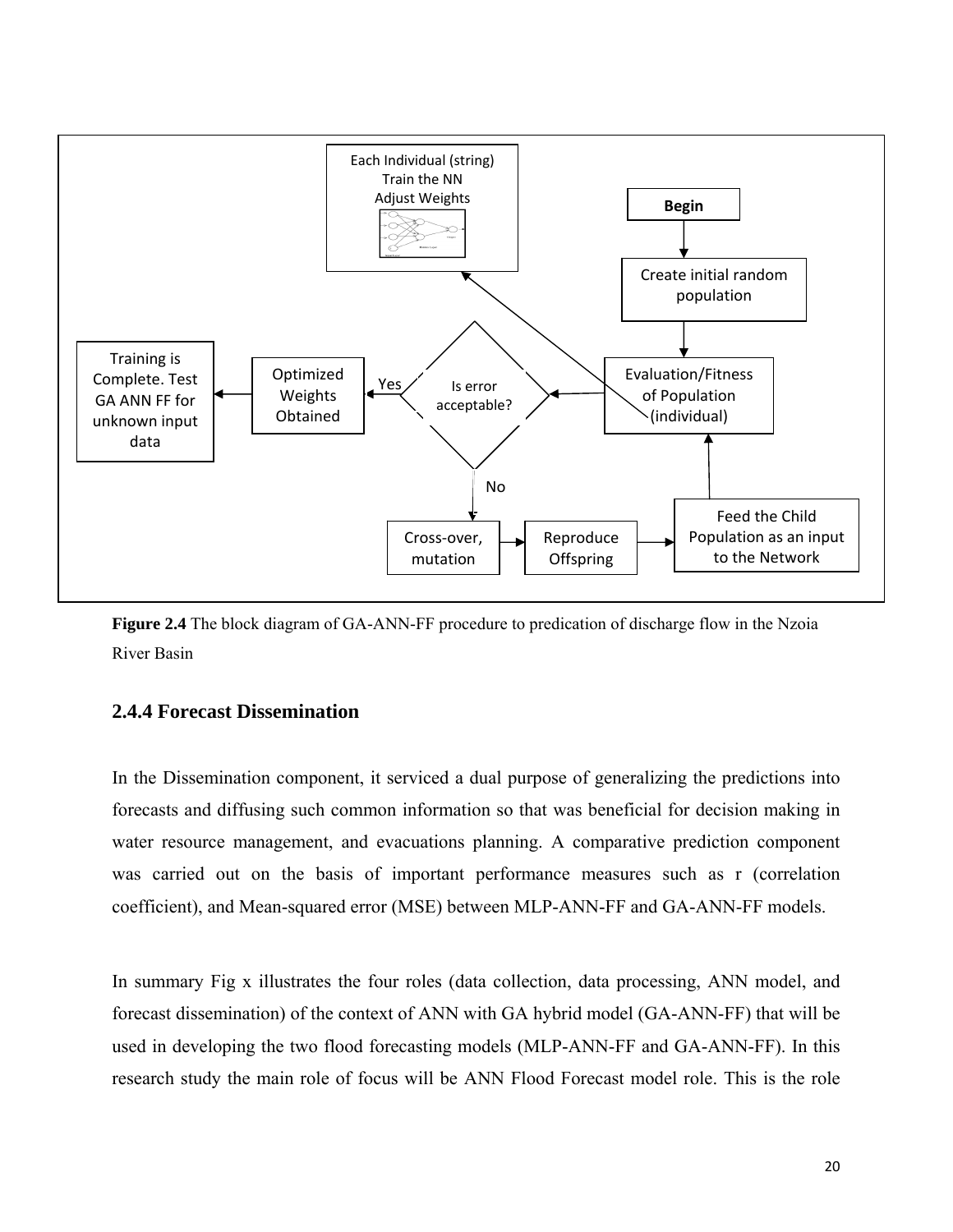that will be used in building the two models in estimating the discharge flow (streamflow) of Nzoia River Basin at Rwambwa River Gauge Station discussed in the next chapter.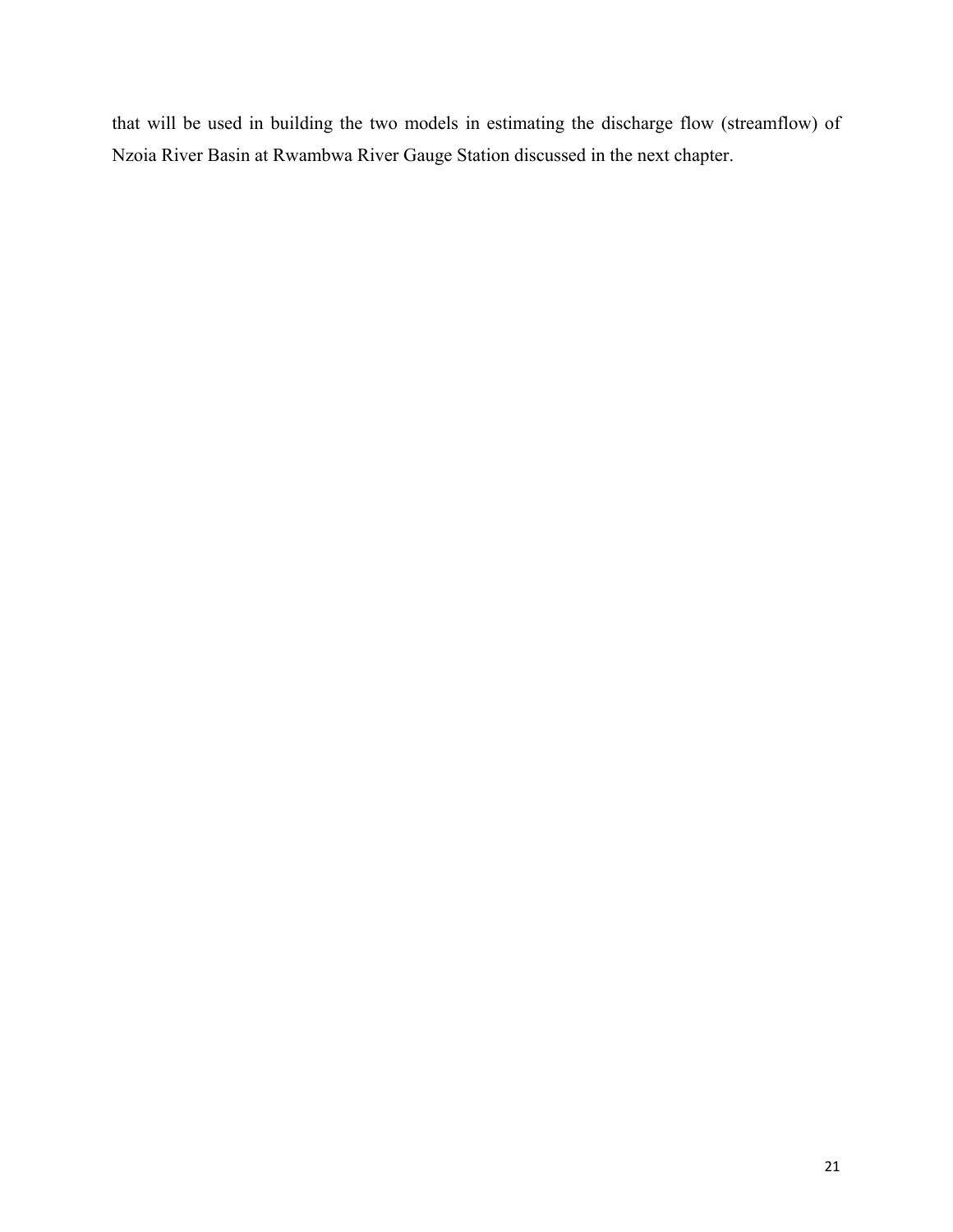## **3.1 Research Design**

The knowledge acquired from the context of the hybrid of ANN with GA model (GA-ANN-FF) discussed earlier in Chapter 2 section 2.4 for ANN Flood forecasting models was based on four roles (data collection, data processing, ANN model, and forecast dissemination) that were used in the model building process of estimating the discharge flow (streamflow) of Nzoia River Basin at Rwambwa River Gauge Station. The developed flood forecast ANN models can be useful to the metrologists in Kenya Meteorological Department (KMD) who can advice the County Governments and threatened residence on when and where the next flood is going to happen and what areas are going to be inundated due to such events.

To develop the two ANN flood models historical data based on the daily rainfall, average temperature and the simultaneous discharge flow (streamflow) were obtained from three weather stations, and one water level station, within Nzoia River Basin. Although the data available was from January 1975 to December 2012 from the 3 weather stations provided by Kenya Metrological Department (KMD), and the raw discharge flow from January 2000 to December 2012 obtained from Flood Diagnostics and Forecasting Centre (FDFC) at KMD. Only data from 2000 to 2003 that was concurrent in all 3 weather stations and the one river gauge was used in the developing the two models (MLP-ANN-FF and GA-ANN-FF)

The catchment area of study in this research was around Nzoia River basin, Western of Kenya. The Nzoia River originates from two high-ground areas of Mt. Elgon and Cherengany Hills; it gathers strength as it flows downstream to an extent of bursting as it reaches the Budalangi areas. (Khan et al., 2011). The interest of Nzoia River Basin is because its where a number of models on early flood warning for discharge forecast have been initiated by the government through the Flood Early Warning System Team (FEWST)

After data collection, 3 data processing were conducted to train the two flood forecast models (MLP-ANN-FF and GA-ANN-FF) more efficiently. These methods are normalization, logarithmic transformation and use of Microsoft Excel scatter plots to identify the outliers. The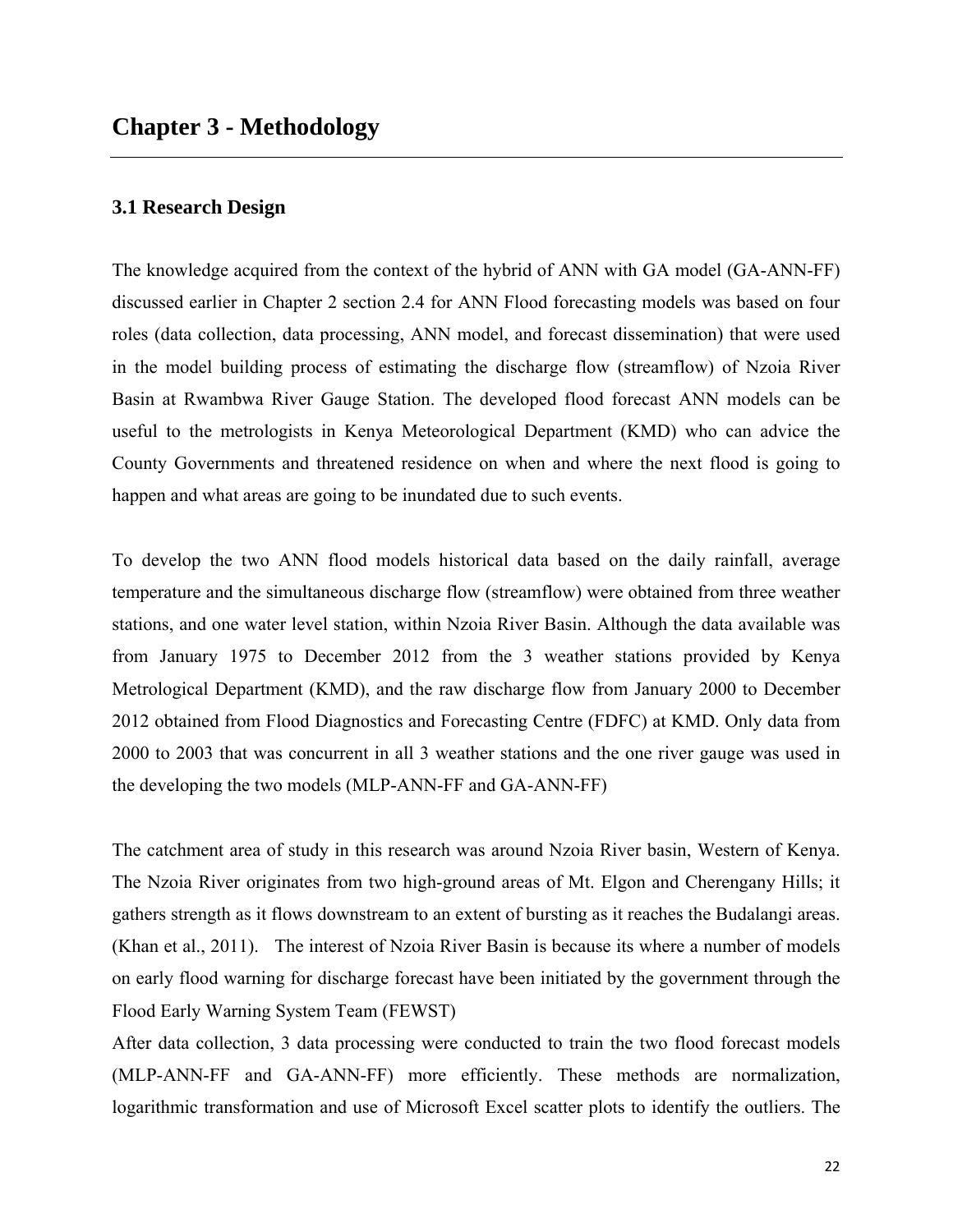use of normalization was to improve performance of the models with the normalized data. Since rainfall, temperature and the discharge flow had different units, the data was scaled between 0 and 1 before it was used as input. The normalization process was done automatically through the NeuroSolution version 6.3.1 Software. The daily discharge flow was discovered to be having a skewed data range that was not evenly distributed. The log function transformation assisted in making the skewed discharge flow range less skewed, by harmonizing the larger values in the data set, and stretching the smaller values. The Excel scatter plots were used to identify the outliers and compute the smallest minimum value in the data range. This assisted in broadening up the range for the rest of the sample, providing much better information to the networks that we were modeling, while keeping the data intact.

After the data was finally processed and reliable, the computational algorithms for both models (MLP-ANN-FF and GA-ANN-FF) was performed on commercial software; NeuroSolution, 6.3.1, presented by NeuroDimension Inc. Intelligence simulation software to develop and simulate the two models. The software with a Microsoft Excel plug-in was used to develop the two models (MLP-ANN-FF and GA-ANN-FF), train and test their performance.

In this research two learning algorithms; Genetic algorithm (GA) and Backpropagation (BP) algorithm were employed on the two models (MLP-ANN-FF and GA-ANN-FF). In order to achieve the best performance from the two models the design process was divided into two experiments. Experiment 1 was applied to model the MLP-ANN-FF with backpropagation and Multilayer perceptron feedforward network based on the daily rainfall, average temperature and the discharge flow as inputs to estimate the discharge flow. Many MLP-ANN-FF network configuration settings were examined by determining the input variables, 9 inputs were the optimal input variables opted for MLP-ANN-FF model. Determining the number of hidden layers and number of neurons in the hidden layers was also conducted and a 9:7:12:1 configuration setting was considered as optimal. Lastly checking the sensitivity of the optimal MLP-ANN-FF model (*9:7:12:1*) in regards to data splitting that included 50%, 60%, 70%, 80% and 90% MLP-ANN-FF with 70% was found to be the optimal proportion for the training data set. In the experiment 2 using the same basis defined for MLP-ANN-FF model with *9:7:12:1* configuration settings, genetic algorithm was applied to train and optimize the input variables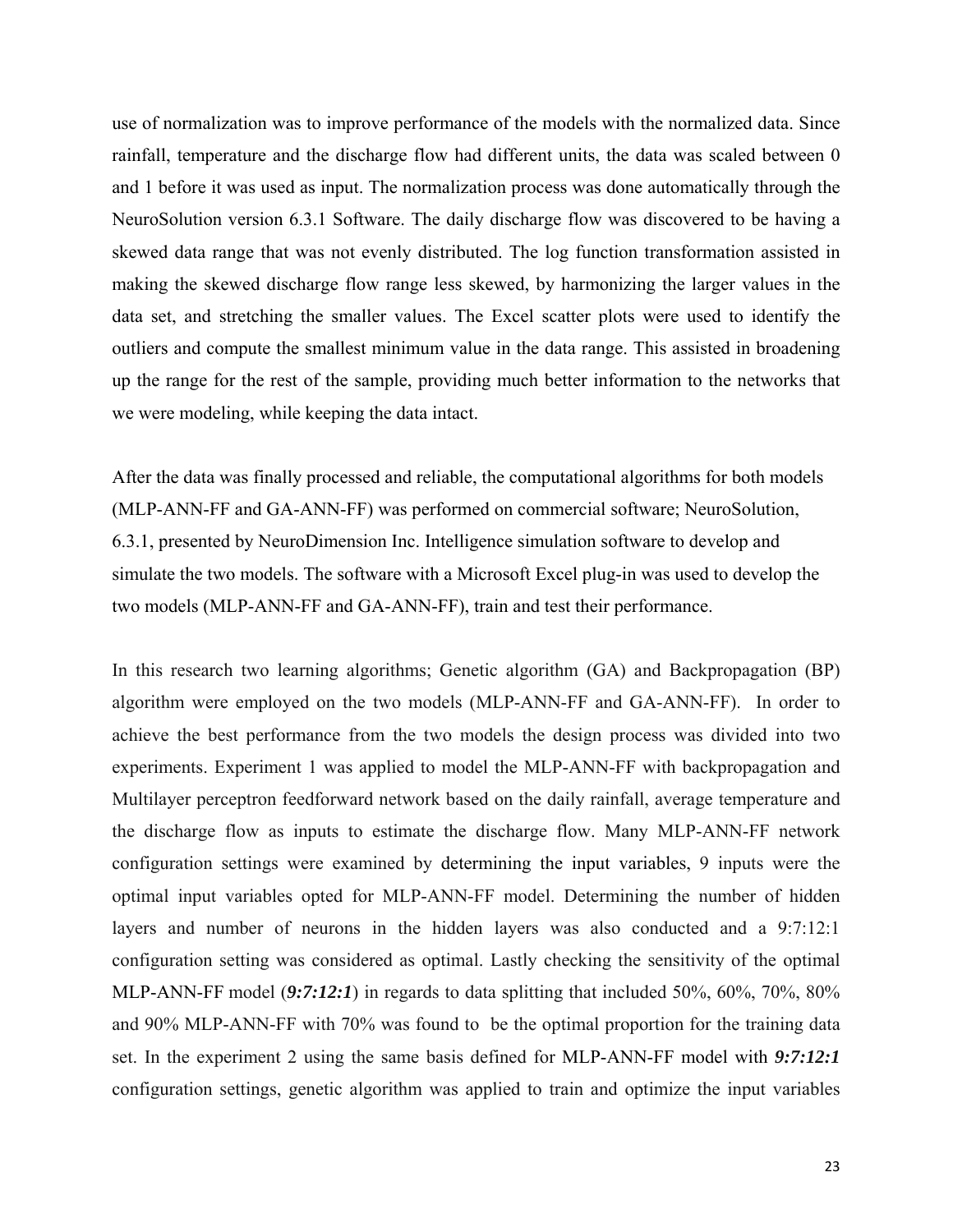and the number of neurons in the hidden layers yielding a GA-ANN-FF model with optimal configuration of 4:6:4:1.

After training the two models (GA-ANN-FF and MLP-ANN-FF), the test dataset; daily rainfall, average temperature and the discharge flow for Nzoia River Basin at Rwambwa River gauge, that was not part of training was used to determine and check the overall performance of the models. The significance of applying the test data was to determine whether the models would identify values similar as training stage .(Suliman et al., n.d.)

The accuracy of the estimation was evaluated on the basis of well known performance criteria such as r (Correlation coefficient), MSE (Mean Square Error), and Coefficient of determination  $(r<sup>2</sup>)$  (Deshmukh and Ghatol, 2010b)

#### *MSE (Mean Square Error):*

The formula for the mean square error is given by Equation 3.0

$$
MSE = \frac{\sum_{j=0}^{P} \sum_{i=0}^{N} d_{ij} - y_{ij}^{2}}{NP}
$$
 (3.1)

Where

*P = number of output Processing Elements (PEs), N = number of exemplars in the data set, yij = network output for exemplar i at PE j, diy = desired output for exemplar i at PE* 

#### *r (correlation coefficient):*

The size of the mean square error (MSE) was used to determine how well the network output fitted the desired output, but it did not necessarily reflect whether the two sets of data moved in the same direction. For instance, by simply scaling the network output, the MSE could be changed without changing the directionality of the data. The correlation coefficient (r) solved this problem. By definition, the correlation coefficient between a network output x and a desired output d is: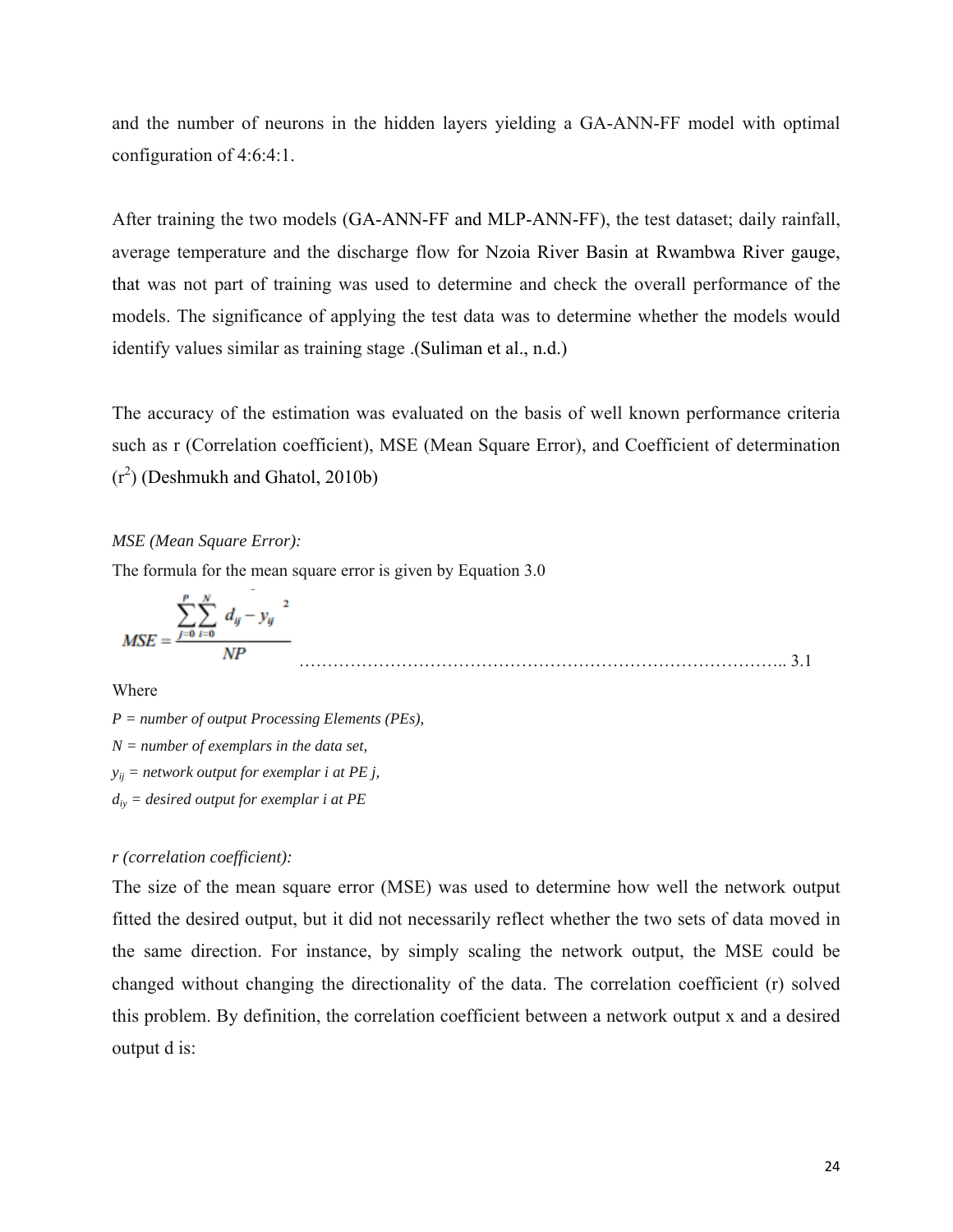$$
r = \frac{\sum_{i} \left( x_i - \bar{x} \right) \left( d_i - \bar{d} \right)}{\sqrt{\sum_{i} \left( d_i - \bar{d} \right)^2} \sqrt{\sum_{i} \left( x_i - \bar{x} \right)^2}} \text{ where } \bar{x} = \frac{1}{N} \sum_{i=1}^{N} x_i \text{ and } \bar{d} = \frac{1}{N} \sum_{i=1}^{N} d_i
$$

The correlation coefficient was confined to the range  $[-1, 1]$ . When  $r = 1$  there was a perfect positive linear correlation between x and d, that is, they co-vary, which means that they vary by the same amount.

# *Coefficient of determination*  $(r^2)$

The coefficient of determination based on the rainfall estimation errors will be calculated as

$$
r^{2} = \left(\frac{\sum_{i=1}^{N} (Q_{i} - \overline{Q}) \left(\hat{Q}_{i} - \overline{\hat{Q}}\right)}{\sqrt{\sum_{i=1}^{N} (Q_{i} - \overline{Q})^{2}} \sqrt{\sum_{i=1}^{N} \left(\hat{Q}_{i} - \overline{\hat{Q}}\right)^{2}}}\right)^{2}
$$
 (3.3

Where

 $\hat{Q}_i$  and  $Q_i$  predicted and observed streamflow;

 $\overline{\hat{Q}}$  and  $\overline{Q}$  = mean predicted and observed streamflow respectively, and

*N = total number of observations.*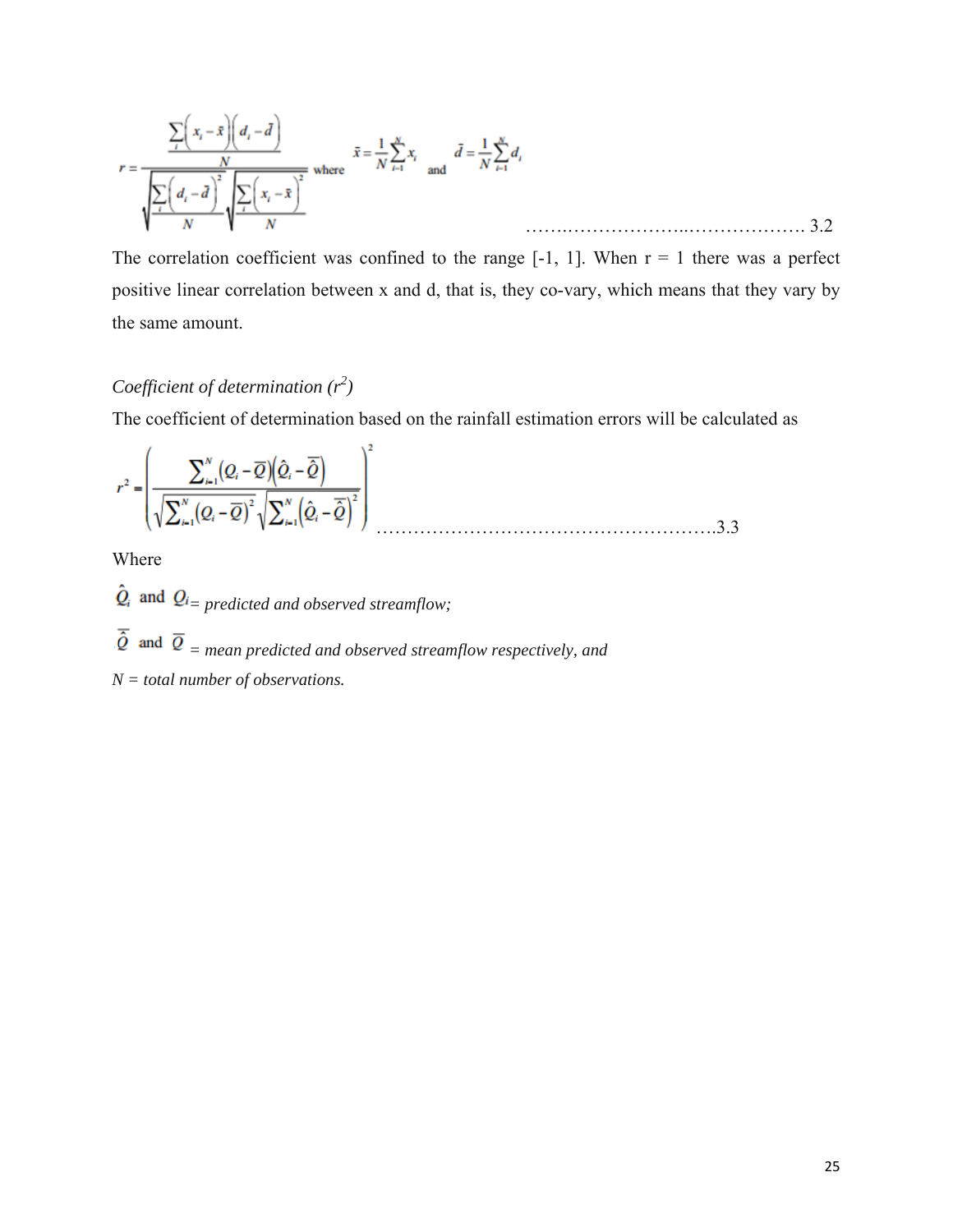#### **3.2 Data Sources**

The catchment around Nzoia River basin has several weather stations and water level gauging stations (Hydrometric Stations). To develop the ANN flood models historical data on daily raw rainfall, average temperature and the simultaneous discharge flow (streamflow) were obtained from three weather stations, namely Kitale metrological, Kitale soil conservation service, and Leissa farm - Kitale and one water level station, Rwambwa River Gauge Station (RGS) within Nzoia River Basin.

As shown in Table 3.1 there were 3 weather stations namely Kitale metrological (SID-8834098), Kitale soil conservation service (SID-8834097), Leissa farm - Kitale (SID-8835039) and 1 water level gauging station (Hydrometric Station) Rwambwa River Gauge Station (RGS) (SID-1EF01), from where data was collected from within the Nzoia River basin.

Although the data available was from January 1975 to December 2012 from the three weather stations provided by Kenya Metrological Department (KMD), and the raw discharge flow from January 2000 to December 2012 obtained from Flood Diagnostics and Forecasting Centre (FDFC) at Kenya Meteorological Department for Rwambwa River Gauge Station (RGS) (1EF01). Only data from 2000 to 2003 that was concurrent in all 3 weather stations and the one river gauge was used as shown in Table 3.1. The missing data was on:

- Temperature recordings from 1975 to 1999 at the Kitale metrological (SID-8834098),
- Discharge flow recordings from 1975 to 1999 at the Rwambwa River Gauge Station (RGS) (SID-1EF01)
- Rainfall recordings from 2004 to 2012 at the Kitale metrological (SID-8834098), Kitale soil conservation service (SID-8834097), and Leissa farm - Kitale (SID-8835039)

Due to these anomalies in the data only concurrent data for 4 years from 2000 to 2003 at Kitale metrological (SID-8834098), Kitale soil conservation service (SID-8834097), Leissa farm - Kitale (SID-8835039) and the one Hydrometric Station Rwambwa River Gauge Station (RGS) (SID-1EF01) was used in the development of the two ANN models (MLP-ANN-FF and GA-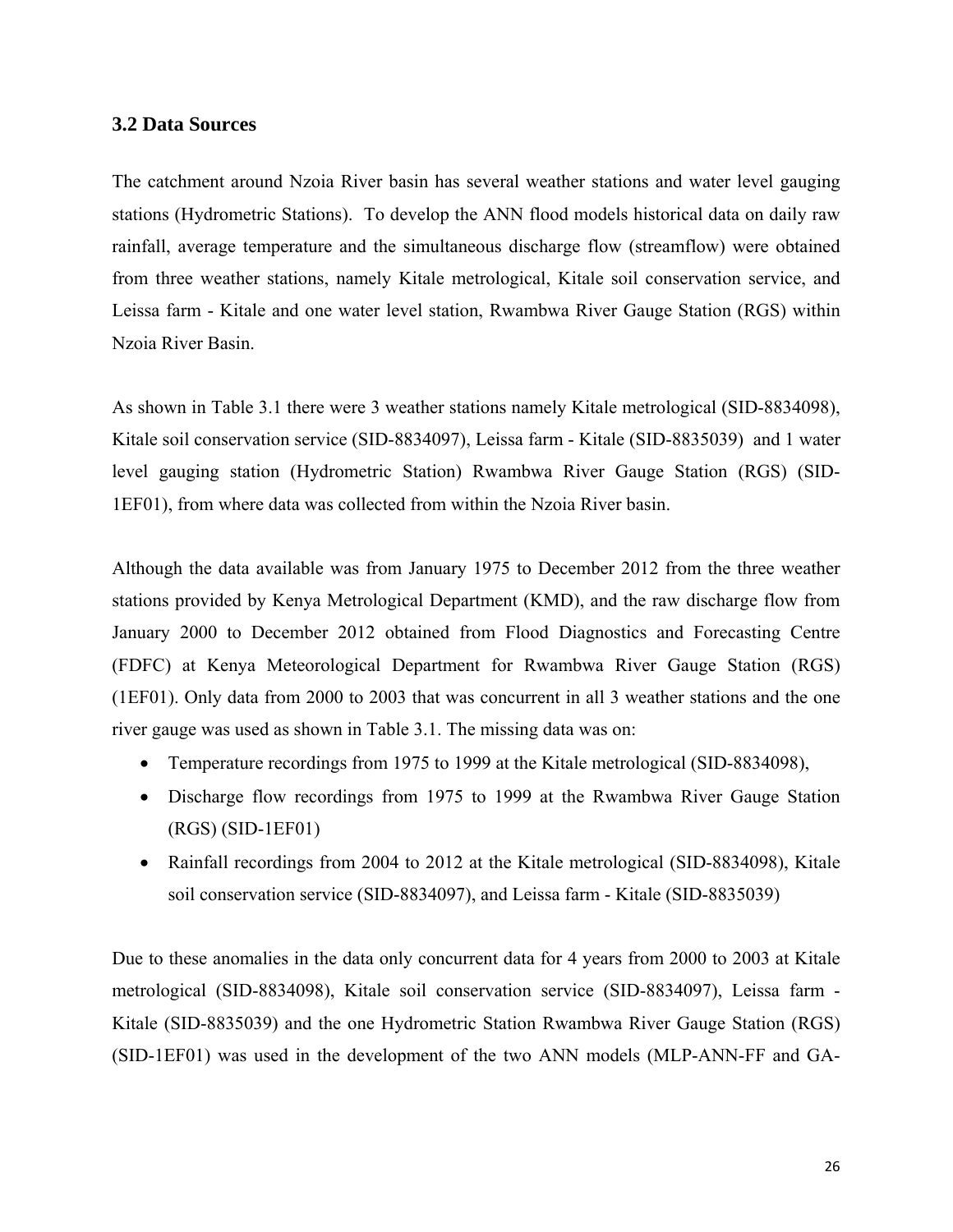ANN-FF). The sample data for the period 2000 to 2003 obtained from Kenya Metrological Department (KMD) is shown in **Appendix 1**.

| No.                   | <b>Station ID</b>      | <b>Station Name</b>                      | Data Available | <b>Missing or unfixable</b> | Data used     |
|-----------------------|------------------------|------------------------------------------|----------------|-----------------------------|---------------|
|                       |                        |                                          |                | Data part                   |               |
| 1.                    | 8834098                | <b>KITALE MET</b>                        |                |                             |               |
|                       | Daily Rainfall (mm)    |                                          | 1975 - 2012    | 1975 - 1978                 | $2000 - 2003$ |
|                       | Daily Temperature (°C) |                                          | $2000 - 2012$  | $1975 - 1999$               | $2000 - 2003$ |
|                       |                        |                                          |                |                             |               |
| 2.                    | 08835020               | <b>KITALE SOIL CONS</b>                  |                |                             |               |
|                       | Daily Rainfall (mm)    |                                          | 1988 - 2003    | $1975 - 1987$               | $2000 - 2003$ |
|                       |                        |                                          |                |                             |               |
| $\mathbf{3}$ .        | 8835039                | <b>LEISSA FARM</b>                       |                |                             |               |
| Daily Rainfall (mm)   |                        |                                          | 1975 - 2008    | $2009 - 2012$               | $2000 - 2003$ |
|                       |                        |                                          |                |                             |               |
| $\mathbf{1}$ .        | <b>1EF01</b>           | <b>Rwambwa RGS (River Gauge Station)</b> |                |                             |               |
| Daily Discharge (m/c) |                        |                                          | $2000 - 2012$  | 1975 - 1999                 | $2000 - 2003$ |

**Table 3.1** Summary of available data for Nzoia River catchment

This research therefore used primary data obtained from Kenya Metrological Department (KMD) in regards to daily rainfall and average temperature. The secondary data was provided by Flood Diagnostics and Forecasting Centre (FDFC) at Kenya Meteorological Department for Rwambwa River Gauge Station (RGS).

### **3.2.1 Study Area**

The area of interest chosen in the development of an ANN flood forecasting models was Nzoia river basin located in western of Kenya as shown in Figure 3.1. It lies between latitudes 1º 30'N and 0º 05'S and longitudes 34º and 35º 45'E, and originates from Cherangani Hills at a mean elevation of 2300 m above sea level and flows into Lave Victoria at an altitude of 1000m (Khan et al., 2011). It runs approximately South-West and measures about 334 km with a catchment area of about 12,900 km2, with a mean annual discharge of 1777 x 106 m3/year. The population within the Basin is more than 3 million ("Nzoia River Basin management initiative," 2006).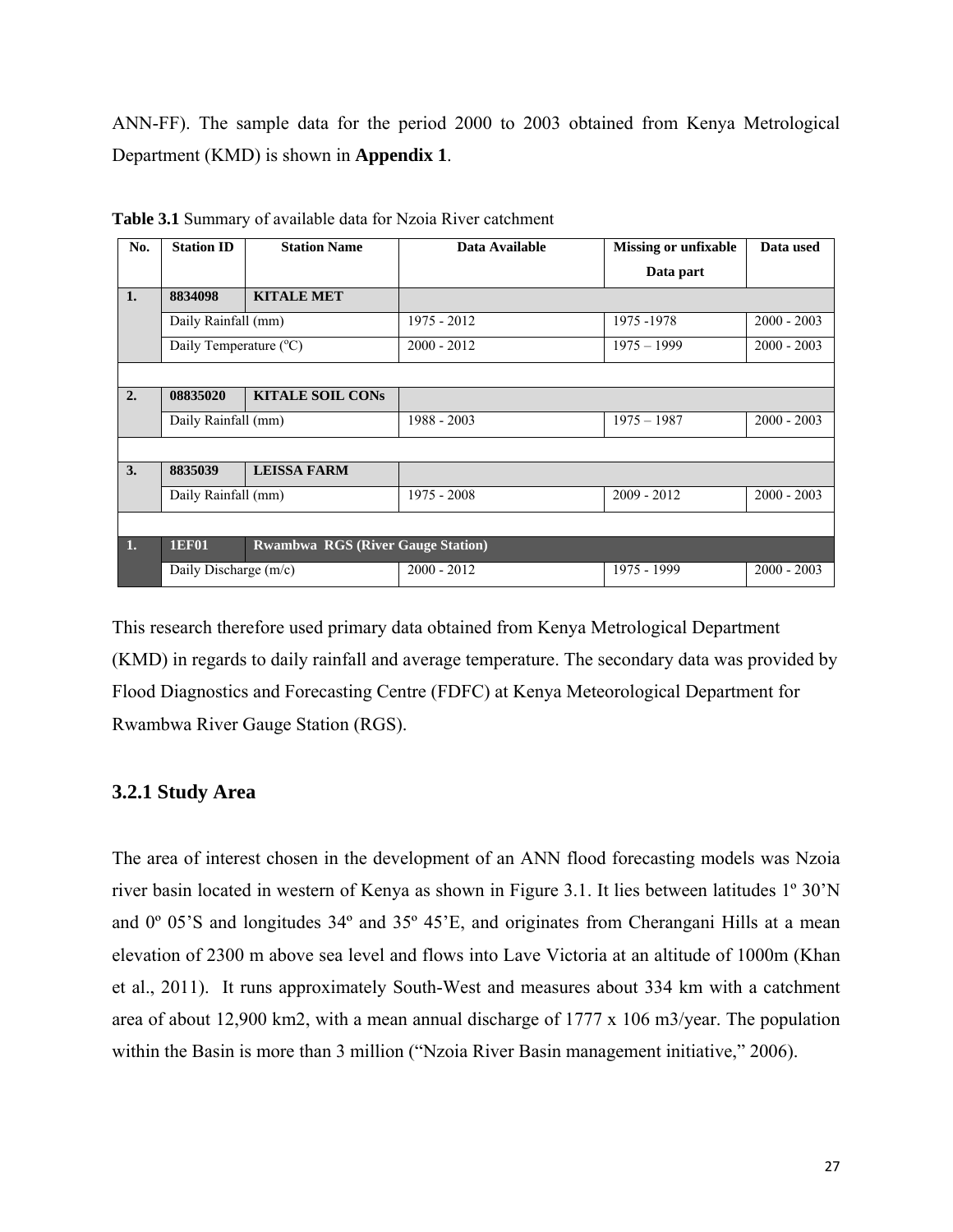

**Fig 3.1 -** The Nzoia River Basin, location of the study area ("Nzoia River Basin management initiative," 2006)

The interest of Nzoia River Basin is due to several damages and loss of lives from rainfallinduced floods, especially around lowland areas of Budalangi where flood deposit sediments contribute to the fertility of the soil in the area. This area is also the Kenya Government pilot basin for integrated management approach for flood management through the Western Kenya community driven development and flood mitigation project(ADCL, 2006) ("Flood Mitigation Strategy," 2009). Most sectors in commercial and agriculture within Nzoia catchment area their main source of water are from the river basin thus it's of great economic importance.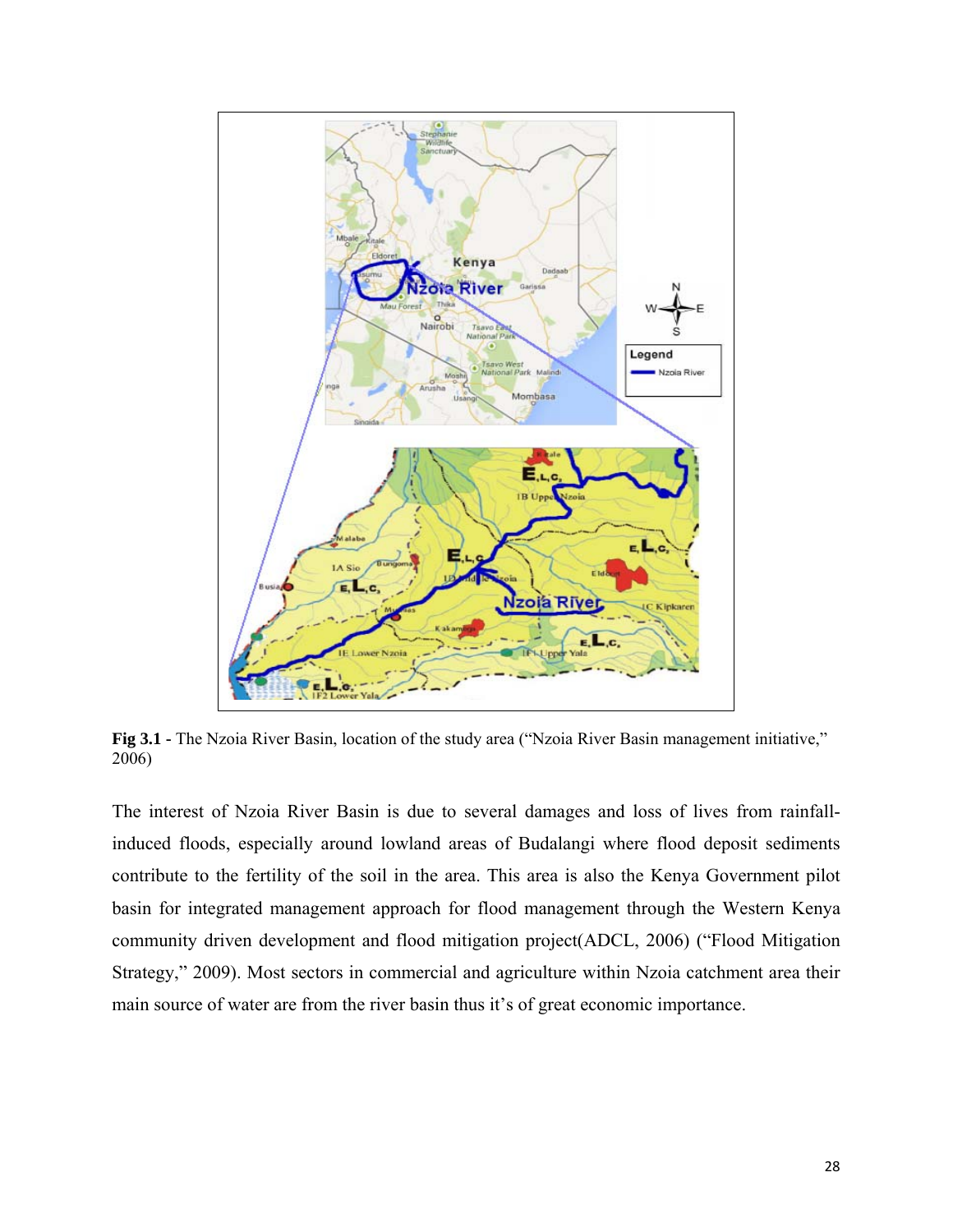#### **3.2.2 Data Pre-processing**

In order to train the ANN models efficiently and yield valid results pre-processing of data was conducted on the daily rainfall, average temperature and the discharge flow data, and missing data was corrected. The three data processing; normalization, Logarithmic Transformation and Excel scatter plots to identify the outliers, were conducted to train the two flood forecast models (MLP-ANN-FF and GA-ANN-FF) more efficiently.

#### **3.2.2.1 Normalization**

Processing of the data was necessary before it was fed into the neural network, thus the 9 inputs and 1 output variables in regards to the daily rainfall, temperature, and discharge flow data were first normalized. Since they were of different units, the data was scaled between 0 and 1 before been used as input, otherwise there could not have been a correlation between the input and output values (Abhishek et al., 2012). Normalization of all the data was done separately on the rainfall, temperature and the discharge flow data, by taking their mean.

Mean = Sum of all values  $(x)$  /Number of Values  $(x)$ 

A standard deviation (SD), for each of the input output variables were then calculated; finally normalizing each input variable.

Normalized Value $(x) = (x - Mean)/SD$ 

This normalization process was done automatically through the NeuroSolution version 6.3.1 Software, which was used in developing and simulating the two models. The normalized data values (x) were eventually used for training and testing the two ANN Models.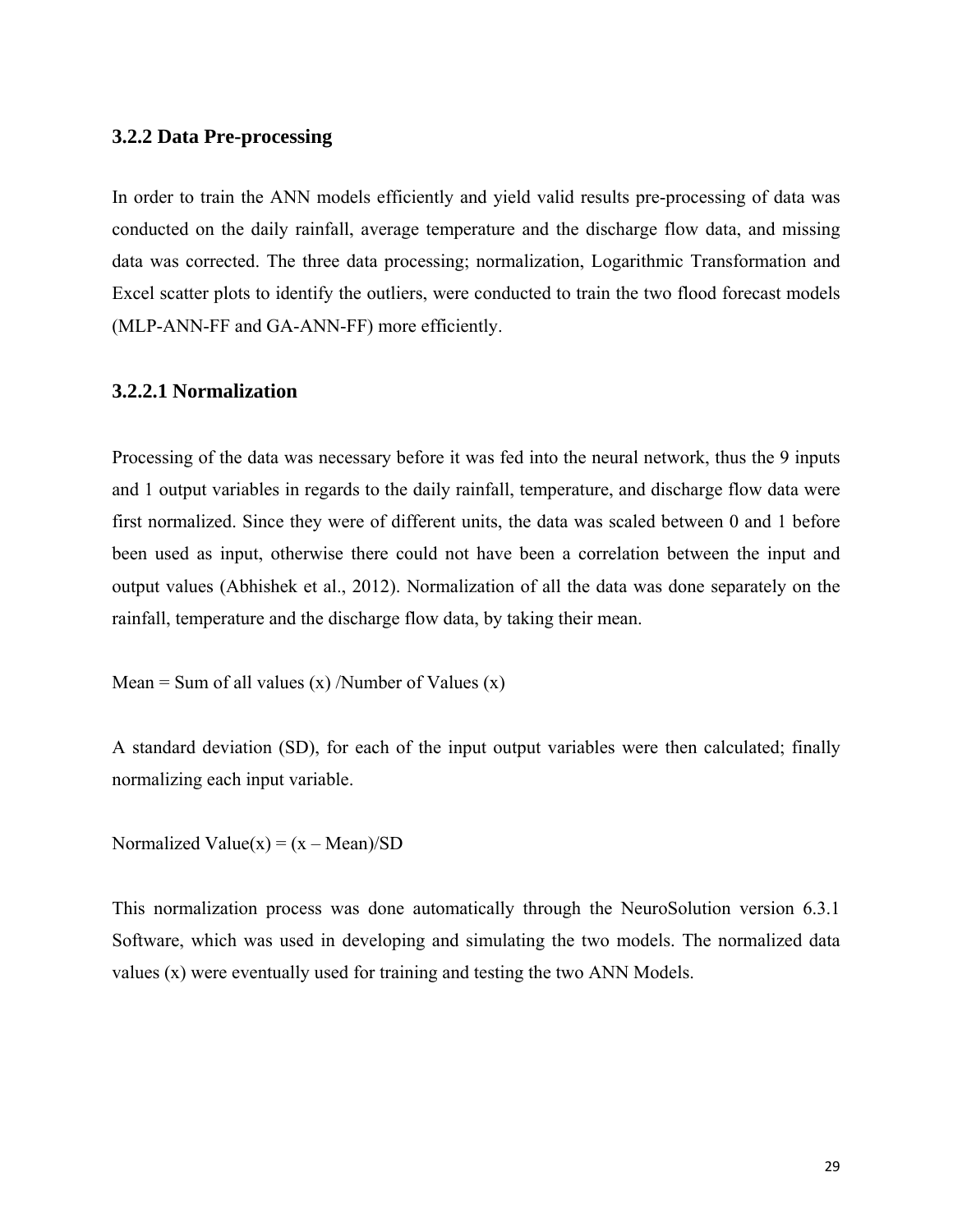### **3.2.2.2 Logarithmic Transformation**

The output daily discharge flow was discovered to be having a skewed data range, of between, 10.94 to 394.40; where the range was not evenly distributed, hence yielding erroneous mean square error (MSE) of over 6000 as discussed in section 3.3 during the formulation of the input variables. There were two approaches that were considered;

- Applying a log function transformation of base 10 or
- Clipping out the higher values in the discharge flow output parameter.

Log function was the preferred option since clipping higher values could have reduced our dataset significantly. By performing a log function of base 10 on the discharge flow output data the range came down to between 1.594393 to 2.595937 ranges from previous data output range of 10.94 to 394.40. The log transformation applied assisted in making the skewed discharge flow output range less skewed (Limpert et al., 2001), by harmonizing the larger values (394.40) in the data set, and stretching the smaller values (10.94). Figure 3.2 shows the log normal distribution of the discharge flow and after logarithmic with base 10 transformation. This was important in making the discharge flow more interpretable. The sample discharge flow output data transformed with Logarithmic transformation is shown in **Appendix 3.** 



**Figure 3.2 -** change in the measured discharge flow amounts from Rwambwa River Gauge Station (RGS) from January 2000 to December 2003, before and after after logarithmic transformation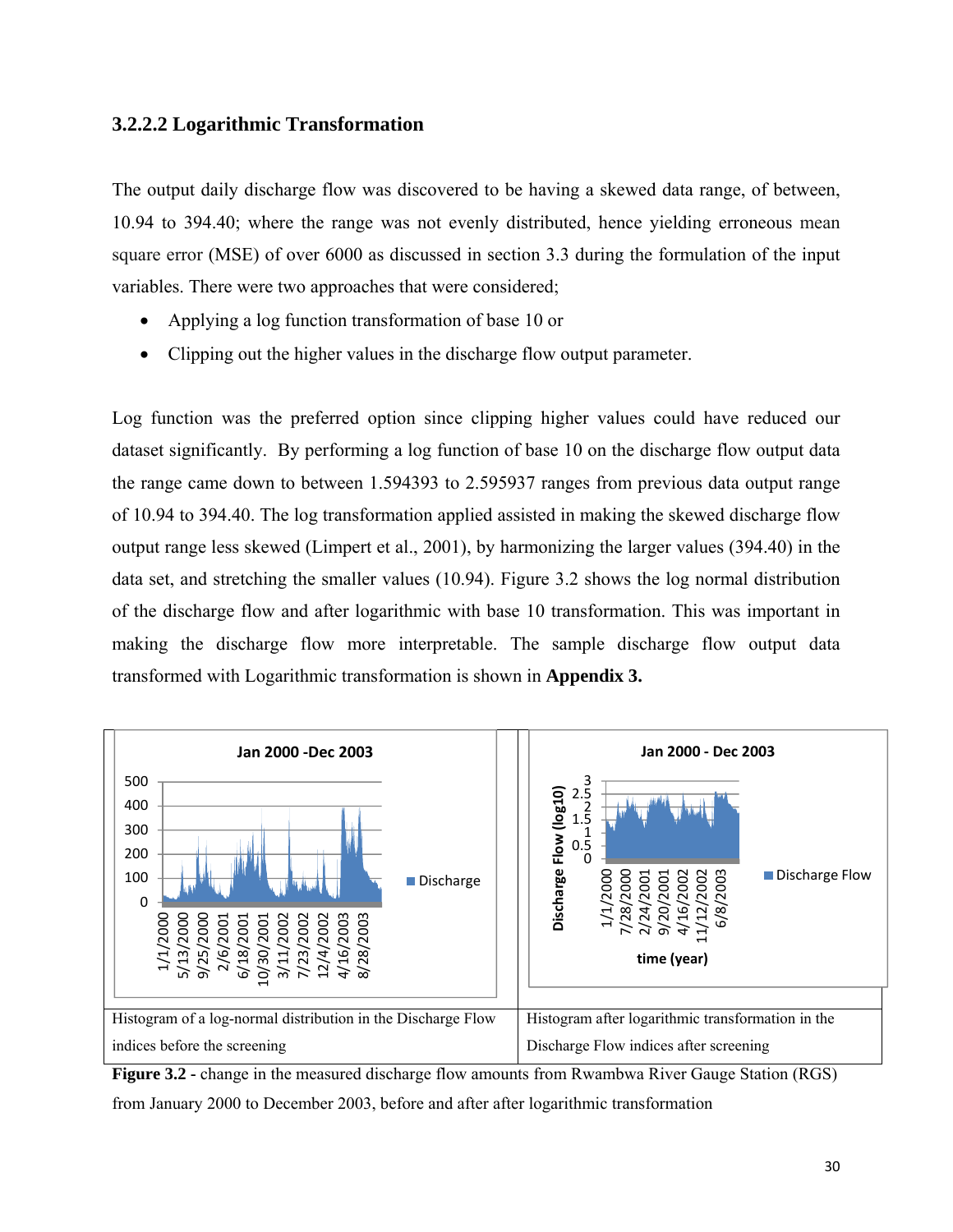### **3.2.2.3 Excel scatter plots to identify the outliers**

ANN is a statistical model that calculates the weights in order to estimate an outcome, thus provides useful information regarding the events patterns. The ANN results can never be better than the original data, to get good results from the ANN models the original dataset has to be reliable. Processing of the original dataset is therefore very important to treat the outliers (Steege et al., n.d.)**.** By treating the outliers the negative on the estimation performance of the two models (MLP-ANN-FF and GA-ANN-FF) was eliminated.

The 9 input variables in regards to the rainfall, average temperature and daily discharge from 2000 to 2003 were also screened using a scatter plot from the Neurosolution Software for Excel by identifying the outliers. The inputs variables that had few outliers with an excess either in the rainfall and temperature range from the majority sample had to be screened either by locating the outliers and removing or treating the excess samples that was above the majority like they were at the range of the majority by computing the smallest minimum value in the data range. This enabled to broaden up the range for the rest of the sample, providing much better information to the networks that we were modeling, while keeping the dataset of 1488 points intact. Figure 3.2, 3.3, 3.4, 3.5, 3.6 and 3.7 shows the daily rainfall and average temperature data used before and after scatter plot transformation, on the left of the Figures specified in the red circle are some of the outliers.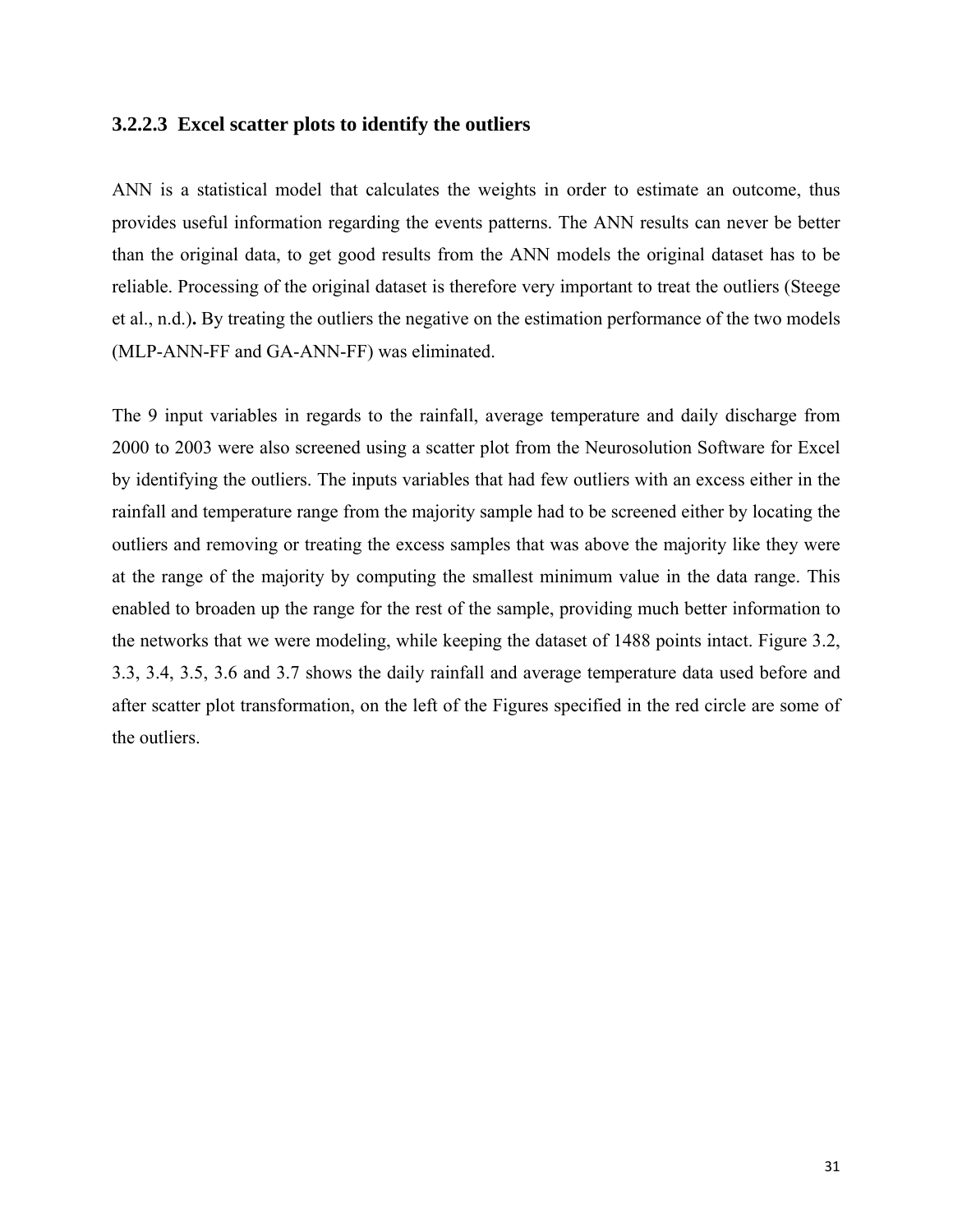

**Figure 3.2** change in the measured rainfall amount from Kitale-Met Rainfall from January 2000 to December 2003, before and after screening



Figure 3.3 change in the measured rainfall amount from KITALE SOIL CONSERVERSION station Rainfall from January 2000 to December 2003, before and after screening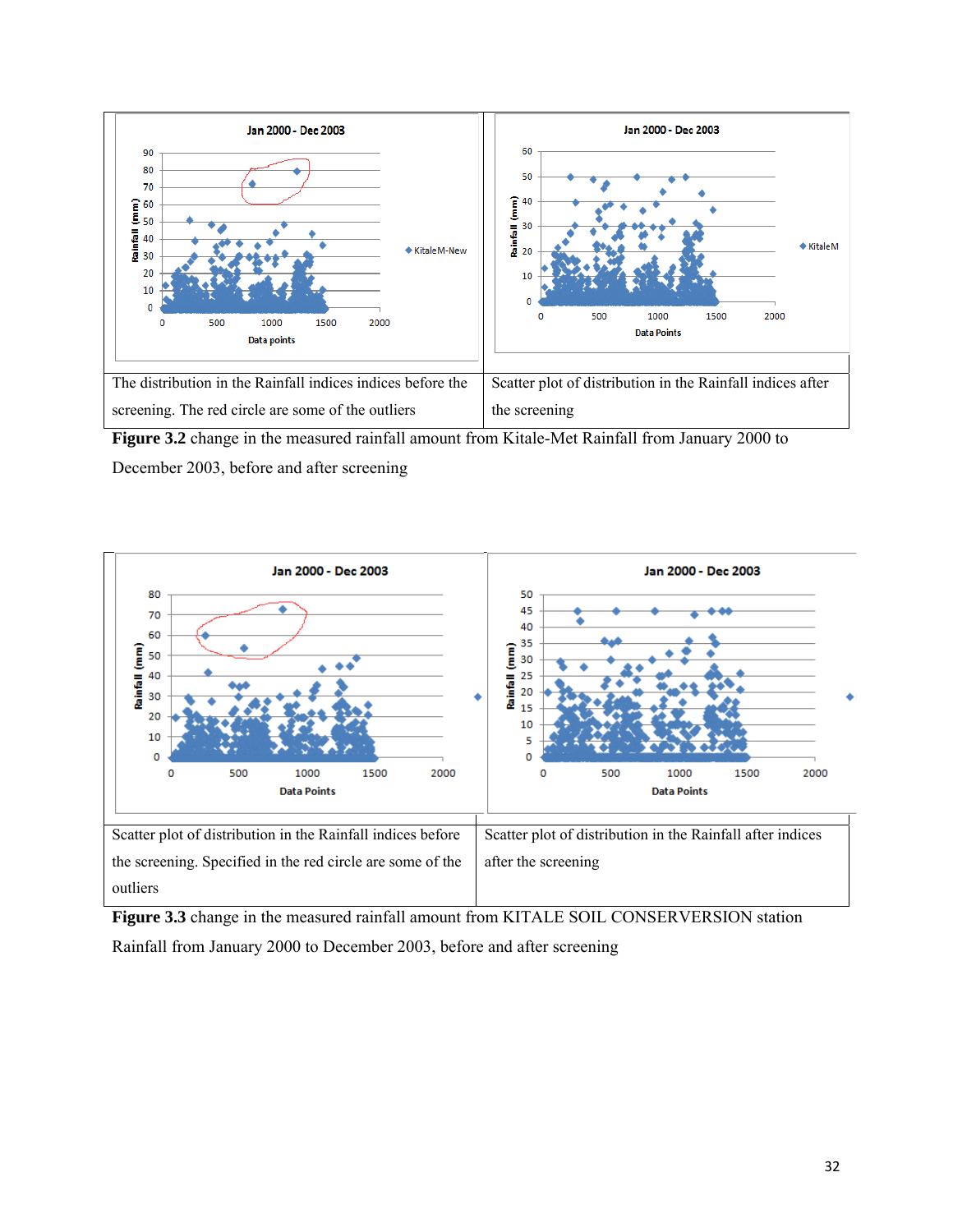

**Figure 3.4** change in the measured rainfall amount from Leissa Farm weather station Rainfall from January 2000 to December 2003, before and after screening



**Figure 3.5** change in the temperature values from Kitale Met station from January 2000 to December 2003, before and after screening

Data pre-processing of the daily raw rainfall, and average temperature was processed, by computing the smallest minimum value in the data range, broadening up the range for the rest of the sample, thus providing much better information to the networks that we were modeling,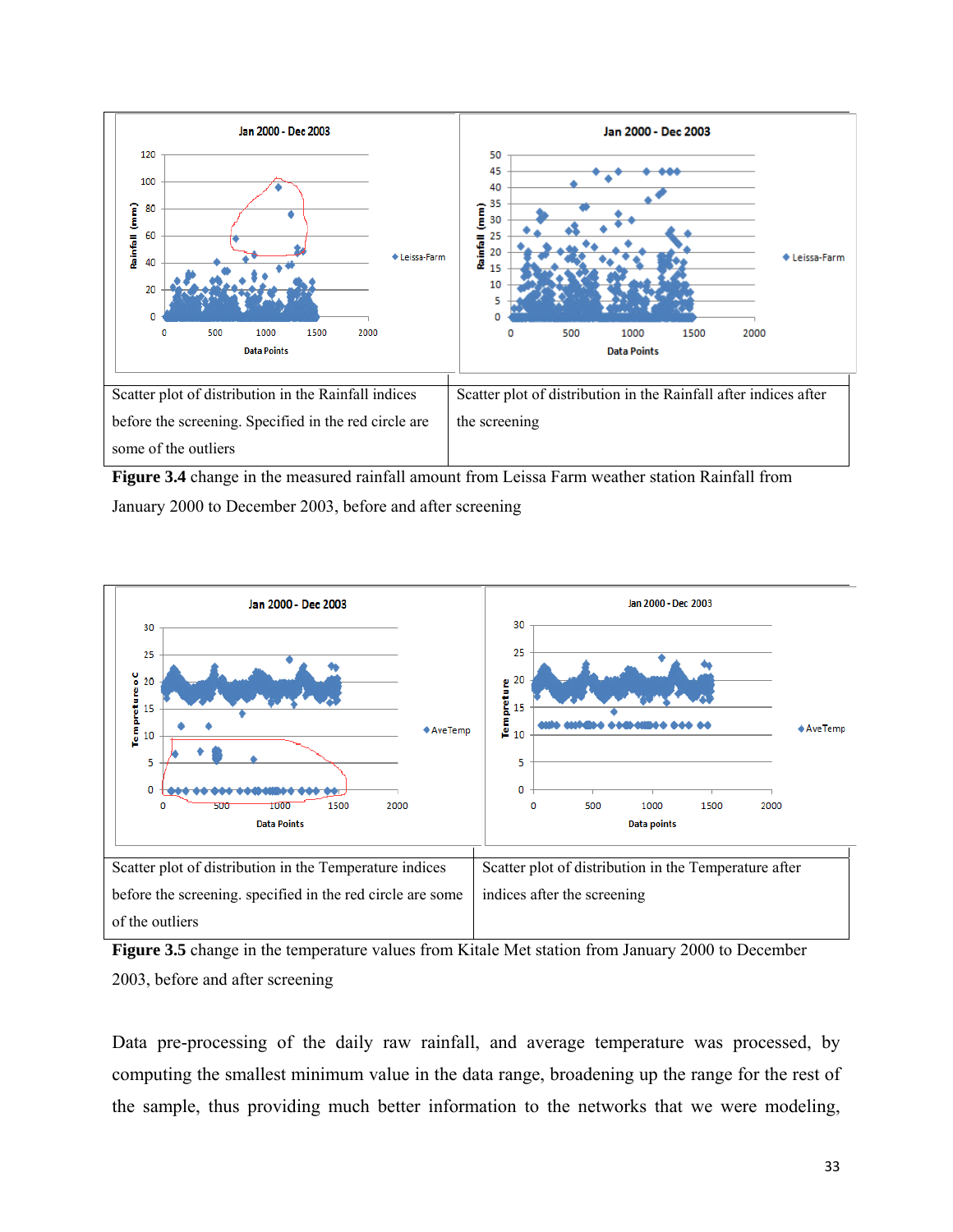while keeping the dataset of 1488 points intact.

It's essential to avoid numerical difficulties during the computation. In this research, TanhAxon was used as a transfer function since it's the most widely used. It was applied at the output and hidden layers in models topologies, by employing bias and hyperbolic tangent (tanh) function to each nodes between the hidden and the output layers, thus yielding values between  $-1$  to  $+1$  for each node in the layers. Such nonlinear units enable a network gain the ability to make soft decisions. (Chen et al., 2013).

### **3.2.3 Tools for modeling**

In this research the main objective was to model multilayer perceptron feed-forward (MLP-ANN-FF) and a genetic algorithm (GA) optimized multilayer perceptron feed-forward (GA-ANN-FF) for flood forecasting using metrological data (rainfall, temperature, and the discharge flow) to estimate the discharge flow of Nzoia River at Rwambwa River gauge. After the data was finally processed and reliable, the data was used in NeuroSolution, 6.3.1, presented by NeuroDimension Inc. Intelligence simulation software to develop and simulate the two models (MLP-ANN-FF and GA-ANN-FF).

### **3.3 Designing the Proposed Models**

The overall aim of this research was to develop two ANN models (MLP-ANN-FF and GA-ANN-FF) to estimate the discharge flow of Nzoia River at Rwambwa river gauge. In order to develop a better ANN model for estimating the discharge flow; this design process was divided into two groups:

- **E**xperiment **1** (MLP-ANN-FF) and
- **E**xperiment **2** (GA-ANN-FF)

Figure 3.8 shows the experiment studies of the two models, which were studied differently thus developing two different ANN models; MLP-ANN-FF and GA-ANN-FF. In the experiment **2** the model was built by optimizing the model developed from experiment **1**. The performance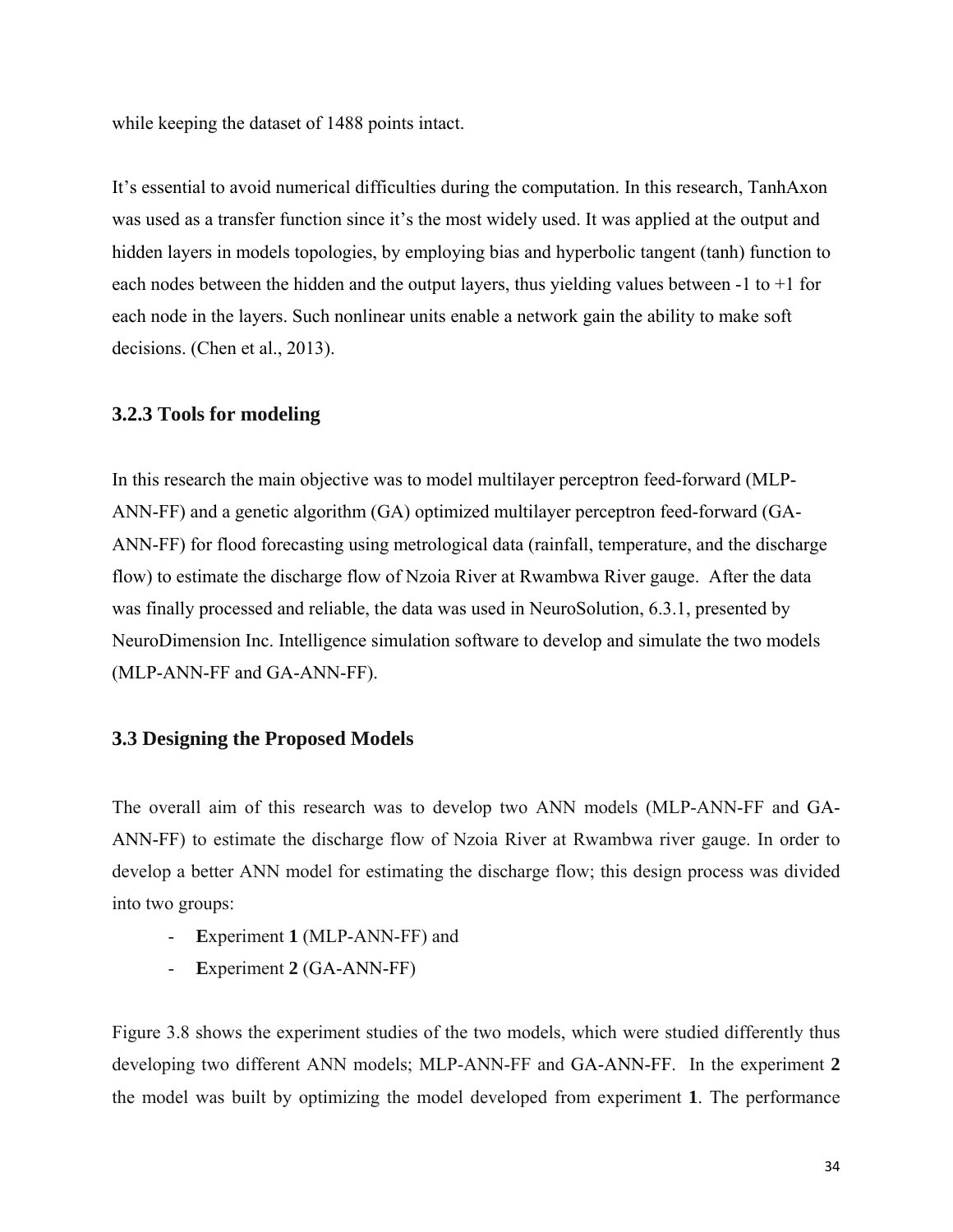and accuracy were later analyzed and compared. The input output variables of each experiment were made based on the method discussed later.



**Figure 3.8** Experiments studies (Source: Author)

The constant conditions that were used in training the two models are shown in Table 3.2

| <b>Training variables</b>        | <b>Assigned value</b>          |
|----------------------------------|--------------------------------|
| Number of epochs                 | 1000                           |
| Variation of hidden neurons from | 2 to 30                        |
| Learning Rate                    | 0.1                            |
| <b>Transfer function</b>         | Tanh                           |
| Momentum factor                  | 0.1                            |
| Network Type                     | Feed Forward                   |
| Learning Function                | Back propagation With momentum |
| Weights                          | Randomize                      |

 **Table 3.2** Constant conditions for training the two models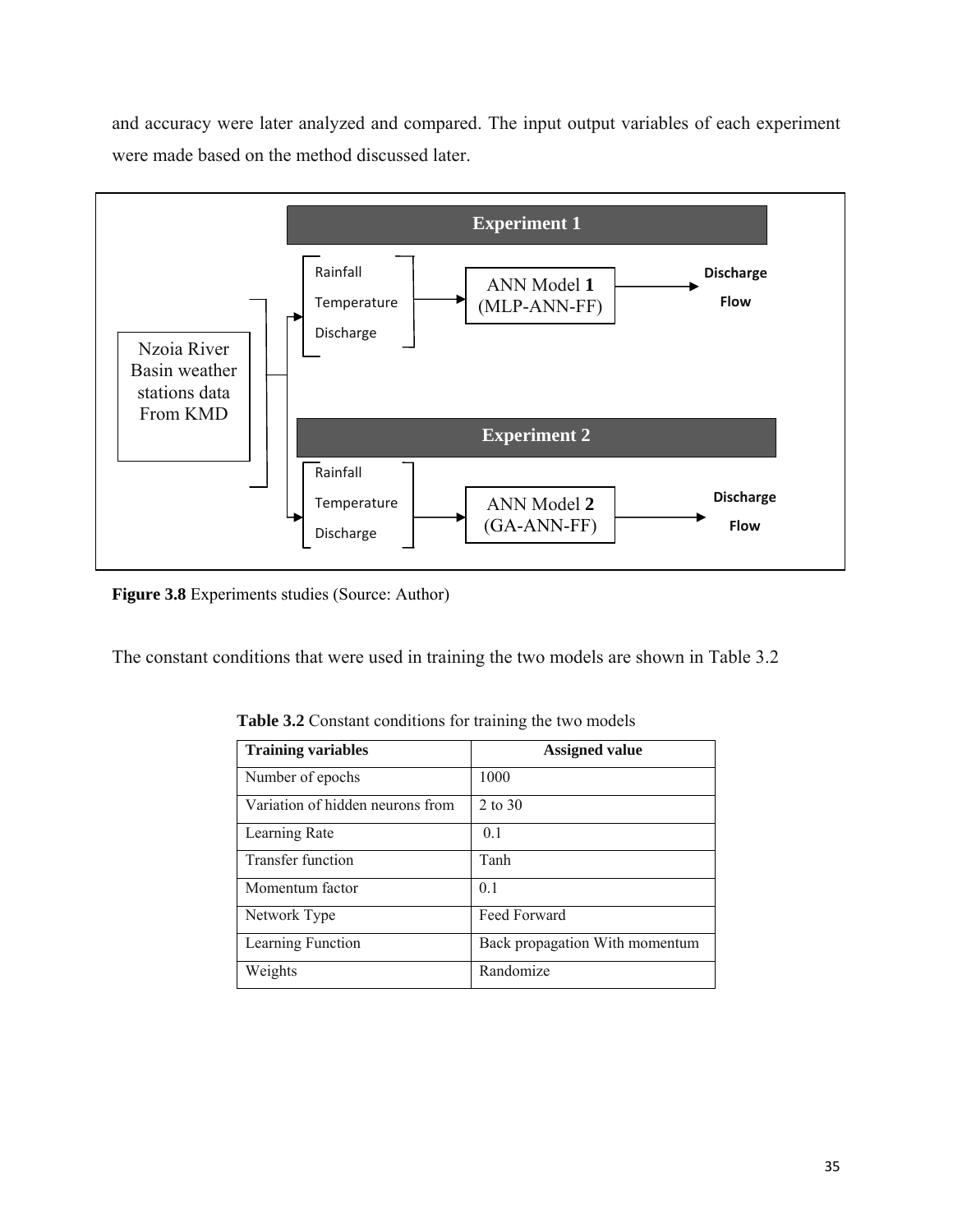#### **3.3.1 Experiment 1 (MLP-ANN-FF Model)**

An artificial neural network (ANN) has the ability to train and learn the outputs from inputs by mimicking the function of the human brain and nervous system. Mostly widely used ANN is feed-forward backpropagation network (BPN). The major drawback of the conventional BPN with the gradient descent learning is the slow convergence rate (Mitchell, 1997). In this section an MLP-ANN-FF model for predicting discharge flow of Nzoia River at Rwambwa river gauge was developed with feedfoward multilayer network. MLP-ANN-FF was trained tested without genetic algorithm (GA) optimization; instead backpropagation (BP) was used in the training of the model.

#### **3.3.1.1 Selection of input output variables for MLP-ANN-FF model**

Determination of enough model input variables is the first and important step of any modeling practice, hence the model accuracy is determined by a proper selection of input data (Abhishek et al., 2012)**.** The main objective of this research was to model two ANN models (MLP-ANN-FF and GA-ANN-FF) for purpose predicting the discharge flow of Nzoia River Basin on Rwambwa river gauge, by applying artificial neural network (ANN) and genetic algorithm (GA) techniques.

To achieve this objective we applied used the historical data on daily raw rainfall, average temperature and discharge flow from 1975 to 2012, but only part of the data was considered useful as mentioned in section 3.2. In this research we have explored the data of 4 years from 2000 to 2003, where there was 744 entries in the input output, in this case 9 inputs and one output were considered making it a 9 \* 744 matrix. The output parameter was daily discharge flow to be estimated for Nzoia River Basin at Rwambwa River gauge for period 2002 to 2003. Table 3.3 shows the 9 inputs and one input used for period 2002 to 2003 used.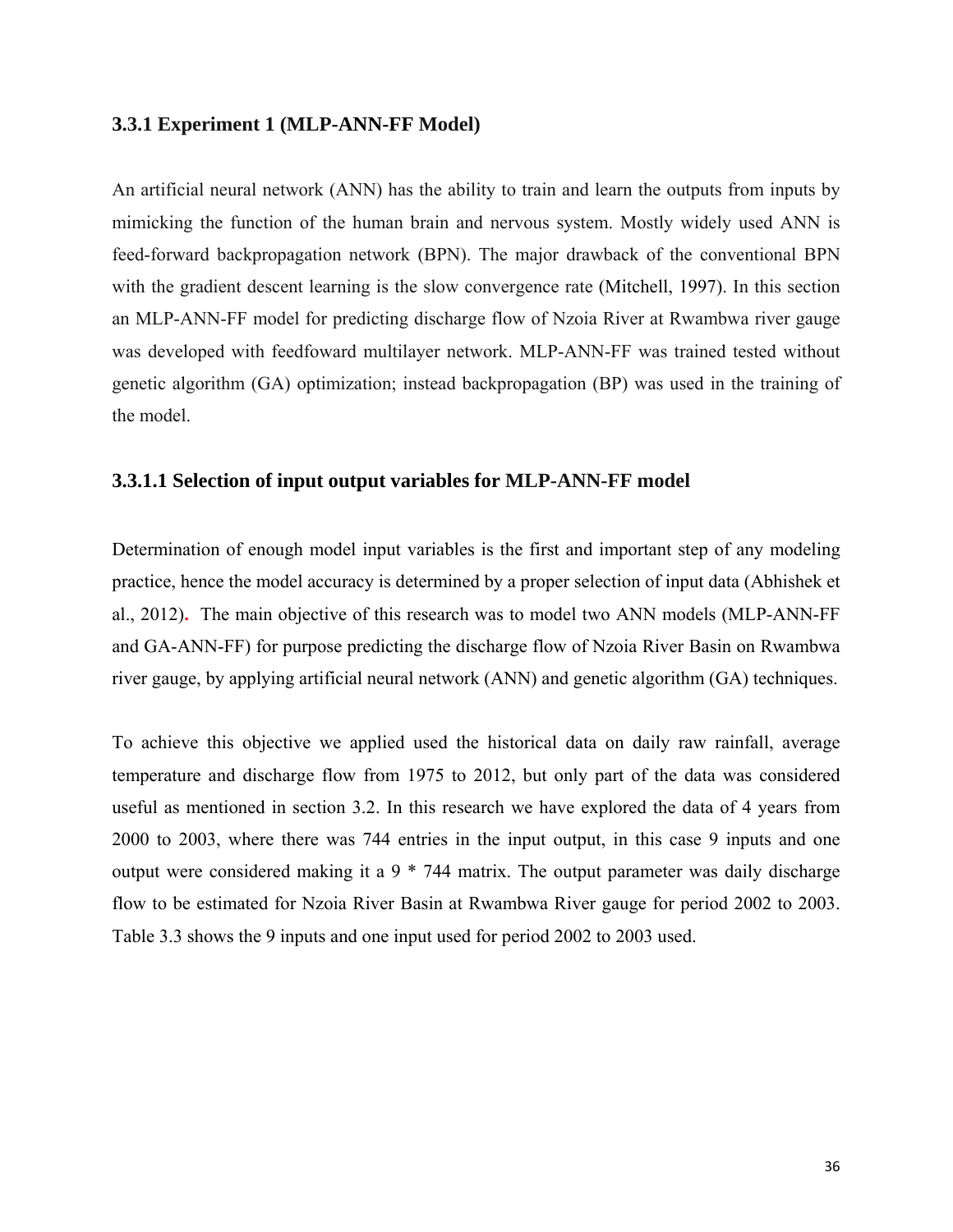| # | 9 input variables                  | 1 Output                          |
|---|------------------------------------|-----------------------------------|
|   | Kitale-Met Rainfall 2000-2001      |                                   |
| 2 | Kitale-Soil Rainfall 2000-2001     |                                   |
| 3 | Leissa-Farm Rainfall 2000-2001     |                                   |
| 4 | Kitale-Met Temp 2000-2001          | <b>Discharge Flow 2002 - 2003</b> |
| 5 | Kitale-Met Rainfall 2002-2003      |                                   |
| 6 | Kitale-Soil Rainfall 2002-2003     |                                   |
|   | Leissa-Farm Rainfall 2002-2003     |                                   |
| 8 | Kitale-Met Temp 2002-2003          |                                   |
| 9 | Rwambwa Discharge Flow 2000 - 2001 |                                   |

 **Table 3.3** 9 Inputs and 1 Output variables selected.

The number of the 9 input variables was determined, by the experiment **1** realized after further experiments performed in section 3.3.1.2, while determining the number of variables in the MLP-ANN-FF model, where an erroneous mean square error (MSE) of over 6000 was discovered having initiated the model with 4 input parameters and 1 output as shown in the Table 3.4

**Table 3.4** 4 Inputs and 1 Output variables selected.

| # | 4 input variables              | 1 Output                          |
|---|--------------------------------|-----------------------------------|
|   | Kitale-Met Rainfall 2002-2003  |                                   |
| ာ | Kitale-Soil Rainfall 2001-2002 | <b>Discharge Flow 2000 - 2003</b> |
| 3 | Leissa-Farm Rainfall 2001-2002 |                                   |
| 4 | Kitale-Met Temp 2002-2003      |                                   |

In order to resolve the erroneous mean square error (MSE) value to be less than zero, further experiments were done by varying the number of input parameters, and pre-processing the data values (discussed in section 3.2.2) which had outliers thus arriving at an optimal number of 9 inputs that offered the most information to our discharge flow output. The sample input output data applied with the 9 inputs and 1 output are shown in **Appendix 2**.

### **3.3.1.2 Determining the number of variables in the MLP-ANN-FF model**

In order to determine the optimal network topology that holds a good generalization, MLP-ANN-FF the model was trained by varying the number of hidden nodes under a trial and error procedure. The proposed MLP-ANN-FF model was initiated with following baselines:

- Configuration setting of 4:20:1 (4 inputs nodes, 1 hidden layer with 20 nodes and 1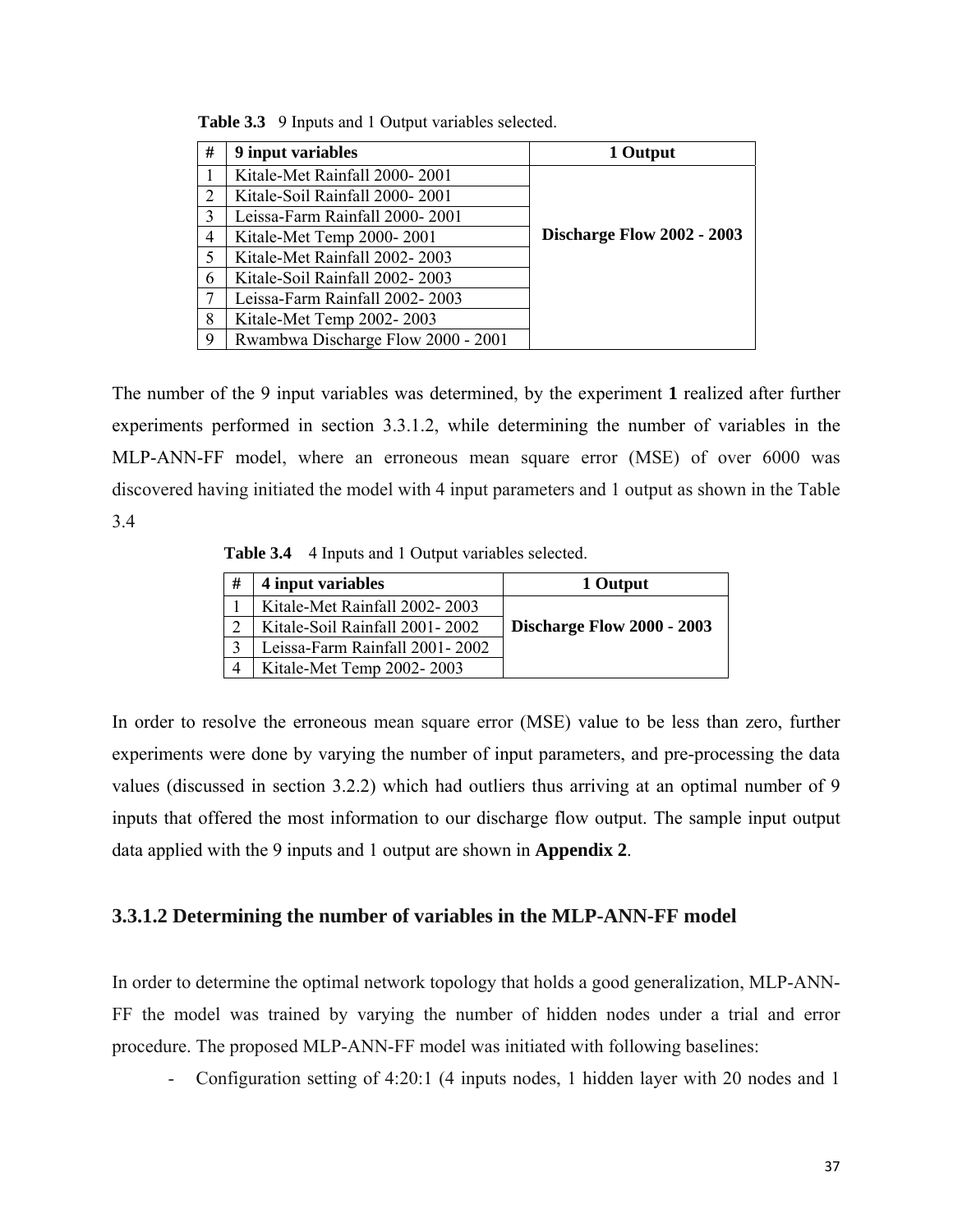discharge flow output )

- Using 70 % training, to determine the weights
- 20 % cross-validation for validating the training stage and
- 10 % testing data to evaluate the overall performance of the model

-

The *4:20:1* MLP-ANN-FF topology was discarded as it exhibited worse performances yielding an mean square error (MSE) of over 6000, while a good network when trained should always have an MSE of below zero (Gonzalez et al., 2000). In fact, data collected in Table 3.5 show an r (coefficient correlation) between the predicted and the desired discharge flow was at 7.03%, this indicated the MLP-ANN-FF model could not train well, and it was likely because of the anomalies in the input output data set. A review on the input output data set was performed by reverting back to section 3.3.1.1 (Selection of input output data) and pre-processing the data further. As describe in section 3.2.2, further screening of data was required, hence leading to changing the input variables, from 9 inputs up to 4 inputs.

| <b>Table 3.5</b> Results from $4:20:1$ |  |
|----------------------------------------|--|
|----------------------------------------|--|

| Performance | <b>Discharge</b> |
|-------------|------------------|
| MSF         | 6101.59311       |
|             | 0.07037457       |

When the new screened data plus the 9 input variables were processed, the new proposed MLP-ANN-FF was now initiated with **two** configuration baselines:

- 1. **O**ne with a **9:2:1** configuration setting; 9 is the number of input neurons, 2 represent number of neurons in the **1 hidden layer**, while 1 is the node in the output layer
- 2. **S**econd one was setup with a **9:2:2:1** configuration setting; 9 nodes in the input layer, 2 neurons in each hidden layer and 1 node in the output layer

The two MLP-ANN-FF configuration baselines were trained separately using 70 % training data, to determine the weights 20 % cross-validation to validate the training stage and 10 % for testing, by varying the hidden parameters, to determine the optimal number of neurons per hidden layer that would yield the optimal MLP-ANN-FF architecture.

This experiment was performed with NeuroSolution software to determine the configuration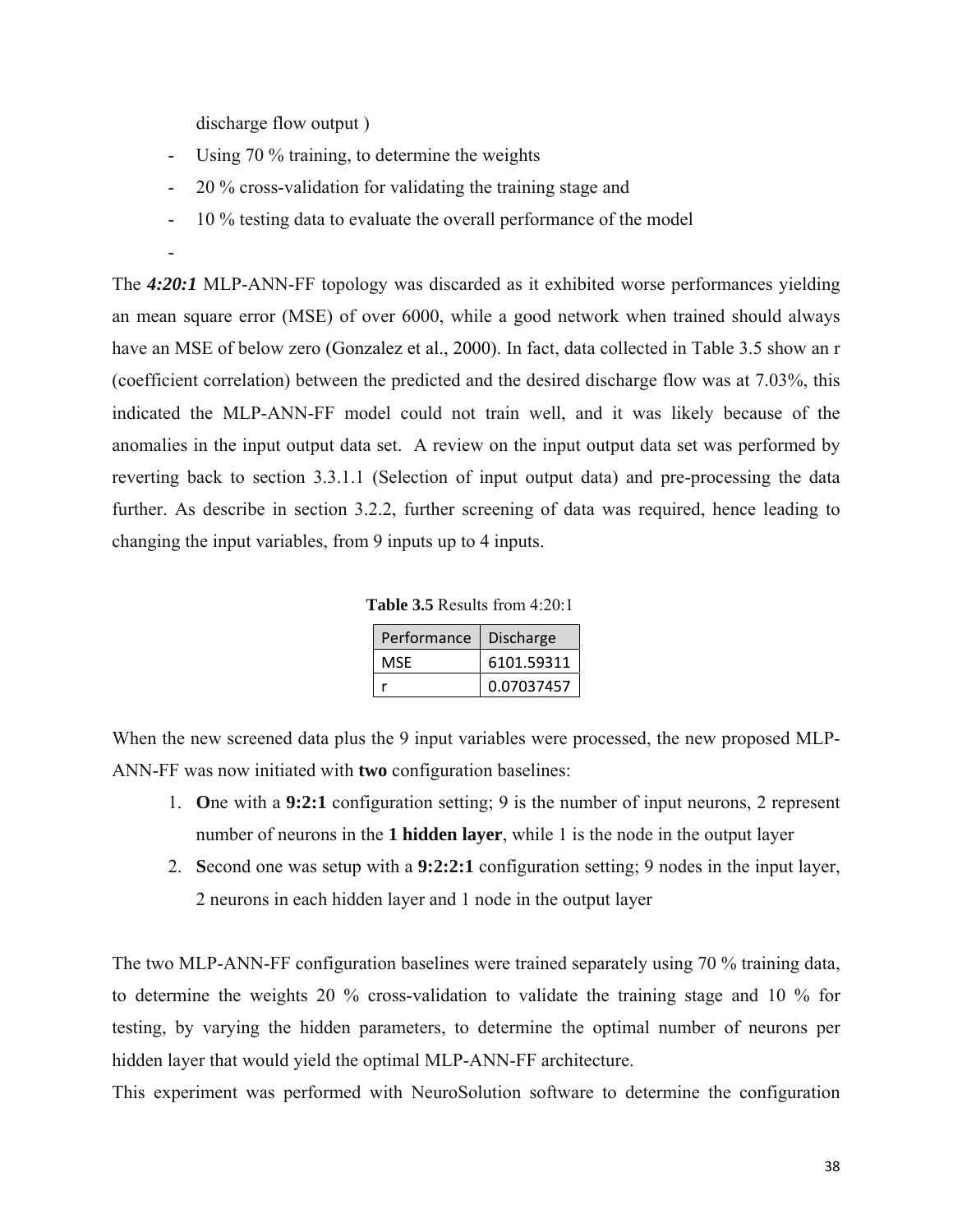setting with the lowest mean square error (MSE) and the highest r (correlation coefficient) between the training and testing data. The models were trained simultaneously by adjusting the number of neurons in the hidden layers, and testing performed to determine the optimal configuration.

The results obtained from the two models (*9:2:1* and *9:2:2:1*) are shown on Table 3.6 for the **1 hidden layer configuration** setting and Table 3.7 for **2 hidden layer configuration** setting, based on transformed data shown on **Appendix 2**.

|                             | <b>Training</b> |           |            | <b>Cross Validation</b> |           |           | <b>Testing</b> |           |            |
|-----------------------------|-----------------|-----------|------------|-------------------------|-----------|-----------|----------------|-----------|------------|
| <b>Model</b><br><b>Name</b> | <b>MSE</b>      | r         | <b>MAE</b> | <b>MSE</b>              |           | MAE       | <b>MSE</b>     | r         | <b>MAE</b> |
| 9:2:1                       | 0.0800402       | 0.5749488 | 0.2264159  | 0.0805559               | 0.3914515 | 0.236481  | 0.018129       | 0.8573719 | 0.1080291  |
| 9:4:1                       | 0.1253977       | 0.4463966 | 0.3047871  | 0.0521263               | 0.0960869 | 0.1856546 | 0.0964388      | 0.6448018 | 0.2969536  |
| 9:5:1                       | 0.3847673       | 0.2020086 | 0.5513144  | 0.0442147               | 0.1575949 | 0.1811349 | 0.2031433      | 0.3093116 | 0.4373314  |
| 9:7:1                       | 0.0835307       | 0.5489058 | 0.2321032  | 0.078891                | 0.2543722 | 0.2294663 | 0.0267411      | 0.8252383 | 0.1362502  |
| 9:10:1                      | 0.0795199       | 0.5787468 | 0.2255599  | 0.0853671               | 0.3640532 | 0.2443749 | 0.0158739      | 0.8551264 | 0.1044595  |
| 9:14:1                      | 0.0858865       | 0.5379508 | 0.2352832  | 0.0775939               | 0.2688148 | 0.2292453 | 0.0224148      | 0.8101179 | 0.1256643  |
| 9:17:1                      | 0.1595401       | 0.377754  | 0.3358166  | 0.0387975               | 0.1387518 | 0.1652888 | 0.1443018      | 0.7239412 | 0.3691882  |
| 9:20:1                      | 0.0794266       | 0.5791895 | 0.2257717  | 0.0885497               | 0.3201568 | 0.2531144 | 0.0148782      | 0.8314039 | 0.0935311  |
| 9:21:1                      | 0.0797859       | 0.5767509 | 0.2263295  | 0.0784509               | 0.3446653 | 0.229554  | 0.0205487      | 0.8544861 | 0.1129936  |
| 9:24:1                      | 0.2000889       | 0.3277104 | 0.3922777  | 0.0609927               | 0.0024084 | 0.2015982 | 0.1179068      | 0.3628258 | 0.332802   |

**Table 3.6** Results for varying the number hidden nodes model with **1 hidden layer**; optimal model *9:20:1* had the lowest MSE in the training and testing set data set and highest r (correlation coefficient) in the training data set.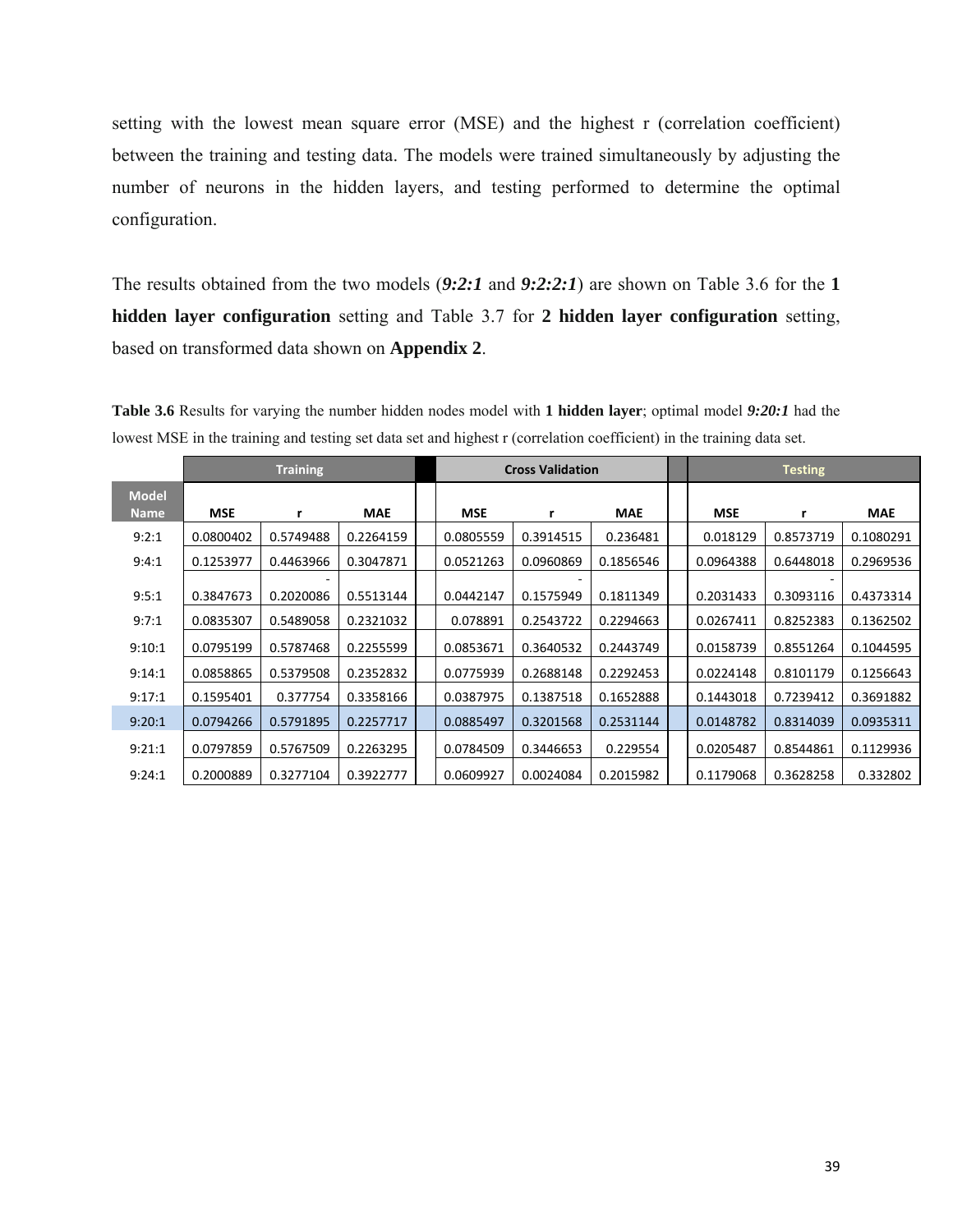|                             | <b>Training</b> |           |            | <b>Cross Validation</b> |           |            | <b>Testing</b> |           |            |
|-----------------------------|-----------------|-----------|------------|-------------------------|-----------|------------|----------------|-----------|------------|
| <b>Model</b><br><b>Name</b> | <b>MSE</b>      |           | <b>MAE</b> | <b>MSE</b>              | r         | <b>MAE</b> | <b>MSE</b>     |           | <b>MAE</b> |
| 9:2:7:1                     | 0.1771167       | 0.4150153 | 0.3667779  | 0.0452347               | 0.0334711 | 0.1728962  | 0.1463524      | 0.6259338 | 0.3716803  |
| 9:5:10:1                    | 0.0899985       | 0.5119762 | 0.2456375  | 0.0644381               | 0.253477  | 0.1984272  | 0.0388028      | 0.8431966 | 0.1661868  |
| 9:6:13:1                    | 0.179792        | 0.2749852 | 0.3629996  | 0.0725573               | 0.0009024 | 0.2071176  | 0.1327768      | 0.2972192 | 0.344872   |
| 9:7:12:1                    | 0.0782435       | 0.5880668 | 0.2246031  | 0.0850055               | 0.307332  | 0.2416476  | 0.0186295      | 0.8468048 | 0.1098313  |
| 9:9:4:1                     | 0.4863892       | 0.1168536 | 0.6242649  | 0.0546319               | 0.0911218 | 0.1801003  | 0.3230873      | 0.0593746 | 0.5610587  |
| 9:14:9:1                    | 0.12457         | 0.4319092 | 0.2882586  | 0.0571963               | 0.0970688 | 0.1881058  | 0.1283893      | 0.7321138 | 0.329759   |
| 9:17:12:1                   | 0.1895695       | 0.1569145 | 0.3777435  | 0.073585                | 0.054433  | 0.2093954  | 0.1077899      | 0.5224977 | 0.3153984  |
| 9:20:15:1                   | 0.123923        | 0.4032671 | 0.2753434  | 0.0501379               | 0.1253049 | 0.1702657  | 0.1057649      | 0.764553  | 0.2963579  |
| 9:21:16:1                   | 0.1307582       | 0.4462096 | 0.2950252  | 0.0498985               | 0.211071  | 0.1715911  | 0.0993123      | 0.7397556 | 0.2803737  |
| 9:24:19:1                   | 0.1077014       | 0.4541041 | 0.2627175  | 0.0583737               | 0.2939058 | 0.1880984  | 0.0719495      | 0.7832782 | 0.1935121  |

**Table 3.7** Results for varying the number hidden nodes model with **2 hidden layers**; optimal model *9:7:12:1* had the lowest MSE in the training and testing data set and the highest r (correlation coefficient)

Table 3.6 shows the optimal configuration setting with **1 hidden layer** was one with 9:20:1, while Table 3.7 shows that 9:7:12:1 with **2 hidden layers** was the optimal configuration setting.

The two configuration settings (*9:20:1* and *9:7:12:1*) were then compared and the **2 hidden layer** configuration setting of *9:7:12:1* emerged to be the most optimal for MLP-ANN-FF model as shown on Table 3.8

**Table 3.8** Results of between for varying **1 hidden layer** (*9:20:1*) and the **2 hidden layer** (*9:7:12:1*); **optimal model** (9:7:12:1) had the highest r in training and testing data and lowest MSE in the training data set therefore the 9:7:12:1 topology was the opted architecture for the MLP-ANN-FF model.

|                             | <b>Training</b> |           |            |  |            | <b>Cross Validation</b> |            |  |            | <b>Testing</b> |            |  |
|-----------------------------|-----------------|-----------|------------|--|------------|-------------------------|------------|--|------------|----------------|------------|--|
| <b>Model</b><br><b>Name</b> | <b>MSE</b>      |           | <b>MAE</b> |  | <b>MSE</b> |                         | <b>MAE</b> |  | <b>MSE</b> |                | <b>MAE</b> |  |
| 9:20:1                      | 0.0794266       | 0.5791895 | 0.2257717  |  | 0.0885497  | 0.3201568               | 0.2531144  |  | 0.0148782  | 0.8314039      | 0.0935311  |  |
| 9:7:12:1                    | 0.0782435       | 0.5880668 | 0.2246031  |  | 0.0850055  | 0.307332                | 0.2416476  |  | 0.0186295  | 0.8468048      | 0.1098313  |  |

After performing these experiments the MLP-ANN-FF model was finally developed using *9:7:12:1* configuration setting; **9** inputs variables with **2 hidden layers** one with **7** neurons and the other **12** and **1** output layer.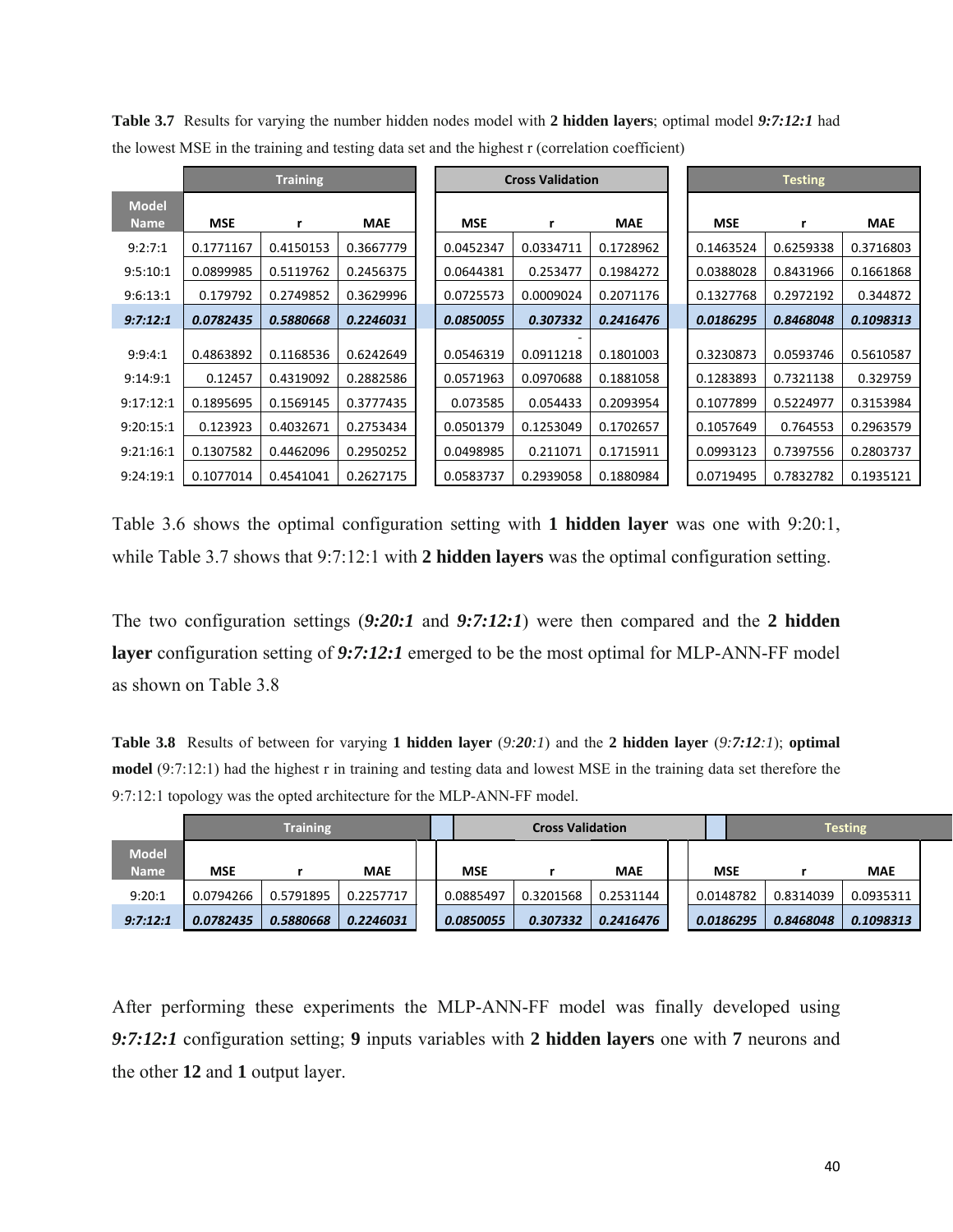### **3.3.1.3 Determining the proportion of the training data set.**

In order to check the sensitivity of the optimal MLP-ANN-FF model (*9:7:12:1*) in regards to data splitting, a percentage of the training data set was used and varied**,** to avoid the model from overfitting the training data; where the training data set closely matches the output. First, the training data set applied would generate errors prompting update on the connection weights, verification data was then applied to cross validate and supervise the training set and to evaluate the performance of the model at various stages of training the model, and finally test data set an independent data set for to evaluate accuracy of the overall of the ANN models, was used in testing the model generalization ability (Rezaeianzadeh et al., 2014)

An experiment simulation was applied by using 60%, 70%, 80% and 90 % of the total data set as training and the rest for cross validation and testing. The MLP-ANN-FF model was trained and tested. Table 3.9 shows the variations of training data set percentages, and corresponding MSE and r (correlation coefficient). The transformed data set used for this experiment is shown in **Appendix 2.**

| Model (% Training Data Set) | MSE         | <b>Correlation Coefficient</b> |
|-----------------------------|-------------|--------------------------------|
| MLP-ANN-FF 50%              | 0.088918483 | 0.440935144                    |
| MLP-ANN-FF $60\%$           | 0.05474843  | 0.580985432                    |
| <b>MLP-ANN-FF 70%</b>       | 0.023684652 | 0.835305308                    |
| MLP-ANN-FF 80%              | 0.049885615 | 0.88409909                     |
| MLP-ANN-FF 90%              | 0.053452338 | 0.868147588                    |

 **Table 3.9** Selection of appropriate MLP-ANN-FF model in terms of data percentage

The MLP-ANN-FF (*9:7:12:1*) developed with 70% training data set emerged to be the best model that estimated the discharge flow with a r (correlation coefficient) of the desired and the estimated discharge flow of 0.835 and least MSE of 0.023, and. Therefore MLP-ANN-FF (*9:7:12:1*) trained with 70% was chosen and applied on our MLP-ANN-FF architecture modeling, 20% and the remaining 10% were used for cross validation and testing respectively.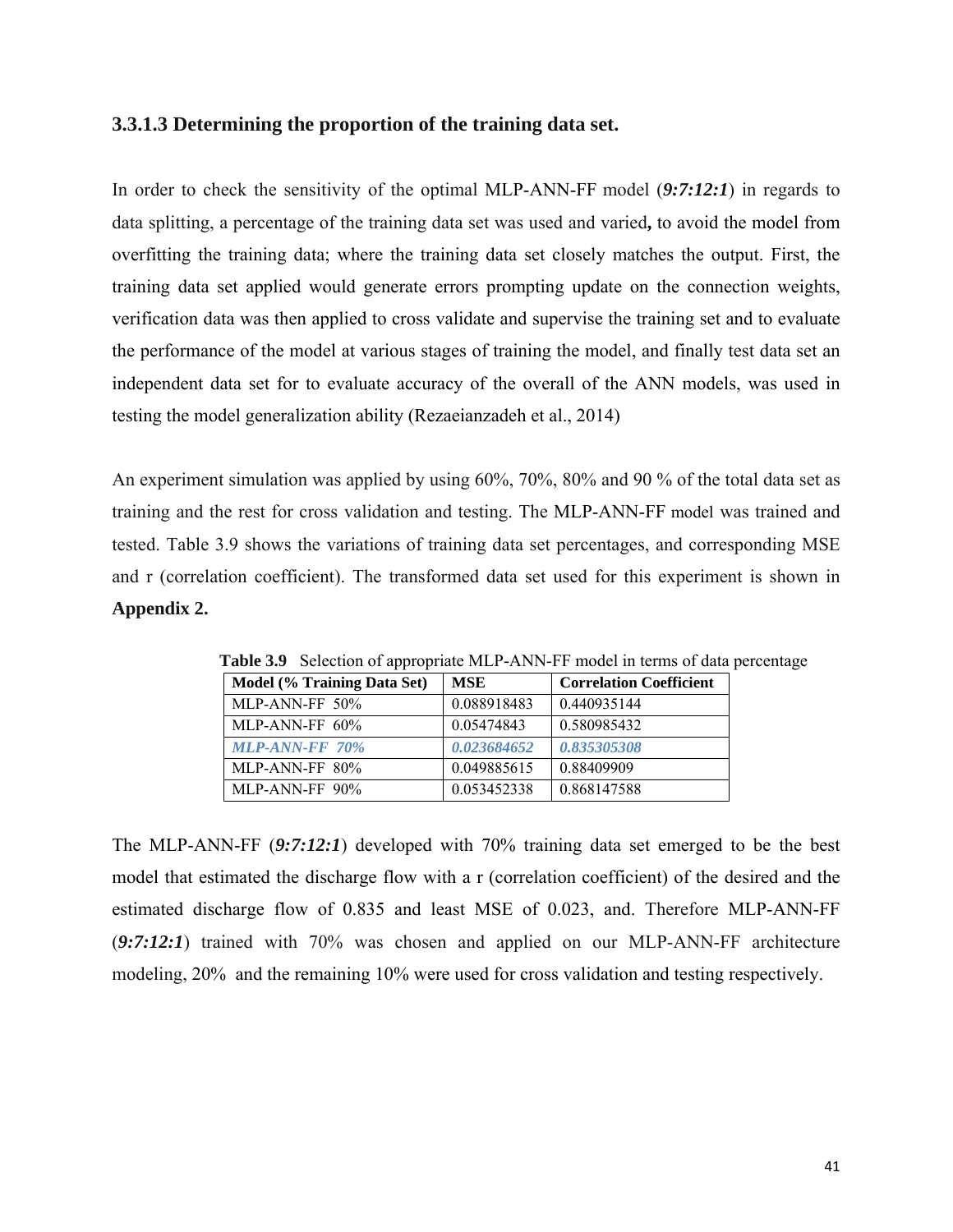### **3.3.1.4 Final MLP-ANN-FF Model**

The model that was finally considered after the experiments in phase 1 was *9:7:12:1* MLP-ANN-FF model, using **70%** training data set, available from the daily rainfall, average and the discharge flow to estimate discharge flow for Nzoia River at Rwambwa river gauge. The model was developed trained and implemented using NeuroSolution with backpropagation algorithm. Figure 3.9 shows the basic flow that was used in developing, training and testing the MLP-ANN-FF model.



 **Figure 3.9** Proposed training procedure for MLP-ANN-FF model (*9:7:12:1*) flow (Source: Author)

The obtained results in this research are discussed in Chapter 4. Figure 3.10 shows a schematic of a MLP-ANN-FF (*9:7:12:1*) model. This is the model that was finally considered for training and testing the MLP-ANN-FF model. There were 9 input neurons, 2 hidden layers, with the first hidden layer made up of 7 neurons and the second layer 12 neurons, the output consisted of 1 neuron the discharge flow. The optimal MLP-ANN-FF (*9:7:12:1*) model that was finally trained and tested using the NeuroSolutions software is shown **Appendix 5; Figure 5A-1**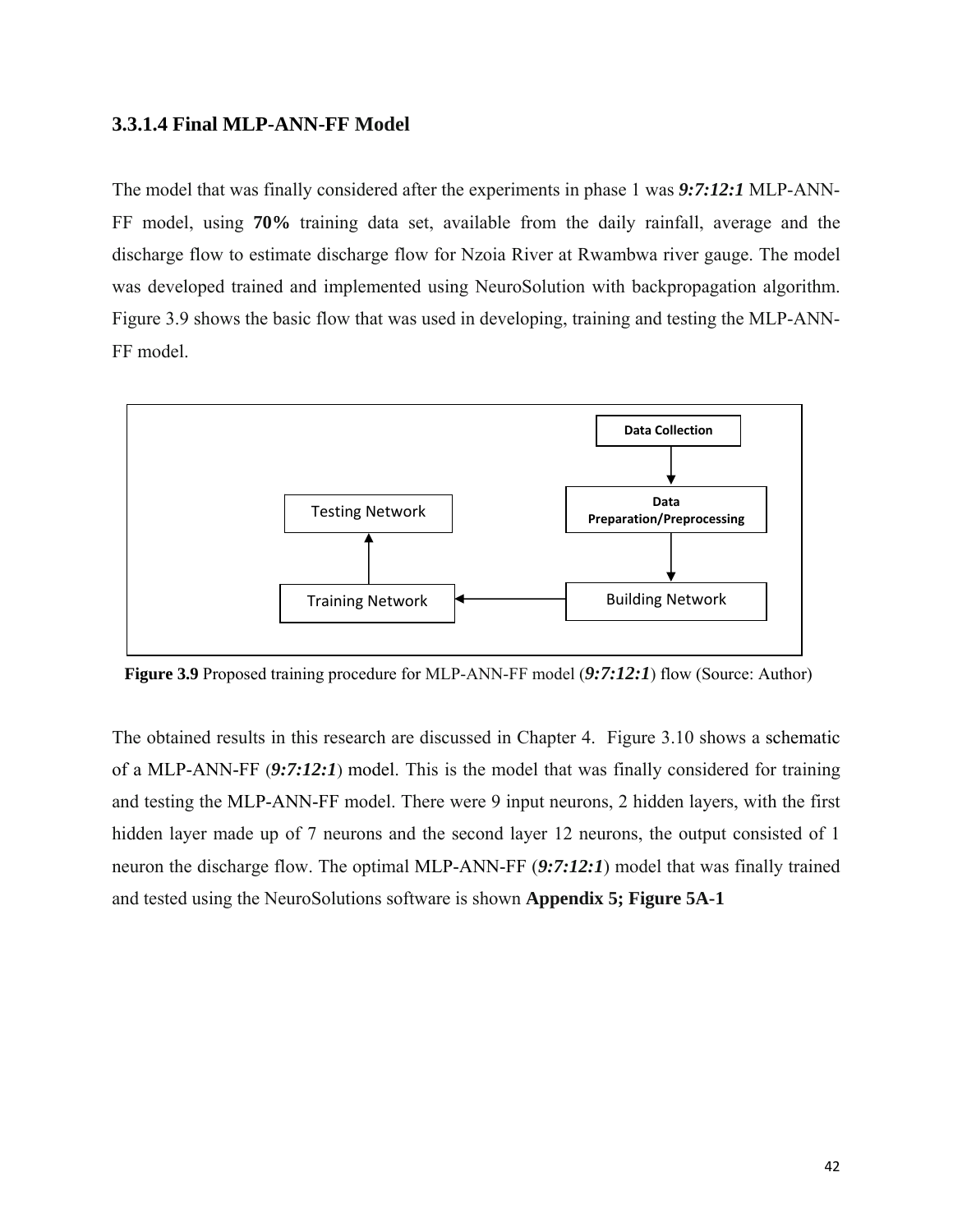

**Figure 3.10** Schematic of MLP-ANN-FF (**9:7:12:1**) model (Multilayer Perceptron artificial neural network) (Source: Author)

## **3.3.2 Experiment 2 (GA-ANN-FF Model)**

In this section GA-ANN-FF model for estimating the discharge flow of Nzoia River at Rwambwa river gauge was developed. A genetic algorithm based artificial neural network (GA-ANN-FF) model was built, by optimizing the MLP-ANN-FF model already developed from experiment **1**, to determine whether the integration of ANN and GA algorithm would yield better performance. In this research genetic algorithm was applied primarily

- To avoid the trial and error in selecting the optimal input parameters,
- To determine the number of neurons in the two hidden layers, and
- To train the network weights hence yielding an optimized GA-ANN-FF model.

Using the same basis defined for the optimal MLP-ANN-FF model with *9:7:12:1* configuration settings. 9 inputs and 1 output were applied on the GA-ANN-FF model, the data values were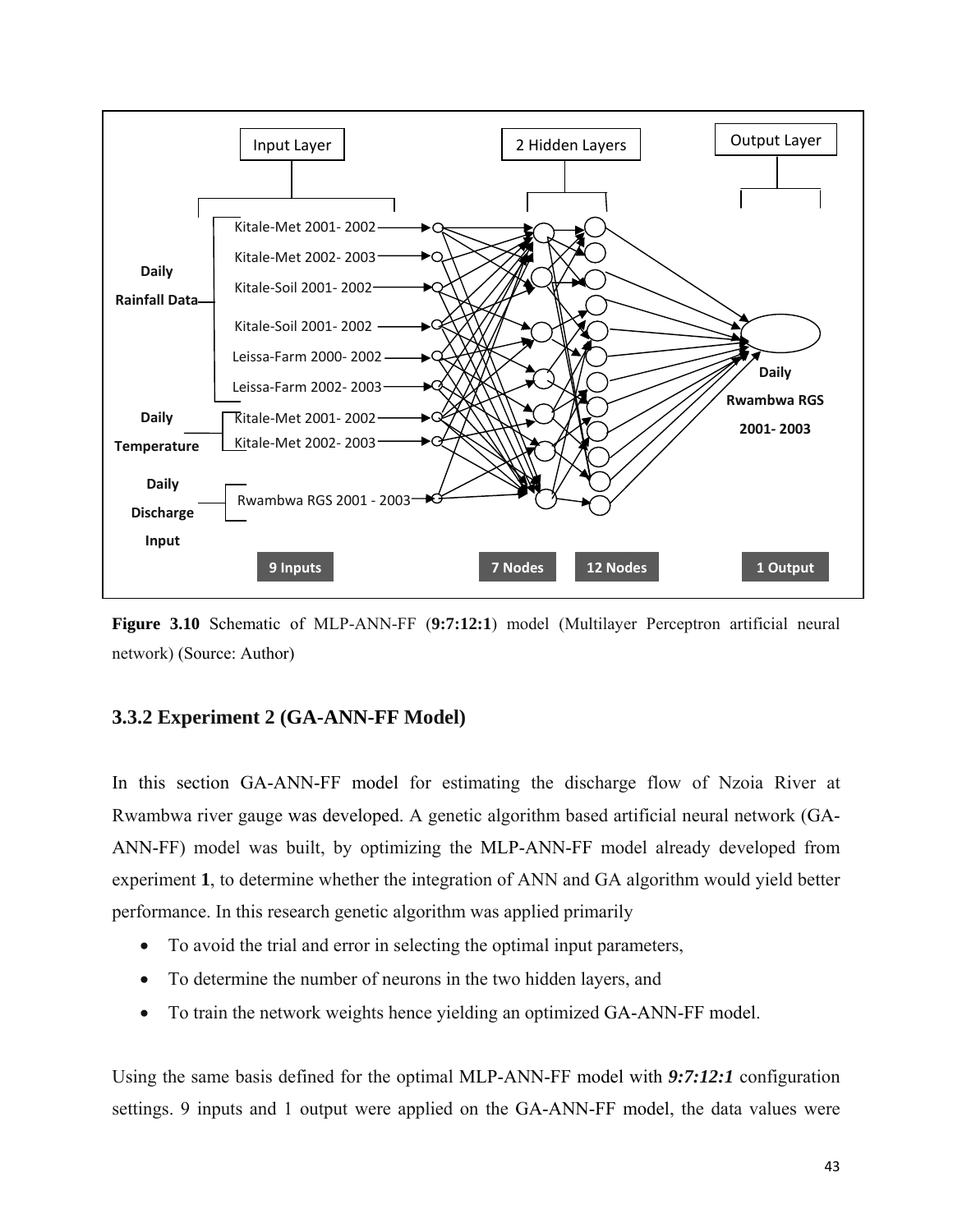normalized to between 0 and 1, then fed into the network and trained. Genetic algorithm (GA) was used as an alternative to the backpropagation (BP) algorithm to update weight in the neural network model. Training with genetic algorithm was started by initializing the weights and neurons in the input layer, with a 70% training data set. The global error generated at the output layer of the GA-ANN-FF model was computed as the fitness to rank the potential solution. This process was iterated for 50 generation with potential solution getting to a global optimal solution after the 21 generation. The main goal in training a model is to adjust the weights between the layers (Mitchell, 1997), the weights were well updated at the 21 generation. The fitness value of the rank was then computed, with the model opting for a GA-ANN-FF model of *4:6:4:1* topology as shown in Fig 3.11 below. The transformed data set used for this experiment is shown in **Appendix 2.**

This new configuration setting of **4:6:4:1** was generated using NeuroSolutions for Excel Software after training GA-ANN-FF model with genetic algorithm. The model input parameters were reduced from 9 to 4 inputs, the hidden neurons in the two hidden layers were also reduced, thus reducing the complexity of the GA-ANN-FF model, providing a much leaner network, since the input variables selected by the genetic algorithm offered much information to the desired discharge flow output. Kitale-Met Temp 2001 - 2002, Leissa-Farm Rainfall 2001 - 2002, Leissa-Farm Rainfall 2002 - 2003 and Rwambwa Discharge Flow 2001 – 2002 were the selected 4 input variables by the GA offering most information to the discharge flow output.

#### **3.3.2.1 Final GA-ANN-FF Model**

The model that was finally considered after the experiment **2** was a, GA-ANN-FF model with **4:6:4:1** configuration setting using 70% training data set. Figure 3.11 shows a schematic of a GA-ANN-FF model opted for this research study. There were 4 input neurons, 2 hidden layers, with the first hidden layer made up of 6 neurons and the second hidden layer consist of 4 neurons, the output consist of 1 neuron the discharge flow. The sample data which was used for the GA-ANN-FF model with **4:6:4:1** configuration setting for this experiment is shown in **Appendix 4.** The optimized GA-ANN-FF (*4:6:4:1*) model that was finally trained and tested using the NeuroSolutions software is shown **Appendix 5; Figure A5-2**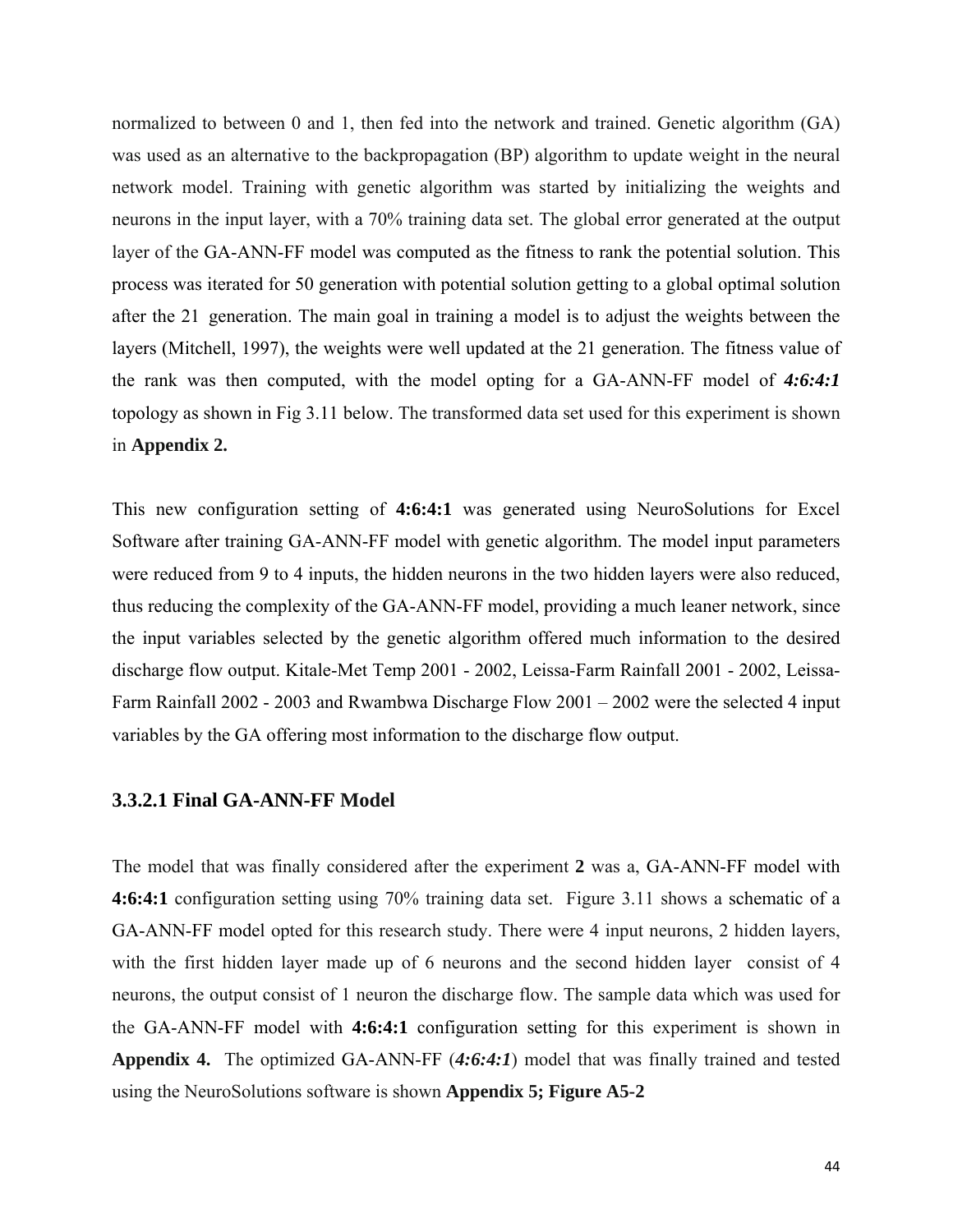

**Figure 3.11** Schematic of the designed GA-ANN-FF (*4:6:4:1*) model (Source: Author)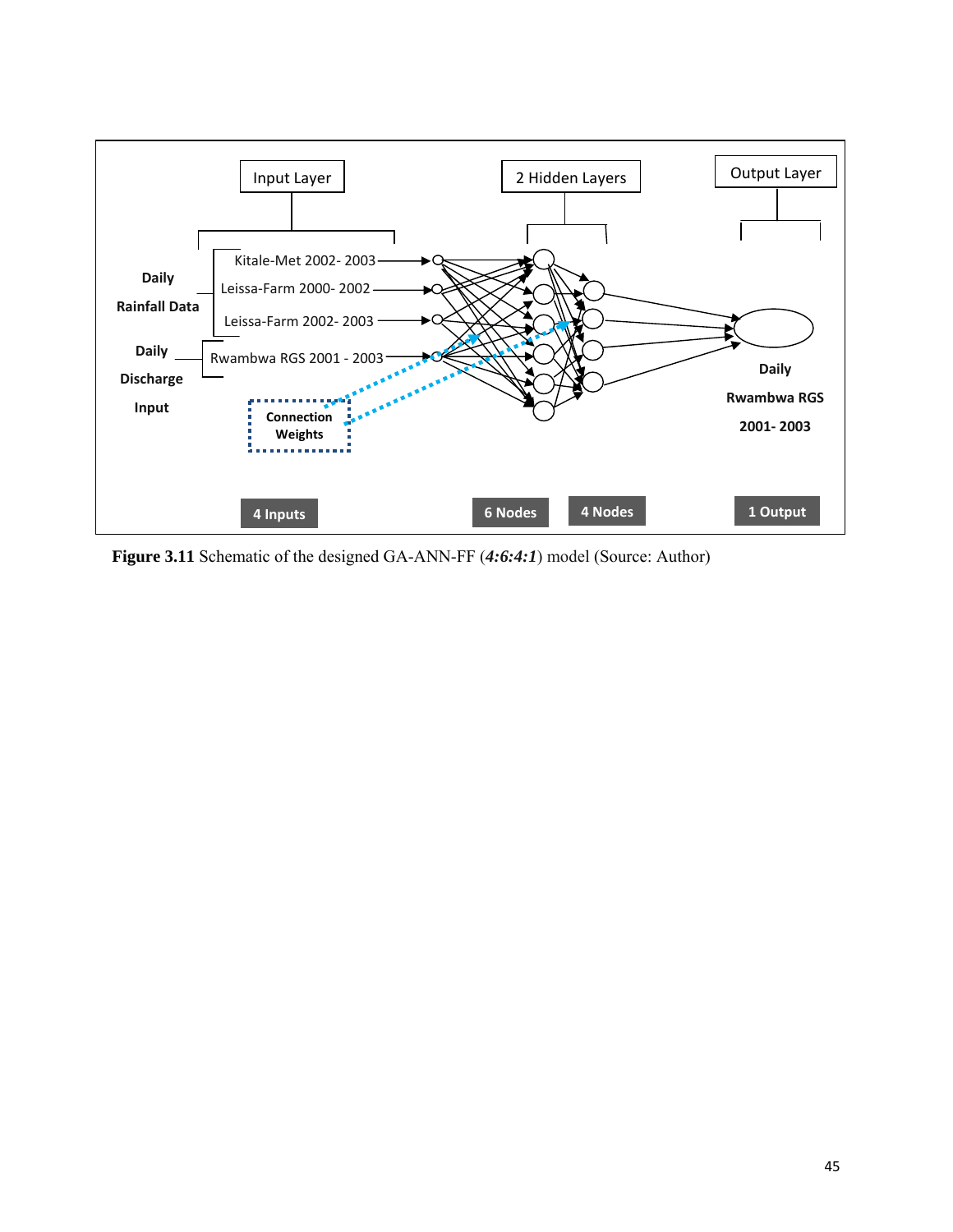#### **4.1 Evaluating the Models**

Machine learning approach; whether an artificial neural network (MLP-ANN-FF), or a genetic optimized ANN (GA-ANN-FF) model, will have trained well if they had good generalization ability (Che et al., 2011). The performance of the estimating the discharge flow for Nzoia River at Rwambwa river gauge resulting from training, validation and testing the models was evaluated on the basis of the values of mean square error (MSE), r (correlation coefficient) and coefficient of determination  $(R^2)$ .

The evaluation was performed on the two models; MLP-ANN-FF and GA-ANN-FF developed with NeuroSolutions software from the two experiments in section 3.3.1 and 3.2.2. Configuration setting of **9:7***:12:1* topology, and data percentages of 70% training, cross validation 20% and the remaining 10% testing data was applied to evaluate the overall performance of the models. GA-ANN-FF model after training it with genetic algorithm yielded a *4:6:4:1* configuration setting which was opted as the optimal network for the GA-ANN-FF model.

#### **4.2Evaluation of the MLP-ANN-FF model**

The purpose of this evaluation test was examine the accuracy, and performance of the developed MLP-ANN-FF model using the 10% of the metrological test dataset (rainfall, temperature, and the discharge flow) to estimate the discharge flow of Nzoia River at Rwambwa River gauge. This was done using the developed MLP-ANN-FF model by activating the training and testing process in Neurosolution Software with backpropagation algorithm. The 10% test data used in this evaluation test is shown in **Appendix 7; Table A7-1**

### **4.2.1 Results**

The best input parameters and the number of neurons in the hidden layers were adopted as discussed in experiment **1** (section 3.3.1) arriving at an optimal topology of **9:7***:12:1* MLP-ANN-FF model. First the epoch of the model was fixed to 1000 for training, with a learning rate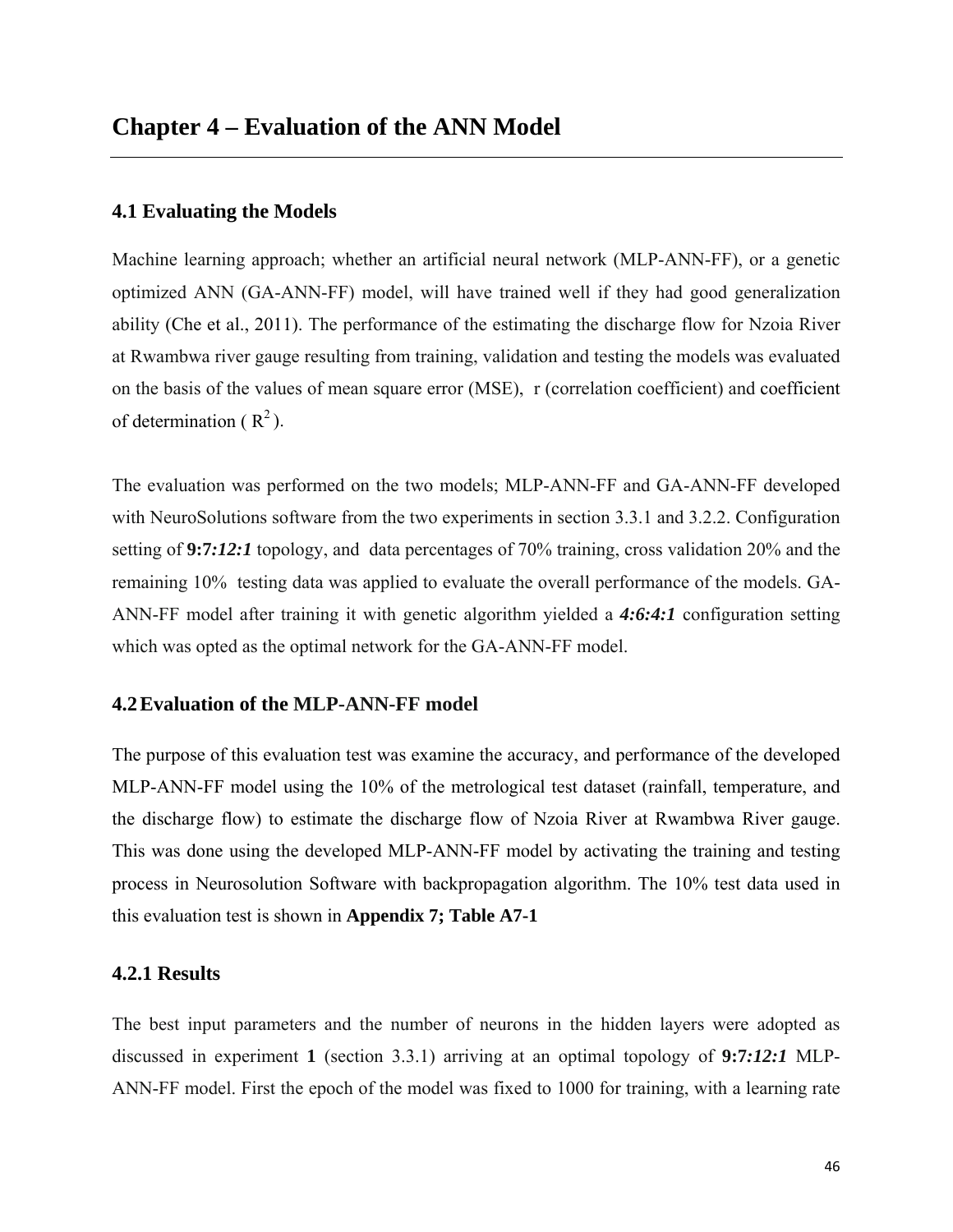of 0.1 with a backpropagation learning function. Figure 4.1 shows the MSE trend of the **9:7***:12:1*  topology of the best MLP-ANN-FF model according to the number of 1000 epochs. The training process stopped when the MSE in the validation data set was at 0.0609 after 151 iteration. In fact increasing the number of epochs to highs of 1000 the network model started decaying in the performance, thus increasing the error to highs of 0.075 for the validation data set.



**Figure 4.1** MSE Analysis of 9:7:12:1 best topology for MLP-ANN-FF model over 1000 epochs for training data set.

Figure 4.2 show the comparison between the actual discharge flow and the desired output of the trained MLP-ANN-FF (9:7:12:1) model. As seen MLP-ANN-FF model estimated the discharge flow at Rwambwa river gauge for period 2002 to 2003 with an r (correlation coefficient) of 0.84 (80%) slightly lower value from 1 and a MSE of 0.024. This can be assumed as satisfactory results as compared to other researchers (Puttinaovarat et al., n.d.) Discussed in section 2.3. The test results obtained for the MLP-ANN-FF (9:7:12:1) model is shown in **Appendix 6**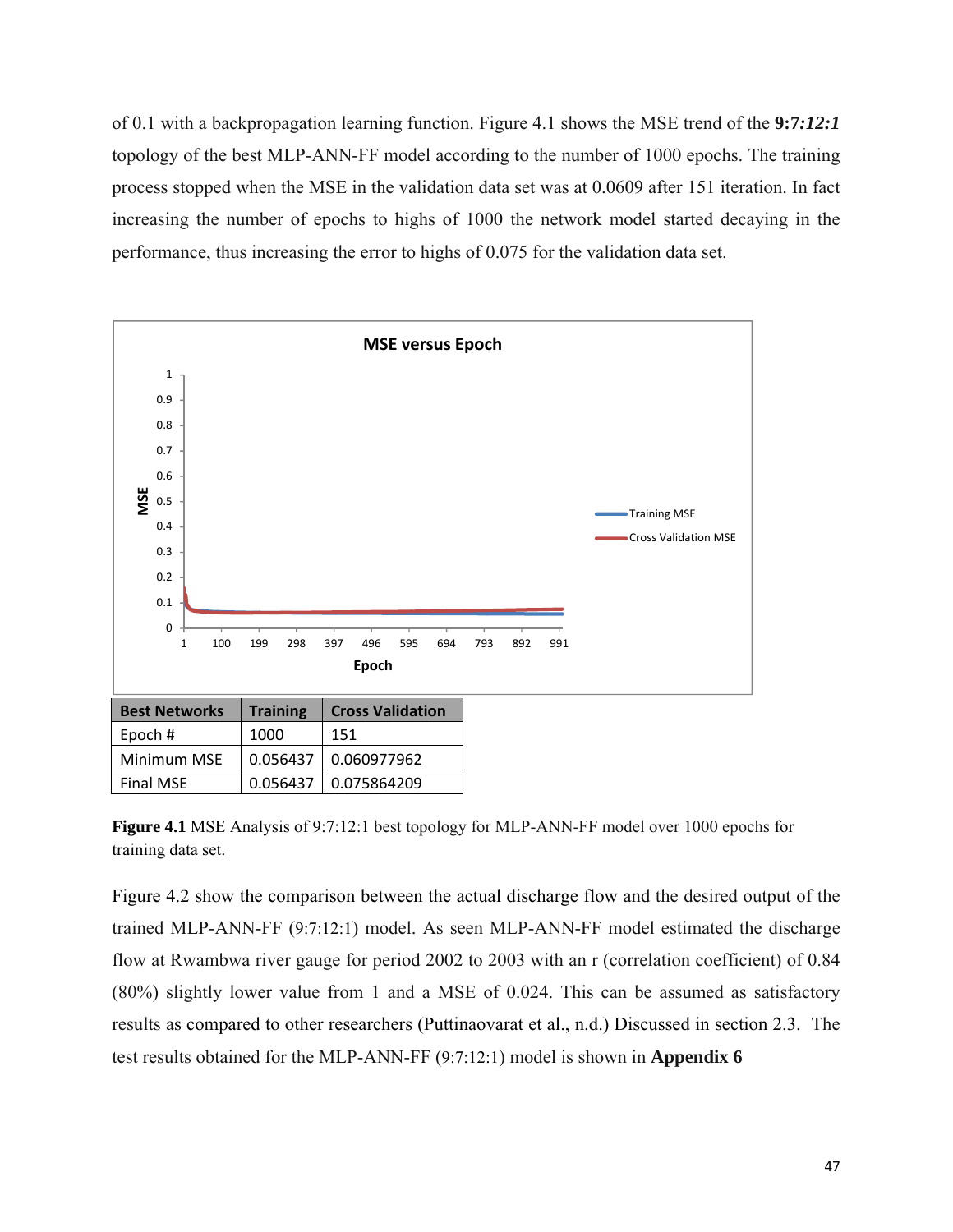

**Figure 4.2** MLP-ANN-FF model; estimated data (testing stage) and error measures.

Figure 4.3 shows a scatter plot diagram showing the desired versus predicted values of the discharge flow with a good r (correlation coefficient) of 0.84 (80%). As seen, the values are evenly distributed around the regression line, indicating that there was neither overwhelming over prediction nor under prediction.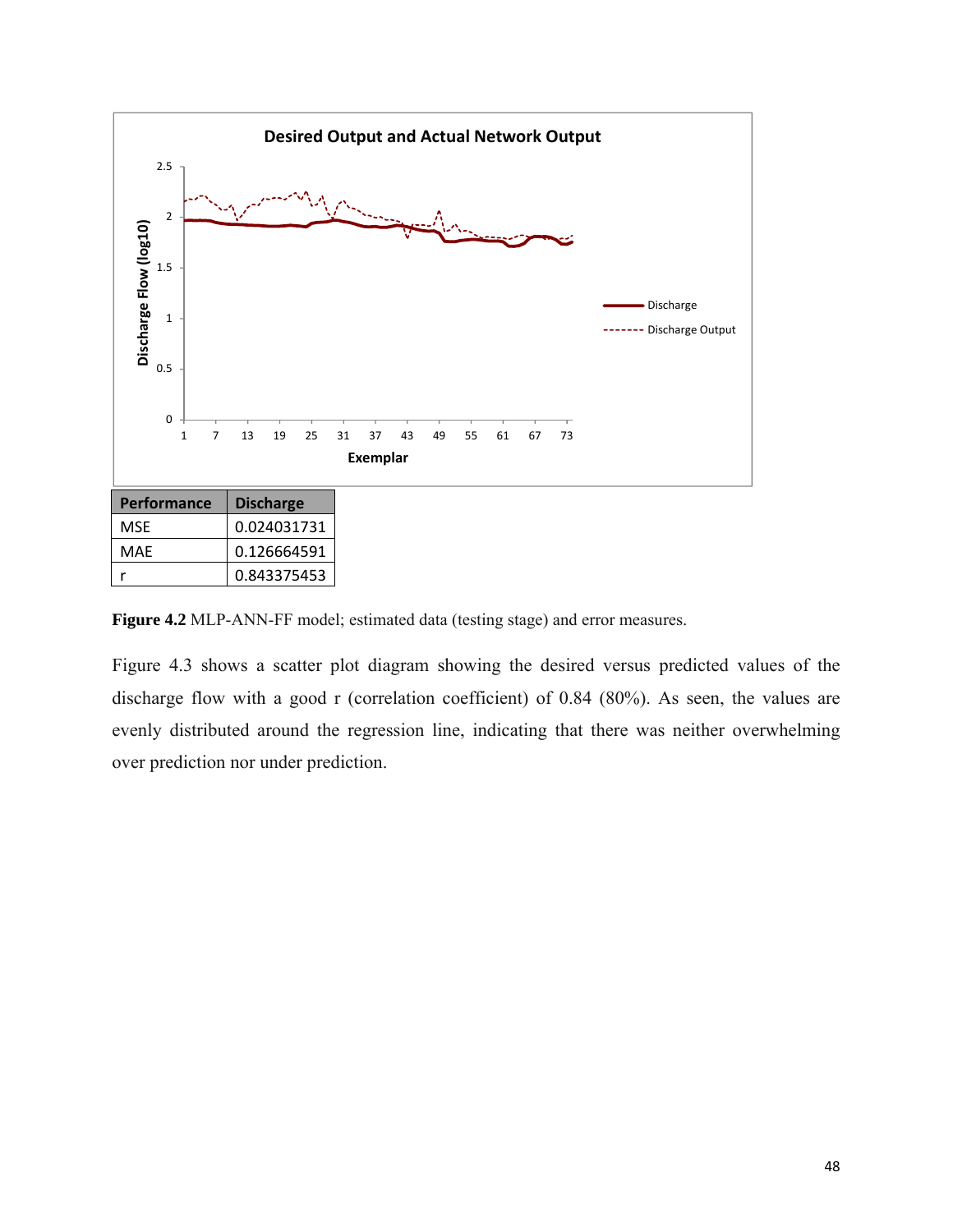

**Figure 4.3** Predicted versus measured data (testing stage). The correlation between the Rwambwa River gauge daily discharge and output of MLP-ANN-FF model

## **4.2.2 Observations and Analysis**

The MSE of the training data reduced sharply in 56 iterations and continued to decrease to levels of 0.56437 to the last 1000 epoch. This is the trend suggested in the literature review (Puttinaovarat et al., n.d.). It's clear that the learning on the training data set is best and minimum after 151 epochs for validation data set and 1000 epoch for training data with a MSE of 0.5643. On the cross validation data applied during the training the min MSE was at 0.060977 after 151 iteration, this is when the network started to learn.

As indicated in Figure 4.2 Testing data set which was not part of the training set was used to test the model predictability in order to evaluate whether the MLP-ANN-FF model after successfully training as shown in Figure 4.1 could test data well.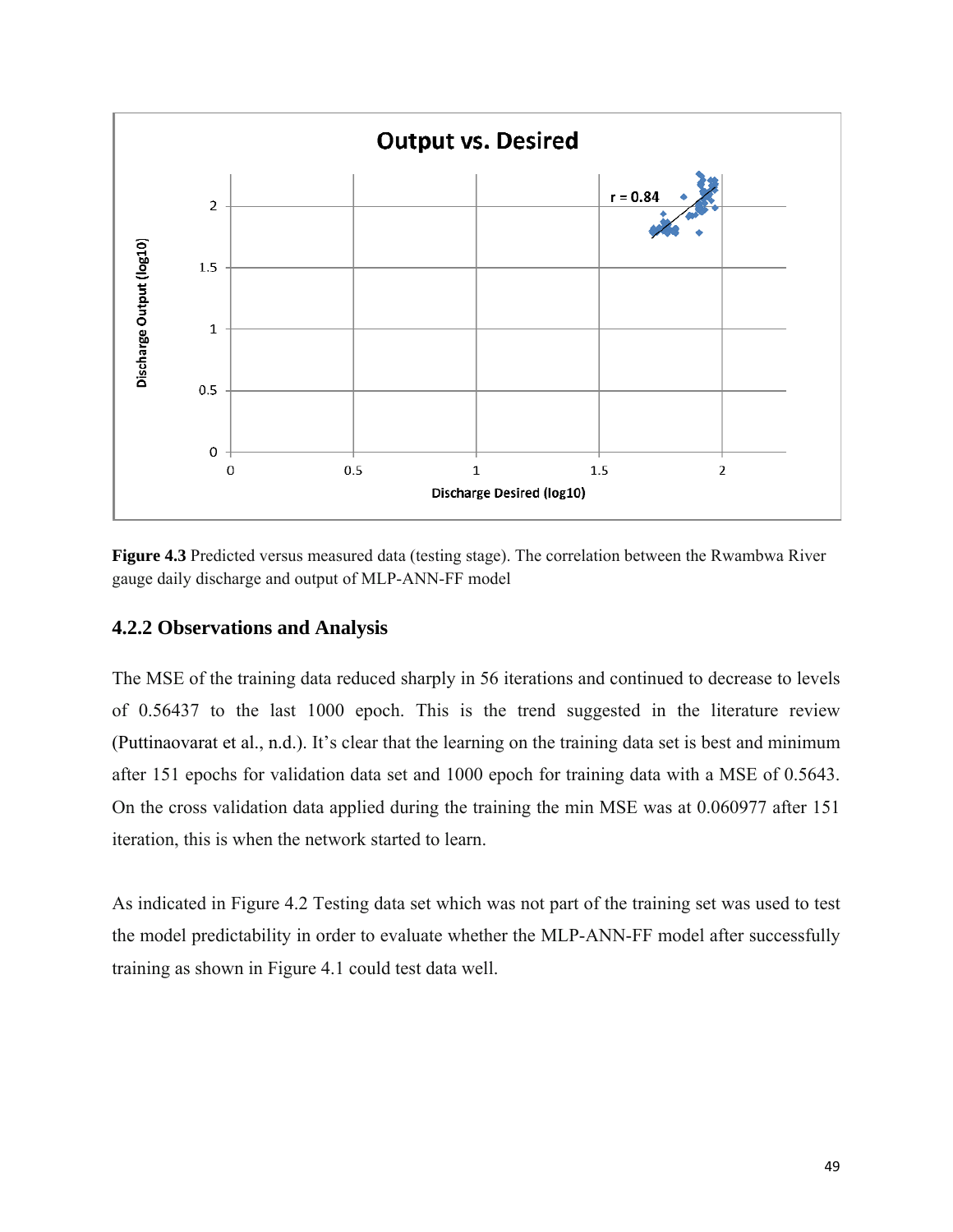#### **4.2.3 Discussions**

The MLP-ANN-FF model learnt well with minimal iteration of 151 as indicated in Figure 4.1 with a minimum MSE of 0.0609 on the cross validation data. Figure 4.1 shows the trend of the error function as the number of iteration increases. As seen, the MLP-ANN-FF model estimates the discharge flow at Rwambwa river gauge for period 2002 to 2003 with MSE of 0.024 and r (correlation coefficient) of 0.84 (80%). This can be assumed as satisfactory results. With the scatter plot diagram Figure 4.3 supporting the same trend indicating an evenly distribution around the regression line, indicating that there was neither overwhelming over prediction not under prediction. The results of r of 0.84 and MSE of 0.024 obtained compare well with those obtained by other researchers (Puttinaovarat et al., n.d.) as discussed in section 2.3

#### **4.3 Evaluation the GA-ANN-FF model**

To test the accuracy, and performance of the developed GA-ANN-FF model using the 10% of the metrological test dataset (rainfall, temperature, and the discharge flow) to estimate the discharge flow of Nzoia River at Rwambwa River gauge. This was done using the developed GA-ANN-FF model trained with genetic algorithm by activating the training and testing process in Neurosolution Software. The 10% test data used in this evaluation test is shown in **Appendix 7; Table A7-2.**

#### **4.3.1 Results**

For a good comparison GA-ANN-FF model was trained and tested using the same data set applied on the MLP-ANN-FF model. The estimation of the discharge flow for Nzoia River Basin at Rwambwa River gauge based on MLP-ANN-FF was implemented with genetic algorithm technique to model GA-ANN-FF model. The model was trained using a population size of 50 and max generation of 50. The training was iterated for 50 generation with potential solution getting to a global optimal solution after the 21 generation. The GA-ANN-FF model finally yielded an optimal **4:6:4:1** configuration setting reducing the number of input variables from 9 to 4 and the number of neurons in the 2 hidden layers, from 7 to 6 in the first hidden layer and from 12 to 4 in the second hidden layer.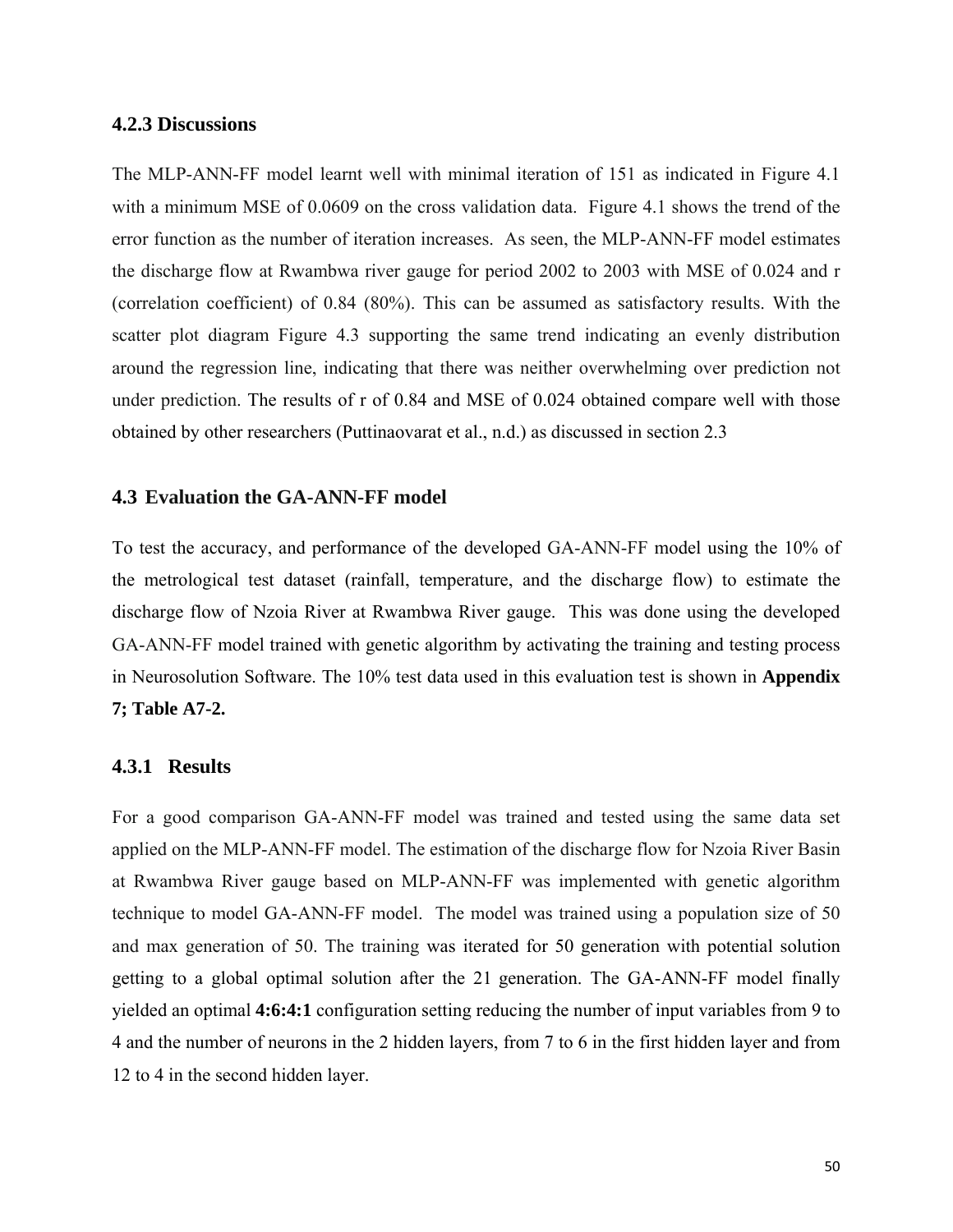Figure 4.4 shows the MSE trend of the **4:6:4:1** topology of the best GA-ANN-FF model according to the number of 50 generation. The best fitness was determined when a minimum MSE of 0.02 was achieved after 21 generation.



**Figure 4.4** MSE Analysis of **4:6:4:1** best topology for GA-ANN-FF model over 50 generations for training data set.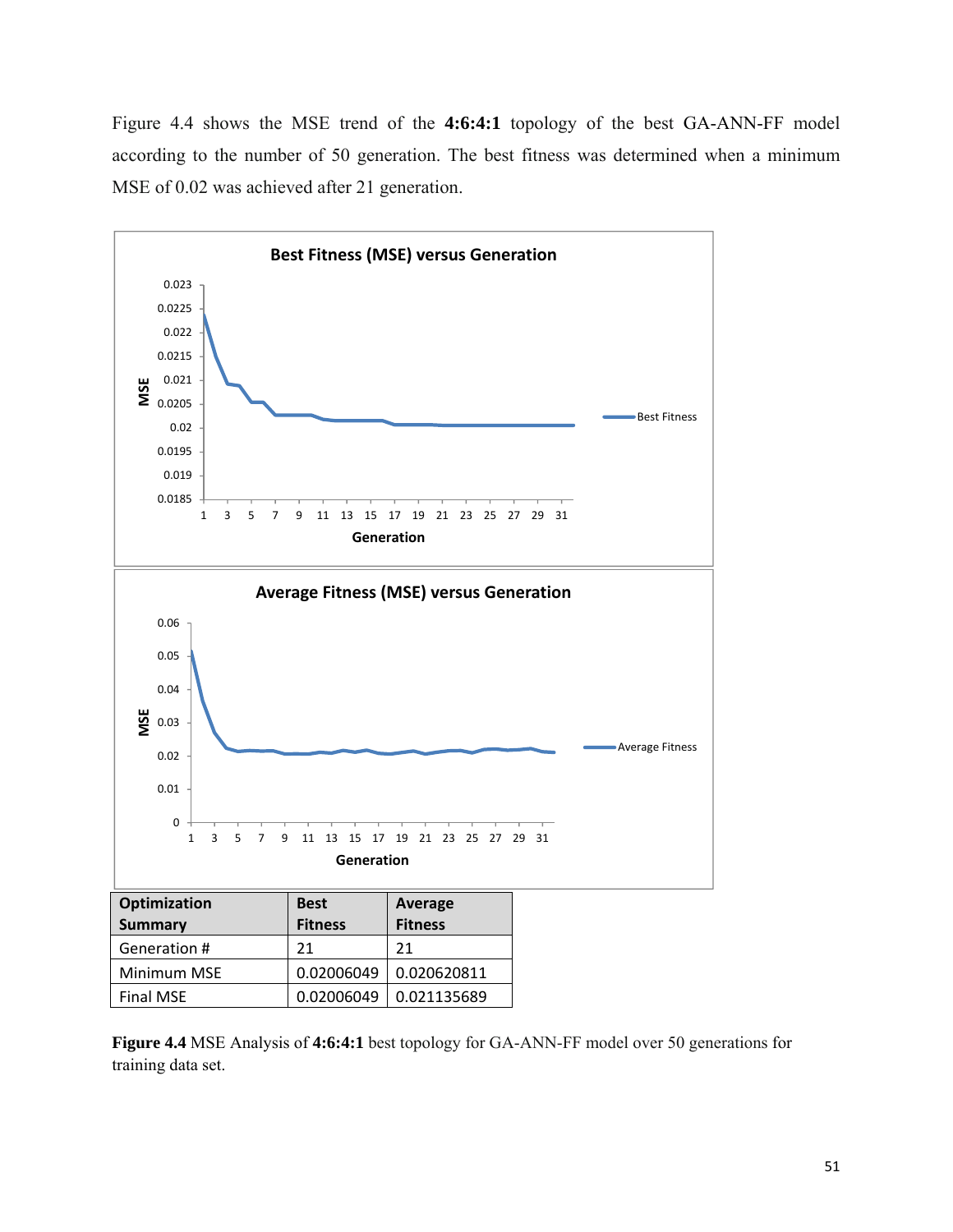Figure 4.5 shows the predicted discharge flow of the trained GA-ANN-FF **(4:6:4:1)** model, testing data set which was not part of the training set was used in testing the model predictability in order to evaluate whether the GA-ANN-FF model after successfully training as shown in Figure 4.4 could test data well. As seen, the GA-ANN-FF model estimates the discharge flow at Rwambwa river gauge for period 2002 to 2003 with MSE of 0.021 and r (correlation coefficient) of 0.887 (89%).



**Figure 4.5** GA-ANN-FF model; estimated data (testing stage) and error measures.

Figure 4.5 shows a scatter plot diagram showing the desired versus predicted values of the discharge flow with a good r (correlation coefficient) of 0.887 (89%). As seen, the values are evenly distributed around the regression line, indicating that there was neither overwhelming over prediction not under prediction. The test results obtained from GA-ANN-FF (4:6:4:1) are shown in Appendix 6; Table A6-2.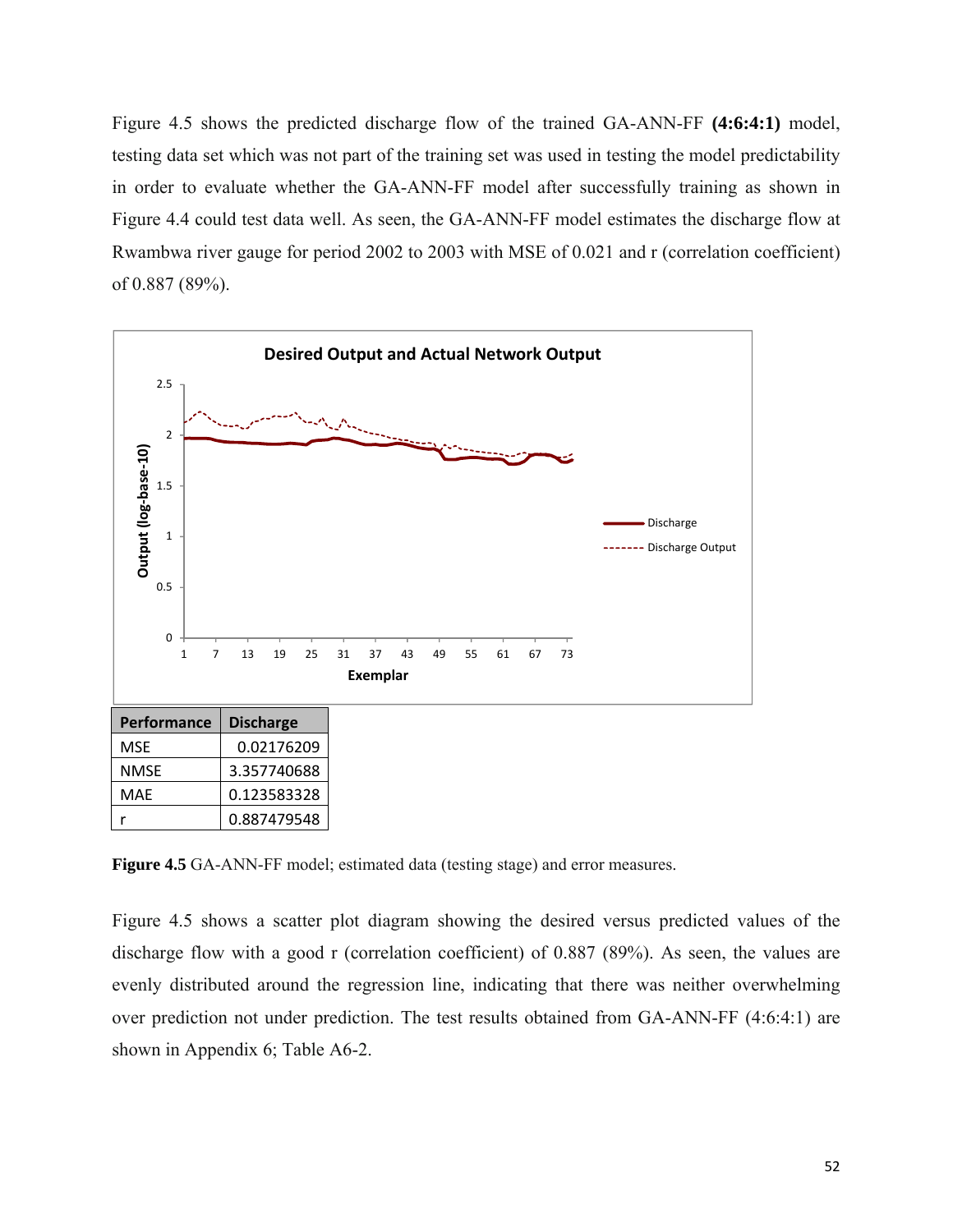

**Figure 4.6** Predicted versus measured data (testing stage). The correlation between the Rwambwa River gauge daily discharge and output of GA-ANN-FF model

## **4.3.2 Observations and Analysis**

The MSE trend of the **4:6:4:1** topology of the best GA-ANN-FF model according to the number of 50 generation arrived at the best fitness when a minimum MSE of 0.02 was achieved after 21 generation.

The discharge flow for Nzoia River Basin at Rwambwa River gauge for period 2002 to 2003 Figure 4.4 shows the trend of the error function as the number of generation increases. As seen, the error sharply decreases at 4 generations and continues to decrease and levels off around (0.0211) in 21 generations. As indicated in Figure 4.5 Training data set which was not part of the training set was used in testing the model predictability in order to evaluate whether the GA-ANN-FF model after successfully training as shown in Figure 4.4 could test data well with an r (correlation coefficient) of 0.887 (89%). As seen, the values are evenly distributed around the regression line, indicating that there was neither overwhelming over prediction not under prediction.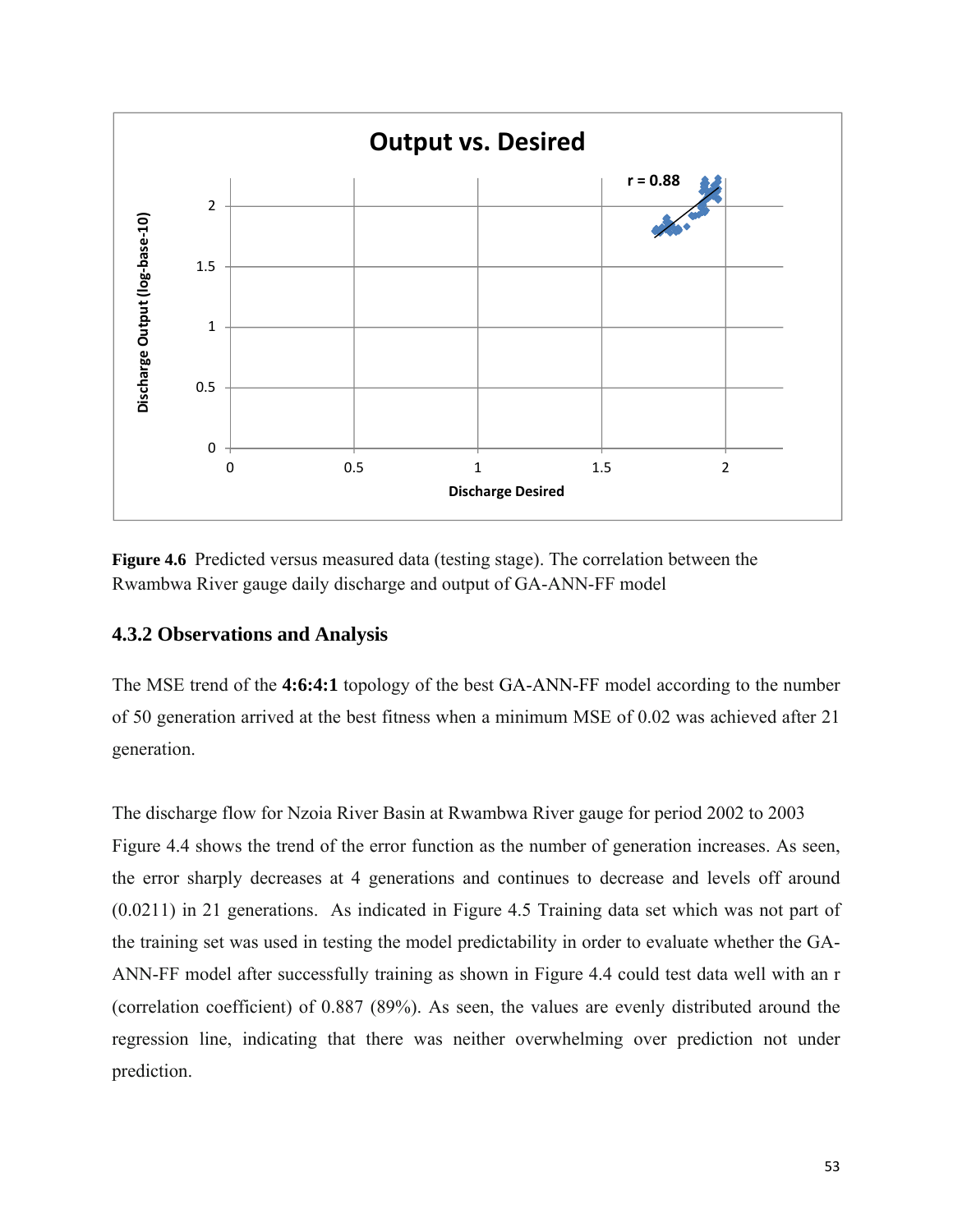#### **4.3.3 Discussions**

As seen, the GA-ANN-FF model estimates the discharge flow at Rwambwa river gauge for period 2002 to 2003 with MSE of 0.021 and r (correlation coefficient) of 0.887 (89%). This can be assumed as satisfactory results. With the scatter plot diagram Figure 4.6 supporting the same trend indicating an evenly distribution around the regression line, indicating that there was neither overwhelming over prediction not under prediction.

#### **4.4 Evaluating GA-ANN-FF performance with MLP-ANN-FF base model**

The aim of this evaluation is to compare the performance of MLP-ANN-FF base model with GA-ANN-FFF model using 10% test dataset from Nzoia river basin for Rwambwa river gauge as shown in **Appendix 7**. This is done using the developed MLP-ANN-FF and GA-ANN-FF model by activating the training and testing process in Neurosolution Software.

### **4.4.1 Results**

The results obtained by using GA-ANN-FF model are compared to those from MLP-ANN-FF base model, using the 10% test dataset of the total dataset, as shown in the Table 4.1 below. The table results shows a data column (column one) that indicates dates the actual discharge flow (column 2), the third and fourth columns shows the predicted discharge flow values of the models and their errors between the predicted and the actual discharge values. The results obtained are also illustrated using graphs as shown in figure 4.7 below.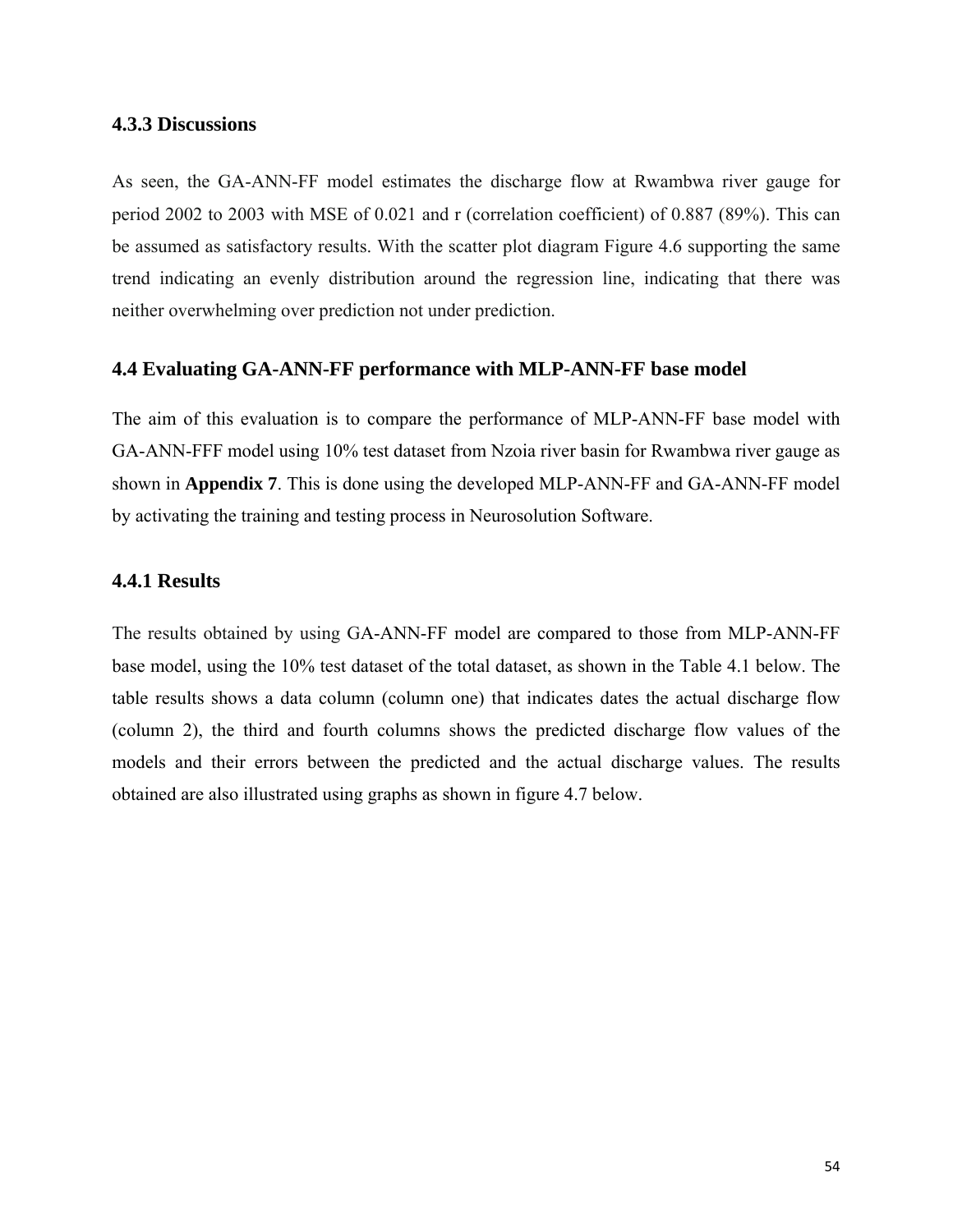

**Figure 4.7** Comparison on the GA-ANN-FF and MLP-ANN-FF test results with the Actual discharge flow

|             |               | <b>Developed GA-ANN-FF</b> |        |               | <b>Developed MLP-ANN-FF</b> |        |
|-------------|---------------|----------------------------|--------|---------------|-----------------------------|--------|
| <b>Date</b> | <b>Actual</b> | <b>Predicted</b>           | Error% | <b>Actual</b> | <b>Predicted</b>            | Error% |
| 10/20/2003  | 1.96693916    | 2.1239635                  | 7.98   | 1.9669392     | 2.154443                    | 9.53   |
| 10/21/2003  | 1.97043986    | 2.1460355                  | 8.91   | 1.9704399     | 2.180509                    | 10.7   |
| 10/22/2003  | 1.96857634    | 2.199884                   | 11.75  | 1.9685763     | 2.171373                    | 10.3   |
| 10/23/2003  | 1.96922948    | 2.2328021                  | 13.38  | 1.9692295     | 2.210722                    | 12.3   |
| 10/24/2003  | 1.96899633    | 2.2048195                  | 11.98  | 1.9689963     | 2.211793                    | 12.3   |
| 10/25/2003  | 1.96501345    | 2.1567738                  | 9.76   | 1.9650135     | 2.153446                    | 9.59   |
| 10/26/2003  | 1.94870631    | 2.126117                   | 9.10   | 1.9487063     | 2.124298                    | 9.01   |
| 10/27/2003  | 1.93976878    | 2.094534                   | 7.98   | 1.9397688     | 2.074249                    | 6.93   |
| 10/28/2003  | 1.93318348    | 2.0933027                  | 8.28   | 1.9331835     | 2.074037                    | 7.29   |
| 10/29/2003  | 1.92982748    | 2.0859502                  | 8.09   | 1.9298275     | 2.121682                    | 9.94   |
| 10/30/2003  | 1.92890769    | 2.0970214                  | 8.72   | 1.9289077     | 1.969742                    | 2.12   |
| 10/31/2003  | 1.92844706    | 2.0654236                  | 7.10   | 1.9284471     | 2.023615                    | 4.93   |
| 11/1/2003   | 1.92251786    | 2.0695073                  | 7.65   | 1.9225179     | 2.098919                    | 9.18   |
| 11/2/2003   | 1.92059286    | 2.1329441                  | 11.06  | 1.9205929     | 2.127686                    | 10.8   |
| 11/3/2003   | 1.91970554    | 2.140393                   | 11.50  | 1.9197055     | 2.117277                    | 10.3   |
| 11/4/2003   | 1.91539984    | 2.1668135                  | 13.13  | 1.9153998     | 2.185884                    | 14.1   |
| 11/5/2003   | 1.91174338    | 2.1615363                  | 13.07  | 1.9117434     | 2.175991                    | 13.8   |

**Table 4.1:** Test dataset (10%) of the total data Results– Comparing developed GA-ANN-FF model with MLP-ANN-FF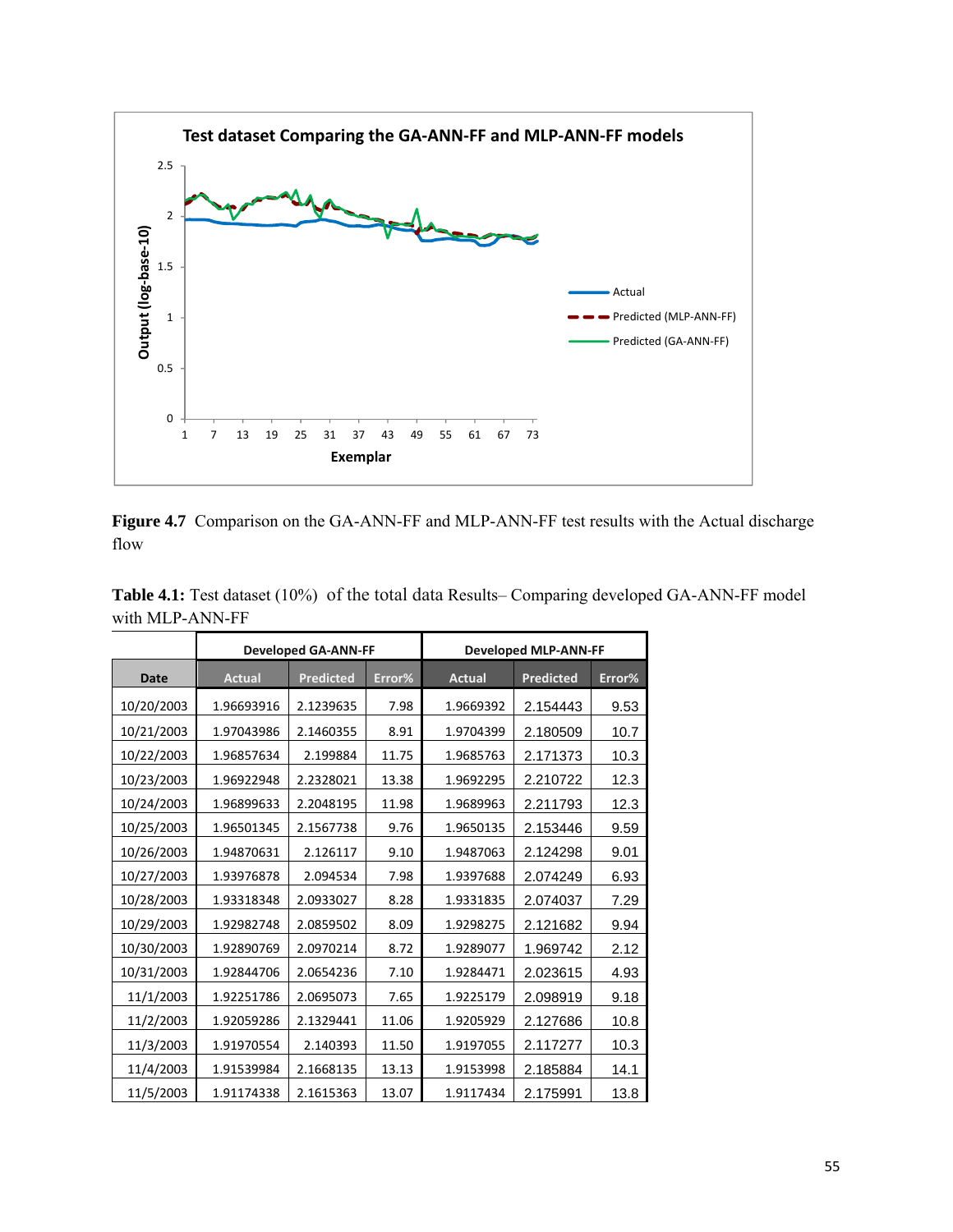| 11/6/2003  | 1.91169016 | 2.1895741 | 14.54   | 1.9116902 | 2.191931 | 14.7    |
|------------|------------|-----------|---------|-----------|----------|---------|
| 11/7/2003  | 1.91211573 | 2.1838297 | 14.21   | 1.9121157 | 2.190439 | 14.6    |
| 11/8/2003  | 1.91603261 | 2.1812808 | 13.84   | 1.9160326 | 2.174468 | 13.5    |
| 11/9/2003  | 1.92127019 | 2.191733  | 14.08   | 1.9212702 | 2.213124 | 15.2    |
| 11/10/2003 | 1.91661185 | 2.2226028 | 15.97   | 1.9166118 | 2.241209 | 16.9    |
| 11/11/2003 | 1.91222206 | 2.1600876 | 12.96   | 1.9122221 | 2.167013 | 13.3    |
| 11/12/2003 | 1.90509397 | 2.1227297 | 11.42   | 1.905094  | 2.261883 | 18.7    |
| 11/13/2003 | 1.93956917 | 2.1282523 | 9.73    | 1.9395692 | 2.111586 | 8.87    |
| 11/14/2003 | 1.9492924  | 2.1069914 | 8.09    | 1.9492924 | 2.125341 | 9.03    |
| 11/15/2003 | 1.95206559 | 2.1728318 | 11.31   | 1.9520656 | 2.210732 | 13.3    |
| 11/16/2003 | 1.95573584 | 2.0835761 | 6.54    | 1.9557358 | 2.043797 | 4.5     |
| 11/17/2003 | 1.97053283 | 2.0634057 | 4.71    | 1.9705328 | 1.986326 | 0.8     |
| 11/18/2003 | 1.96932271 | 2.0535951 | 4.28    | 1.9693227 | 2.129429 | 8.13    |
| 11/19/2003 | 1.95621647 | 2.1656787 | 10.71   | 1.9562165 | 2.16657  | 10.8    |
| 11/20/2003 | 1.95051089 | 2.0826036 | 6.77    | 1.9505109 | 2.096929 | 7.51    |
| 11/21/2003 | 1.93606112 | 2.0794301 | 7.41    | 1.9360611 | 2.085433 | 7.72    |
| 11/22/2003 | 1.91970554 | 2.0521021 | 6.90    | 1.9197055 | 2.059307 | 7.27    |
| 11/23/2003 | 1.90660437 | 2.0361006 | 6.79    | 1.9066044 | 2.021408 | 6.02    |
| 11/24/2003 | 1.90611946 | 2.0192261 | 5.93    | 1.9061195 | 2.016191 | 5.77    |
| 11/25/2003 | 1.909235   | 2.0110842 | 5.33    | 1.909235  | 1.995828 | 4.54    |
| 11/26/2003 | 1.90085851 | 2.00107   | 5.27    | 1.9008585 | 2.004162 | 5.43    |
| 11/27/2003 | 1.90085851 | 1.9874908 | 4.56    | 1.9008585 | 1.974819 | 3.89    |
| 11/28/2003 | 1.9099837  | 1.9699898 | 3.14    | 1.9099837 | 1.975825 | 3.45    |
| 11/29/2003 | 1.9209056  | 1.9669662 | 2.40    | 1.9209056 | 1.964299 | 2.26    |
| 11/30/2003 | 1.91576907 | 1.9504687 | 1.81    | 1.9157691 | 1.94909  | 1.74    |
| 31/11/2003 | 1.90558003 | 1.949718  | 2.32    | 1.90558   | 1.784349 | $-6.36$ |
| 12/1/2003  | 1.89164894 | 1.9305343 | 2.06    | 1.8916489 | 1.928971 | 1.97    |
| 12/2/2003  | 1.87760168 | 1.9235019 | 2.44    | 1.8776017 | 1.922583 | 2.4     |
| 12/3/2003  | 1.86858567 | 1.9181425 | 2.65    | 1.8685857 | 1.925205 | 3.03    |
| 12/4/2003  | 1.86248917 | 1.9248801 | 3.35    | 1.8624892 | 1.913041 | 2.71    |
| 12/5/2003  | 1.86664172 | 1.9168336 | 2.69    | 1.8666417 | 1.928023 | 3.29    |
| 12/6/2003  | 1.84298347 | 1.8326756 | $-0.56$ | 1.8429835 | 2.075329 | 12.6    |
| 12/7/2003  | 1.76297849 | 1.9073084 | 8.19    | 1.7629785 | 1.856216 | 5.29    |
| 12/8/2003  | 1.75959231 | 1.8691127 | 6.22    | 1.7595923 | 1.874467 | 6.53    |
| 12/9/2003  | 1.7594412  | 1.8974752 | 7.85    | 1.7594412 | 1.936101 | 10      |
| 12/10/2003 | 1.77144049 | 1.8644689 | 5.25    | 1.7714405 | 1.857611 | 4.86    |
| 12/11/2003 | 1.7761198  | 1.8585038 | 4.64    | 1.7761198 | 1.869813 | 5.28    |
| 12/12/2003 | 1.78161178 | 1.8513147 | 3.91    | 1.7816118 | 1.850942 | 3.89    |
| 12/13/2003 | 1.78089311 | 1.8388804 | 3.26    | 1.7808931 | 1.818504 | 2.11    |
| 12/14/2003 | 1.77458995 | 1.8347369 | 3.39    | 1.77459   | 1.795361 | 1.17    |
| 12/15/2003 | 1.76671021 | 1.8263404 | 3.38    | 1.7667102 | 1.807657 | 2.32    |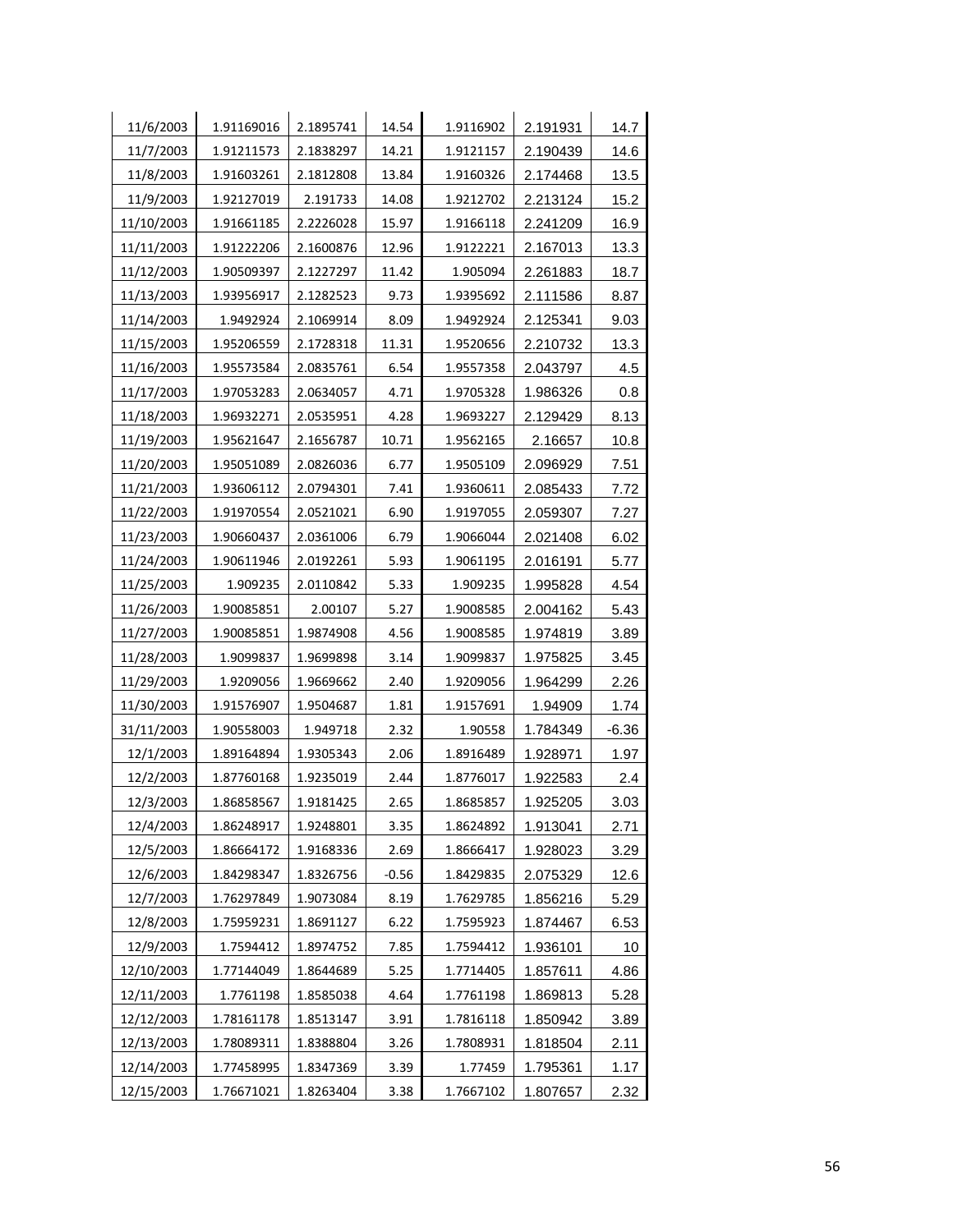| 12/16/2003 | 1.76522137  | 1.8235748        | 3.31    | 1.7652214   | 1.80253          | 2.11    |
|------------|-------------|------------------|---------|-------------|------------------|---------|
| 12/17/2003 | 1.76671021  | 1.8175714        | 2.88    | 1.7667102   | 1.798654         | 1.81    |
| 12/18/2003 | 1.75853342  | 1.8069099        | 2.75    | 1.7585334   | 1.796841         | 2.18    |
| 12/19/2003 | 1.71650416  | 1.7933446        | 4.48    | 1.7165042   | 1.782422         | 3.84    |
| 12/20/2003 | 1.71374248  | 1.7949984        | 4.74    | 1.7137425   | 1.798215         | 4.93    |
| 12/21/2003 | 1.71991106  | 1.8169762        | 5.64    | 1.7199111   | 1.820559         | 5.85    |
| 12/22/2003 | 1.74311763  | 1.8280999        | 4.88    | 1.7431176   | 1.822957         | 4.58    |
| 12/23/2003 | 1.7947668   | 1.8108608        | 0.90    | 1.7947668   | 1.802008         | 0.4     |
| 12/24/2003 | 1.81170903  | 1.8069099        | $-0.26$ | 1.811709    | 1.816582         | 0.27    |
| 12/25/2003 | 1.80834604  | 1.8204014        | 0.67    | 1.808346    | 1.818646         | 0.57    |
| 12/26/2003 | 1.81029974  | 1.7969504        | $-0.74$ | 1.8102997   | 1.780542         | $-1.64$ |
| 12/27/2003 | 1.79975397  | 1.7877483        | $-0.67$ | 1.799754    | 1.792119         | $-0.42$ |
| 12/28/2003 | 1.77597433  | 1.7824216        | 0.36    | 1.7759743   | 1.778662         | 0.15    |
| 12/29/2003 | 1.73519955  | 1.7804761        | 2.61    | 1.7351995   | 1.791945         | 3.27    |
| 12/30/2003 | 1.73375884  | 1.7877008        | 3.11    | 1.7337588   | 1.787277         | 3.09    |
| 12/31/2003 | 1.75694024  | 1.8161234        | 3.37    | 1.7569402   | 1.82077          | 3.63    |
|            | Performance | <b>Discharge</b> |         | Performance | <b>Discharge</b> |         |
|            | <b>MSE</b>  | 0.0217621        |         | <b>MSE</b>  | 0.0240317        |         |
|            | r           | 0.8874795        |         | r           | 0.8433755        |         |
|            |             |                  |         |             |                  |         |

## **4.4.2 Observations and Analysis**

The MSE and r (correlation coefficient) were used to evaluate the performance of GA-ANN-FF and MLP-ANN-FF for the test dataset. It was observed that r (correlation coefficient) for the overall performance of the models was above 80%. GA-ANN-FF performed slightly better with r (correlation coefficient) of 88% on the desired discharge flow compared to the predicted discharge output and a MSE of 0.0217 as compared to the MLP-ANN-FF model that had an 84% r (correlation coefficient) and a MSE of 0.024 on the test dataset. It should be noted that models were trained with 70% data, 20% was used for validation and the remaining 10% was used in testing the overall performance of the models. The MSE of both GA-ANN-FF and MLP-ANN-FF was close, with close prediction range where they both exhibit an 80% r (correlation coefficient).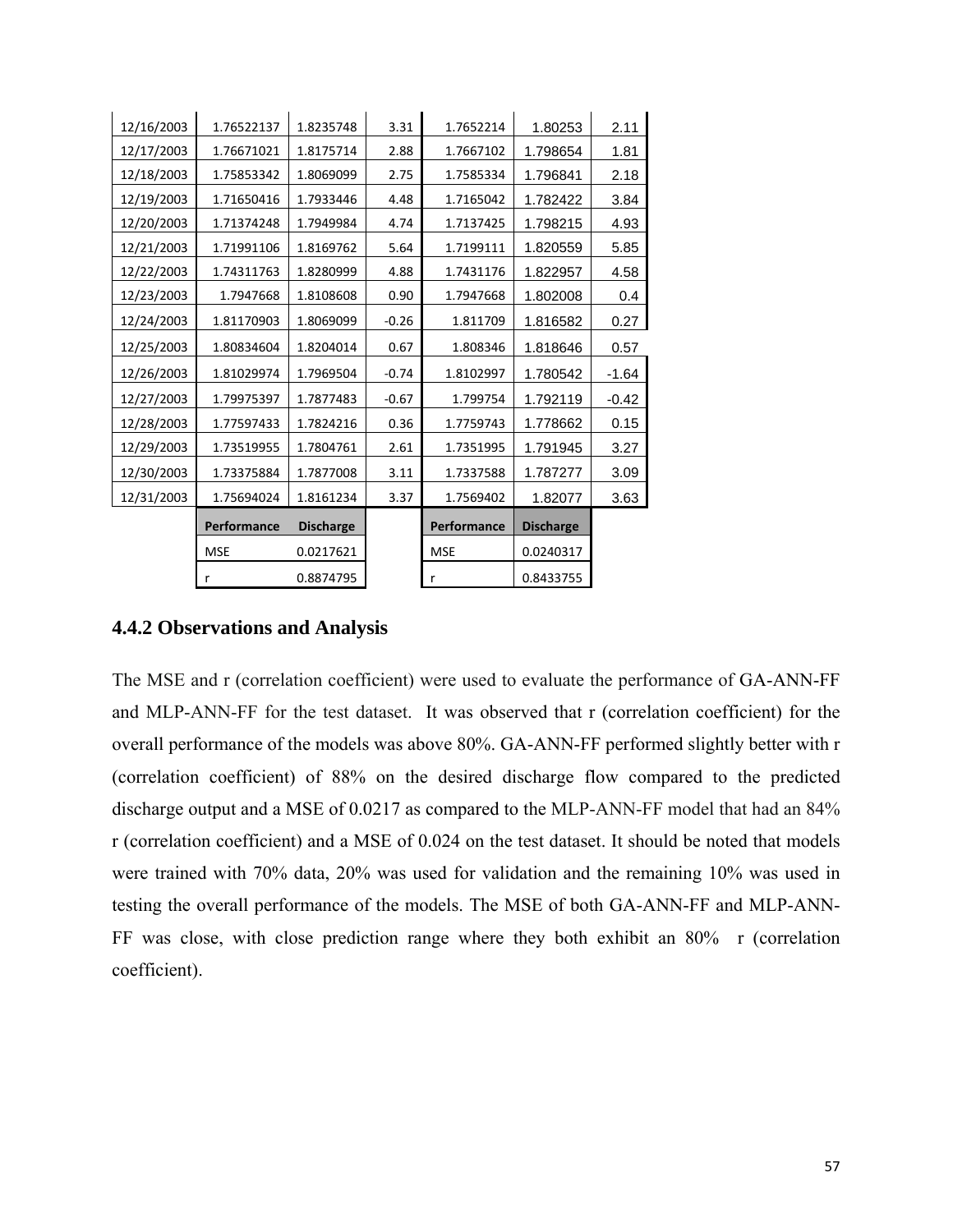#### **4.4.3 Discussions**

The results show the GA-ANN-FF model has a slightly superior performance in predicting the discharge flow with an r (correlation coefficient) of 0.887 (88%) (Table 4.1) as compared to MLP-ANN-FF with a r (correlation coefficient) of 0.84 (84%) (Table 4.1). We can conclude that GA-ANN-FF is superior in terms of estimating the discharge flow with minimal error and since it train well with less MSE of 0.028 it can always predict a discharge flow of Nzoia River basin of Rwambwa river gauge well with a minimal MSE.

#### **4.5 Sensitivity of the reference discharge flow**

The sensitivity testing assists in evaluating the relative importance among the input variables in the neural network model and how the output would estimate in response to the variation of an input. Results were generated giving variation of the discharge flow output with respect to the variation in each input variables. This was to determine the sensitivity of the input variables that provided much information to the desired discharge flow out. The input variables that yield low sensitivity values were disregarded or removed from the model since they are regarded to be insignificant (Gonzalez et al., 2000). This reduced the size of the network model thus reducing the complexity of the training time; more so might have improved the model performance. Therefore after training the two models (MLP-ANN-FF and GA-ANN-FF), the effect of each input variable on the discharge output was evaluated using NeuroSolution Software.

### **4.5.1 Results**

The sensitivity of the reference discharge flow to the input variables in regards to the daily rainfall, temperature and the discharge flow was performed on both models (MLP-ANN-FF and GA-ANN-FF) differently as shown in Table 4.2, and Table 4.3.

Figure 4.8 and 4.9 indicate the plotted input sensitivity applied on the two models. This analysis assisted in explaining explains the objective in section 3.3.3.1 determining the number of input variables in the MLP-ANN-FF model, in order find out the effect of the input parameters that offered much information to the desired discharge flow output.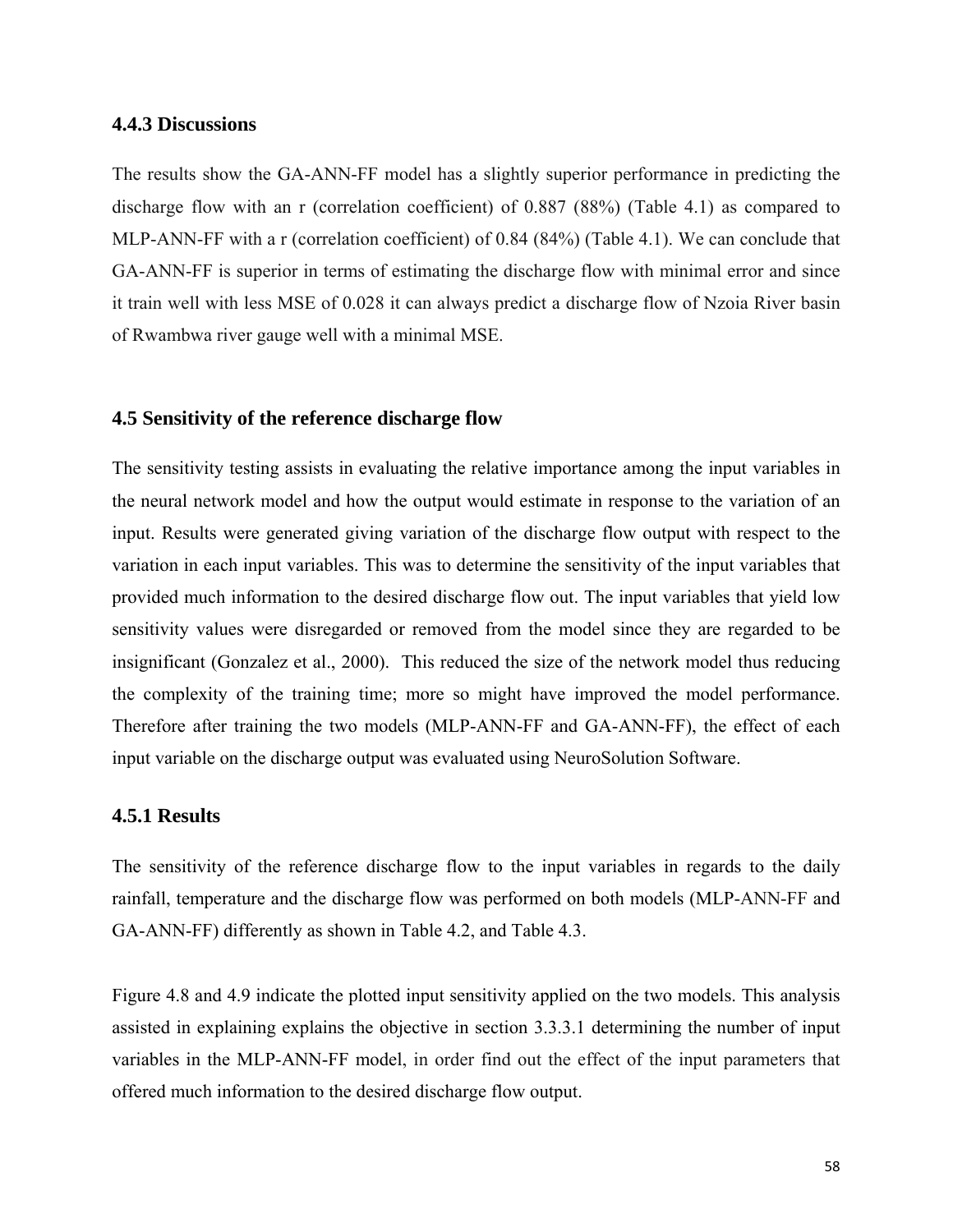**Table 4.2** The Sensitivity of the discharge flow output to the 9 metrological variables using the MLP-ANN-FF (9:7:12:1) model

| <b>Sensitivity</b>             | <b>Discharge Flow</b> |
|--------------------------------|-----------------------|
| Kitale-Met Rainfall 2002-2003  | 0.081845594           |
| Kitale-Soil Rainfall 2001-2002 | 0.125622744           |
| Leissa-Farm Rainfall 2001-2002 | 0.068546469           |
| Kitale-Met Temp 2002-2003      | 0.020486424           |
| Kitale-Met Rainfall 2001-2002  | 0.047385864           |
| Kitale-Soil Rainfall 2001-2002 | 0.022324005           |
| Leissa-Farm Rainfall 2001-2002 | 0.003845752           |
| Kitale-Met Temp 2001-2002      | 0.06555623            |
| Rwambwa Discharge Flow 2001    | 0.199008292           |



**Figure 4.8 -** The Sensitivity of the discharge flow output to the 9 metrological variables using the MLP-ANN-FF model

**Table 4.3** The Sensitivity of the discharge flow output to the 4 optimized metrological variables using the GA-ANN-FF (**4:6:4:1)** model

| Sensitivity                        | <b>Discharge</b> |  |
|------------------------------------|------------------|--|
| Kitale-Met Rainfall 2002-2003      | 0.035235         |  |
| Leissa-Farm Rainfall 2001-2002     | 0.012333         |  |
| Leissa-Farm Rainfall 2001-2002     | 0.028584         |  |
| Rwambwa Discharge Flow 2001 - 2002 | 0.327179         |  |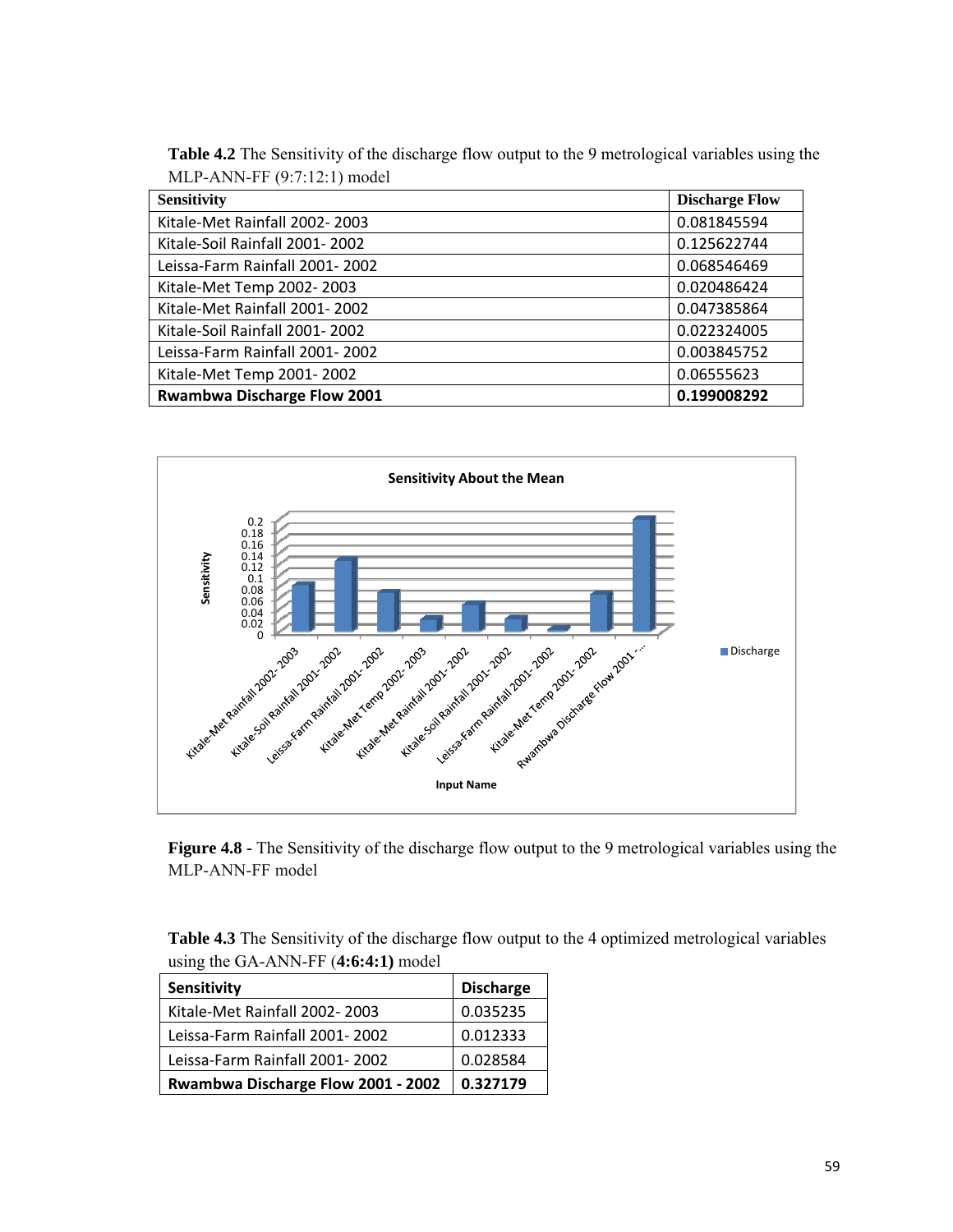

**Figure 4.9 -** The Sensitivity of the discharge flow output to the 4 optimized metrological variables using the GA-ANN-FF (**4:6:4:1)** model

### **4.5.2 Observations and Analysis**

From the Figure 4.8 and 4.9 it was certain that Rwambwa Discharge Flow 2001, Kitale-Met Temp 2001- 2002, Leissa-Farm Rainfall 2001- 2002, Kitale-Met Rainfall 2002- 2003 were the most input sensitive variables. Rwambwa Discharge Flow 2001 input variable emerged the best scoring the highest in both models. The 4 optimized inputs that the GA-ANN-FF (**4:6:4:1)**  model provided; Rwambwa Discharge Flow 2001 – 2002 scored the highest.

### **4.5.3 Discussions**

This analysis was to assist explains the objective in section 3.9.1 determining the number of variables in the MLP-ANN-FF model, and find out the impact of the input parameters and remove unnecessary inputs. After performing a sensitivity analysis, it was concluded that all the selected input parameters in Figure 4.8 were necessary for modeling our MLP-ANN-FF (9:7:12:1) models, but for GA-ANN-FF (4:6:4:1) model the input variables were reduced from 9 to 4 inputs, these were the input variables that offered much information to the desired discharge flow output, reducing the complexity of the network hence better accuracy.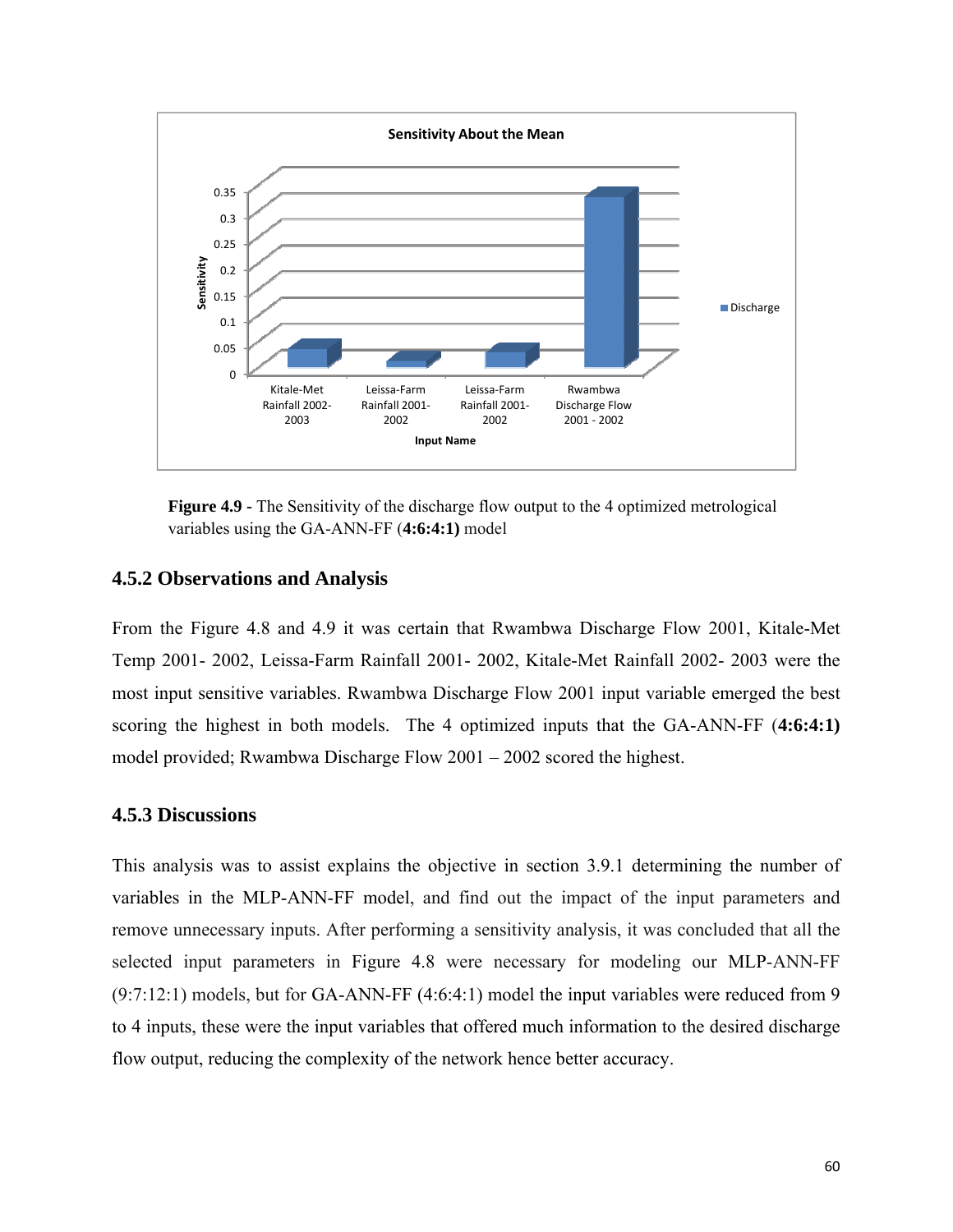### **4.6 Summary**

The results realized show it was possible to develop an ANN model optimized by genetic algorithm (GA) in the estimation of the discharge flow for Nzoia River basin at Rwambwa river gauge. There were two ANN models that were developed. MLP-ANN-FF that was developed with feedforward multilayer perceptron with BP as the training algorithm, the second model was developed using the same basis of the optimal MLP-ANN-FF model, but its inputs and number of neurons within the hidden layers were optimized with genetic algorithm (GA); GA was used as an alternative to BP in training of the model that yielded a 4:6:4:1 GA-ANN-FF model.

A comparison between the hybrid of neural network and genetic algorithm (GA-ANN-FF) and MLP-ANN-FF model and performance measures values were performed. The MSE, and r (correlation coefficient) were used to evaluate the performance of GA-ANN-FF and MLP-ANN-FF for data set. It was observed that r (correlation coefficient) for the overall performance of the models was above 70%. GA-ANN-FF performed slightly better with r (correlation coefficient) of 88% on the desired discharge flow compared to the predicted output and a MSE of 0.021 as compared to the MLP-ANN-FF model that had an 84% r (correlation coefficient) and a MSE of 0.024 on the training data. It should be noted that models were trained with 70% data, 20% was used for validation and the remaining 10% was used in testing the overall performance of the models.

GA-ANN-FF model shows a slightly superior performance in predicting the discharge flow with an r (correlation coefficient) of 0.87813 (88%) (Figure 4.5) as compared to MLP-ANN-FF with a r (correlation coefficient) of 0.84 (80%) (Figure 4.2). We can conclude that GA-ANN-FF is superior in terms of estimating the discharge flow with minimal error and since it train well with the least MSE of 0.0217 it can always predict a discharge flow well with a minimal MSE.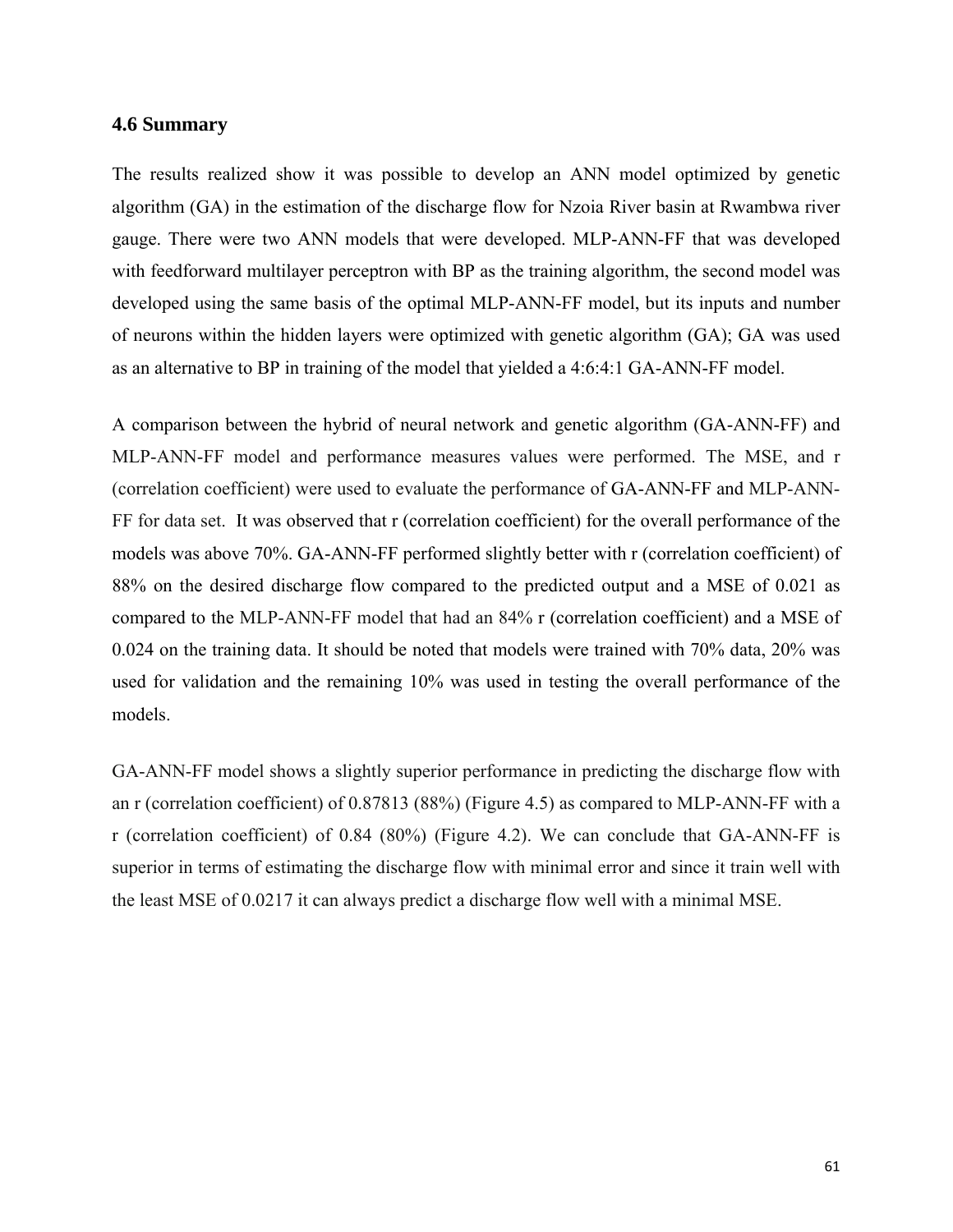### **5.1 Conclusion**

This chapter will serve to review the problem statement, objectives, and the methods applied on the objectives. The findings of the research are also discussed providing the behavior of the results obtained. Finally we conclude with the summary of the achievements and contributions.

### **5.2 Problem statement and objectives**

There are a number of models on early flood warning initiated by the government for Nzoia River basin that give discharge forecast, they are linear models, where to some extent their performance in regards to the peak streamflows is inconsistent (Masibayi et al., n.d.). Since streamflow course for the daily discharge flow is generally recognized as nonlinear (Guven, 2009), reliable intelligent nonlinear transfer function that capable to handle nonlinearity estimation problem for streamflow (discharge) is crucial in water resource planning and flood management.

For lack of intelligence and nonlinearity in these early warming models initiated by FEWST for discharge forecast, an intelligent algorithm, the ANN with nonlinear transfer function of TanhAxon, was used in developing such models that were capable to handle nonlinearity problem. The models could eventually be used to assist in predicting streamflows given historical data based on daily rainfall, temperature, and discharge flow. Such tools can provide reliable intelligent estimation of Nzoia River Basin streamflow (discharge) that will enable relevant agents in water resource planning and flood management and the public aware when a flood might occur and the areas.

### **5.3 Methods used to achieve the objectives**

In this research an artificial neural network (ANN) technique and optimizing the multilayer perceptron with a genetic algorithm (GA), has been studied. The objectives that were on focus to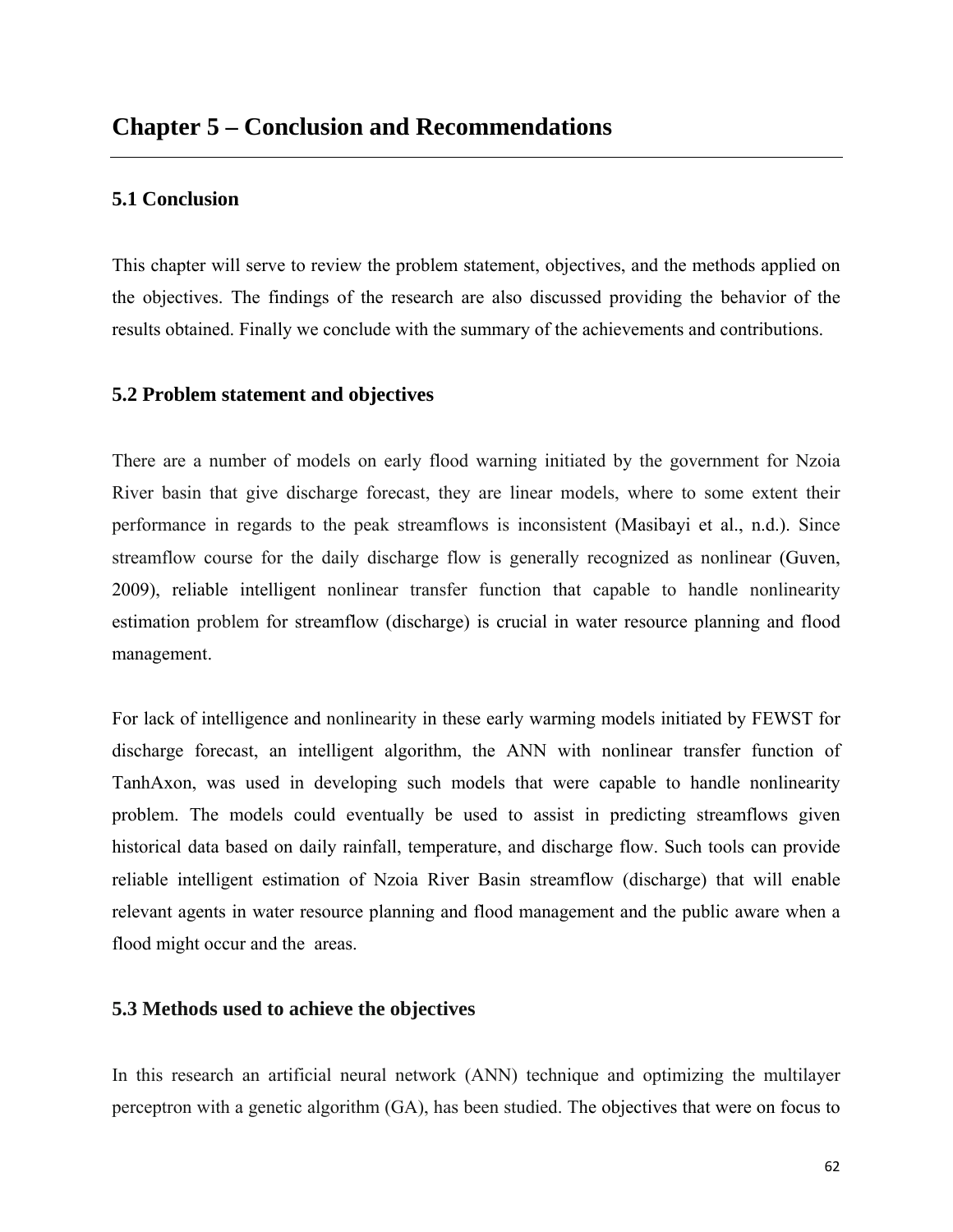investigate whether genetic algorithm (GA) can lead to better accuracy and least errors of the ANN model, for estimating the discharge flow of Nzoia River Basin at Rwambwa River gauge. To develop two ANN models (MLP-ANN-FF and GA-ANN-FF) for purpose of estimating the discharge flow of Nzoia River Basin at Rwambwa River gauge, by applying artificial neural network (ANN) technique and optimizing the multilayer perceptron (MLP-ANN-FF) neural network model with a genetic algorithm (GA). After training the two models the research also intended test and evaluate the overall performance of the models, by comparing their performance with the Rwambwa River gauge discharge flow data for 2000 to 2003. Recommending a suitable intelligent model based on the results of the two above objectives was the final objective. The data for Nzoia River Basin at Rwambwa River gauge for period 2002 to 2003 that was concurrent in all 3 weather stations and the one river gauge was used, to achieve these objectives.

The techniques that were employed in developing the two models were ANN MLP feed forward and use of genetic algorithm (GA) to optimize the input parameters, and number of neurons in the hidden layers. This research uses two experiments to develop the two models (MLP-ANN-FF and GA-ANN-FF). In experiment 1; MLP-ANN-FF was developed with a feed forward Multilayer perceptron network with 3 layers (Input, Hidden and Output). Backpropagation with momentum was applied as the training algorithm, using nonlinear TanhAxon transfer function.

Proper selection of input data was determined through a series of experiments. High MSE were observed and these were resolved by preprocessing the data further hence arriving at an optimal 9 input variables for the MLP-ANN-FF model. Number of hidden layers and neurons in the hidden layers was also determined arriving at an optimal 9:7:12:1 configuration setting. To determine the sensitivity of the optimal MLP-ANN-FF (9:7:12:1) model in regards to data splitting that included 50%, 60%, 70%, 80% and 90% of the total used for training. MLP-ANN-FF with 70% training set performed sufficiently well in estimating the discharge flow. In experiment 2 GA-ANN-FF model was developed using the same basis for the optimal MLP-ANN-FF (9:7:12:1) model. Genetic algorithm (GA) was then applied on the GA-ANN-FF model to avoid the trial and error in selecting the optimal inputs and determining the optimal number of neurons in the hidden layers. This optimized the GA-ANN-FF model yielding a 4:6:4:1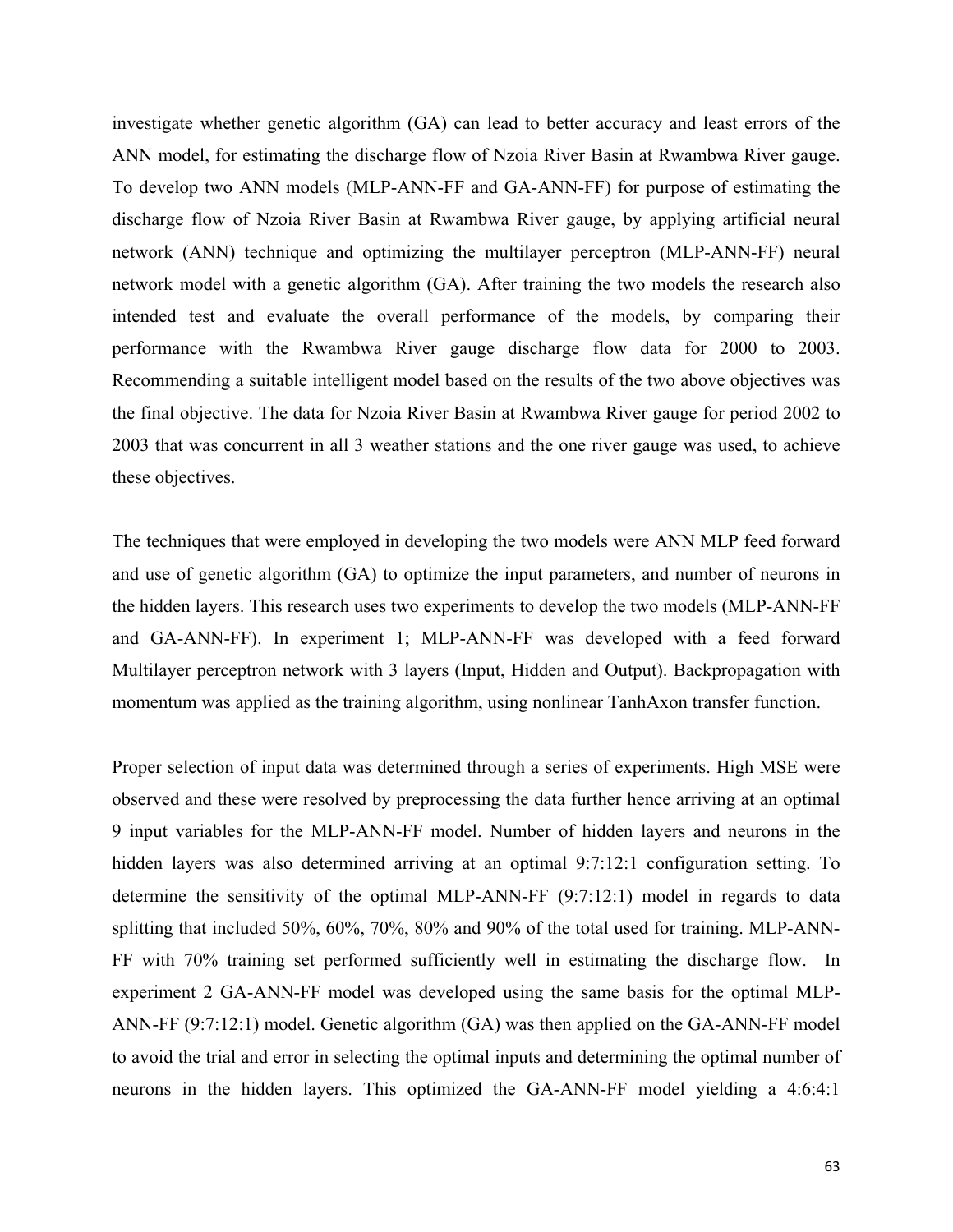topology. This reduced the size of the network, reducing the inputs from 9 to 4 and number of neurons within the 2 hidden layers, thus reducing the complexity of the model. It was a leaner network as compared to MLP-ANN-FF model of 9:7:12:1 topology.

### **5.4 Major findings of this research**

After training the two models (MLP-ANN-FF and GA-ANN-FF), they were tested based on the daily rainfall, average temperature for Nzoia River Basin at Rwambwa River gauge that was not part of training to determine the overall performance of the models.

The overall performance and accuracy of the integration of ANN MLP and GA algorithm (GA-ANN-FF) model was compared with MLP-ANN-FF to find the effect of genetic algorithm on ANN MLP. The issues with ANN trained with BP algorithm not able to out of local minima (Devi et al., 2012). The main advantage of to genetic optimized ANN model (GA-ANN-FF) is it does not get stuck into the local minima and that's why it has been applied in this research study.

At the first experiment MLP-ANN-FF was developed trained and tested without any genetic optimization. The evaluation criterion that was used to compare and evaluate the results of the two models was r (correlation coefficient) and mean square error (MSE). In determining the optimal configuration setting for MLP-ANN-FF model a baseline of 9:2:1 and 9:2:2:1 was employed. The activation function of the hidden layers and output layer was set to TanhAxon. Varying the number of neurons in the hidden layers was from 2 to 30 with a learning rate of 0.1. The optimal configuration setting was realized to be 9:7:12:1. A least MSE in training of 0.078 and r (correlation coefficient) of 0.84 was realized. Also it was observed that the number of the number of neurons increased from the baseline of 9:2:2:1 to the optimal configuration of 9:7:12:1. This can be attributed by the complexity of the input data used in the training stage, starting the model with low network complexity (9:2:2:1) that yielded poor performance this necessitated an increase in of the number of neurons in the hidden layers to a 9:7:12:1 due to the complexity of the data. With data splitting that included 50%, 60%, 70%, 80%, and 90% of the total used for training. MLP-ANN-FF with 70% training set was realized to be the best model that estimated the discharge flow with a least MSE of 0.023 and an r (correlation coefficient) of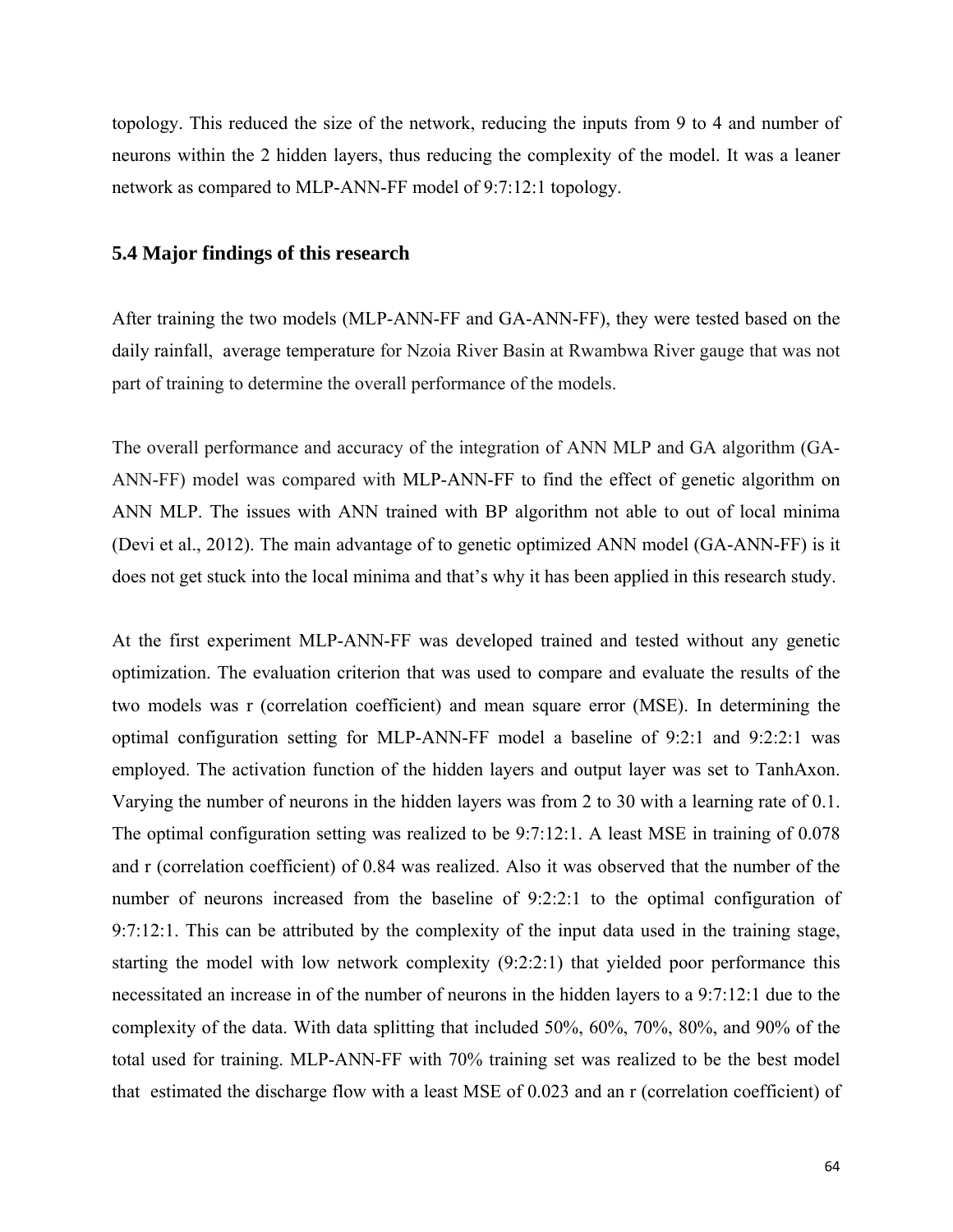desired versus predicted values of the discharge flow. This shows that MLP-ANN-FF is sensitive to data splitting

In the second experiment; using the same basis defined for MLP-ANN-FF, GA was applied to optimize the input parameters and neurons with the hidden layers for GA-ANN-FF model. Although by applying the GA there was an increased computational time there was considerable improvement in GA-ANN-FF performance. When GA optimization algorithm was applied the input variables were reduced from 9 to 4 with the hidden layers were neurons reduced to 6 and 4 yielding a GA-ANN-FF with configuration setting of 4:6:4:1. It was observed that, the number of input variables reduced to 4 this is the ideal number that offered much information to the desired discharge flow output, hence reducing the complexity of the network with lesser neurons in the hidden layers thus better accuracy. Also it can be attributed the evolution nature of the GA optimization that it's a fitness that is used to rank the potential solution.

Machine learning methods are data dependant and perform significantly well when large data set is applied (Babinec and Pospíchal, 2009). The two models (MLP-ANN-FF and GA-ANN-FF) were found to estimate the discharge flow significantly well despite inadequate training data. The predictive accuracy of GA-ANN-FF was observed to be better than that of MLP-ANN-FF developed using the same basis and the same data. GA-ANN-FF with 4:6:4:1 configuration setting estimated the discharge flow better with a MSE of 0.0217 and r (correlation coefficient) of 0.88 (90%). This can be assumed as satisfactory results as it compares well with those obtained by other researchers (Puttinaovarat et al., n.d.) As discussed in the literature review section 2.3.

#### **5.5 Discussion**

Applying the two models on Nzoia River at Rwambwa river gauge in western Kenya has demonstrated the possibility of using climatic data in a given river basin to estimate the discharge flow. GA-ANN-FF (4:6:4:1) model has shown a slightly superior performance in predicting the discharge flow for Nzoia River Basin at Rwambwa river gauge, with a r (correlation coefficient) of 0.898 (90%) (Figure 4.3.2) as compared to MLP-ANN-FF (9:7:12:1)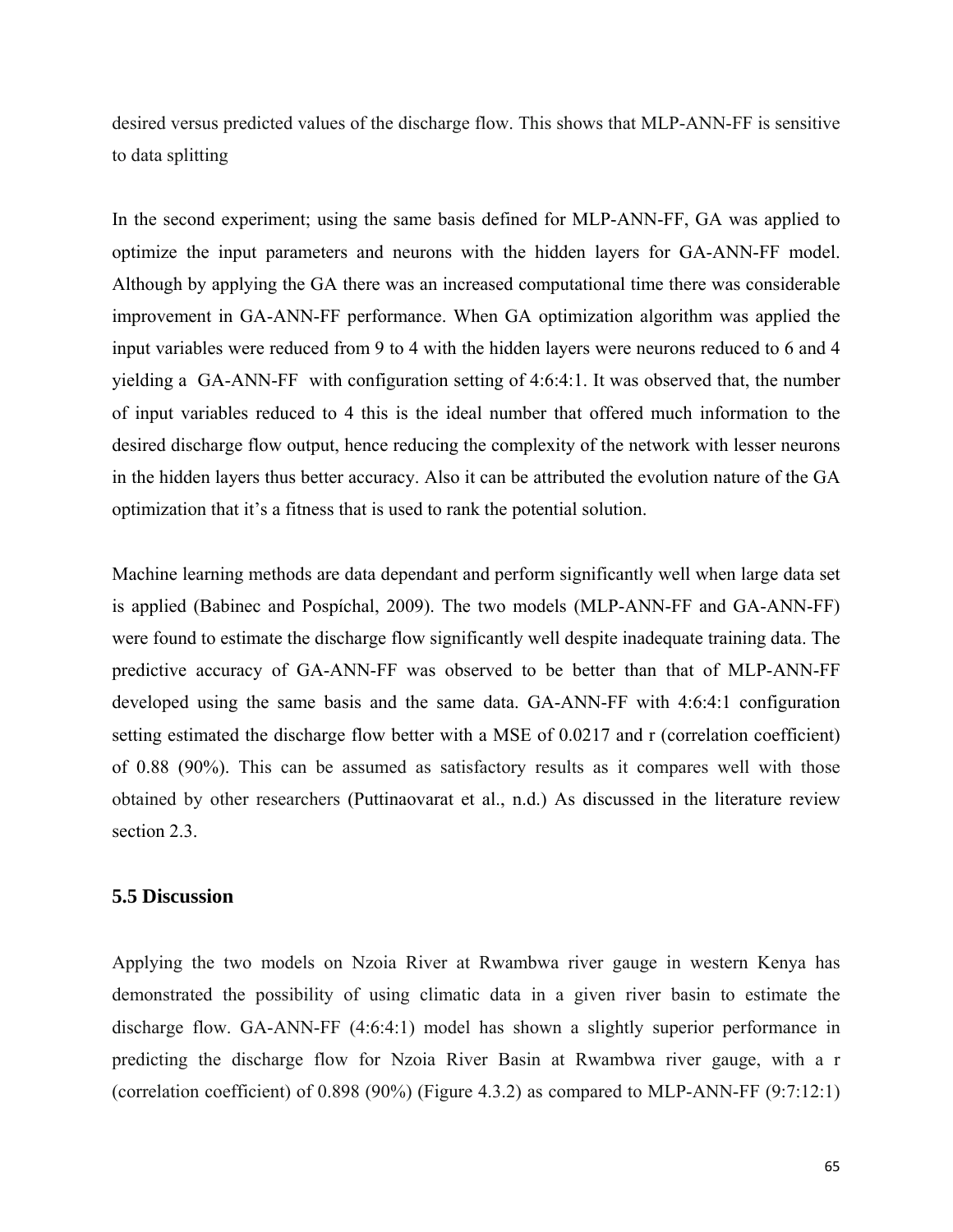with a r (correlation coefficient) of 0.84 (80%) (Figure 4.2.1). This can be assumed as satisfactory results as it compares well with those obtained by other researchers (Puttinaovarat et al., n.d.) As discussed in the literature review section 2.3.

Although genetic algorithm (GA) reduces the complexity of the model, it trains for long as compared to the conventional multilayer perceptron. In the literature review section 2.3 (Masibayi, and Mutua, 2010) presents a linear regression model for real-time River stage forecasting in Nzoia River Basin, Western Kenya. The linear regression presented shows a superior performance in predicting with better accuracy of coefficient of determination  $(R^2)$  of 0.987 as compared to the GA-ANN-FF model that predicts with an accuracy of 0.771 coefficient of determination  $(R^2)$ . The superior performance on linear regression may attributed to the hourly input data applied with a sample size of over 12,000 entries as compared to the GA-ANN-FF model that uses inputs of lumped daily data with a sample size of 744 entries. This confirms that ANN is data dependant and performs significantly well when large data set is applied (Babinec and Pospíchal, 2009).

Due to the inadequate data collected it was not possible to make estimation based on hourly periods. Both models were found to predict and train well despite inadequate training data obtained from KMD. The GA-ANN-FF model was also able to optimize the input variables to 4 from 9 and reduced the neurons in the 2 hidden layers yielding a neural network topology with a 4:6:4:1 configuration setting, which was more optimal as compared to the MLP-ANN-FF (9:7:12:1) model though it took long in training. This confirms genetic algorithm (GA) combination with ANN can improve the model performance by optimizing the input variables and reducing the number of neurons in the hidden layers hence reducing the complexity of the model and estimating well for the desired output.

### **5.6 Summary of Achievements**

The integration of GA with ANN MLP has shown a good effect in the discharge estimation results. It can therefore be concluded that the objectives of developing an ANN MLP that can be optimized with GA for estimating the discharge flow for Nzoia River at Rwambwa River gauge.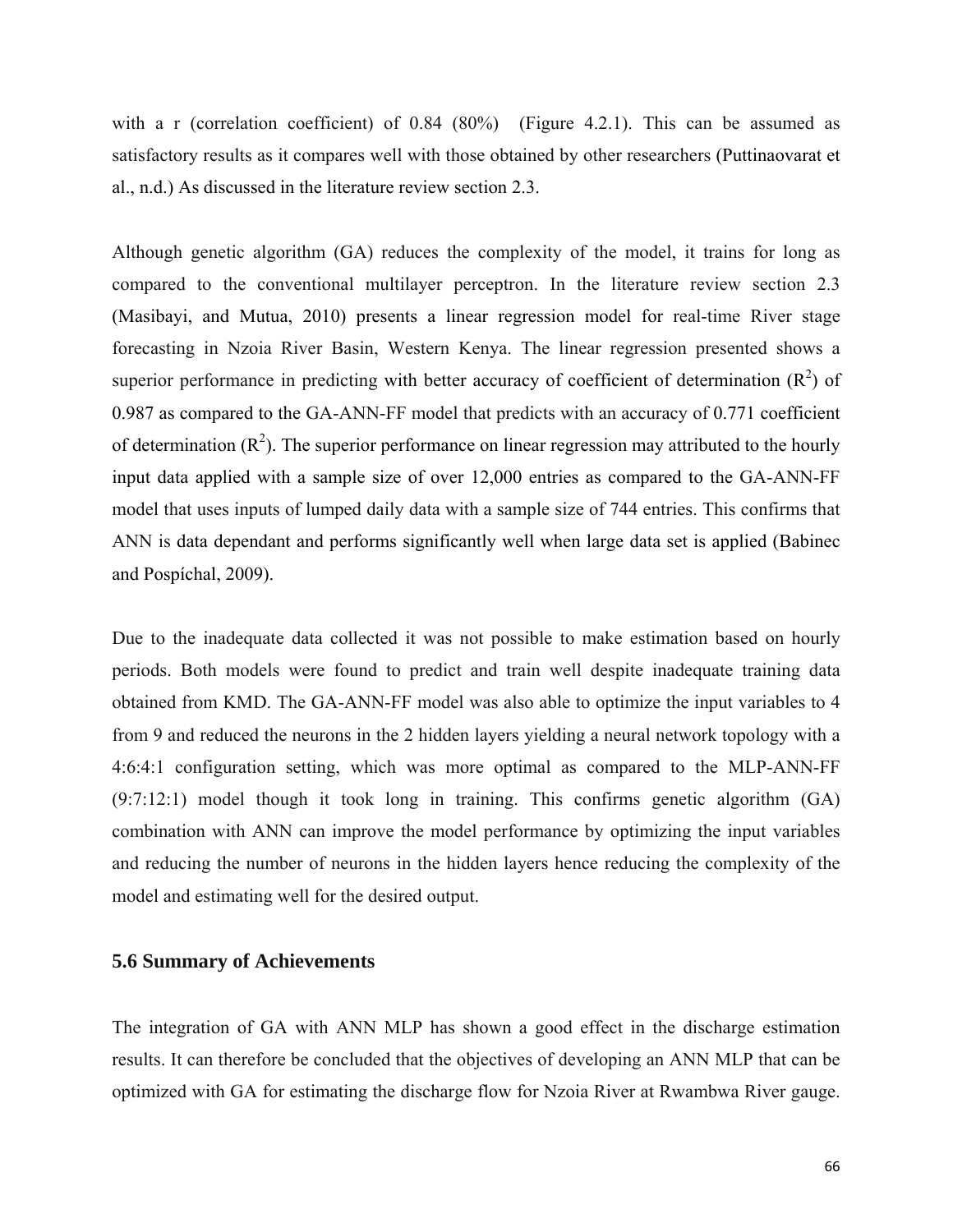This confirms the integration of GA with ANN MLP can develop and reduce the complexity of the neural network architecture, where the data input variables were reduced from 9 to 4 that offered much information to the desired discharge flow output, and more so reducing the neurons in within the hidden layers. The estimation of the discharge flow of GA-ANN-FF model was found to predict well with a least MSE of 0.0217 and r (correlation coefficient) of 0.887 (88%) despite inadequate training data. This means that the proposed genetic optimized model (GA-ANN-FF) can be relied upon to yield good results despite insufficient data set.

The contribution of this research is an optimized GA-ANN-FF model with least MSE and satisfactory r (correlation coefficient) on the desired discharge flow compared to the predicted output. It's a model that can be applied on other discharge flow catchment area, with a varying configuration setting on its parameters.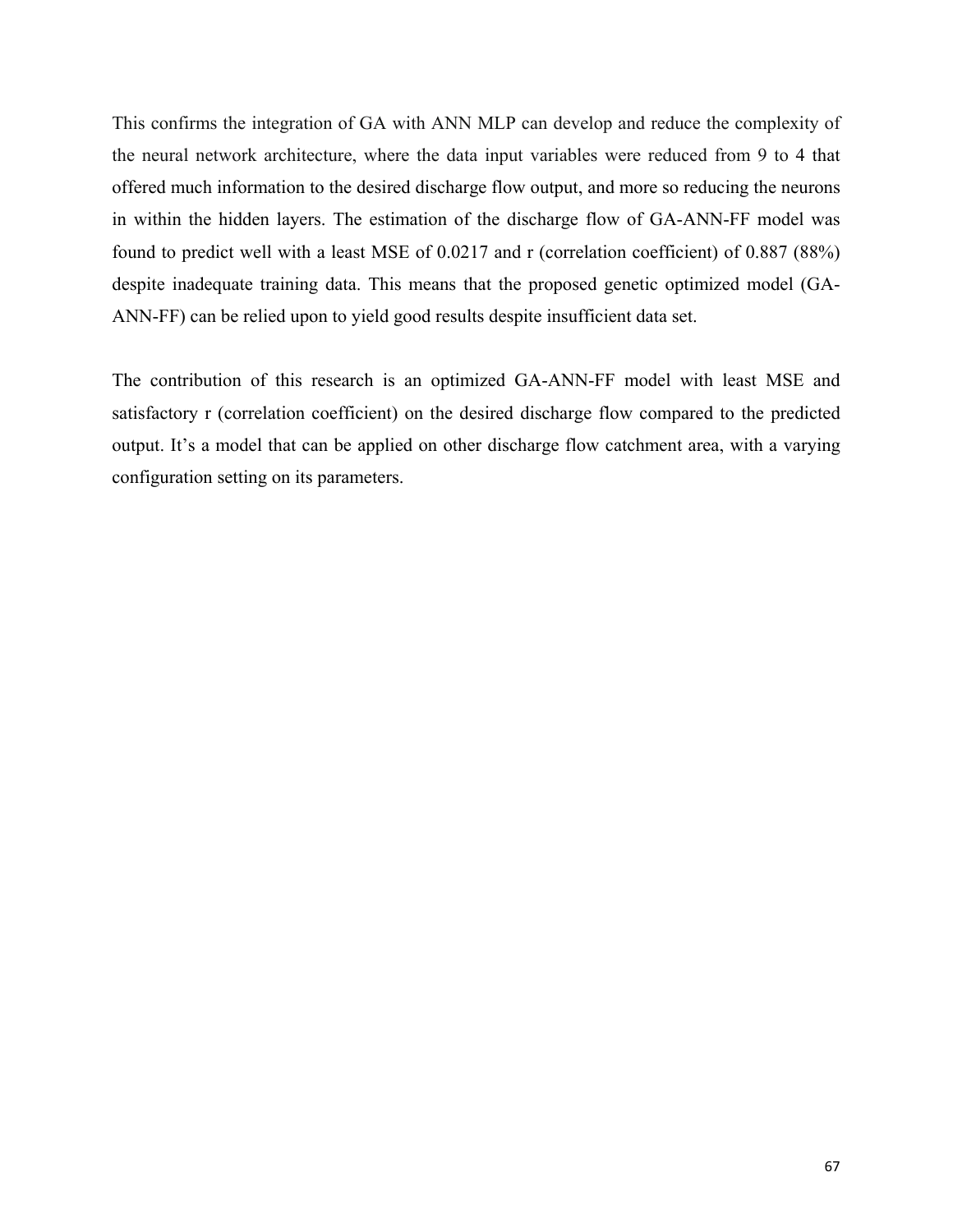### **5.6 Recommendations**

In this research there were only three input factors, namely rainfall, temperature and discharge (streamflow). Other causative flood factors such, flood plain in the past, terrain elevation, water density, water blockage, sub basin areas, soil drainage capability, land use, are should be considered. Further training on the two models should be performed with larger data sets tom compare the performance of the models in the discharge flow. Also more training should be performed on the GA-ANN-FF model varying the population size. Developed model can be useful in decision making for metrologists and others who work with discharge flow forecast. More tests should be carried out to observe whether a multilayer neural network optimized with genetic algorithm is sensitive to data splitting.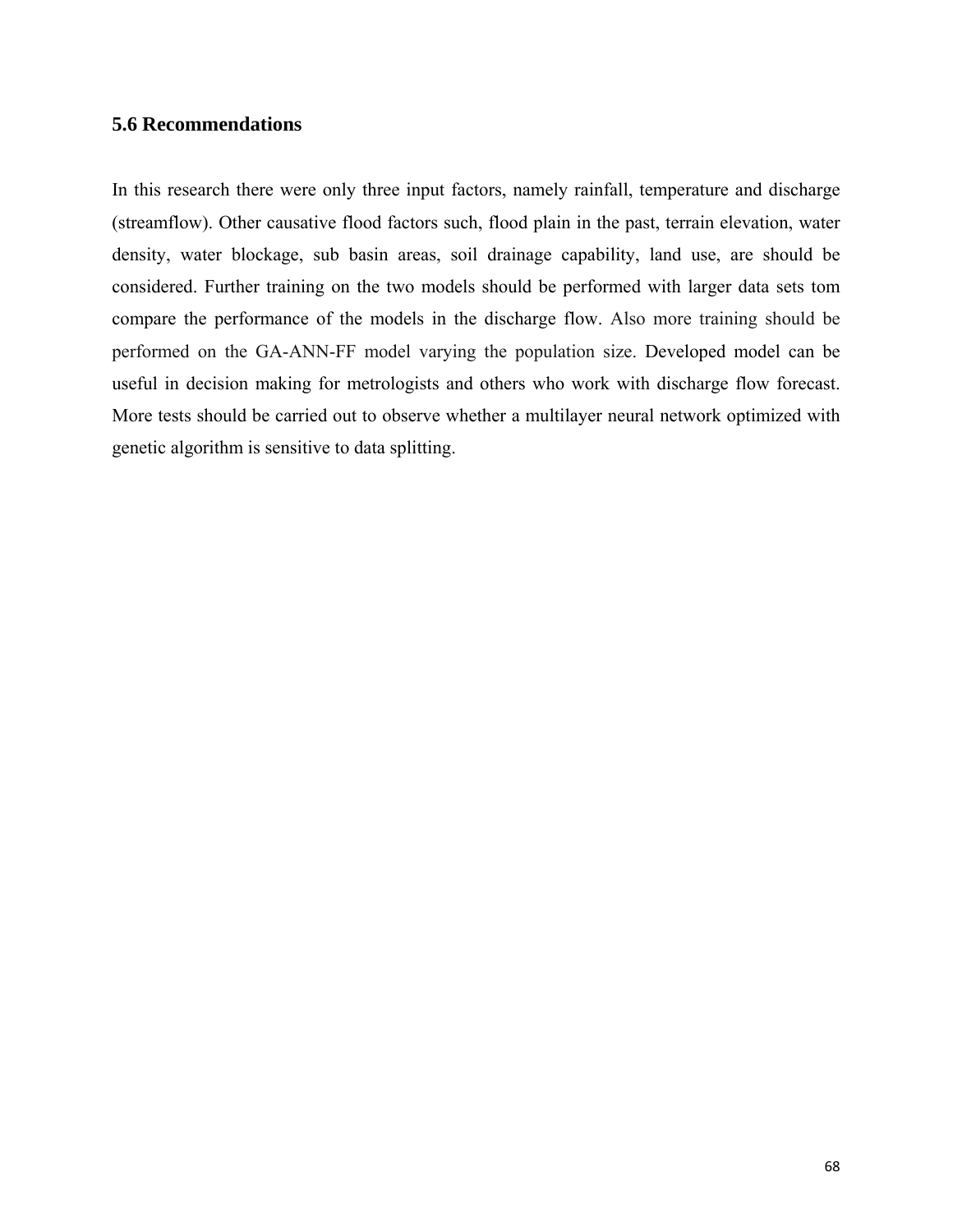## **Reference**

Abhishek, K., Kumar, A., Ranjan, R., Kumar, S., 2012. A rainfall prediction model using artificial neural network, in: Control and System Graduate Research Colloquium (ICSGRC), 2012 IEEE. IEEE, pp. 82–87.

ADCL (Appropriate Development Consultants Limited), 2006. Western Kenya Community– Driven –Development and Flood Mitigation Project.

Awan, Z.K., Khan, A., Iftikhar, A., Zahid, S., Malik, A., 2012. Analysis of Hybrid Neural Networks for Improved Performance. Int. J. Comput. Appl. 50.

Babinec, Š., Pospíchal, J., 2009. Echo State and FIR Neural Networks: Comparison of Predictive Abilities, in: Proceedings of the 15th International Conference on Soft Computing, Mendel 2009. pp. 160–165.

Che, Z.-G., Chiang, T.-A., Che, Z.-H., 2011. Feed-forward neural networks training: a comparison between genetic algorithm and back-propagation learning algorithm. Int J Innov Comput Inf 7, 5839–5850.

Chen, S.M., Wang, Y.M., Tsou, I., 2013. Using artificial neural network approach for modelling rainfall–runoff due to typhoon. J. Earth Syst. Sci. 122, 399–405.

Cho, H., Park, W.S., 2002. Neural network applications in automated optical inspection: state of the arts, in: International Symposium on Optical Science and Technology. International Society for Optics and Photonics, pp. 224–236.

Deshmukh, R.P., Ghatol, A.A., 2010a. Comparative study of temporal neural networks for short term flood forecasting. Int. J. Comput. Appl. 5, 24–28.

Deshmukh, R.P., Ghatol, A.A., 2010b. Short Term Flood Forecasting using Static Neural Networks a Comparative Study. Int. J. Comput. Sci. Netw. Secur. 10, 69–74.

Devi, C.J., Reddy, B.S.P., Kumar, K.V., Reddy, B.M., Nayak, N., 2012. ANN Aproach for Weather Prediction using Back Propagation. Intenational J. Eng. Trends Technol. 3.

Dulo, S.O., Odira, P.M.A., Nyadwa, M.O., Okelloh, B.N., 2010. Integrated flood and drought management for sustainable development in the Nzoia River Basin. Nile Basin Water Sci Eng J 3.

Flood Mitigation Strategy, 2009.

Gonzalez, S., Economic, C., Branch, F.P., 2000. Neural networks for macroeconomic forecasting: a complementary approach to linear regression models. Department of Finance Canada.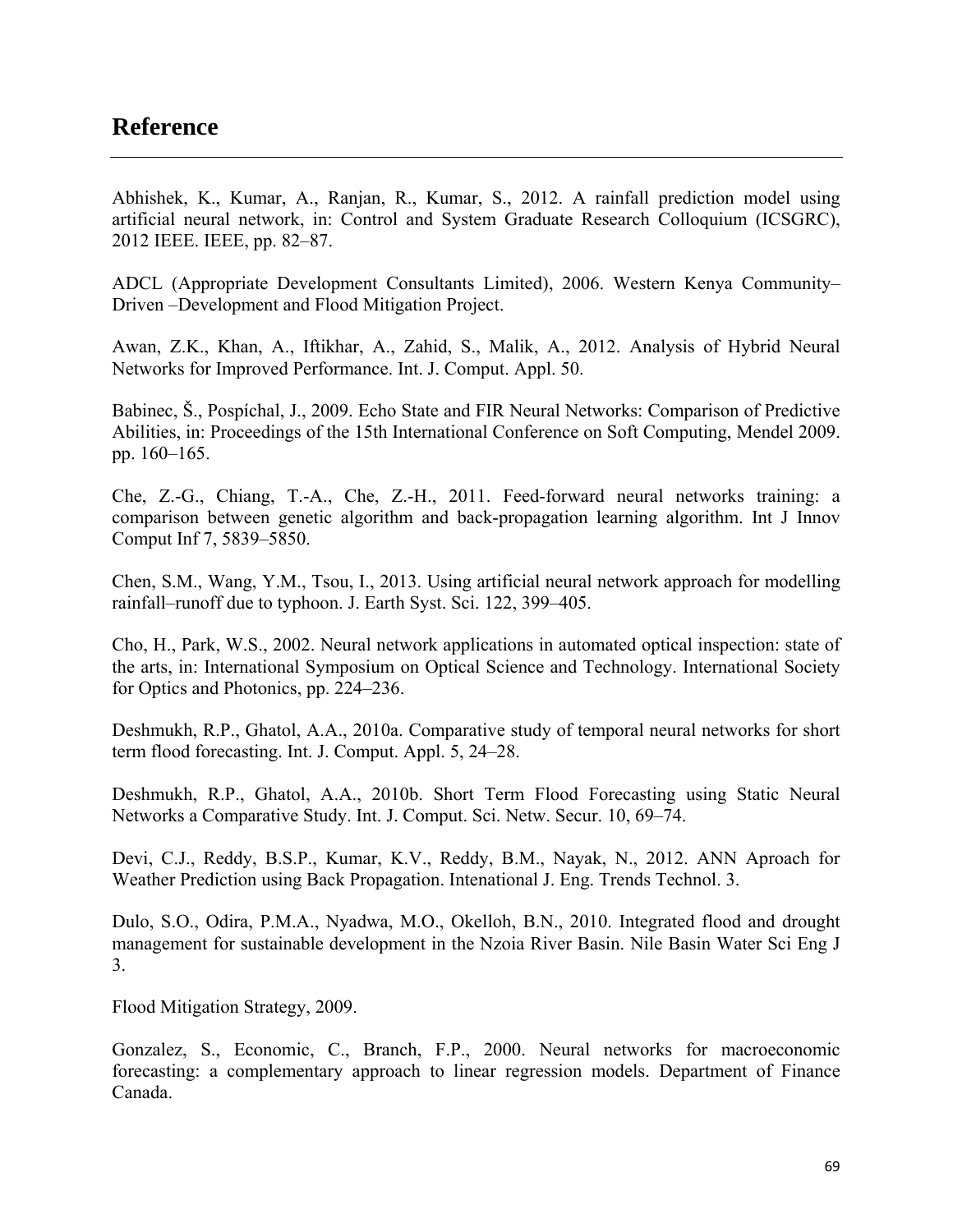Guven, A., 2009. Linear genetic programming for time-series modelling of daily flow rate. J. Earth Syst. Sci. 118, 137–146.

Heednacram, A., 2014. Suspended Sediment Forecast of Khlong Bang Yai, Phuket. Int. J. Eng. Technol. 338–345. doi:10.7763/IJET.2014.V6.723

Kenya water security and climate resilience project, 2013.

Khan, S.I., Adhikari, P., Hong, Y., Vergara, H., F Adler, R., Policelli, F., Irwin, D., Korme, T., Okello, L., 2011. Hydroclimatology of Lake Victoria region using hydrologic model and satellite remote sensing data. Hydrol. Earth Syst. Sci. 15, 107–117. doi:10.5194/hess-15-107-2011

Kia, M.B., Pirasteh, S., Pradhan, B., Mahmud, A.R., Sulaiman, W.N.A., Moradi, A., 2012. An artificial neural network model for flood simulation using GIS: Johor River Basin, Malaysia. Environ. Earth Sci. 67, 251–264. doi:10.1007/s12665-011-1504-z

Limpert, E., Stahel, W.A., Abbt, M., 2001. Log-normal Distributions across the Sciences: Keys and Clues On the charms of statistics, and how mechanical models resembling gambling machines offer a link to a handy way to characterize log-normal distributions, which can provide deeper insight into variability and probability—normal or log-normal: That is the question. BioScience 51, 341–352.

LUK, K., BALL, J.E., SHARMA, A., 2001. An Application of Artificial Neural Networks for Rainfall Forecasting. Math. Comput. Model. 33, 683–693.

Masibayi, E., Mutua, F., Otengi, S.B.B., Wakhungu, J.W., n.d. Real-Time River Stage Forecasting Using Upstream Stage Approach for Flood Management, in Nzoia River Basin, Western Kenya. Reduct. Confl. Resolut. Sustain. Dev. 422.

Maskey, S., 2004. Modelling Uncertainty in Flood Forecasting Systems. Taylor & Francis.

Mitchell, T.M., 1997. Machine Learning. McGraw-Hill, New York.

Montana, D.J., Davis, L., 1989. Training Feedforward Neural Networks Using Genetic Algorithms., in: IJCAI. pp. 762–767.

Moore, R.J., Bell, V.A., Environment Agency, 2001. Comparison of rainfall-runoff models for flood forecasting: part 1: literature review of models. Environment Agency.

NirmalaDevi, M., Mohankumar, N., Arumugam, S., 2009. Modeling and Analysis of Neuro-Genetic Hybrid System on FPGA. Electron. Electr. Eng.

Nzoia River Basin management initiative. A public private partnership programme Between water resources management authority and civil society, learning institutions and communities. 2006.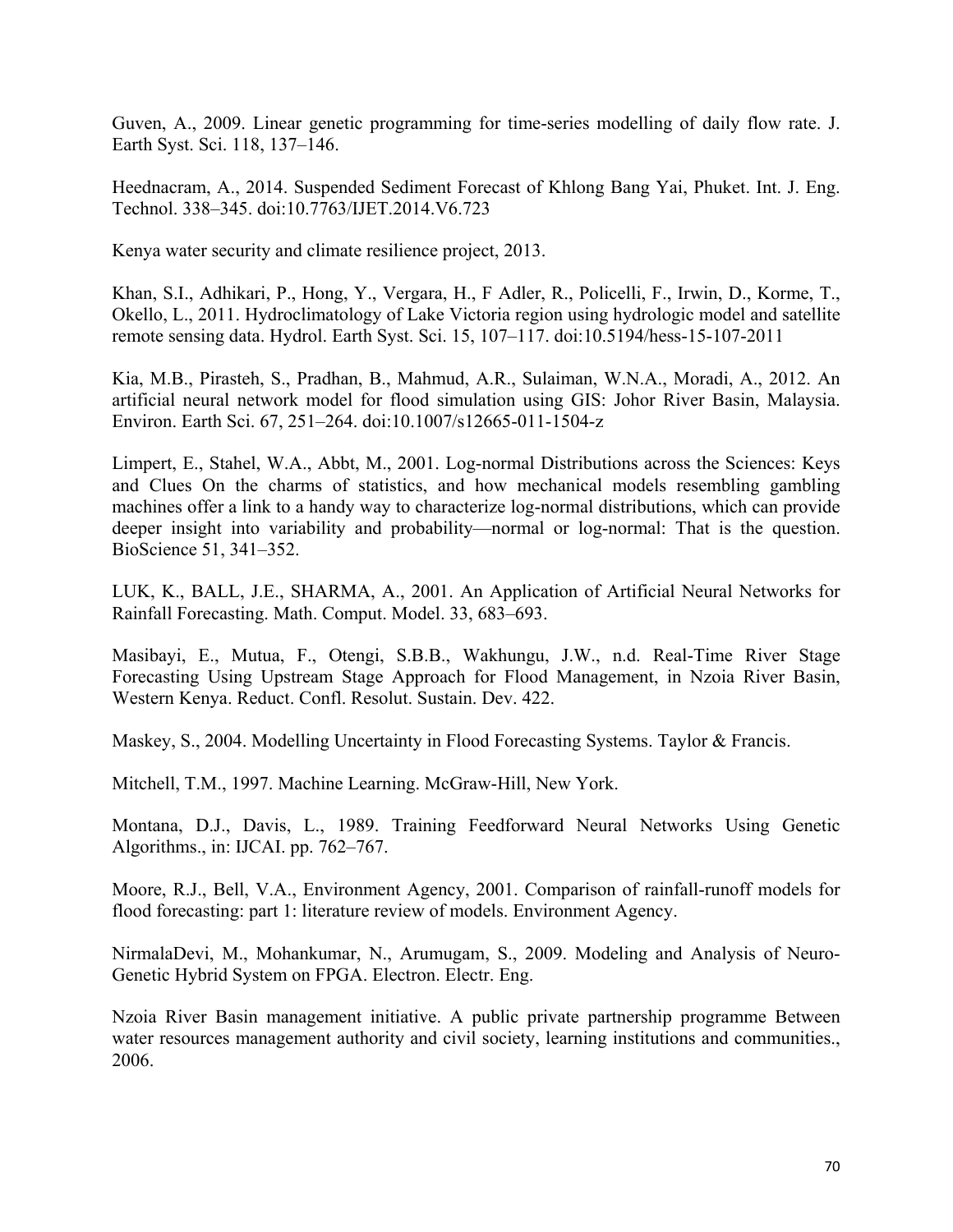Onyari, E., Ilunga, F., 2010. Application of MLP neural network and M5P model tree in predicting streamflow: A case study of Luvuvhu catchment, South Africa, in: International Conference on Information and Multimedia Technology (ICMT 2010), Hong Kong, China. pp. V3–156.

Onywere, S.M., Getenga, Z.M., Baraza, W., Mwakalila, S.S., Twesigye, C.K., Nakiranda, J., 2007. Intensification of Agriculture as the Driving Force in the Degradation of Nzoia River Basin: the Challenges of Watershed Management, in: Publication of the Lake Abaya Research Symposium.

Perez, S., n.d. Apply genetic algorithm to the learning phase of a neural network.

Plate, E.J., 2009. HESS Opinions:" Classification of hydrological models for flood management". Hydrol. Earth Syst. Sci. 13.

Priddy, K.L., Keller, P.E., 2005. Artificial Neural Networks: An Introduction. Society of Photo Optical.

Puttinaovarat, S., Horkaew, P., Khaimook, K., n.d. Configuring ANN for Inundation Areas Identification based on Relevant Thematic Layers.

Rezaeianzadeh, M., Tabari, H., Arabi Yazdi, A., Isik, S., Kalin, L., 2014. Flood flow forecasting using ANN, ANFIS and regression models. Neural Comput. Appl. 25, 25–37. doi:10.1007/s00521-013-1443-6

See, L., Dougherty, M., Openshaw, S., 1997. Some initial experiments with neural network models of flood forecasting on the river ouse, in: Second Annual Conference of GeoComputation'97 & SIRC'971997.

Shrestha, R.R., Theobald, S., Nestmann, F., 2005. Simulation of flood flow in a river system using artificial neural networks. Hydrol. Earth Syst. Sci. 9.

Steege, F.-F., Stephan, V., Gro\s s, H.-M., n.d. Effects of Noise-Reduction on Neural Function Approximation.

Suliman, A., Nazri, N., Othman, M., Abdul, M., n.d. ARTIFICIAL NEURAL NETWORK AND SUPPORT VECTOR MACHINE IN FLOOD FORECASTING: A REVIEW.

Thirumalaiah, K., Deo, M.C., 1998. Real-Time Flood Forecasting Using Neural Networks. Comput.-Aided Civ. Infrastruct. Eng. 13, 101–111.

Tingsanchali, T., 2000. Forecasting model of Chao Phraya river flood levels at Bangkok, in: International Conference on Chao Phraya Delta. Bangkok. Thailand.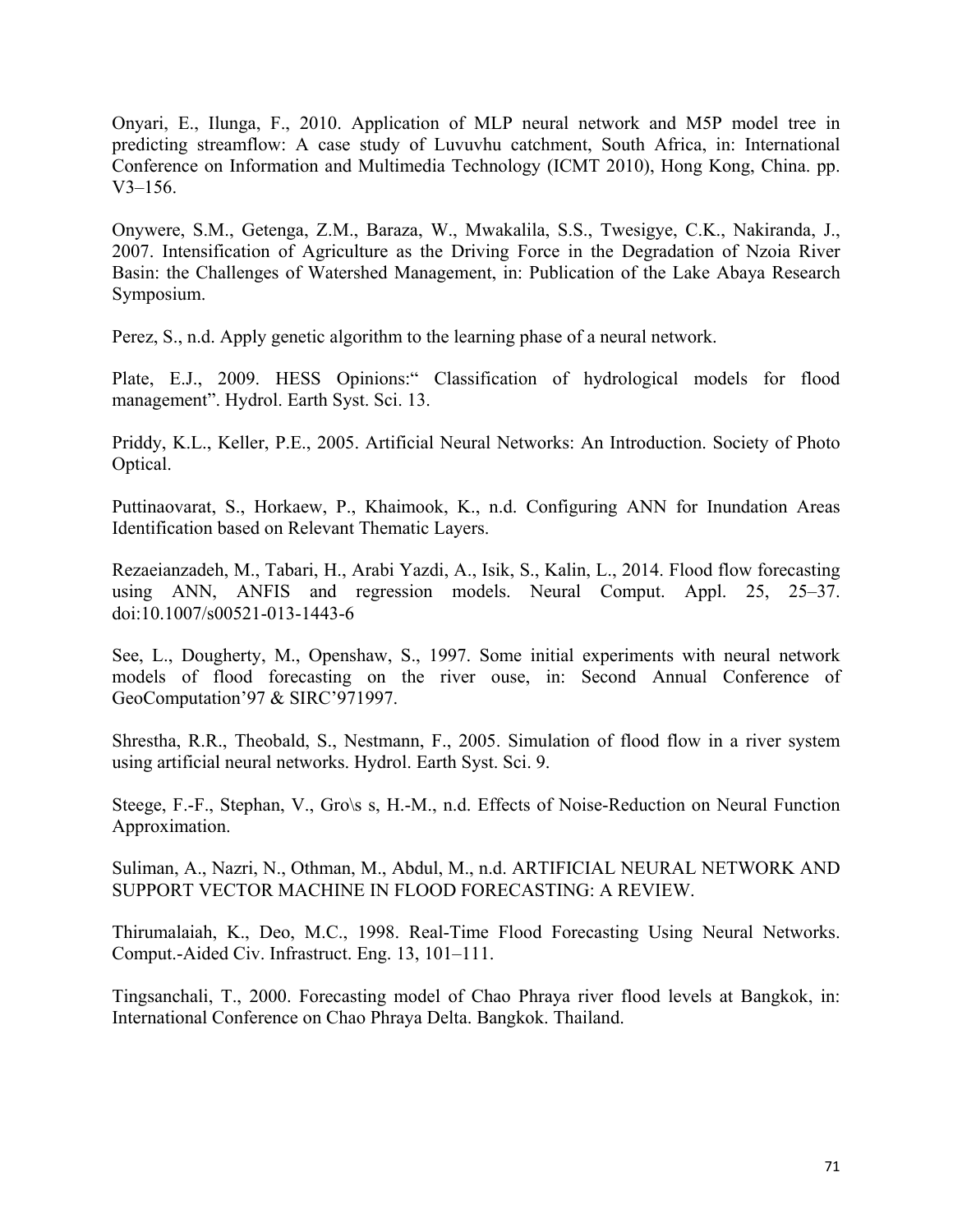# **APPENDICES**

### **APPENDIX 1 – Sample concurrent data from 2000 to 2003**

The complete data set is made up of 1488 data points, for period 2000 to 2003.

**Table A1-1: Sample data collected from** 3 Weatherstations, and 1 water level station, Rwambwa Gauge Station (RGS) (SID-1EF01). Data Provided by KMD

Kitale metrological (SID-8834098), Kitale soil conservation service – office (SID-8834097), Leissa farm – Kitale (SID-8835039)

|                |             |                      |                                  | Input                    |                  |                                   | Output             |                          |                                  |
|----------------|-------------|----------------------|----------------------------------|--------------------------|------------------|-----------------------------------|--------------------|--------------------------|----------------------------------|
|                |             |                      | Daily Rainfall (mm) (3 Stations) |                          |                  | <b>Daily Temp</b><br>(Kitale-Met) |                    | Daily Ave<br><b>Temp</b> | <b>Daily</b><br><b>Discharge</b> |
| # of<br>data   | <b>Date</b> | <b>Kitale</b><br>Met | <b>KitaleSCO</b><br>Met          | <b>LeissaFarm</b><br>Met | Ave<br>Rainfall  | <b>Temp</b><br><b>Max</b>         | <b>Temp</b><br>Min | Ave<br>Temp              | <b>Discharge</b>                 |
| 1              | 1/1/2000    | $\boldsymbol{0}$     | $\overline{0}$                   | $\mathbf{0}$             | $\overline{0}$   | 28.6                              | 9.8                | 19.2                     | 39.3                             |
| $\overline{c}$ | 1/2/2000    | $\boldsymbol{0}$     | $\overline{0}$                   | $\mathbf{0}$             | $\boldsymbol{0}$ | 28                                | 10.9               | 19.45                    | 38                               |
| $\overline{3}$ | 1/3/2000    | $\theta$             | $\theta$                         | $\theta$                 | $\boldsymbol{0}$ | 28                                | 10.6               | 19.3                     | 36.1                             |
| $\overline{4}$ | 1/4/2000    | $\theta$             | $\theta$                         | $\theta$                 | $\overline{0}$   | 28                                | 9.8                | 18.9                     | 33.9                             |
| 5              | 1/5/2000    | $\mathbf{0}$         | $\overline{0}$                   | $\mathbf{0}$             | $\overline{0}$   | 28.8                              | 8.5                | 18.65                    | 31.9                             |
| 6              | 1/6/2000    | $\mathbf{0}$         | $\overline{0}$                   | $\mathbf{0}$             | $\overline{0}$   | 28.4                              | 8.3                | 18.35                    | 30.5                             |
| $\overline{7}$ | 1/7/2000    | $\mathbf{0}$         | $\overline{0}$                   | $\mathbf{0}$             | $\overline{0}$   | 28.7                              | 9.6                | 19.15                    | 29.5                             |
| 8              | 1/8/2000    | $\theta$             | $\boldsymbol{0}$                 | $\mathbf{0}$             | $\boldsymbol{0}$ | 28.5                              | 10.2               | 19.35                    | 29                               |
| 9              | 1/9/2000    | $\mathbf{0}$         | $\overline{0}$                   | $\mathbf{0}$             | $\boldsymbol{0}$ | 27.3                              | 11.2               | 19.25                    | 28.1                             |
| 10             | 1/10/2000   | $\mathbf{0}$         | $\boldsymbol{0}$                 | $\boldsymbol{0}$         | $\boldsymbol{0}$ | 24.9                              | 13.2               | 19.05                    | 26.8                             |
| 11             | 1/11/2000   | $\boldsymbol{0}$     | $\overline{0}$                   | $\mathbf{0}$             | $\overline{0}$   | 27.9                              | 12.4               | 20.15                    | 27.1                             |
| 12             | 1/12/2000   | $\mathbf{0}$         | $\overline{0}$                   | $\mathbf{0}$             | $\overline{0}$   | 29                                | 10.9               | 19.95                    | 27.3                             |
| 13             | 1/13/2000   | $\mathbf{0}$         | $\mathbf{0}$                     | $\mathbf{0}$             | $\boldsymbol{0}$ | 28.8                              | 10.3               | 19.55                    | 28                               |
| 14             | 1/14/2000   | $\theta$             | $\theta$                         | $\theta$                 | $\boldsymbol{0}$ | 29                                | 9.6                | 19.3                     | 27.5                             |
| 15             | 1/15/2000   | $\theta$             | $\boldsymbol{0}$                 | $\mathbf{0}$             | $\overline{0}$   | 28                                | 9.8                | 18.9                     | 27.7                             |
| 16             | 1/16/2000   | $\boldsymbol{0}$     | $\overline{0}$                   | $\mathbf{0}$             | $\overline{0}$   | 29.2                              | 8.9                | 19.05                    | 27.9                             |
| 17             | 1/17/2000   | $\mathbf{0}$         | $\boldsymbol{0}$                 | $\boldsymbol{0}$         | $\boldsymbol{0}$ | 29.9                              | 10.1               | 20                       | 27.4                             |
| 18             | 1/18/2000   | $\theta$             | $\boldsymbol{0}$                 | 3                        | $\mathbf{1}$     | 28.9                              | 11.4               | 20.15                    | 28.3                             |
| 19             | 1/19/2000   | $\boldsymbol{0}$     | $\boldsymbol{0}$                 | $\boldsymbol{0}$         | $\boldsymbol{0}$ | 26.7                              | 10                 | 18.35                    | 29.4                             |
| 20             | 1/20/2000   | $\boldsymbol{0}$     | $\overline{0}$                   | $\mathbf{0}$             | $\theta$         | 27                                | 10.7               | 18.85                    | 27.9                             |
| 21             | 1/21/2000   | 13.6                 | 2.5                              | $\mathbf{0}$             | 5.366666667      | 26.4                              | 13.4               | 19.9                     | 28                               |
| 22             | 1/22/2000   | 5.7                  | 20.1                             | $\mathbf{0}$             | 8.6              | 27.4                              | 11.8               | 19.6                     | 25.4                             |
| 23             | 1/23/2000   | $\mathbf{0}$         | $\boldsymbol{0}$                 | $\boldsymbol{0}$         | $\boldsymbol{0}$ | 28                                | 10.7               | 19.35                    | 23.1                             |
| 24             | 1/24/2000   | $\mathbf{0}$         | $\overline{0}$                   | $\theta$                 | $\overline{0}$   | 28.3                              | 10.2               | 19.25                    | 23.1                             |
| 25             | 1/25/2000   | $\boldsymbol{0}$     | $\boldsymbol{0}$                 | $\boldsymbol{0}$         | $\boldsymbol{0}$ | 27.5                              | 10.1               | 18.8                     | 29.58                            |
| 26             | 1/26/2000   | $\theta$             | $\boldsymbol{0}$                 | $\theta$                 | $\overline{0}$   | 28                                | 6.5                | 17.25                    | 28.08                            |
| 27             | 1/27/2000   | $\mathbf{0}$         | $\overline{0}$                   | $\mathbf{0}$             | $\overline{0}$   | 28                                | 8.1                | 18.05                    | 26.68                            |
| 28             | 1/28/2000   | $\mathbf{0}$         | $\overline{0}$                   | $\mathbf{0}$             | $\mathbf{0}$     | 29.2                              | 7.7                | 18.45                    | 24.44                            |
| 29             | 1/29/2000   | $\mathbf{0}$         | $\boldsymbol{0}$                 | $\boldsymbol{0}$         | $\boldsymbol{0}$ | 29.7                              | 9.8                | 19.75                    | 23.01                            |
| 30             | 1/30/2000   | $\mathbf{0}$         | $\overline{0}$                   | $\mathbf{0}$             | $\boldsymbol{0}$ | 29.8                              | 9.4                | 19.6                     | 23.01                            |
| 31             | 1/31/2000   | $\boldsymbol{0}$     | $\overline{0}$                   | $\boldsymbol{0}$         | $\boldsymbol{0}$ | 28.7                              | $8\,$              | 18.35                    | 22.94                            |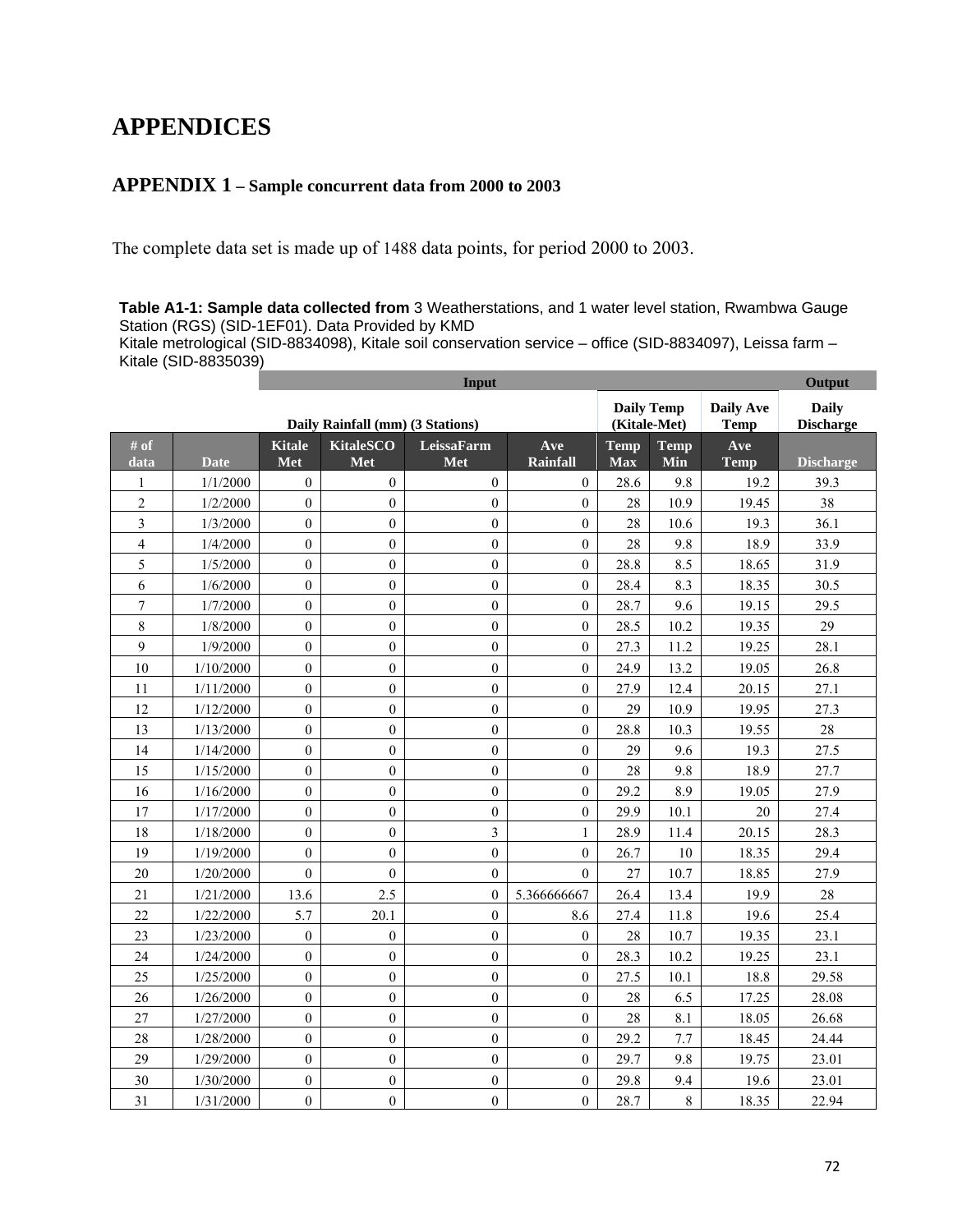| 32 | 2/1/2000  | $\mathbf{0}$   | $\overline{0}$ | $\overline{0}$ | $\overline{0}$ | 28.5 | 8.8  | 18.65 | 21.97 |
|----|-----------|----------------|----------------|----------------|----------------|------|------|-------|-------|
| 33 | 2/2/2000  | $\theta$       | $\overline{0}$ | $\overline{0}$ | $\Omega$       | 28.1 | 9.3  | 18.7  | 21.77 |
| 34 | 2/3/2000  | $\mathbf{0}$   | $\overline{0}$ | $\overline{0}$ | $\mathbf{0}$   | 28.7 | 13   | 20.85 | 21.24 |
| 35 | 2/4/2000  | $\theta$       | $\overline{0}$ | $\overline{0}$ | $\mathbf{0}$   | 28.8 | 10.3 | 19.55 | 22.24 |
| 36 | 2/5/2000  | $\mathbf{0}$   | $\overline{0}$ | $\overline{0}$ | $\mathbf{0}$   | 28   | 11.5 | 19.75 | 21.98 |
| 37 | 2/6/2000  | $\theta$       | $\mathbf{0}$   | $\overline{0}$ | $\mathbf{0}$   | 29.2 | 9.1  | 19.15 | 22.27 |
| 38 | 2/7/2000  | $\theta$       | $\mathbf{0}$   | $\overline{0}$ | $\mathbf{0}$   | 29.6 | 8.2  | 18.9  | 21.75 |
| 39 | 2/8/2000  | $\mathbf{0}$   | $\overline{0}$ | $\overline{0}$ | $\mathbf{0}$   | 29   | 9.4  | 19.2  | 21.02 |
| 40 | 2/9/2000  | $\overline{0}$ | $\overline{0}$ | $\overline{0}$ | $\mathbf{0}$   | 28.2 | 10   | 19.1  | 20.88 |
| 41 | 2/10/2000 | $\mathbf{0}$   | $\overline{0}$ | $\overline{0}$ | $\mathbf{0}$   | 27.5 | 10.2 | 18.85 | 21.34 |
| 42 | 2/11/2000 | $\theta$       | $\overline{0}$ | $\overline{0}$ | $\theta$       | 29   | 9.5  | 19.25 | 20.9  |
| 43 | 2/12/2000 | 0              | 0              | 0              | $\Omega$       | 28.3 | 9    | 18.65 | 19.98 |
| 44 | 2/13/2000 | $\mathbf 0$    | 0              | 0              | $\mathbf 0$    | 29.9 | 8.8  | 19.35 | 18.68 |
| 45 | 2/14/2000 | $\mathbf 0$    | 0              | 0              | 0              | 30   | 11   | 20.5  | 17.55 |
| 46 | 2/15/2000 | 0              | 0              | 0              | 0              | 29.8 | 11.2 | 20.5  | 17.14 |
| 47 | 2/16/2000 | 0              | 0              | 0              | 0              | 29.9 | 9.3  | 19.6  | 17.26 |
| 48 | 2/17/2000 | $\mathbf 0$    | 0              | 0              | $\mathbf 0$    | 28.8 | 9.7  | 19.25 | 16.7  |
| 49 | 2/18/2000 | $\mathbf 0$    | 0              | 0              | $\Omega$       | 28.7 | 9.8  | 19.25 | 16.72 |
| 50 | 2/19/2000 | $\mathbf 0$    | 0              | 0              | $\overline{0}$ | 28.5 | 9.2  | 18.85 | 16.78 |
| 51 | 2/20/2000 | $\mathbf 0$    | 0              | $\mathbf 0$    | $\overline{0}$ | 29.3 | 10.2 | 19.75 | 17.46 |
| 52 | 2/21/2000 | $\mathbf 0$    | 0              | 0              | $\mathbf 0$    | 30.2 | 8.6  | 19.4  | 16.52 |
| 53 | 2/22/2000 | 0              | 0              | 0              | 0              | 30   | 10.2 | 20.1  | 15.99 |
| 54 | 2/23/2000 | 0              | 0              | 0              | $\mathbf 0$    | 30.6 | 9.6  | 20.1  | 15.31 |
| 55 | 2/24/2000 | 0              | 0              | 0              | 0              | 29.8 | 11   | 20.4  | 14.81 |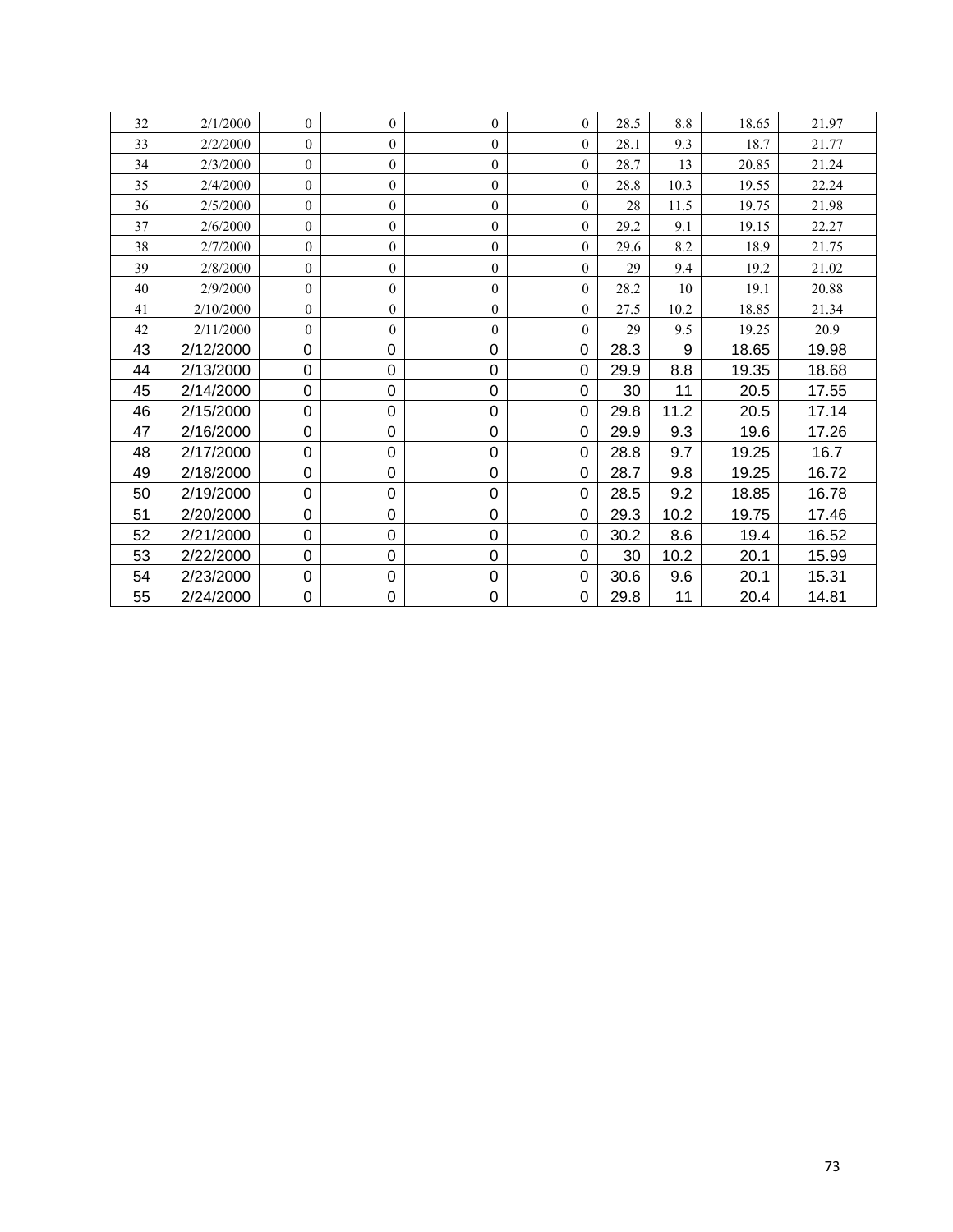# **APPENDIX 2 – The sample input output data applied with the 9 inputs**

The complete data set is made up of 744 data points.

|                                                    |                                                     |                                                     |                                                              | 9 inputs                                                  |                                                     |                                                     |                                                |                                                                   | 1 output                                        |
|----------------------------------------------------|-----------------------------------------------------|-----------------------------------------------------|--------------------------------------------------------------|-----------------------------------------------------------|-----------------------------------------------------|-----------------------------------------------------|------------------------------------------------|-------------------------------------------------------------------|-------------------------------------------------|
| Kitale-<br>Met<br><b>Rainfall</b><br>2002-<br>2003 | Kitale-<br>Soil<br><b>Rainfall</b><br>2002-<br>2003 | Leissa-<br>Farm<br><b>Rainfall</b><br>2002-<br>2003 | <b>Kitale-</b><br><b>Met</b><br><b>Temp</b><br>2002-<br>2003 | <b>Kitale-</b><br>Met<br><b>Rainfall</b><br>2000-<br>2002 | Kitale-<br>Soil<br><b>Rainfall</b><br>2000-<br>2001 | Leissa-<br>Farm<br><b>Rainfall</b><br>2000-<br>2001 | Kitale-<br>Met<br><b>Temp</b><br>2000-<br>2001 | <b>Rwambwa</b><br><b>Discharge</b><br><b>Flow 2000</b><br>$-2001$ | Rwambwa<br><b>Discharge Flow</b><br>2002 - 2003 |
| $\mathbf 0$                                        | 0                                                   | $\mathbf 0$                                         | 19.85                                                        | $\mathbf 0$                                               | $\mathbf 0$                                         | $\mathbf 0$                                         | 19.2                                           | 1.5943926                                                         | 1.804616                                        |
| 2.1                                                | 0                                                   | 18.2                                                | 20.9                                                         | 0                                                         | 0                                                   | 0                                                   | 19.45                                          | 1.5797836                                                         | 1.790144                                        |
| $\pmb{0}$                                          | 0                                                   | 0                                                   | 20.1                                                         | 0                                                         | 0                                                   | 0                                                   | 19.3                                           | 1.5575072                                                         | 1.775173                                        |
| $\mathbf 0$                                        | 6                                                   | 0                                                   | 18.95                                                        | 0                                                         | 0                                                   | $\boldsymbol{0}$                                    | 18.9                                           | 1.5301997                                                         | 1.783904                                        |
| 1.8                                                | 0                                                   | $\mathsf 0$                                         | 19.35                                                        | 0                                                         | $\pmb{0}$                                           | $\pmb{0}$                                           | 18.65                                          | 1.5037907                                                         | 1.739018                                        |
| 0                                                  | 0                                                   | 0                                                   | 20.4                                                         | $\boldsymbol{0}$                                          | $\pmb{0}$                                           | $\boldsymbol{0}$                                    | 18.35                                          | 1.4842998                                                         | 1.697578                                        |
| 0                                                  | 0                                                   | 0                                                   | 19.75                                                        | 0                                                         | 0                                                   | 0                                                   | 19.15                                          | 1.469822                                                          | 1.676053                                        |
| $\pmb{0}$                                          | 0                                                   | 0                                                   | 18.8                                                         | 0                                                         | 0                                                   | 0                                                   | 19.35                                          | 1.462398                                                          | 1.650405                                        |
| $\pmb{0}$                                          | 0                                                   | 0                                                   | 20.45                                                        | 0                                                         | 0                                                   | 0                                                   | 19.25                                          | 1.4487063                                                         | 1.631951                                        |
| $\pmb{0}$                                          | 0                                                   | 0                                                   | 20.4                                                         | 0                                                         | 0                                                   | $\pmb{0}$                                           | 19.05                                          | 1.4281348                                                         | 1.631241                                        |
| 0.5                                                | 0                                                   | 27.3                                                | 20.1                                                         | 0                                                         | 0                                                   | 0                                                   | 20.15                                          | 1.4329693                                                         | 1.66096                                         |
| 1.1                                                | 0                                                   | 0                                                   | 19.65                                                        | 0                                                         | 0                                                   | 0                                                   | 19.95                                          | 1.4361626                                                         | 1.651181                                        |
| 0                                                  | 0                                                   | 0                                                   | 19.05                                                        | 0                                                         | $\mathbf 0$                                         | 0                                                   | 19.55                                          | 1.447158                                                          | 1.646502                                        |
| 1.4                                                | 0                                                   | 0                                                   | 19.15                                                        | 0                                                         | 0                                                   | 0                                                   | 19.3                                           | 1.4393327                                                         | 1.64286                                         |
| 0.6                                                | 0                                                   | 0                                                   | 17.7                                                         | $\pmb{0}$                                                 | 0                                                   | $\pmb{0}$                                           | 18.9                                           | 1.4424798                                                         | 1.642761                                        |
| 0                                                  | 0                                                   | 0                                                   | 17.7                                                         | $\pmb{0}$                                                 | 0                                                   | $\boldsymbol{0}$                                    | 19.05                                          | 1.4456042                                                         | 1.605413                                        |
| 0                                                  | 0                                                   | 0                                                   | 19.15                                                        | 0                                                         | 0                                                   | 0                                                   | 20                                             | 1.4377506                                                         | 1.586362                                        |
| $\boldsymbol{0}$                                   | 0                                                   | $\mathsf 0$                                         | 20.2                                                         | 0                                                         | 0                                                   | 3                                                   | 20.15                                          | 1.4517864                                                         | 1.563718                                        |
| $\pmb{0}$                                          | 0                                                   | $\mathsf 0$                                         | 20.05                                                        | 0                                                         | 0                                                   | 0                                                   | 18.35                                          | 1.4683473                                                         | 1.546296                                        |
| $\mathbf 0$                                        | 0                                                   | 0                                                   | 19.5                                                         | 0                                                         | $\mathbf 0$                                         | 0                                                   | 18.85                                          | 1.4456042                                                         | 1.530328                                        |
| 2.4                                                | 0                                                   | $\mathsf 0$                                         | 20.75                                                        | 13.6                                                      | 2.5                                                 | 0                                                   | 19.9                                           | 1.447158                                                          | 1.505693                                        |
| 0                                                  | 0                                                   | $\mathbf 0$                                         | 5.95                                                         | 5.7                                                       | 20.1                                                | 0                                                   | 19.6                                           | 1.4048337                                                         | 1.480869                                        |
| 0                                                  | 0                                                   | $\mathsf 0$                                         | 19.95                                                        | 0                                                         | 0                                                   | 0                                                   | 19.35                                          | 1.363612                                                          | 1.467312                                        |
| $\pmb{0}$                                          | 0                                                   | $\mathsf 0$                                         | 19.45                                                        | $\pmb{0}$                                                 | $\pmb{0}$                                           | 0                                                   | 19.25                                          | 1.363612                                                          | 1.459392                                        |
| 0                                                  | 0                                                   | 0                                                   | 19.9                                                         | 0                                                         | $\mathbf 0$                                         | $\pmb{0}$                                           | 18.8                                           | 1.4709982                                                         | 1.453471                                        |
| 0                                                  | 0                                                   | 0                                                   | 18.45                                                        | 0                                                         | 0                                                   | 0                                                   | 17.25                                          | 1.4483971                                                         | 1.449478                                        |
| $\boldsymbol{0}$                                   | 0                                                   | $\mathsf 0$                                         | 19.5                                                         | 0                                                         | 0                                                   | 0                                                   | 18.05                                          | 1.4261858                                                         | 1.427973                                        |
| 0.5                                                | 0                                                   | 0                                                   | 20.85                                                        | 0                                                         | 0                                                   | $\pmb{0}$                                           | 18.45                                          | 1.3881012                                                         | 1.417306                                        |
| $\pmb{0}$                                          | 0                                                   | 0                                                   | 20.2                                                         | 0                                                         | 0                                                   | 0                                                   | 19.75                                          | 1.3619166                                                         | 1.421275                                        |
| 0                                                  | 0                                                   | 0                                                   | 19.4                                                         | 0                                                         | 0                                                   | 0                                                   | 19.6                                           | 1.3619166                                                         | 1.422426                                        |
| 0                                                  | 0                                                   | 0                                                   | 19.35                                                        | 0                                                         | 0                                                   | 0                                                   | 18.35                                          | 1.3605934                                                         | 1.416807                                        |
| 0                                                  | 0                                                   | 0                                                   | 19.7                                                         | 0                                                         | 0                                                   | 0                                                   | 18.65                                          | 1.3418301                                                         | 1.429914                                        |
| 0                                                  | 0                                                   | 0                                                   | 0                                                            | 0                                                         | 0                                                   | 0                                                   | 18.7                                           | 1.3378584                                                         | 1.466571                                        |
| 0                                                  | 0                                                   | $\mathsf 0$                                         | 20.9                                                         | 0                                                         | 0                                                   | 0                                                   | 20.85                                          | 1.3271545                                                         | 1.445293                                        |
| 0                                                  | 0                                                   | 0                                                   | 0                                                            | 0                                                         | 0                                                   | 0                                                   | 19.55                                          | 1.3471348                                                         | 1.451172                                        |
| 0                                                  | 0                                                   | 0                                                   | 20.6                                                         | 0                                                         | 0                                                   | 0                                                   | 19.75                                          | 1.3420277                                                         | 1.455758                                        |
| 0                                                  | 0                                                   | 0                                                   | 20.65                                                        | 0                                                         | 0                                                   | 0                                                   | 19.15                                          | 1.3477202                                                         | 1.473049                                        |

**Table A2-1:** Input output data, 9 inputs and 1 output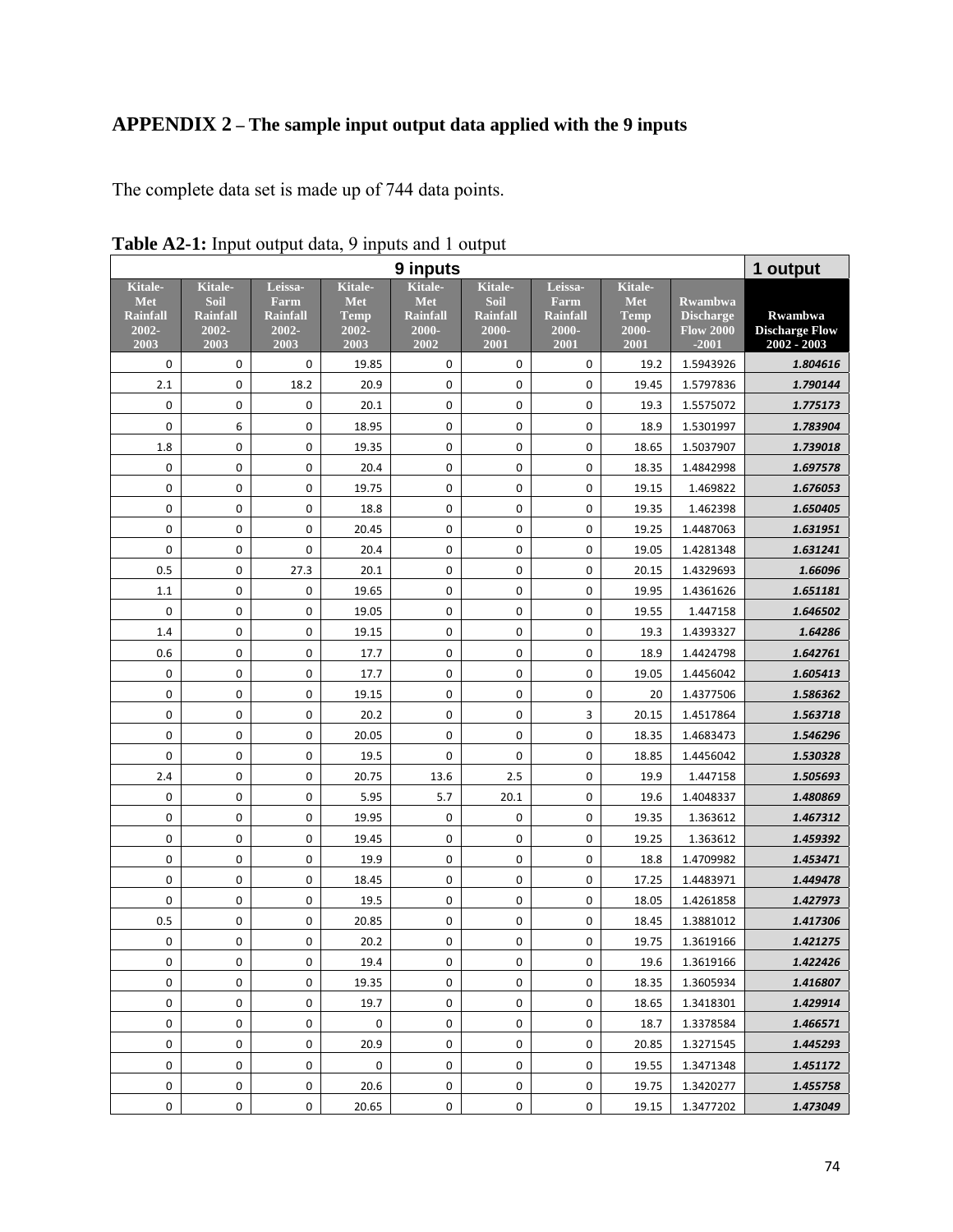|  | u | 21.25 |  | 18.9  | 1.3374593 | 1.500785 |
|--|---|-------|--|-------|-----------|----------|
|  |   | 21.1  |  | 19.2  | 1.3226327 | 1.494711 |
|  |   | 22.05 |  | 19.1  | 1.3197305 | 1.457125 |
|  | u | 20.9  |  | 18.85 | 1.3291944 | 1.427811 |
|  |   | 21.1  |  | 19.25 | 1.3201463 | 1.393926 |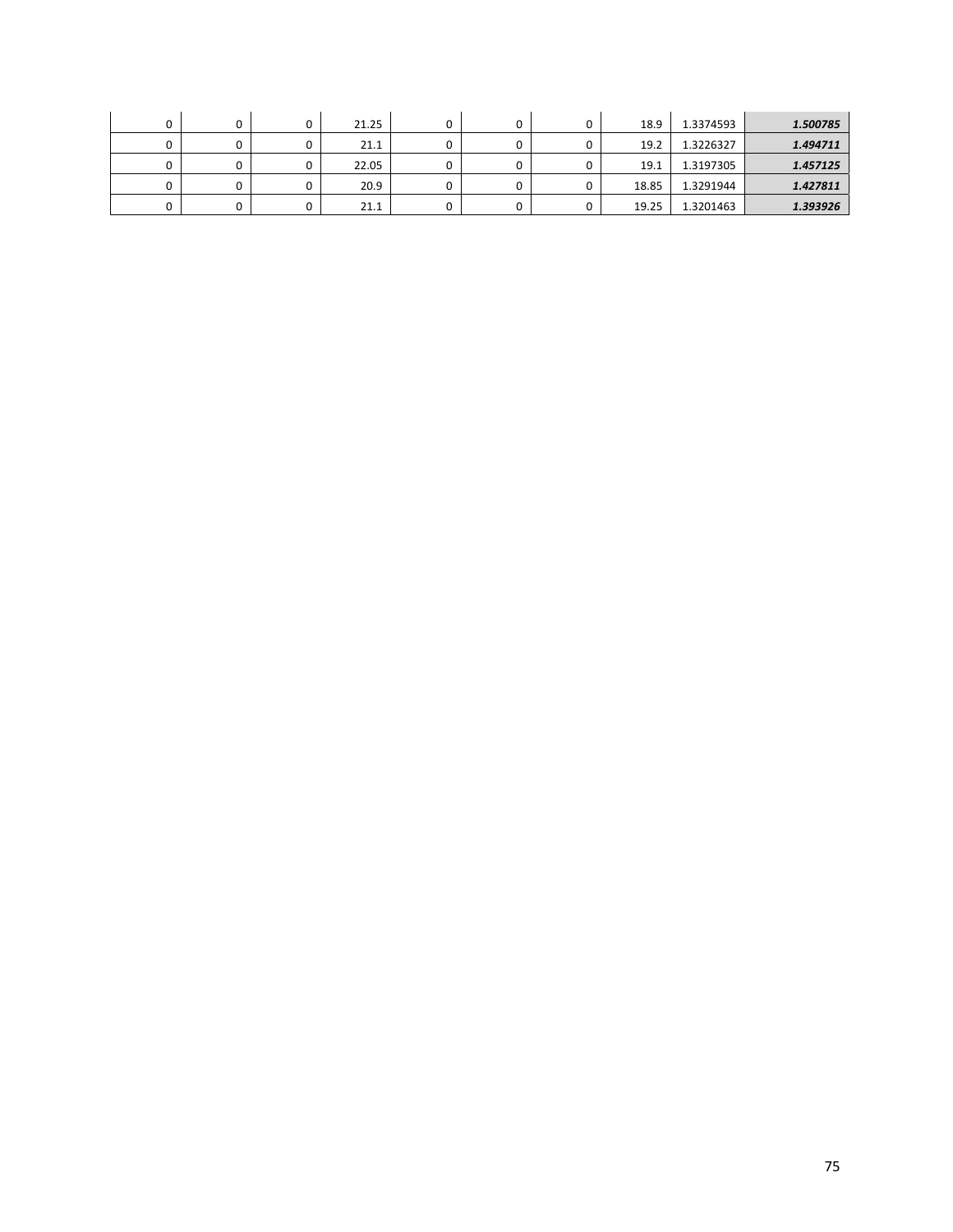## **APPENDIX 3 – The sample discharge flow output data transformed with Logarithmic**

Logarithmic transformation; column 10 was transformed with log base 10; output is shown in column 11. Complete data set is made up of 744 data points.

|                                                    |                                                     |                                                            |                                                | 1 output                                           |                                                     |                                                            |                                                |                                                                   |                                                                                  |                                                                                                    |
|----------------------------------------------------|-----------------------------------------------------|------------------------------------------------------------|------------------------------------------------|----------------------------------------------------|-----------------------------------------------------|------------------------------------------------------------|------------------------------------------------|-------------------------------------------------------------------|----------------------------------------------------------------------------------|----------------------------------------------------------------------------------------------------|
| Kitale-<br>Met<br><b>Rainfall</b><br>2002-<br>2003 | Kitale-<br>Soil<br><b>Rainfall</b><br>2002-<br>2003 | Leissa-<br><b>Farm</b><br><b>Rainfall</b><br>2002-<br>2003 | Kitale-<br>Met<br><b>Temp</b><br>2002-<br>2003 | Kitale-<br>Met<br><b>Rainfall</b><br>2000-<br>2002 | Kitale-<br>Soil<br><b>Rainfall</b><br>2000-<br>2001 | Leissa-<br><b>Farm</b><br><b>Rainfall</b><br>2000-<br>2001 | Kitale-<br>Met<br><b>Temp</b><br>2000-<br>2001 | <b>Rwambwa</b><br><b>Discharge</b><br><b>Flow 2000</b><br>$-2001$ | <b>Rwambwa</b><br><b>Discharge</b><br>Flow<br><b>RawData</b><br>$2002 -$<br>2003 | <b>Rwambwa</b><br><b>Discharge</b><br><b>Flow</b><br>LogBase10<br><b>Tranformed</b><br>2002 - 2003 |
| 0                                                  | $\mathbf 0$                                         | $\mathbf 0$                                                | 19.85                                          | 0                                                  | 0                                                   | 0                                                          | 19.2                                           | 1.594393                                                          | 63.77                                                                            | 1.804616417                                                                                        |
| 2.1                                                | $\pmb{0}$                                           | 18.2                                                       | 20.9                                           | 0                                                  | 0                                                   | 0                                                          | 19.45                                          | 1.579784                                                          | 61.68                                                                            | 1.790144365                                                                                        |
| $\mathbf 0$                                        | $\mathbf 0$                                         | 0                                                          | 20.1                                           | $\mathbf 0$                                        | $\Omega$                                            | 0                                                          | 19.3                                           | 1.557507                                                          | 59.59                                                                            | 1.775173385                                                                                        |
| 0                                                  | 6                                                   | $\mathbf 0$                                                | 18.95                                          | $\mathbf 0$                                        | $\mathbf 0$                                         | 0                                                          | 18.9                                           | 1.5302                                                            | 60.8                                                                             | 1.783903579                                                                                        |
| 1.8                                                | $\mathbf 0$                                         | $\pmb{0}$                                                  | 19.35                                          | 0                                                  | $\mathbf 0$                                         | 0                                                          | 18.65                                          | 1.503791                                                          | 54.83                                                                            | 1.739018246                                                                                        |
| 0                                                  | $\mathbf 0$                                         | $\mathbf 0$                                                | 20.4                                           | 0                                                  | $\mathbf 0$                                         | 0                                                          | 18.35                                          | 1.4843                                                            | 49.84                                                                            | 1.697578034                                                                                        |
| 0                                                  | $\pmb{0}$                                           | $\pmb{0}$                                                  | 19.75                                          | 0                                                  | $\mathbf 0$                                         | 0                                                          | 19.15                                          | 1.469822                                                          | 47.43                                                                            | 1.676053125                                                                                        |
| 0                                                  | 0                                                   | 0                                                          | 18.8                                           | 0                                                  | $\pmb{0}$                                           | 0                                                          | 19.35                                          | 1.462398                                                          | 44.71                                                                            | 1.65040467                                                                                         |
| $\mathbf 0$                                        | $\mathbf 0$                                         | 0                                                          | 20.45                                          | $\mathbf 0$                                        | $\Omega$                                            | $\overline{0}$                                             | 19.25                                          | 1.448706                                                          | 42.85                                                                            | 1.631950826                                                                                        |
| 0                                                  | $\mathbf 0$                                         | $\mathbf 0$                                                | 20.4                                           | 0                                                  | $\mathbf 0$                                         | 0                                                          | 19.05                                          | 1.428135                                                          | 42.78                                                                            | 1.63124078                                                                                         |
| 0.5                                                | 0                                                   | 27.3                                                       | 20.1                                           | 0                                                  | $\pmb{0}$                                           | 0                                                          | 20.15                                          | 1.432969                                                          | 45.81                                                                            | 1.660960292                                                                                        |
| 1.1                                                | $\mathbf 0$                                         | $\mathbf 0$                                                | 19.65                                          | $\mathbf 0$                                        | $\mathbf 0$                                         | $\overline{0}$                                             | 19.95                                          | 1.436163                                                          | 44.79                                                                            | 1.651181063                                                                                        |
| 0                                                  | 0                                                   | 0                                                          | 19.05                                          | 0                                                  | 0                                                   | 0                                                          | 19.55                                          | 1.447158                                                          | 44.31                                                                            | 1.64650175                                                                                         |
| 1.4                                                | $\mathbf 0$                                         | 0                                                          | 19.15                                          | $\pmb{0}$                                          | $\pmb{0}$                                           | 0                                                          | 19.3                                           | 1.439333                                                          | 43.94                                                                            | 1.642860053                                                                                        |
| 0.6                                                | $\mathbf 0$                                         | $\mathbf 0$                                                | 17.7                                           | $\mathbf 0$                                        | $\mathbf 0$                                         | 0                                                          | 18.9                                           | 1.44248                                                           | 43.93                                                                            | 1.642761203                                                                                        |
| 0                                                  | 0                                                   | $\pmb{0}$                                                  | 17.7                                           | 0                                                  | $\mathbf 0$                                         | 0                                                          | 19.05                                          | 1.445604                                                          | 40.31                                                                            | 1.605412798                                                                                        |
| 0                                                  | $\mathbf 0$                                         | $\mathbf 0$                                                | 19.15                                          | $\mathbf 0$                                        | $\mathbf 0$                                         | 0                                                          | 20                                             | 1.437751                                                          | 38.58                                                                            | 1.586362223                                                                                        |
| 0                                                  | $\pmb{0}$                                           | $\pmb{0}$                                                  | 20.2                                           | 0                                                  | $\pmb{0}$                                           | 3                                                          | 20.15                                          | 1.451786                                                          | 36.62                                                                            | 1.56371834                                                                                         |
| 0                                                  | $\mathbf 0$                                         | $\mathbf 0$                                                | 20.05                                          | $\mathbf 0$                                        | $\mathbf 0$                                         | $\overline{0}$                                             | 18.35                                          | 1.468347                                                          | 35.18                                                                            | 1.546295835                                                                                        |
| $\mathbf 0$                                        | $\mathbf 0$                                         | $\mathbf 0$                                                | 19.5                                           | $\mathbf 0$                                        | $\mathbf 0$                                         | 0                                                          | 18.85                                          | 1.445604                                                          | 33.91                                                                            | 1.53032779                                                                                         |
| 2.4                                                | $\mathbf 0$                                         | $\mathbf 0$                                                | 20.75                                          | 13.6                                               | 2.5                                                 | 0                                                          | 19.9                                           | 1.447158                                                          | 32.04                                                                            | 1.505692508                                                                                        |
| 0                                                  | $\mathbf 0$                                         | $\mathbf 0$                                                | 5.95                                           | 5.7                                                | 20.1                                                | $\overline{0}$                                             | 19.6                                           | 1.404834                                                          | 30.26                                                                            | 1.480868924                                                                                        |
| 0                                                  | $\mathbf 0$                                         | $\mathbf 0$                                                | 19.95                                          | 0                                                  | $\mathbf 0$                                         | 0                                                          | 19.35                                          | 1.363612                                                          | 29.33                                                                            | 1.467312063                                                                                        |
| 0                                                  | 0                                                   | 0                                                          | 19.45                                          | 0                                                  | $\pmb{0}$                                           | 0                                                          | 19.25                                          | 1.363612                                                          | 28.8                                                                             | 1.459392488                                                                                        |
| $\overline{0}$                                     | $\mathbf 0$                                         | $\overline{0}$                                             | 19.9                                           | $\mathbf 0$                                        | $\mathbf 0$                                         | $\overline{0}$                                             | 18.8                                           | 1.470998                                                          | 28.41                                                                            | 1.453471234                                                                                        |
| 0                                                  | $\mathbf 0$                                         | $\pmb{0}$                                                  | 18.45                                          | 0                                                  | $\mathbf 0$                                         | 0                                                          | 17.25                                          | 1.448397                                                          | 28.15                                                                            | 1.449478399                                                                                        |
| $\mathbf 0$                                        | 0                                                   | $\pmb{0}$                                                  | 19.5                                           | 0                                                  | $\mathbf 0$                                         | 0                                                          | 18.05                                          | 1.426186                                                          | 26.79                                                                            | 1.427972714                                                                                        |
| 0.5                                                | $\mathbf 0$                                         | $\mathbf 0$                                                | 20.85                                          | $\mathbf 0$                                        | $\mathbf 0$                                         | 0                                                          | 18.45                                          | 1.388101                                                          | 26.14                                                                            | 1.417305583                                                                                        |
| 0                                                  | $\pmb{0}$                                           | 0                                                          | 20.2                                           | 0                                                  | 0                                                   | 0                                                          | 19.75                                          | 1.361917                                                          | 26.38                                                                            | 1.421274791                                                                                        |
| 0                                                  | $\mathbf 0$                                         | $\mathbf 0$                                                | 19.4                                           | $\mathbf 0$                                        | $\mathbf 0$                                         | 0                                                          | 19.6                                           | 1.361917                                                          | 26.45                                                                            | 1.422425676                                                                                        |
| 0                                                  | $\mathbf 0$                                         | $\mathbf 0$                                                | 19.35                                          | $\mathbf 0$                                        | $\mathbf 0$                                         | 0                                                          | 18.35                                          | 1.360593                                                          | 26.11                                                                            | 1.416806872                                                                                        |
| 0                                                  | 0                                                   | $\pmb{0}$                                                  | 19.7                                           | 0                                                  | $\pmb{0}$                                           | 0                                                          | 18.65                                          | 1.34183                                                           | 26.91                                                                            | 1.429913698                                                                                        |
| $\mathbf 0$                                        | $\mathbf 0$                                         | $\mathbf 0$                                                | 0                                              | $\mathbf 0$                                        | $\Omega$                                            | $\overline{0}$                                             | 18.7                                           | 1.337858                                                          | 29.28                                                                            | 1.466571072                                                                                        |

**Table A3-1:** Sample data discharge output transformed with Logarithmic transformation of log base 10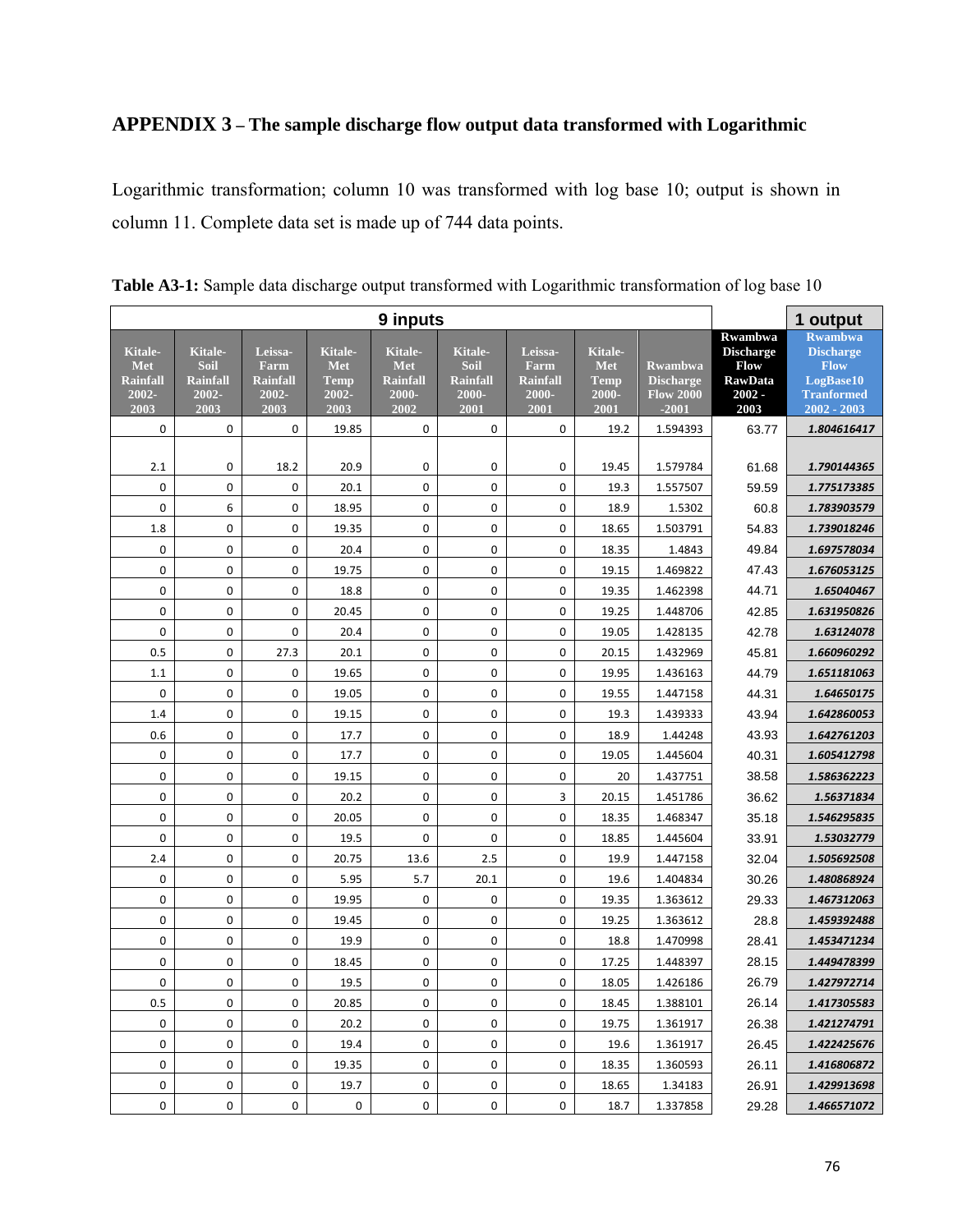| 0        | 0 | 0 | 20.9  | 0 | 0 | 0 | 20.85 | 1.327155 | 27.88 | 1.445292769 |
|----------|---|---|-------|---|---|---|-------|----------|-------|-------------|
| 0        |   |   | 0     | 0 | 0 | 0 | 19.55 | 1.347135 | 28.26 | 1.451172158 |
|          |   |   | 20.6  | 0 |   | 0 | 19.75 | 1.342028 | 28.56 | 1.455758203 |
| 0        |   | 0 | 20.65 | 0 | 0 | 0 | 19.15 | 1.34772  | 29.72 | 1.473048805 |
| $\Omega$ |   | 0 | 21.25 | 0 | 0 | 0 | 18.9  | 1.337459 | 31.68 | 1.500785173 |
| 0        |   |   | 21.1  | 0 | 0 | 0 | 19.2  | 1.322633 | 31.24 | 1.494711025 |
| 0        |   | 0 | 22.05 | 0 | 0 | 0 | 19.1  | 1.31973  | 28.65 | 1.457124626 |
| $\Omega$ |   | 0 | 20.9  | 0 | 0 | 0 | 18.85 | 1.329194 | 26.78 | 1.427810573 |
|          |   | 0 | 21.1  | 0 |   | 0 | 19.25 | 1.320146 | 24.77 | 1.393926007 |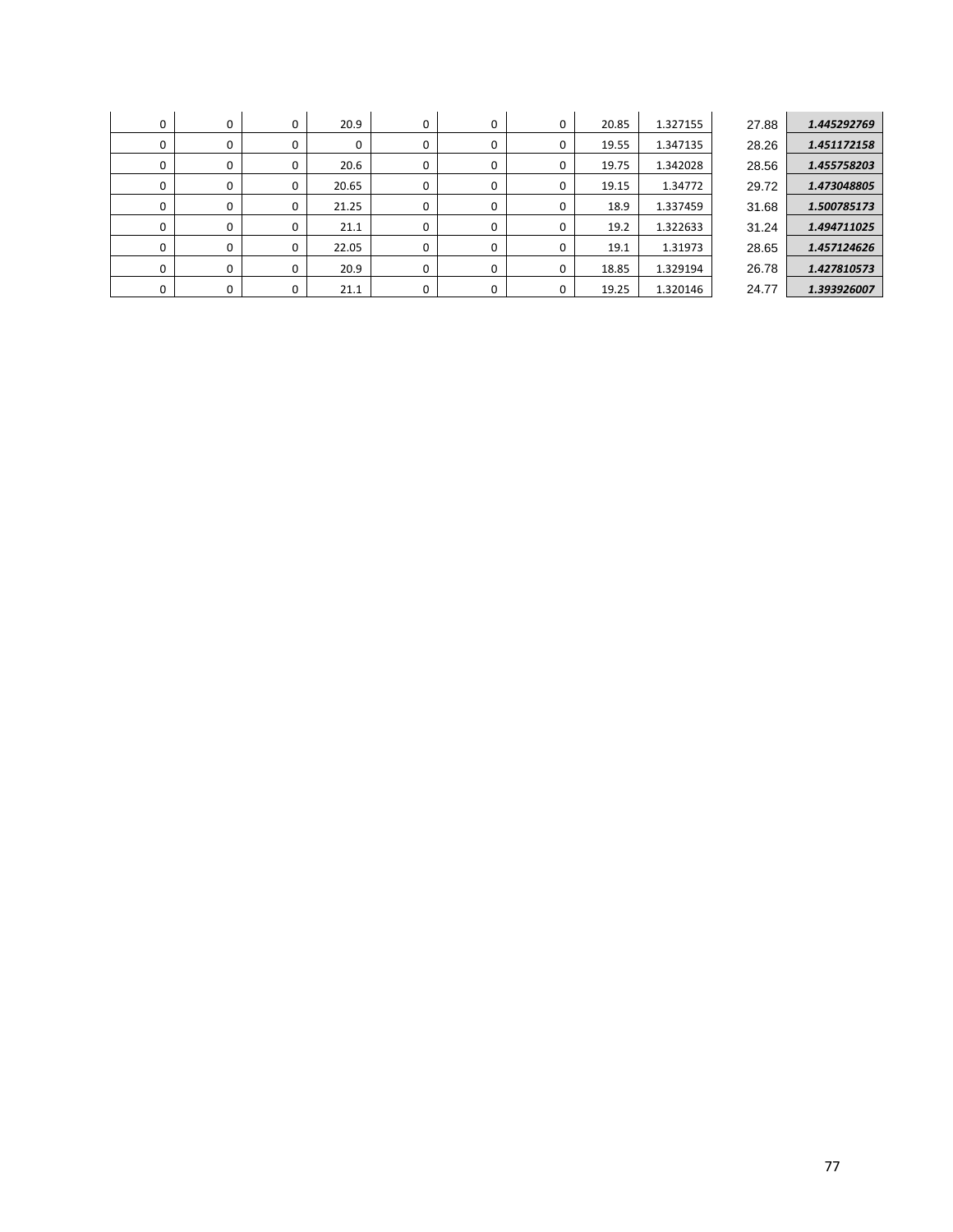## **APPENDIX 4 – The sample data which was used to develop GA-ANN-FF model**

This data was applied on the *4:6:4:1* configuration setting; complete data set is made up of 744 data points

|                                         | 1 Output                          |                                |                                              |                                           |
|-----------------------------------------|-----------------------------------|--------------------------------|----------------------------------------------|-------------------------------------------|
| <b>Kitale-Met Rainfall</b><br>2002-2003 | Leissa-Farm Rainfall<br>2002-2003 | Leissa-Farm Rainfall 2000-2001 | <b>Rwambwa Discharge</b><br>Flow 2000 - 2001 | <b>Rwambwa Discharge</b><br>$2002 - 2003$ |
| $\mathbf 0$                             | 0                                 | 0                              | 1.59439255                                   | 1.8046164                                 |
| 2.1                                     | 18.2                              | $\pmb{0}$                      | 1.579783597                                  | 1.7901444                                 |
| $\pmb{0}$                               | 0                                 | $\pmb{0}$                      | 1.557507202                                  | 1.7751734                                 |
| 0                                       | 0                                 | 0                              | 1.530199698                                  | 1.7839036                                 |
| 1.8                                     | 0                                 | $\pmb{0}$                      | 1.503790683                                  | 1.7390182                                 |
| $\pmb{0}$                               | 0                                 | $\pmb{0}$                      | 1.484299839                                  | 1.697578                                  |
| 0                                       | 0                                 | 0                              | 1.469822016                                  | 1.6760531                                 |
| 0                                       | 0                                 | $\mathbf 0$                    | 1.462397998                                  | 1.6504047                                 |
| $\pmb{0}$                               | 0                                 | $\pmb{0}$                      | 1.44870632                                   | 1.6319508                                 |
| 0                                       | 0                                 | $\pmb{0}$                      | 1.428134794                                  | 1.6312408                                 |
| 0.5                                     | 27.3                              | $\pmb{0}$                      | 1.432969291                                  | 1.6609603                                 |
| 1.1                                     | 0                                 | $\pmb{0}$                      | 1.436162647                                  | 1.6511811                                 |
| $\mathbf 0$                             | 0                                 | 0                              | 1.447158031                                  | 1.6465018                                 |
| 1.4                                     | 0                                 | $\boldsymbol{0}$               | 1.439332694                                  | 1.6428601                                 |
| 0.6                                     | 0                                 | $\pmb{0}$                      | 1.442479769                                  | 1.6427612                                 |
| $\pmb{0}$                               | 0                                 | 0                              | 1.445604203                                  | 1.6054128                                 |
| $\pmb{0}$                               | 0                                 | $\pmb{0}$                      | 1.437750563                                  | 1.5863622                                 |
| $\pmb{0}$                               | 0                                 | 3                              | 1.451786436                                  | 1.5637183                                 |
| 0                                       | 0                                 | 0                              | 1.46834733                                   | 1.5462958                                 |
| 0                                       | 0                                 | $\pmb{0}$                      | 1.445604203                                  | 1.5303278                                 |
| 2.4                                     | 0                                 | $\pmb{0}$                      | 1.447158031                                  | 1.5056925                                 |
| 0                                       | 0                                 | 0                              | 1.404833717                                  | 1.4808689                                 |
| $\mathbf 0$                             | 0                                 | $\pmb{0}$                      | 1.36361198                                   | 1.4673121                                 |
| 0                                       | 0                                 | $\pmb{0}$                      | 1.36361198                                   | 1.4593925                                 |
| 0                                       | 0                                 | 0                              | 1.47099817                                   | 1.4534712                                 |
| 0                                       | 0                                 | $\pmb{0}$                      | 1.448397103                                  | 1.4494784                                 |
| $\pmb{0}$                               | 0                                 | $\pmb{0}$                      | 1.426185825                                  | 1.4279727                                 |
| 0.5                                     | 0                                 | 0                              | 1.388101202                                  | 1.4173056                                 |
| 0                                       | 0                                 | 0                              | 1.361916619                                  | 1.4212748                                 |
| 0                                       | 0                                 | $\pmb{0}$                      | 1.361916619                                  | 1.4224257                                 |
| 0                                       | 0                                 | 0                              | 1.360593414                                  | 1.4168069                                 |

**Table A4-1:** The sample data applied on **GA-ANN-FF** model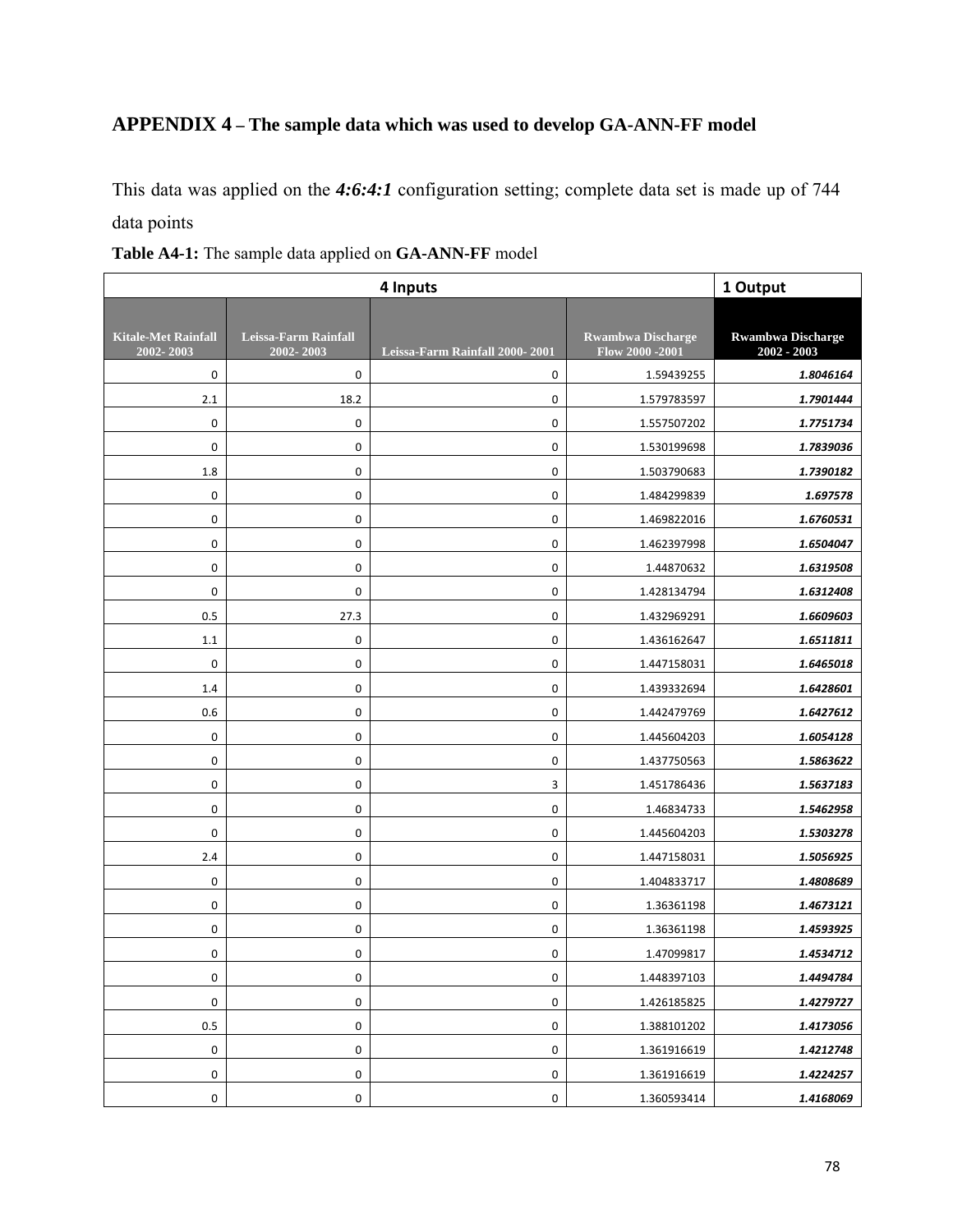| 0                | 0           | 0           | 1.341830057 | 1.4299137 |
|------------------|-------------|-------------|-------------|-----------|
| 0                | 0           | 0           | 1.337858429 | 1.4665711 |
| $\mathbf 0$      | 0           | 0           | 1.327154512 | 1.4452928 |
| 0                | 0           | $\mathbf 0$ | 1.347134783 | 1.4511722 |
| 0                | 0           | 0           | 1.342027688 | 1.4557582 |
| $\mathbf 0$      | 0           | 0           | 1.347720217 | 1.4730488 |
| 0                | 0           | 0           | 1.337459261 | 1.5007852 |
| 0                | 0           | 0           | 1.322632712 | 1.494711  |
| $\mathbf 0$      | 0           | $\mathbf 0$ | 1.319730494 | 1.4571246 |
| 0                | 0           | 0           | 1.329194415 | 1.4278106 |
| 0                | 0           | 0           | 1.320146286 | 1.393926  |
| $\mathbf 0$      | 0           | 0           | 1.300595484 | 1.3523755 |
| 0.7              | 0           | $\mathbf 0$ | 1.271376872 | 1.3289909 |
| $\boldsymbol{0}$ | $\mathbf 0$ | $\mathbf 0$ | 1.244277121 | 1.3283796 |
| 0                | 0           | $\mathbf 0$ | 1.234010818 | 1.3312248 |
| 0                | 43          | $\pmb{0}$   | 1.237040791 | 1.3523755 |
| 30.3             | 0           | $\mathbf 0$ | 1.222716471 | 1.3484996 |
| $\mathbf 0$      | 0           | 0           | 1.223236273 | 1.3410386 |
| $\mathbf 0$      | 0           | 0           | 1.224791956 | 1.3889888 |
| $\mathbf 0$      | 0           | 0           | 1.242044239 | 1.4258601 |
| 0                | 0           | 0           | 1.218010043 | 1.5571461 |
| $\mathbf 0$      | 0           | $\mathbf 0$ | 1.203848464 | 1.5842181 |
| 0                | 0           | 0           | 1.184975191 | 1.5956064 |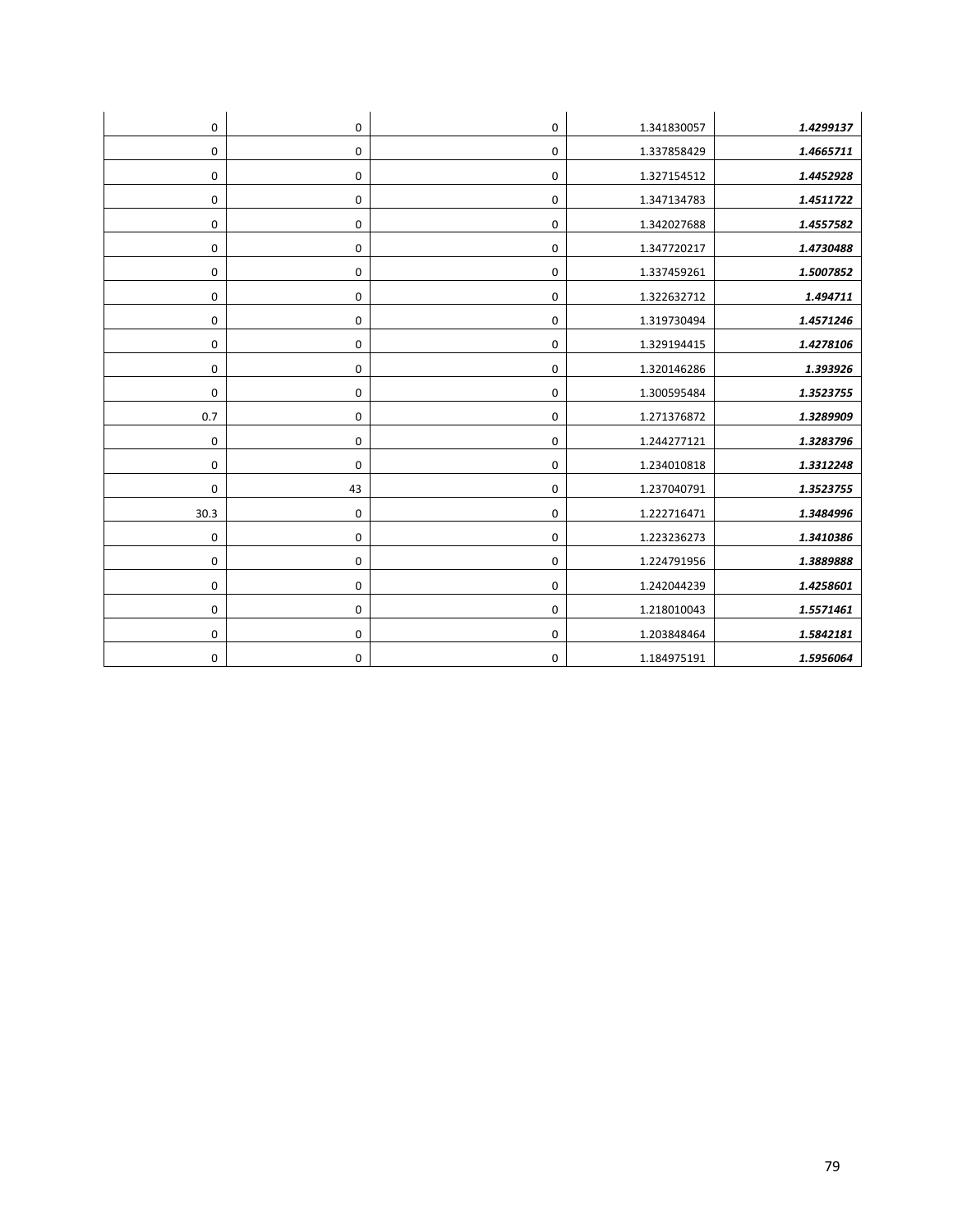### **APPENDIX 5 - Optimized GA-ANN-FF (***4:6:4:1***) and MLP-ANN-FF (***9:7:12:1***) models**

The figures below illustrate the two models that were finally developed using NeuroSolutions software. The pointed circles contain the neurons in the layers.



**Figure A5-1:** a MLP-ANN-FF **(***9:7:12:1***)** neural network model developed with the Excel based version of NeuroSolution Software



**Figure A5-2:** a GA-ANN-FF **(***4:6:4:1***)** neural network model developed with the Excel based version of NeuroSolution Software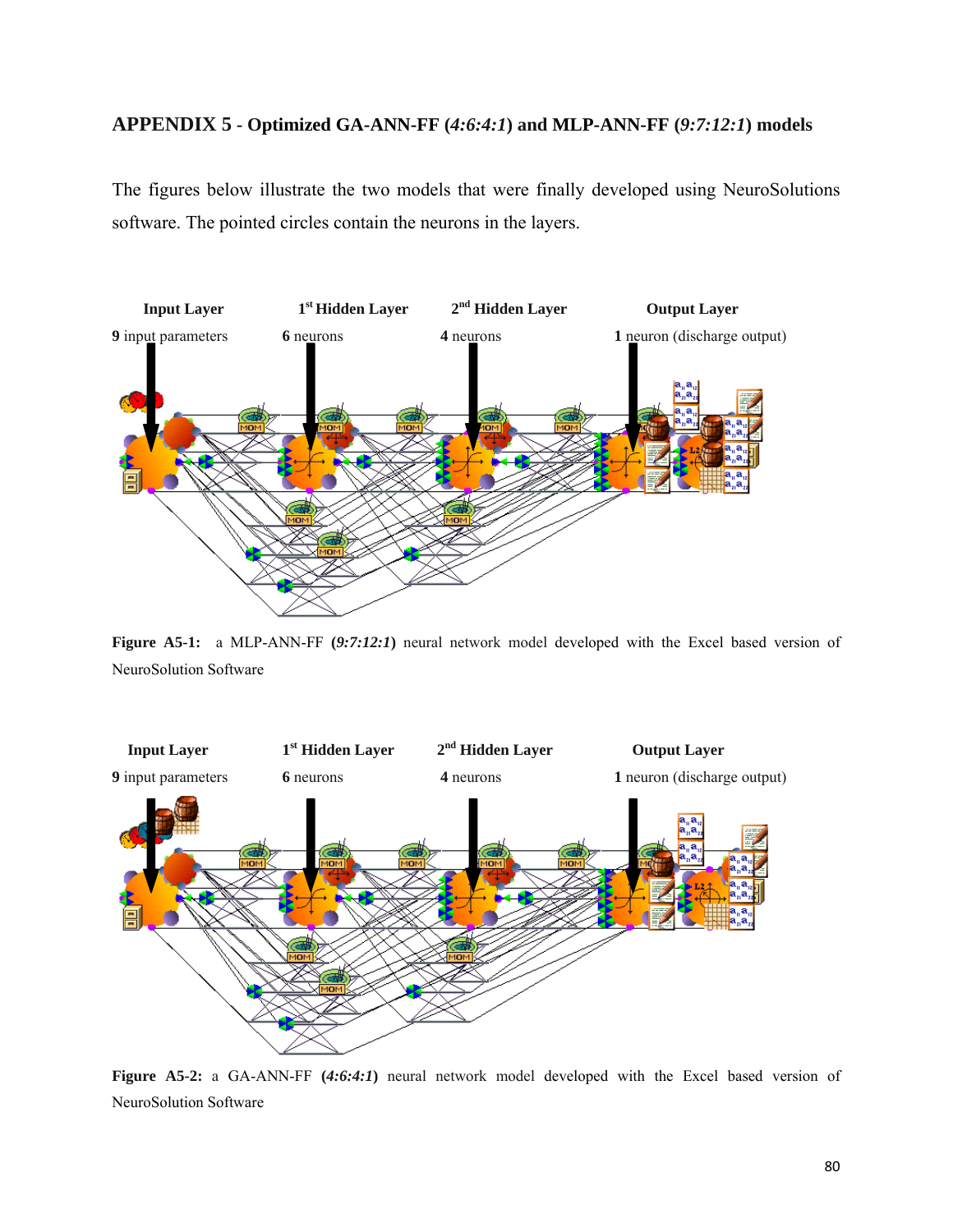## **APPENDIX 6– The sample results obtained for the MLP-ANN-FF (9:7:12:1) model**

That estimated the discharge flow of Nzoia River at Rwambwa River gauge for MLP-ANN-FF (9:7:12:1) model

**Table A6-1:** Test results obtained for the MLP-ANN-FF (9:7:12:1) model to estimate the discharge flow

| of Nzoia River at Rwambwa River gauge |  |
|---------------------------------------|--|
|---------------------------------------|--|

| Date       | Actual    | <b>Predicted</b> | Error% |
|------------|-----------|------------------|--------|
| 10/20/2003 | 1.9669392 | 2.154443         | 9.53   |
| 10/21/2003 | 1.9704399 | 2.180509         | 10.66  |
| 10/22/2003 | 1.9685763 | 2.171373         | 10.30  |
| 10/23/2003 | 1.9692295 | 2.210722         | 12.26  |
| 10/24/2003 | 1.9689963 | 2.211793         | 12.33  |
| 10/25/2003 | 1.9650135 | 2.153446         | 9.59   |
| 10/26/2003 | 1.9487063 | 2.124298         | 9.01   |
| 10/27/2003 | 1.9397688 | 2.074249         | 6.93   |
| 10/28/2003 | 1.9331835 | 2.074037         | 7.29   |
| 10/29/2003 | 1.9298275 | 2.121682         | 9.94   |
| 10/30/2003 | 1.9289077 | 1.969742         | 2.12   |
| 10/31/2003 | 1.9284471 | 2.023615         | 4.93   |
| 11/1/2003  | 1.9225179 | 2.098919         | 9.18   |
| 11/2/2003  | 1.9205929 | 2.127686         | 10.78  |
| 11/3/2003  | 1.9197055 | 2.117277         | 10.29  |
| 11/4/2003  | 1.9153998 | 2.185884         | 14.12  |
| 11/5/2003  | 1.9117434 | 2.175991         | 13.82  |
| 11/6/2003  | 1.9116902 | 2.191931         | 14.66  |
| 11/7/2003  | 1.9121157 | 2.190439         | 14.56  |
| 11/8/2003  | 1.9160326 | 2.174468         | 13.49  |
| 11/9/2003  | 1.9212702 | 2.213124         | 15.19  |
| 11/10/2003 | 1.9166118 | 2.241209         | 16.94  |
| 11/11/2003 | 1.9122221 | 2.167013         | 13.32  |
| 11/12/2003 | 1.905094  | 2.261883         | 18.73  |
| 11/13/2003 | 1.9395692 | 2.111586         | 8.87   |
| 11/14/2003 | 1.9492924 | 2.125341         | 9.03   |
| 11/15/2003 | 1.9520656 | 2.210732         | 13.25  |
| 11/16/2003 | 1.9557358 | 2.043797         | 4.50   |
| 11/17/2003 | 1.9705328 | 1.986326         | 0.80   |
| 11/18/2003 | 1.9693227 | 2.129429         | 8.13   |
| 11/19/2003 | 1.9562165 | 2.16657          | 10.75  |
| 11/20/2003 | 1.9505109 | 2.096929         | 7.51   |
| 11/21/2003 | 1.9360611 | 2.085433         | 7.72   |
| 11/22/2003 | 1.9197055 | 2.059307         | 7.27   |
| 11/23/2003 | 1.9066044 | 2.021408         | 6.02   |
| 11/24/2003 | 1.9061195 | 2.016191         | 5.77   |
| 11/25/2003 | 1.909235  | 1.995828         | 4.54   |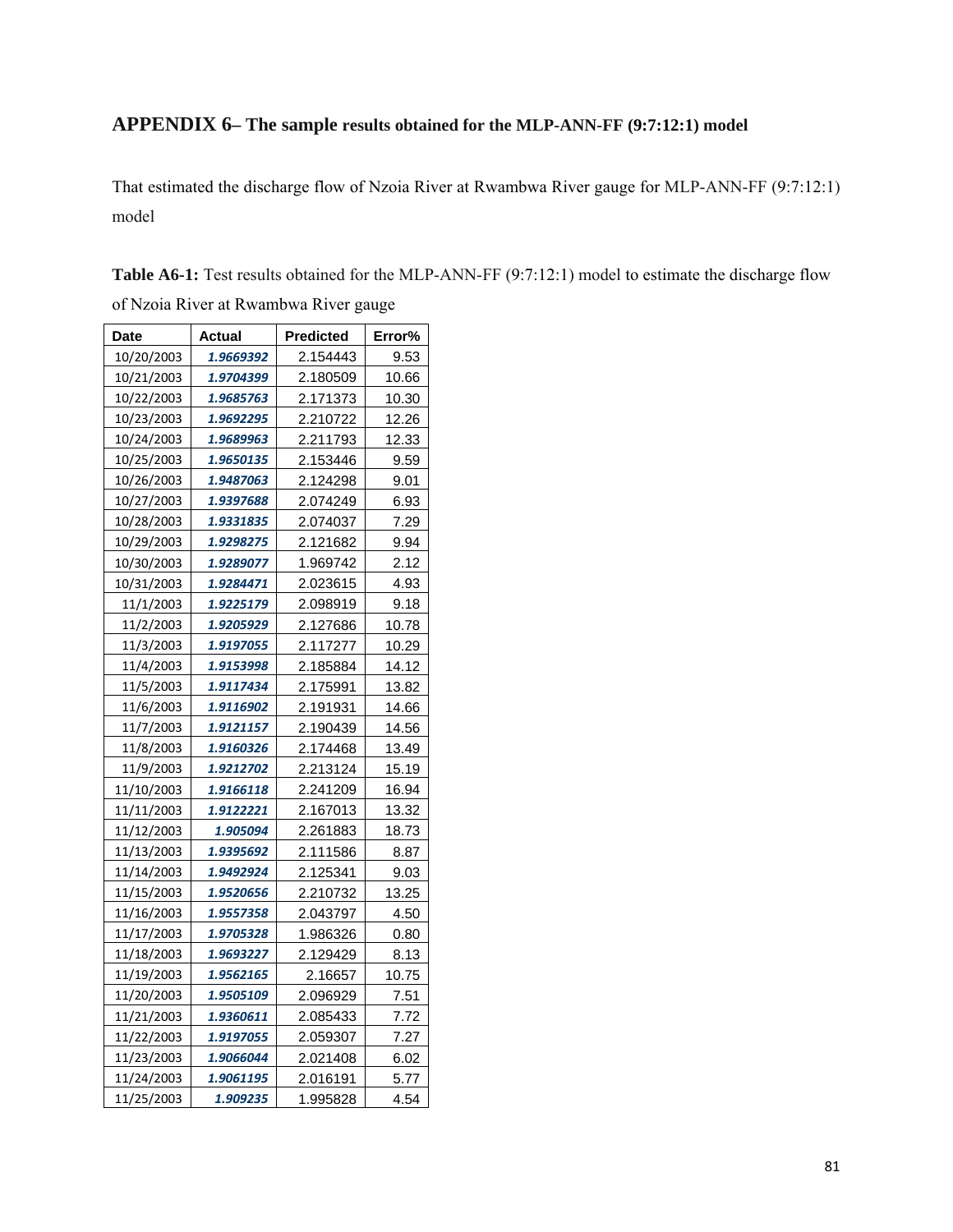| 11/26/2003        | 1.9008585                   | 2.004162         | 5.43    |
|-------------------|-----------------------------|------------------|---------|
| 11/27/2003        | 1.9008585                   | 1.974819         | 3.89    |
| 11/28/2003        | 1.9099837                   | 1.975825         | 3.45    |
| 11/29/2003        | 1.9209056                   | 1.964299         | 2.26    |
| 11/30/2003        | 1.9157691                   | 1.94909          | 1.74    |
| 31/11/2003        | 1.90558                     | 1.784349         | $-6.36$ |
| 12/1/2003         | 1.8916489                   | 1.928971         | 1.97    |
| 12/2/2003         | 1.8776017                   | 1.922583         | 2.40    |
| 12/3/2003         | 1.8685857                   | 1.925205         | 3.03    |
| 12/4/2003         | 1.8624892                   | 1.913041         | 2.71    |
| 12/5/2003         | 1.8666417                   | 1.928023         | 3.29    |
| 12/6/2003         | 1.8429835                   | 2.075329         | 12.61   |
| 12/7/2003         | 1.7629785                   | 1.856216         | 5.29    |
| 12/8/2003         | 1.7595923                   | 1.874467         | 6.53    |
| 12/9/2003         | 1.7594412                   | 1.936101         | 10.04   |
| 12/10/2003        | 1.7714405                   | 1.857611         | 4.86    |
| 12/11/2003        | 1.7761198                   | 1.869813         | 5.28    |
| 12/12/2003        | 1.7816118                   | 1.850942         | 3.89    |
| 12/13/2003        | 1.7808931                   | 1.818504         | 2.11    |
| 12/14/2003        | 1.77459                     | 1.795361         | 1.17    |
| 12/15/2003        | 1.7667102                   | 1.807657         | 2.32    |
| 12/16/2003        | 1.7652214                   | 1.80253          | 2.11    |
| 12/17/2003        | 1.7667102                   | 1.798654         | 1.81    |
| 12/18/2003        | 1.7585334                   | 1.796841         | 2.18    |
| 12/19/2003        | 1.7165042                   | 1.782422         | 3.84    |
| 12/20/2003        | 1.7137425                   | 1.798215         | 4.93    |
| 12/21/2003        | 1.7199111                   | 1.820559         | 5.85    |
| 12/22/2003        | 1.7431176                   | 1.822957         | 4.58    |
| 12/23/2003        | 1.7947668                   | 1.802008         | 0.40    |
| 12/24/2003        | 1.811709                    | 1.816582         | 0.27    |
| 12/25/2003        | 1.808346                    | 1.818646         | 0.57    |
| 12/26/2003        | 1.8102997                   | 1.780542         | -1.64   |
| 12/27/2003        | 1.799754                    | 1.792119         | $-0.42$ |
| 12/28/2003        | 1.7759743                   | 1.778662         | 0.15    |
| 12/29/2003        | 1.7351995                   | 1.791945         | 3.27    |
| 12/30/2003        | 1.7337588                   | 1.787277         | 3.09    |
| 12/31/2003        | 1.7569402                   | 1.82077          | 3.63    |
| Performance       |                             | <b>Discharge</b> |         |
| Mean Square Error |                             | 0.024031731      |         |
|                   | r (correlation coefficient) | 0.843375453      |         |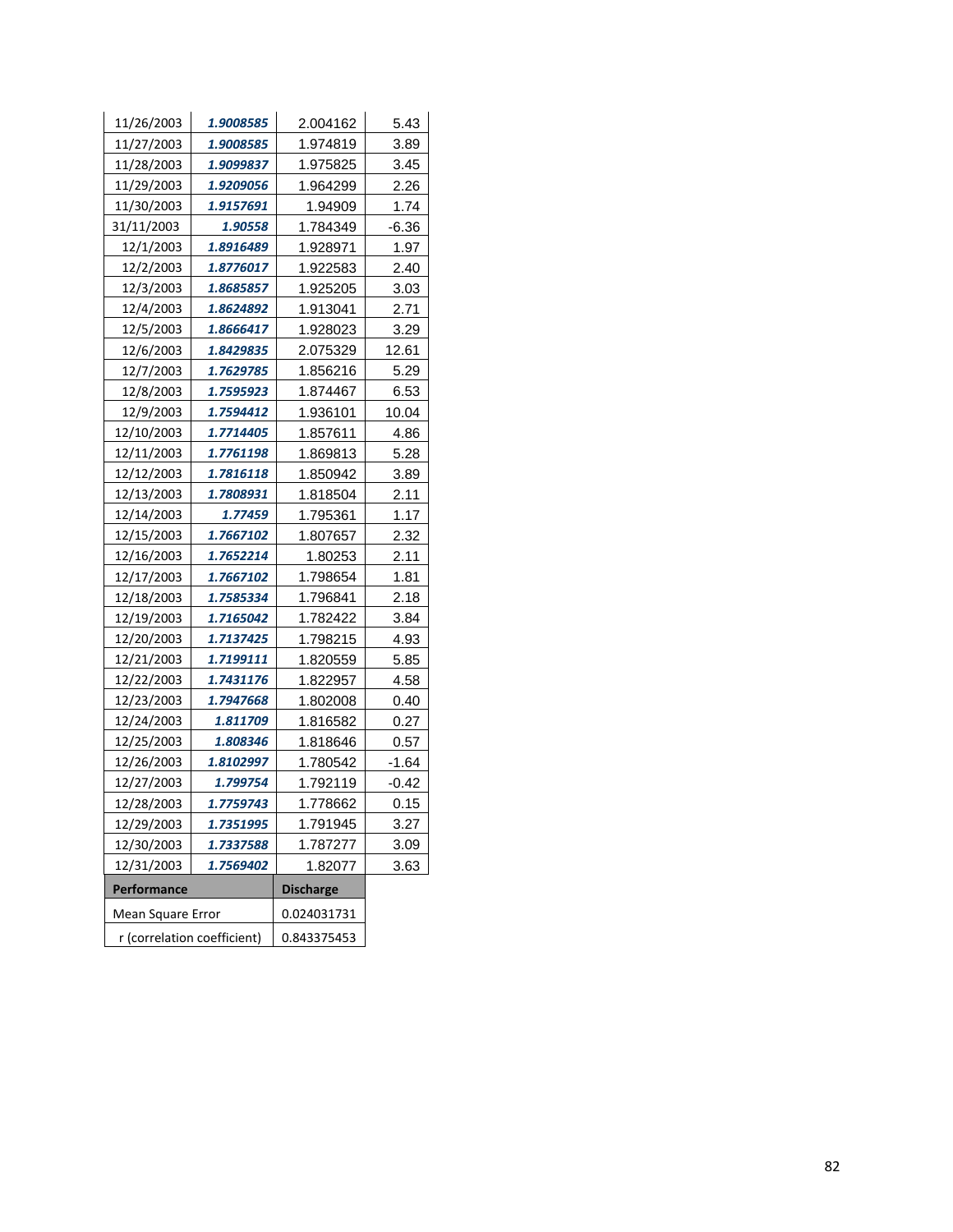| Date       | Actual     | Predicted  | Error%   |  |  |  |
|------------|------------|------------|----------|--|--|--|
| 10/20/2003 | 1.96693916 | 2.12396347 | 7.98318  |  |  |  |
| 10/21/2003 | 1.97043986 | 2.14603548 | 8.911493 |  |  |  |
| 10/22/2003 | 1.96857634 | 2.19988399 | 11.75    |  |  |  |
| 10/23/2003 | 1.96922948 | 2.23280205 | 13.38455 |  |  |  |
| 10/24/2003 | 1.96899633 | 2.20481946 | 11.97682 |  |  |  |
| 10/25/2003 | 1.96501345 | 2.15677383 | 9.758731 |  |  |  |
| 10/26/2003 | 1.94870631 | 2.12611697 | 9.104022 |  |  |  |
| 10/27/2003 | 1.93976878 | 2.09453404 | 7.978542 |  |  |  |
| 10/28/2003 | 1.93318348 | 2.09330268 | 8.28267  |  |  |  |
| 10/29/2003 | 1.92982748 | 2.08595024 | 8.089985 |  |  |  |
| 10/30/2003 | 1.92890769 | 2.09702138 | 8.715487 |  |  |  |
| 10/31/2003 | 1.92844706 | 2.06542355 | 7.102943 |  |  |  |
| 11/1/2003  | 1.92251786 | 2.06950733 | 7.645675 |  |  |  |
| 11/2/2003  | 1.92059286 | 2.13294407 | 11.05654 |  |  |  |
| 11/3/2003  | 1.91970554 | 2.14039301 | 11.4959  |  |  |  |
| 11/4/2003  | 1.91539984 | 2.1668135  | 13.12591 |  |  |  |
| 11/5/2003  | 1.91174338 | 2.1615363  | 13.06624 |  |  |  |
| 11/6/2003  | 1.91169016 | 2.18957405 | 14.53603 |  |  |  |
| 11/7/2003  | 1.91211573 | 2.18382966 | 14.21012 |  |  |  |
| 11/8/2003  | 1.91603261 | 2.18128075 | 13.84361 |  |  |  |
| 11/9/2003  | 1.92127019 | 2.19173299 | 14.07729 |  |  |  |
| 11/10/2003 | 1.91661185 | 2.22260277 | 15.9652  |  |  |  |
| 11/11/2003 | 1.91222206 | 2.16008757 | 12.96217 |  |  |  |
| 11/12/2003 | 1.90509397 | 2.12272974 | 11.42389 |  |  |  |
| 11/13/2003 | 1.93956917 | 2.12825226 | 9.728093 |  |  |  |
| 11/14/2003 | 1.9492924  | 2.10699142 | 8.090065 |  |  |  |
| 11/15/2003 | 1.95206559 | 2.17283181 | 11.30937 |  |  |  |
| 11/16/2003 | 1.95573584 | 2.08357605 | 6.536681 |  |  |  |
| 11/17/2003 | 1.97053283 | 2.06340572 | 4.713085 |  |  |  |
| 11/18/2003 | 1.96932271 | 2.05359507 | 4.279256 |  |  |  |
| 11/19/2003 | 1.95621647 | 2.16567867 | 10.70752 |  |  |  |
| 11/20/2003 | 1.95051089 | 2.08260362 | 6.772212 |  |  |  |
| 11/21/2003 | 1.93606112 | 2.07943014 | 7.405191 |  |  |  |
| 11/22/2003 | 1.91970554 | 2.05210207 | 6.89671  |  |  |  |
| 11/23/2003 | 1.90660437 | 2.03610061 | 6.791983 |  |  |  |
| 11/24/2003 | 1.90611946 | 2.01922612 | 5.93387  |  |  |  |
| 11/25/2003 | 1.909235   | 2.0110842  | 5.334555 |  |  |  |
| 11/26/2003 | 1.90085851 | 2.00106999 | 5.271907 |  |  |  |

**Table A6-2:** Test results obtained for the GA-ANN-FF (4:6:4:1) model to estimate the discharge flow of Nzoia River at Rwambwa River gauge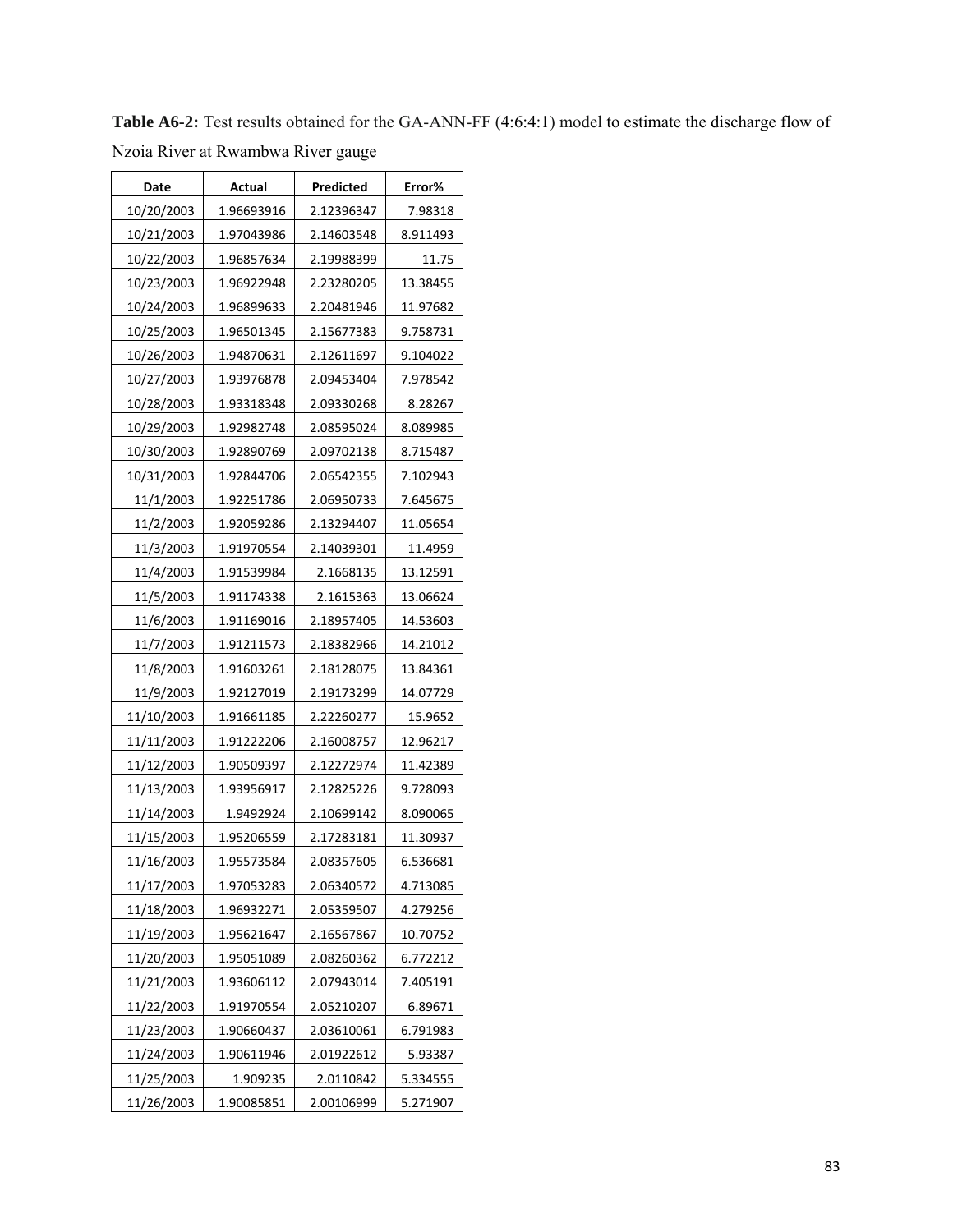| 11/27/2003  | 1.90085851  | 1.98749079       | 4.557535   |
|-------------|-------------|------------------|------------|
| 11/28/2003  | 1.9099837   | 1.9699898        | 3.141708   |
| 11/29/2003  | 1.9209056   | 1.96696619       | 2.397858   |
| 11/30/2003  | 1.91576907  | 1.95046866       | 1.811262   |
| 31/11/2003  | 1.90558003  | 1.94971802       | 2.31625    |
| 12/1/2003   | 1.89164894  | 1.93053431       | 2.055633   |
| 12/2/2003   | 1.87760168  | 1.92350189       | 2.444619   |
| 12/3/2003   | 1.86858567  | 1.91814249       | 2.652103   |
| 12/4/2003   | 1.86248917  | 1.92488009       | 3.349867   |
| 12/5/2003   | 1.86664172  | 1.91683358       | 2.688886   |
| 12/6/2003   | 1.84298347  | 1.83267561       | $-0.5593$  |
| 12/7/2003   | 1.76297849  | 1.9073084        | 8.186709   |
| 12/8/2003   | 1.75959231  | 1.86911274       | 6.224194   |
| 12/9/2003   | 1.7594412   | 1.8974752        | 7.845332   |
| 12/10/2003  | 1.77144049  | 1.86446887       | 5.251567   |
| 12/11/2003  | 1.7761198   | 1.85850384       | 4.638428   |
| 12/12/2003  | 1.78161178  | 1.85131465       | 3.912349   |
| 12/13/2003  | 1.78089311  | 1.83888037       | 3.256078   |
| 12/14/2003  | 1.77458995  | 1.83473686       | 3.389342   |
| 12/15/2003  | 1.76671021  | 1.82634042       | 3.375212   |
| 12/16/2003  | 1.76522137  | 1.82357477       | 3.305727   |
| 12/17/2003  | 1.76671021  | 1.81757141       | 2.878865   |
| 12/18/2003  | 1.75853342  | 1.80690988       | 2.750955   |
| 12/19/2003  | 1.71650416  | 1.79334458       | 4.476564   |
| 12/20/2003  | 1.71374248  | 1.7949984        | 4.741431   |
| 12/21/2003  | 1.71991106  | 1.81697616       | 5.643611   |
| 12/22/2003  | 1.74311763  | 1.82809991       | 4.875304   |
| 12/23/2003  | 1.7947668   | 1.81086081       | 0.896719   |
| 12/24/2003  | 1.81170903  | 1.80690988       | $-0.2649$  |
| 12/25/2003  | 1.80834604  | 1.82040144       | 0.666654   |
| 12/26/2003  | 1.81029974  | 1.79695044       | -0.73741   |
| 12/27/2003  | 1.79975397  | 1.78774832       | $-0.66707$ |
| 12/28/2003  | 1.77597433  | 1.7824216        | 0.363027   |
| 12/29/2003  | 1.73519955  | 1.78047613       | 2.609301   |
| 12/30/2003  | 1.73375884  | 1.7877008        | 3.111273   |
| 12/31/2003  | 1.75694024  | 1.81612343       |            |
| Performance |             | <b>Discharge</b> |            |
| <b>MSE</b>  | 0.02176209  |                  |            |
| r           | 0.887479548 |                  |            |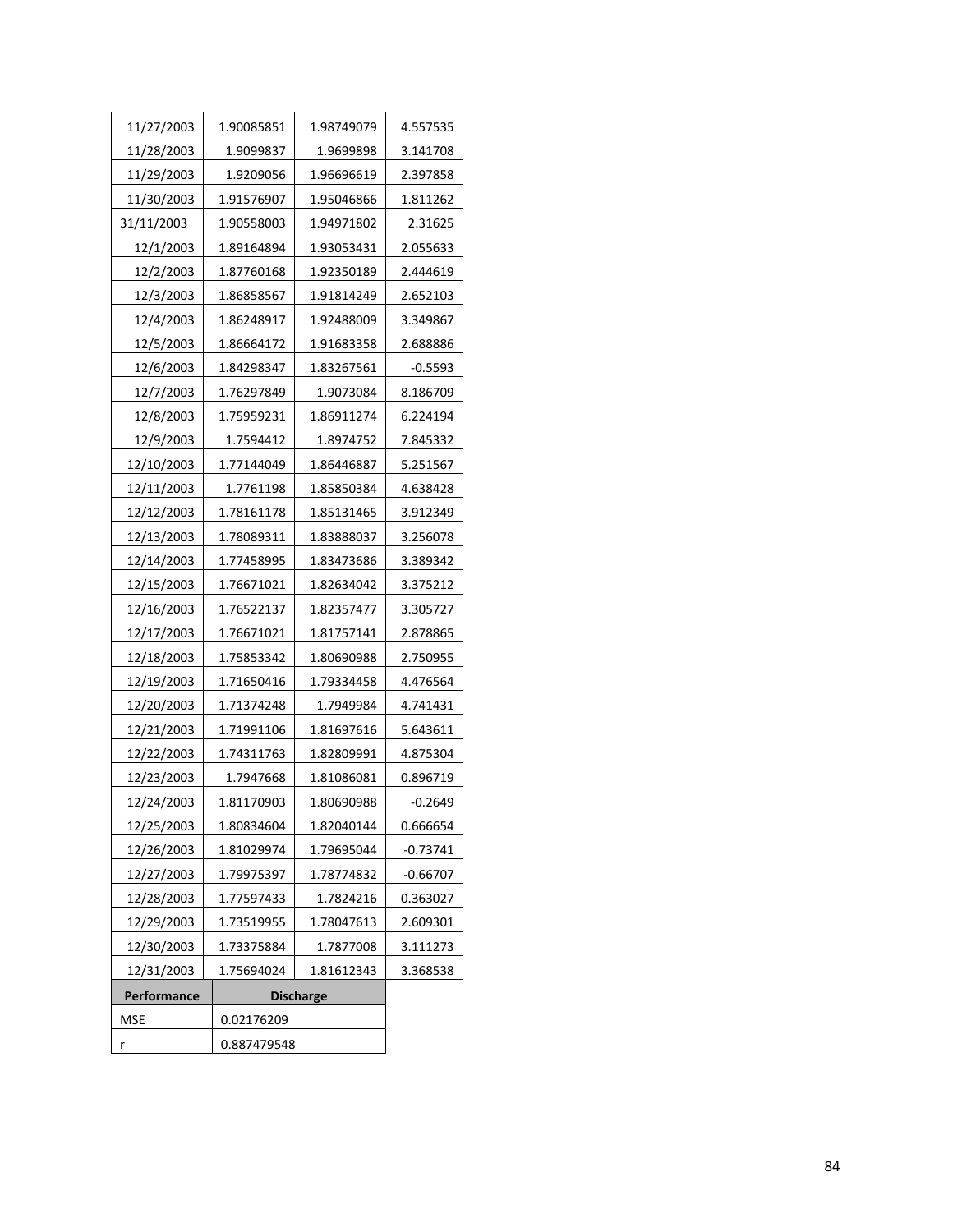## **APPENDIX 7 –Test data used to evaluate MLP-ANN-FF and GA-ANN- models**

This 10% test data was applied on the *9:7:12:1* configuration setting; the 10% test dataset is made up of 74 data points

| 9 Inputs                                          |                                                    |                                              |                                                       |                                     |                                             |                                              |                                                       | 1 Output                                                  |                                                    |
|---------------------------------------------------|----------------------------------------------------|----------------------------------------------|-------------------------------------------------------|-------------------------------------|---------------------------------------------|----------------------------------------------|-------------------------------------------------------|-----------------------------------------------------------|----------------------------------------------------|
| <b>Kitale-Met</b><br><b>Rainfall</b><br>2002-2003 | <b>Kitale-Soil</b><br><b>Rainfall</b><br>2002-2003 | Leissa-<br>Farm<br>Rainfall<br>2002-<br>2003 | Kitale-<br><b>Met</b><br><b>Temp</b><br>2002-<br>2003 | Kitale-Met<br>Rainfall<br>2000-2002 | <b>Kitale-Soil</b><br>Rainfall<br>2000-2001 | Leissa-<br>Farm<br>Rainfall<br>2000-<br>2001 | Kitale-<br><b>Met</b><br><b>Temp</b><br>2000-<br>2001 | <b>Rwambwa</b><br><b>Discharge</b><br>Flow 2000 -<br>2001 | Rwambwa<br><b>Discharge</b><br>Flow 2002 -<br>2003 |
| 0                                                 | 0                                                  | 0                                            | 19.55                                                 | 0                                   | 0                                           | 0                                            | 19.85                                                 | 2.332034277                                               | 1.966939163                                        |
| 0                                                 | 0                                                  | $\Omega$                                     | 19.3                                                  | $\Omega$                            | $\Omega$                                    | $\mathbf 0$                                  | 20.1                                                  | 2.380211242                                               | 1.970439863                                        |
| 0                                                 | 0                                                  | 0                                            | 19.05                                                 | 0                                   | 20                                          | 0                                            | 19.05                                                 | 2.50609896                                                | 1.968576335                                        |
| 0.5                                               | 0                                                  | $\mathbf 0$                                  | 19.35                                                 | 26.4                                | 13                                          | 5.5                                          | 19.25                                                 | 2.592842683                                               | 1.96922948                                         |
| $\pmb{0}$                                         | 0                                                  | $\pmb{0}$                                    | 16.45                                                 | 2.5                                 | 0                                           | 3.7                                          | 19.6                                                  | 2.516931809                                               | 1.968996327                                        |
| 0.7                                               | 0                                                  | $\Omega$                                     | 19.25                                                 | 20.8                                | 8                                           | 14                                           | 19.8                                                  | 2.401745082                                               | 1.96501345                                         |
| 0                                                 | 0                                                  | $\mathbf 0$                                  | 18.65                                                 | 8.5                                 | 9                                           | 0                                            | 20.1                                                  | 2.336659823                                               | 1.948706309                                        |
| 5.6                                               | 0                                                  | 0                                            | 19.8                                                  | 7.6                                 | 10                                          | 10.2                                         | 19.45                                                 | 2.28057837                                                | 1.939768776                                        |
| 0                                                 | 0                                                  | $\pmb{0}$                                    | 19.95                                                 | 6.7                                 | 5                                           | 21.8                                         | 18.75                                                 | 2.253822439                                               | 1.933183479                                        |
| 0                                                 | 0                                                  | 0                                            | 18.6                                                  | 21.9                                | 0                                           | 13.7                                         | 19.55                                                 | 2.239049093                                               | 1.929827481                                        |
| 1.8                                               | 4.5                                                | 4.5                                          | 19.15                                                 | 4.7                                 | 24                                          | 12.3                                         | 18.9                                                  | 2.226599905                                               | 1.92890769                                         |
| $\mathbf 0$                                       | 0                                                  | $\mathbf 0$                                  | 19                                                    | 17.9                                | 16                                          | 1.7                                          | 18.75                                                 | 2.208978517                                               | 1.928447063                                        |
| 0.6                                               | 0                                                  | $\mathbf 0$                                  | 20.65                                                 | 30.1                                | 0                                           | 7.5                                          | 17.7                                                  | 2.211654401                                               | 1.92251786                                         |
| 3.7                                               | 10                                                 | 10                                           | 19.1                                                  | $\pmb{0}$                           | $\overline{0}$                              | $4.6\,$                                      | 17.85                                                 | 2.265525335                                               | 1.920592862                                        |
| 0                                                 | 0                                                  | $\mathbf{0}$                                 | 20.05                                                 | 2.5                                 | 10                                          | 0                                            | 18.25                                                 | 2.367728546                                               | 1.919705535                                        |
| 0                                                 | 0                                                  | $\pmb{0}$                                    | 20.1                                                  | 9.5                                 | 0                                           | 0.9                                          | 18.3                                                  | 2.426511261                                               | 1.915399835                                        |
| 0                                                 | 0                                                  | $\pmb{0}$                                    | 17.95                                                 | $\pmb{0}$                           | 0                                           | 0                                            | 18.3                                                  | 2.415140352                                               | 1.911743378                                        |
| 0.5                                               | 0                                                  | 0                                            | 19.25                                                 | 0.7                                 | 6                                           | $\boldsymbol{0}$                             | 18.2                                                  | 2.48301642                                                | 1.911690159                                        |
| 0                                                 | 0                                                  | 0                                            | 23.15                                                 | 7.4                                 | 5.1                                         | 2.1                                          | 18.4                                                  | 2.465828815                                               | 1.912115729                                        |
| 0                                                 | 0                                                  | $\mathbf 0$                                  | 18.85                                                 | 6.2                                 | 2.3                                         | 10.1                                         | 19.3                                                  | 2.457730548                                               | 1.91603261                                         |
| $\mathbf 1$                                       | 0                                                  | 0                                            | 18.95                                                 | 3.7                                 | 0                                           | 3.8                                          | 19.45                                                 | 2.488691698                                               | 1.921270185                                        |
| 1.1                                               | 7.5                                                | 7.5                                          | 19.6                                                  | $\Omega$                            | $\overline{0}$                              | 2.7                                          | 19.15                                                 | 2.494015375                                               | 1.916611845                                        |
| 7.8                                               | 0                                                  | $\mathbf 0$                                  | 19.05                                                 | 2.3                                 | 10                                          | 2.2                                          | 18.55                                                 | 2.443262987                                               | 1.912222056                                        |
| $\mathbf 0$                                       | 0                                                  | $\mathbf 0$                                  | 19.45                                                 | 6.4                                 | 13.2                                        | 58                                           | 18.75                                                 | 2.387033701                                               | 1.905093968                                        |
| 3.4                                               | 0                                                  | $\pmb{0}$                                    | 19.35                                                 | 9.2                                 | 8.6                                         | 4.5                                          | 18.8                                                  | 2.349471799                                               | 1.939569169                                        |
| 5.8                                               | 0                                                  | $\pmb{0}$                                    | 19.7                                                  | 10.8                                | 3.6                                         | 6                                            | 19                                                    | 2.310905629                                               | 1.949292401                                        |
| 7.7                                               | 21                                                 | 21                                           | 18.55                                                 | 7.9                                 | $\mathbf 0$                                 | 1.4                                          | 18.55                                                 | 2.276461804                                               | 1.95206559                                         |
| 0                                                 | 0                                                  | $\pmb{0}$                                    | 20.6                                                  | 30.6                                | 20                                          | $\mathbf{1}$                                 | 18.6                                                  | 2.246498581                                               | 1.955735842                                        |
| 4.8                                               | 0                                                  | 0                                            | 20.1                                                  | 0.6                                 | 27.7                                        | 2.9                                          | 19                                                    | 2.218010043                                               | 1.97053283                                         |

### **Table A7-1:** The 10% test dataset applied on **MLP-ANN-FF** model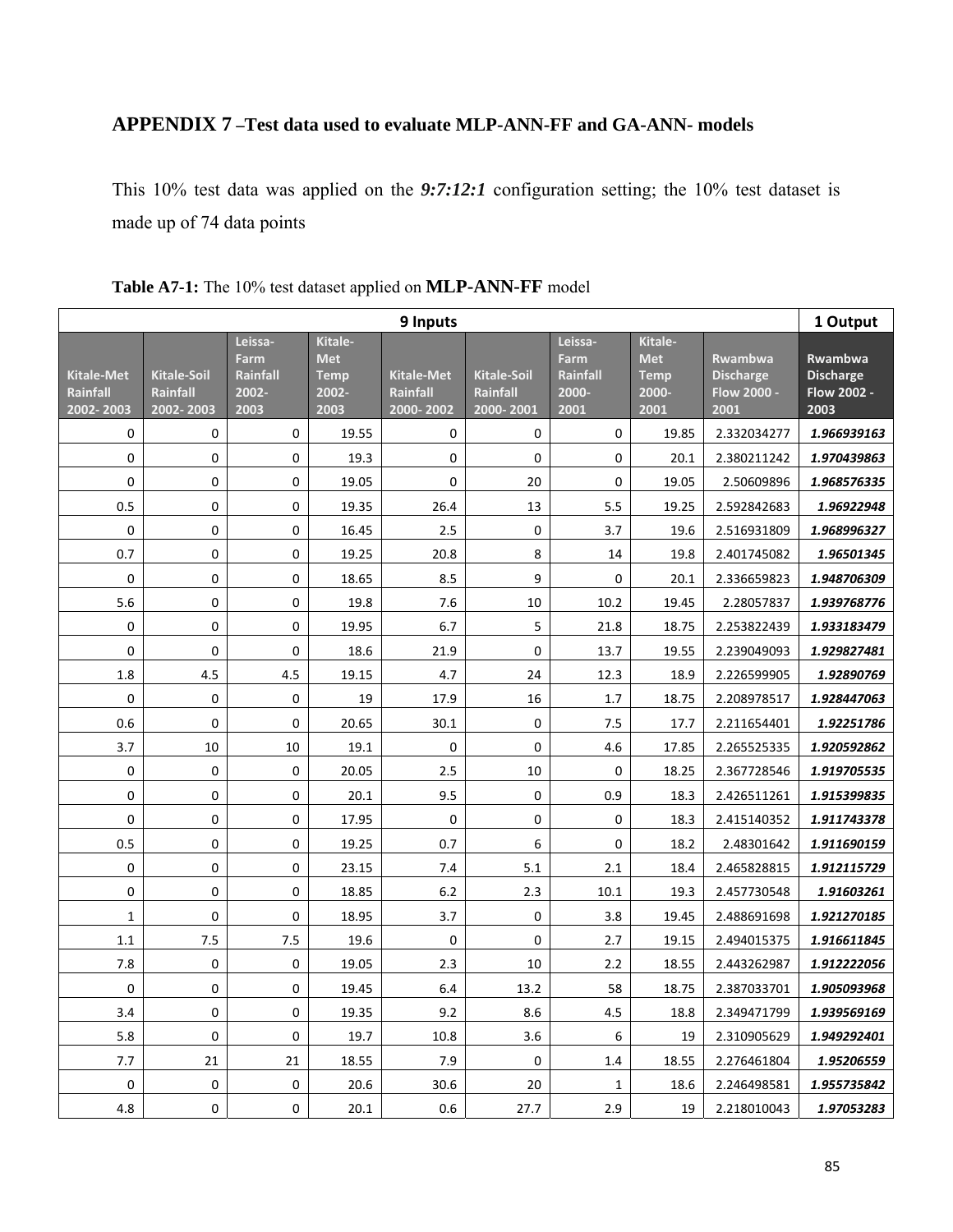| 1.6        | 0          | 0           | 18.8  | 38.2        | 0           | 2.5       | 19.85 | 2.188928484 | 1.969322706 |
|------------|------------|-------------|-------|-------------|-------------|-----------|-------|-------------|-------------|
| 0          | 26         | 26          | 20.35 | $\mathbf 0$ | $\mathbf 0$ | 1.5       | 18.55 | 2.181271772 | 1.956216469 |
| 0          | 4.1        | 4.1         | 17.95 | 0           | $\mathbf 0$ | 0         | 20.05 | 2.206825876 | 1.950510893 |
| 0          | 0          | 0           | 19.9  | $1.1\,$     | 0           | 0         | 18    | 2.239549721 | 1.936061117 |
| 3.6        | 0          | 0           | 18.6  | 1.2         | 0           | 3.5       | 18.45 | 2.190611798 | 1.919705535 |
| 0          | 0          | 0           | 19.25 | 0           | 0           | 6.5       | 19    | 2.144262774 | 1.906604372 |
| 0          | 0          | 0           | 19.1  | 0           | 0           | 0         | 18.15 | 2.122215878 | 1.906119458 |
| 0          | 0          | 0           | 20.15 | $\mathbf 0$ | 0           | 0         | 17.05 | 2.106870544 | 1.909235003 |
| 0          | 0          | 0           | 19    | 0           | 0           | 0         | 18.8  | 2.088136089 | 1.900858505 |
| 0          | 0          | 0           | 20.5  | 0           | 0           | 0         | 17.45 | 2.062957834 | 1.900858505 |
| 4          | 0          | 0           | 19.95 | 0           | 0           | 0         | 17.5  | 2.040206628 | 1.909983695 |
| 0.7        | 0          | 0           | 18.3  | 0.8         | 0           | 2.9       | 19.25 | 2.021189299 | 1.920905604 |
| 0.4        | 0          | $\mathbf 0$ | 20.05 | 0.3         | 0           | 1.8       | 19.05 | 1.992553518 | 1.915769066 |
| 3.45900068 | 3.21218344 | 2.8476386   | 0     | 3.45900068  | 3.21218344  | 2.8476386 | 0     | 1.969415912 | 1.905580028 |
| 0          | 0          | 0           | 20.25 | 0.8         | 0           | 0         | 18.65 | 1.959566047 | 1.891648944 |
| 2.8        | 0          | 0           | 18.6  | 0           | 0           | 0         | 18.05 | 1.952986065 | 1.87760168  |
| 0          | 0          | 0           | 18.55 | 0           | 0           | 0         | 19.6  | 1.937417582 | 1.868585666 |
| 0.4        | 3.6        | 3.6         | 19.3  | 0           | 0           | 0         | 18.4  | 1.916401304 | 1.862489167 |
| 1.9        | 4.2        | 4.2         | 19.3  | 0           | 0           | 0         | 19.55 | 1.899711095 | 1.866641721 |
| 36.9       | 0          | 0           | 18.55 | $\mathbf 0$ | 0           | 0         | 19.25 | 1.884115362 | 1.84298347  |
| 0          | 5.4        | 5.4         | 20.45 | 0           | 7           | 0         | 18.5  | 1.867408557 | 1.762978491 |
| 4.1        | 0          | 0           | 20    | 4           | 0           | 0         | 17.65 | 1.858837851 | 1.759592309 |
| 11         | 7.9        | 7.9         | 18.75 | 0           | 0           | 0         | 17.9  | 1.852967691 | 1.759441197 |
| 0          | 0          | 0           | 18.8  | 0.4         | 0           | 0         | 18.8  | 1.842172229 | 1.771440487 |
| 0          | 0          | 0           | 22.8  | $\mathbf 0$ | 0           | 0         | 19.55 | 1.831613855 | 1.776119799 |
| 0          | 0          | 0           | 19.4  | $\mathbf 0$ | 0           | 0         | 19.25 | 1.818885415 | 1.781611782 |
| 0          | 0          | 0           | 18.6  | 0           | 0           | 0         | 18.05 | 1.796851749 | 1.780893109 |
| 0          | 0          | 0           | 16.55 | 2.4         | 0           | 3.3       | 17.35 | 1.781468143 | 1.77458995  |
| 0          | 0          | 0           | 17.15 | $\pmb{0}$   | $\mathbf 0$ | 0         | 18.35 | 1.77458995  | 1.766710207 |
| 0          | 0          | $\mathbf 0$ | 18.65 | 0           | 0           | 0         | 18.05 | 1.769672664 | 1.765221366 |
| 0          | 0          | 0           | 19.2  | 0           | $\pmb{0}$   | 0         | 18.15 | 1.758987547 | 1.766710207 |
| 0          | 0          | 0           | 19.8  | $\mathbf 0$ | $\mathbf 0$ | 0         | 18.7  | 1.739967697 | 1.758533422 |
| 0          | 0          | 0           | 19.1  | 0.5         | $\pmb{0}$   | 0         | 18.7  | 1.715669142 | 1.716504164 |
| 1.3        | 0          | 0           | 20.45 | $\mathbf 0$ | 0           | 0         | 19.1  | 1.721315881 | 1.713742478 |
| 0          | 0          | 0           | 20.3  | 0           | 0           | 0         | 19.5  | 1.757927183 | 1.719911064 |
| 0          | 0          | 0           | 19.5  | 0           | 0           | 0         | 19    | 1.777716739 | 1.743117625 |
| 0          | 0          | 0           | 19.55 | $\mathbf 0$ | $\mathbf 0$ | 0         | 18.8  | 1.747023177 | 1.794766798 |
| 0          | 0          | 0           | 20.8  | 0           | 0           | 0         | 19.85 | 1.739967697 | 1.811709027 |
| 0          | 0          | 0           | 16.9  | 0           | $\mathbf 0$ | 0         | 19.5  | 1.764026608 | 1.808346036 |
| 0          | 0          | 0           | 19    | 0           | 0           | 0         | 18.4  | 1.722140125 | 1.810299741 |
| 0          | 0          | 0           | 19.2  | 0           | 0           | 0         | 19.75 | 1.705607163 | 1.799753966 |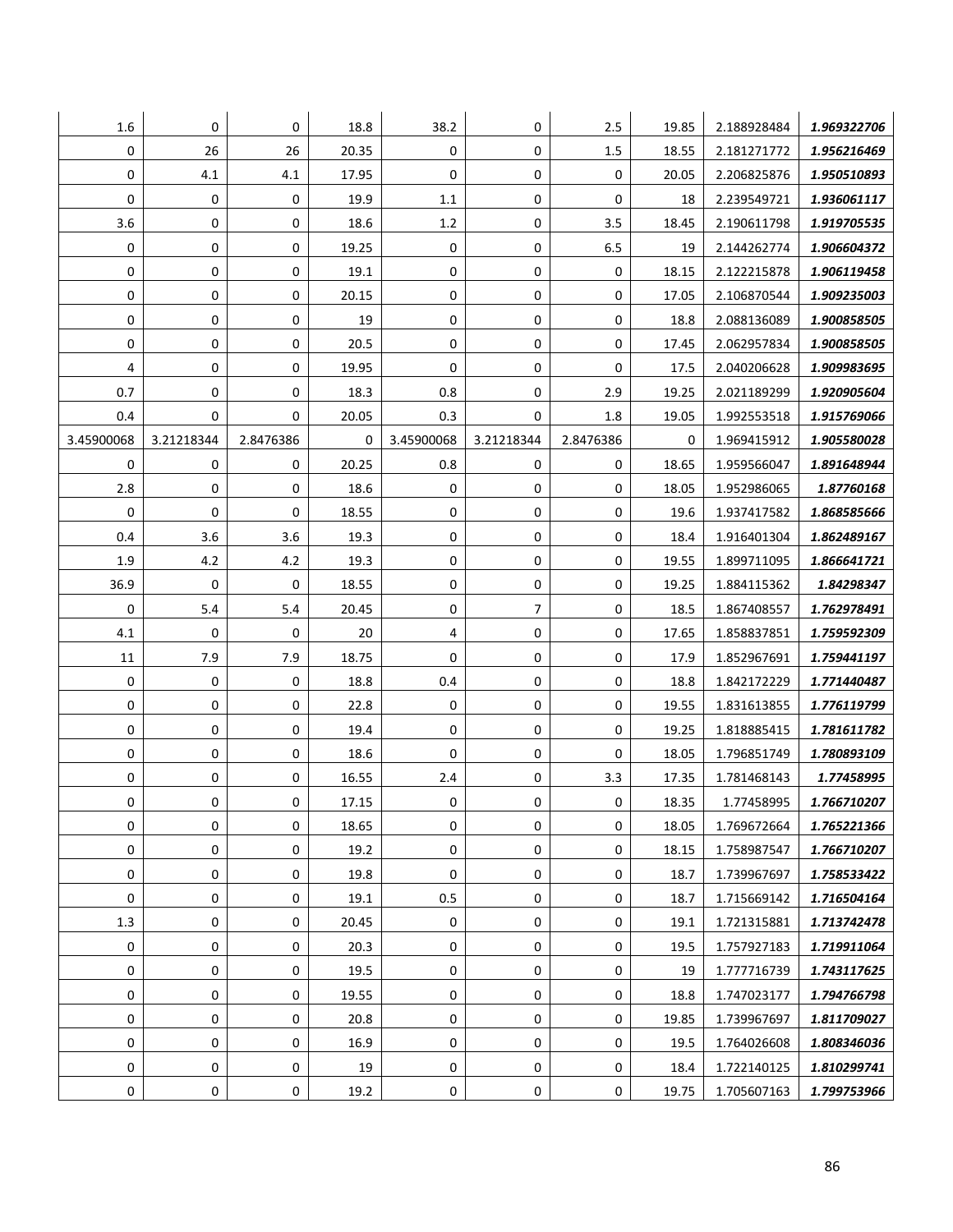|  | 19.15 |  | 0 | 19.25 | 1.696006715 | 1.775974331 |
|--|-------|--|---|-------|-------------|-------------|
|  | 19.3  |  | 0 | 20.2  | 1.692494408 | 1.735199548 |
|  | 18.2  |  | 0 | 19.55 | 1.705521614 | 1.733758836 |
|  | 20.05 |  | 0 | 19.6  | 1.756407872 | 1.756940236 |

This 10% test data was applied on the *4:6:4:1* configuration setting; the 10% test dataset is made up of 74 data points

|                                            | 1 Output                                     |                                              |                                                           |                                                           |
|--------------------------------------------|----------------------------------------------|----------------------------------------------|-----------------------------------------------------------|-----------------------------------------------------------|
| <b>Kitale-Met</b><br>Rainfall<br>2002-2003 | Leissa-<br>Farm<br>Rainfall<br>2002-<br>2003 | Leissa-<br>Farm<br>Rainfall<br>2000-<br>2001 | <b>Rwambwa</b><br><b>Discharge</b><br>Flow 2000 -<br>2001 | Rwambwa<br><b>Discharge</b><br><b>Flow 2002 -</b><br>2003 |
| 0                                          | 0                                            | 0                                            | 2.332034277                                               | 1.966939163                                               |
| 0                                          | 0                                            | 0                                            | 2.380211242                                               | 1.970439863                                               |
| 0                                          | 0                                            | 0                                            | 2.50609896                                                | 1.968576335                                               |
| 0.5                                        | 0                                            | 5.5                                          | 2.592842683                                               | 1.96922948                                                |
| 0                                          | 0                                            | 3.7                                          | 2.516931809                                               | 1.968996327                                               |
| 0.7                                        | 0                                            | 14                                           | 2.401745082                                               | 1.96501345                                                |
| 0                                          | 0                                            | 0                                            | 2.336659823                                               | 1.948706309                                               |
| 5.6                                        | 0                                            | 10.2                                         | 2.28057837                                                | 1.939768776                                               |
| 0                                          | 0                                            | 21.8                                         | 2.253822439                                               | 1.933183479                                               |
| 0                                          | 0                                            | 13.7                                         | 2.239049093                                               | 1.929827481                                               |
| 1.8                                        | 4.5                                          | 12.3                                         | 2.226599905                                               | 1.92890769                                                |
| 0                                          | 0                                            | 1.7                                          | 2.208978517                                               | 1.928447063                                               |
| 0.6                                        | 0                                            | 7.5                                          | 2.211654401                                               | 1.92251786                                                |
| 3.7                                        | 10                                           | 4.6                                          | 2.265525335                                               | 1.920592862                                               |
| 0                                          | 0                                            | 0                                            | 2.367728546                                               | 1.919705535                                               |
| 0                                          | 0                                            | 0.9                                          | 2.426511261                                               | 1.915399835                                               |
| 0                                          | 0                                            | 0                                            | 2.415140352                                               | 1.911743378                                               |
| 0.5                                        | 0                                            | 0                                            | 2.48301642                                                | 1.911690159                                               |
| 0                                          | 0                                            | 2.1                                          | 2.465828815                                               | 1.912115729                                               |
| 0                                          | 0                                            | 10.1                                         | 2.457730548                                               | 1.91603261                                                |
| 1                                          | 0                                            | 3.8                                          | 2.488691698                                               | 1.921270185                                               |
| 1.1                                        | 7.5                                          | 2.7                                          | 2.494015375                                               | 1.916611845                                               |
| 7.8                                        | 0                                            | 2.2                                          | 2.443262987                                               | 1.912222056                                               |
| 0                                          | 0                                            | 58                                           | 2.387033701                                               | 1.905093968                                               |
| 3.4                                        | 0                                            | 4.5                                          | 2.349471799                                               | 1.939569169                                               |
| 5.8                                        | 0                                            | 6                                            | 2.310905629                                               | 1.949292401                                               |

**Table A7-2:** The 10% test dataset applied on **GA-ANN-FF** model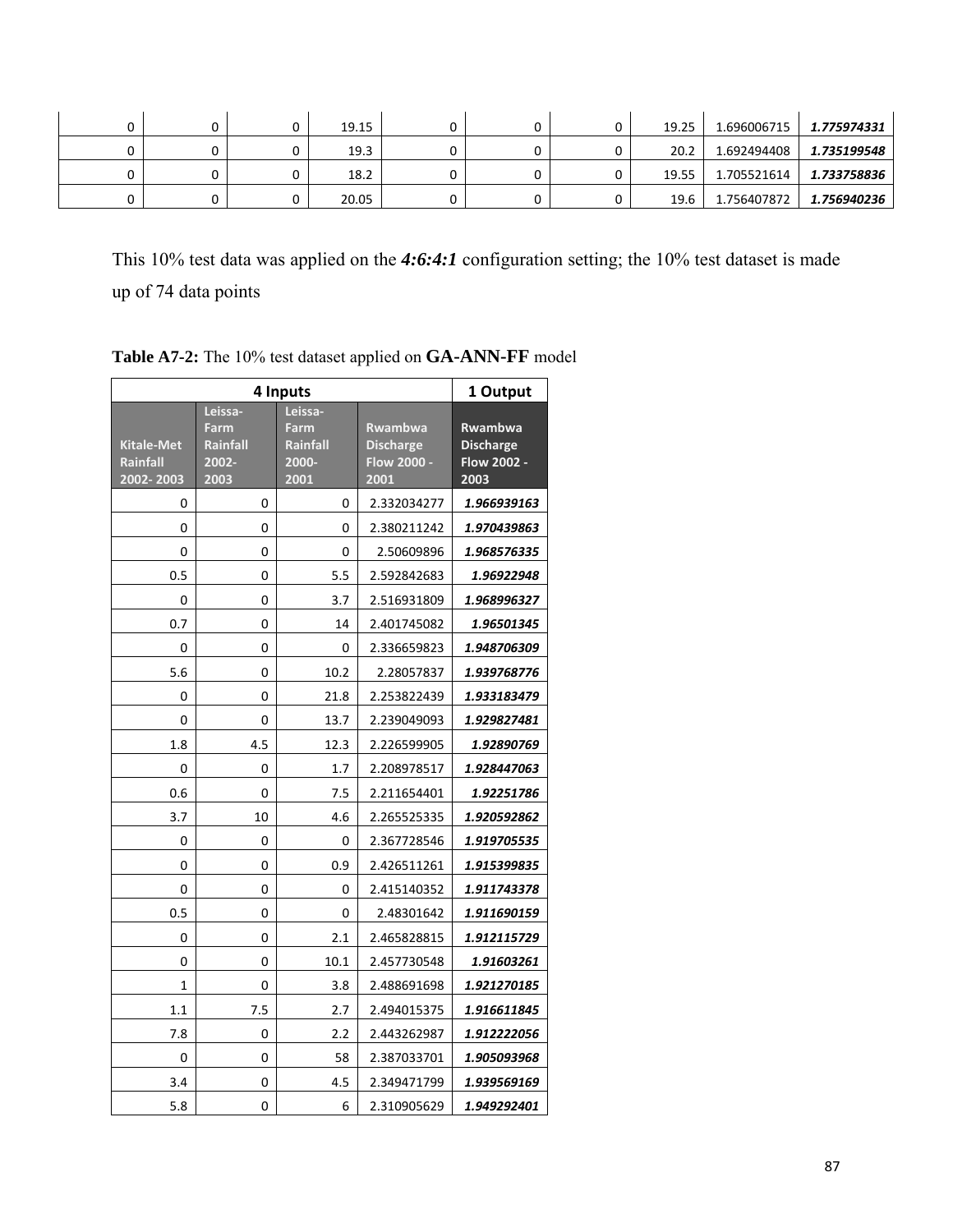| 7.7        | 21        | 1.4       | 2.276461804 | 1.95206559  |
|------------|-----------|-----------|-------------|-------------|
| 0          | 0         | 1         | 2.246498581 | 1.955735842 |
| 4.8        | 0         | 2.9       | 2.218010043 | 1.97053283  |
| 1.6        | 0         | 2.5       | 2.188928484 | 1.969322706 |
| 0          | 26        | 1.5       | 2.181271772 | 1.956216469 |
| 0          | 4.1       | 0         | 2.206825876 | 1.950510893 |
| 0          | 0         | 0         | 2.239549721 | 1.936061117 |
| 3.6        | 0         | 3.5       | 2.190611798 | 1.919705535 |
| 0          | 0         | 6.5       | 2.144262774 | 1.906604372 |
| 0          | 0         | 0         | 2.122215878 | 1.906119458 |
| 0          | 0         | 0         | 2.106870544 | 1.909235003 |
| 0          | 0         | 0         | 2.088136089 | 1.900858505 |
| 0          | 0         | 0         | 2.062957834 | 1.900858505 |
| 4          | 0         | 0         | 2.040206628 | 1.909983695 |
| 0.7        | 0         | 2.9       | 2.021189299 | 1.920905604 |
| 0.4        | 0         | 1.8       | 1.992553518 | 1.915769066 |
| 3.45900068 | 2.8476386 | 2.8476386 | 1.969415912 | 1.905580028 |
| 0          | 0         | 0         | 1.959566047 | 1.891648944 |
| 2.8        | 0         | 0         | 1.952986065 | 1.87760168  |
| 0          | 0         | 0         | 1.937417582 | 1.868585666 |
| 0.4        | 3.6       | 0         | 1.916401304 | 1.862489167 |
| 1.9        | 4.2       | 0         | 1.899711095 | 1.866641721 |
| 36.9       | 0         | 0         | 1.884115362 | 1.84298347  |
| 0          | 5.4       | 0         | 1.867408557 | 1.762978491 |
| 4.1        | 0         | 0         | 1.858837851 | 1.759592309 |
| 11         | 7.9       | 0         | 1.852967691 | 1.759441197 |
| 0          | 0         | 0         | 1.842172229 | 1.771440487 |
| 0          | 0         | 0         | 1.831613855 | 1.776119799 |
| 0          | 0         | 0         | 1.818885415 | 1.781611782 |
| 0          | 0         | 0         | 1.796851749 | 1.780893109 |
| 0          | 0         | 3.3       | 1.781468143 | 1.77458995  |
| 0          | 0         | 0         | 1.77458995  | 1.766710207 |
| 0          | 0         | 0         | 1.769672664 | 1.765221366 |
| 0          | 0         | 0         | 1.758987547 | 1.766710207 |
| 0          | 0         | 0         | 1.739967697 | 1.758533422 |
| 0          | 0         | 0         | 1.715669142 | 1.716504164 |
| 1.3        | 0         | 0         | 1.721315881 | 1.713742478 |
| 0          | 0         | 0         | 1.757927183 | 1.719911064 |
| 0          | 0         | 0         | 1.777716739 | 1.743117625 |
| 0          | 0         | 0         | 1.747023177 | 1.794766798 |
| 0          | 0         | 0         | 1.739967697 | 1.811709027 |